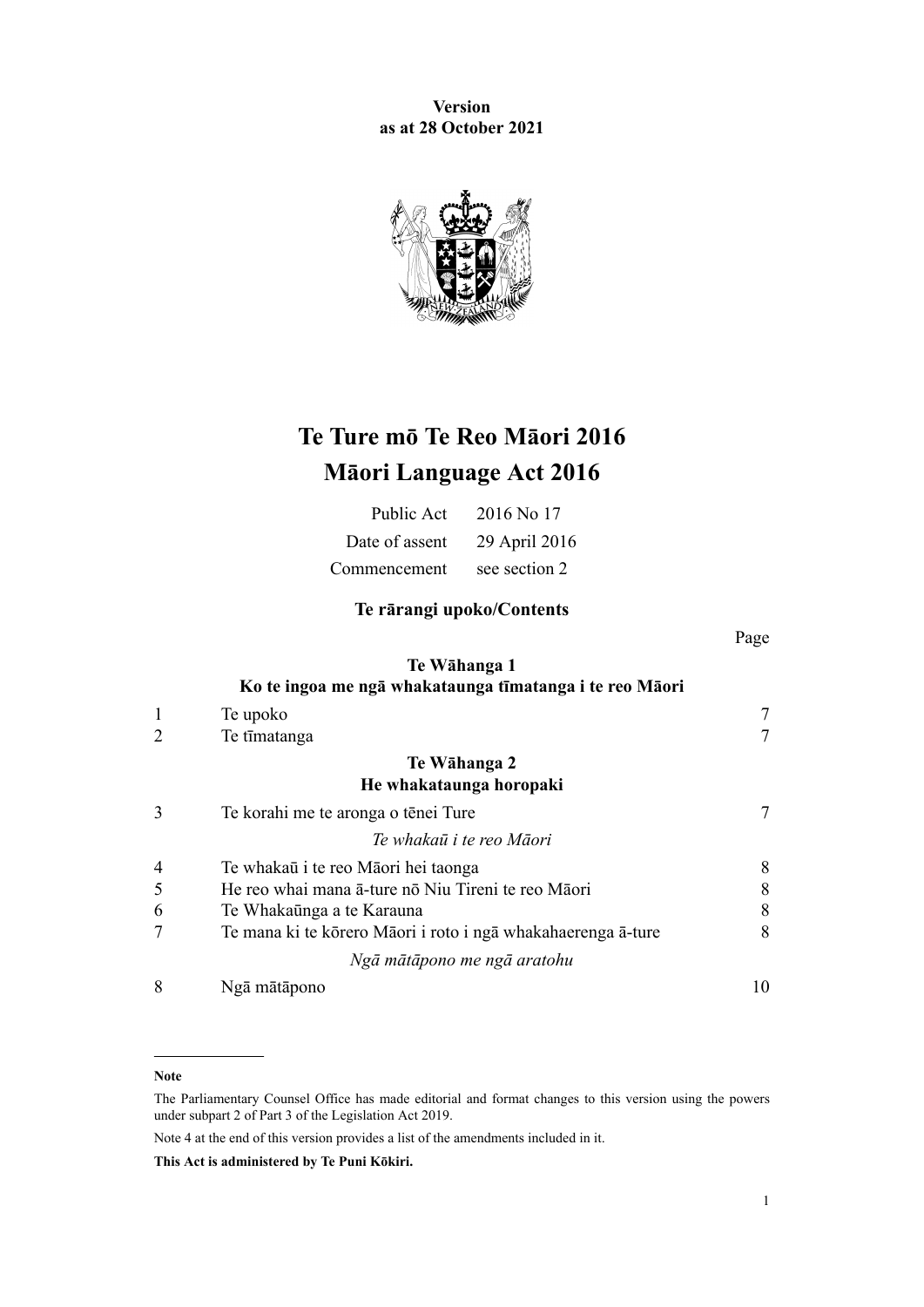|          | Te Ture mō Te Reo Māori 2016<br>Māori Language Act 2016                      | Version as at<br>28 October 2021 |
|----------|------------------------------------------------------------------------------|----------------------------------|
|          |                                                                              |                                  |
| 9        | He ārahitanga mā ngā tari Kāwanatanga                                        | 11                               |
|          | Ngā rautaki reo Māori                                                        |                                  |
| 10<br>11 | Te rautaki Maihi Karauna<br>Te rautaki Maihi Māori                           | 11<br>12                         |
|          | Te whakahāngaitanga me ētahi atu take                                        |                                  |
| 12       |                                                                              | 12                               |
| 13       | Te whakahāngaitanga whānui o te Ture<br>Te whakahāngaitanga                  | 12                               |
| 14       | Ngā whakataunga whakawhiti, ngā whakataunga pupuri, ngā                      | 14                               |
|          | whakataunga whai pānga hoki                                                  |                                  |
| 15       | Ka herea te Karauna e te Ture                                                | 14                               |
| 16       | Te anga o te Ture                                                            | 14                               |
|          | Te Wāhanga 3                                                                 |                                  |
|          | Te Mātāwai                                                                   |                                  |
|          | Te whakatūnga, ngā mana whakahaere me te aronga                              |                                  |
| 17       | Te whakatūnga o Te Mātāwai                                                   | 16                               |
| 18       | Te aronga o Te Mātāwai                                                       | 16                               |
|          | Ngā āheinga                                                                  |                                  |
| 19       | Ngā āheinga o Te Mātāwai                                                     | 16                               |
|          | Ngā kopoutanga ki a Te Mātāwai                                               |                                  |
| 20       | Ngā mema o Te Mātāwai                                                        | 17                               |
| 21       | Ngā take e hāngai ana ki ngā whakatau kopoutanga                             | 18                               |
| 22       | Te kopoutanga o te tumu whakarae                                             | 19                               |
|          | Ngā herenga pūrongo                                                          |                                  |
| 23       | Te aronga o te kirimana hoko                                                 | 19                               |
| 24       | Te herenga ki te whakarite kirimana hoko                                     | 19                               |
| 25       | Te tauākī whāinga                                                            | 20                               |
| 26       | Te āhua me ngā kōrero o te tauākī whāinga                                    | 20                               |
| 27       | Te pūrongo ā-tau                                                             | 20                               |
| 28       | Te āhua me ngā kōrero o te pūrongo ā-tau                                     | 21                               |
| 29       | Te whākinga mō te utu i ngā mema me ngā kaimahi                              | 21                               |
| 30       | Te āhua me ngā kōrero o te tauākī mahi                                       | 22                               |
| 31       | Ngā tauākī ā-tau mō te pūtea                                                 | 22                               |
| 32       | Te tauākī haepapatanga                                                       | 23                               |
| 33       | Te pūrongo tātari                                                            | 23                               |
|          | Te mana o te Minita ki te arotake i a Te Mātāwai, ki te tono<br>pārongo hoki |                                  |
| 34       | Te arotake i ā Te Mātāwai whakahaerenga, mahi hoki                           | 23                               |
| 35       | Te mana ki te tono pārongo                                                   | 24                               |
|          | Tō Te Mātāwai taumata tāke                                                   |                                  |
| 36       | Ngā whakaritenga whakawāteatanga tāke                                        | 24                               |
|          |                                                                              |                                  |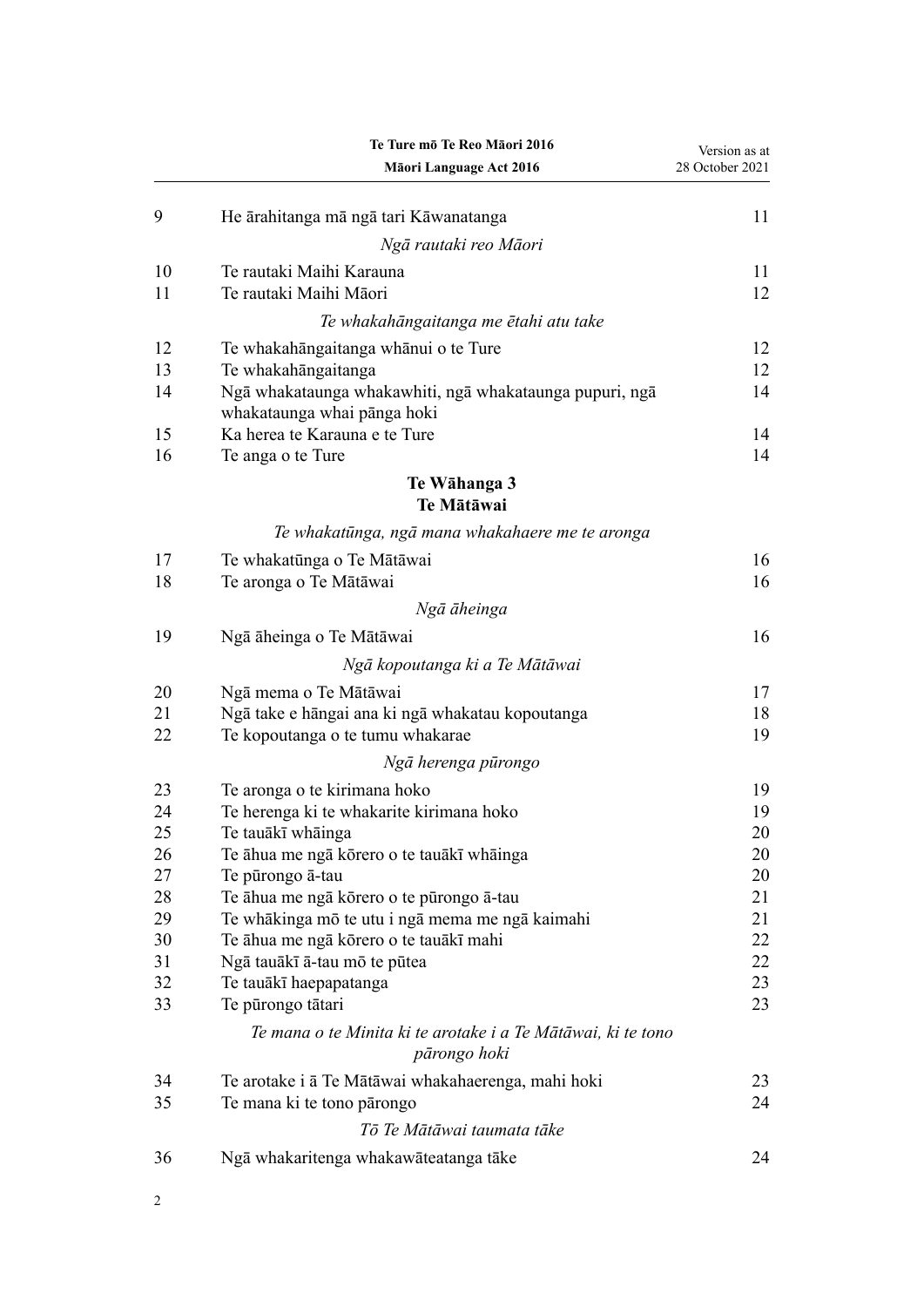Version as at 28 October 2021

## **[Te Wāhanga 4](#page-23-0) [Ko Te Taura Whiri, ko Te Reo Whakapuaki Irirangi, ko Te](#page-23-0) [Ratonga Whakaata Māori hoki](#page-23-0)**

*[Ka tū tonu a Te Taura Whiri me Te Reo Whakapuaki Irirangi](#page-23-0)*

| 37                | Ka tū tonu a Te Taura Whiri i te Reo Māori              | 24       |
|-------------------|---------------------------------------------------------|----------|
| 38                | Ka tū tonu a Te Reo Whakapuaki Irirangi                 | 25       |
|                   | Te whakakorenga o Te Pūtahi Paoho                       |          |
| 39                | Ka whakakorengia a Te Pūtahi Paoho                      | 25       |
|                   | Ngā āheinga me ngā mana whakahaere                      |          |
| 40                | Ngā āheinga me ngā mana whakahaere o Te Taura Whiri     | 25       |
|                   | Ngā kopoutanga                                          |          |
| 41                | Ngā kopoutanga ki a Te Taura Whiri                      | 26       |
| 42                | Ngā kopoutanga ki a Te Reo Whakapuaki Irirangi          | 26       |
| 43                | Ngā kopoutanga ki te poari o Te Ratonga Whakaata Māori  | 26       |
|                   | Te Wāhanga 5<br>Ko ētahi atu take                       |          |
|                   | Te arotakenga o tēnei Ture                              |          |
| 44                | Te arotakenga o te Ture                                 | 27       |
|                   | Ngā waeture                                             |          |
| 45                | Ngā waeture                                             | 28       |
|                   | Te whakahāngai i Ture kē                                |          |
| 46                | Te whakahāngai i te Ombudsmen Act 1975 me te Official   | 29       |
|                   | <b>Information Act 1982</b>                             |          |
| 47                | Te whakahāngai i te Public Audit Act 2001               | 29       |
|                   | Ngā whakataunga whakakore me ngā whakataunga whakahou   |          |
| 48                | Te whakakore                                            | 29       |
| 49                | Ka whakahoungia te Māori Television Service (Te Aratuku | 29       |
|                   | Whakaata Irirangi Māori) Act 2003                       |          |
| 50                | Ko ētahi atu whakahounga                                | 29       |
|                   | Part 1<br>Title and commencement provisions in English  |          |
|                   |                                                         |          |
| $\mathbf{1}$<br>2 | Title<br>Commencement                                   | 29<br>29 |
|                   | Part 2                                                  |          |
|                   | <b>Preliminary provisions</b>                           |          |
| 3                 | Scope and purpose of this Act                           | 30       |
|                   | Recognition of Māori language                           |          |
| 4                 | Recognition of Māori language as taonga                 | 30       |
|                   |                                                         |          |

3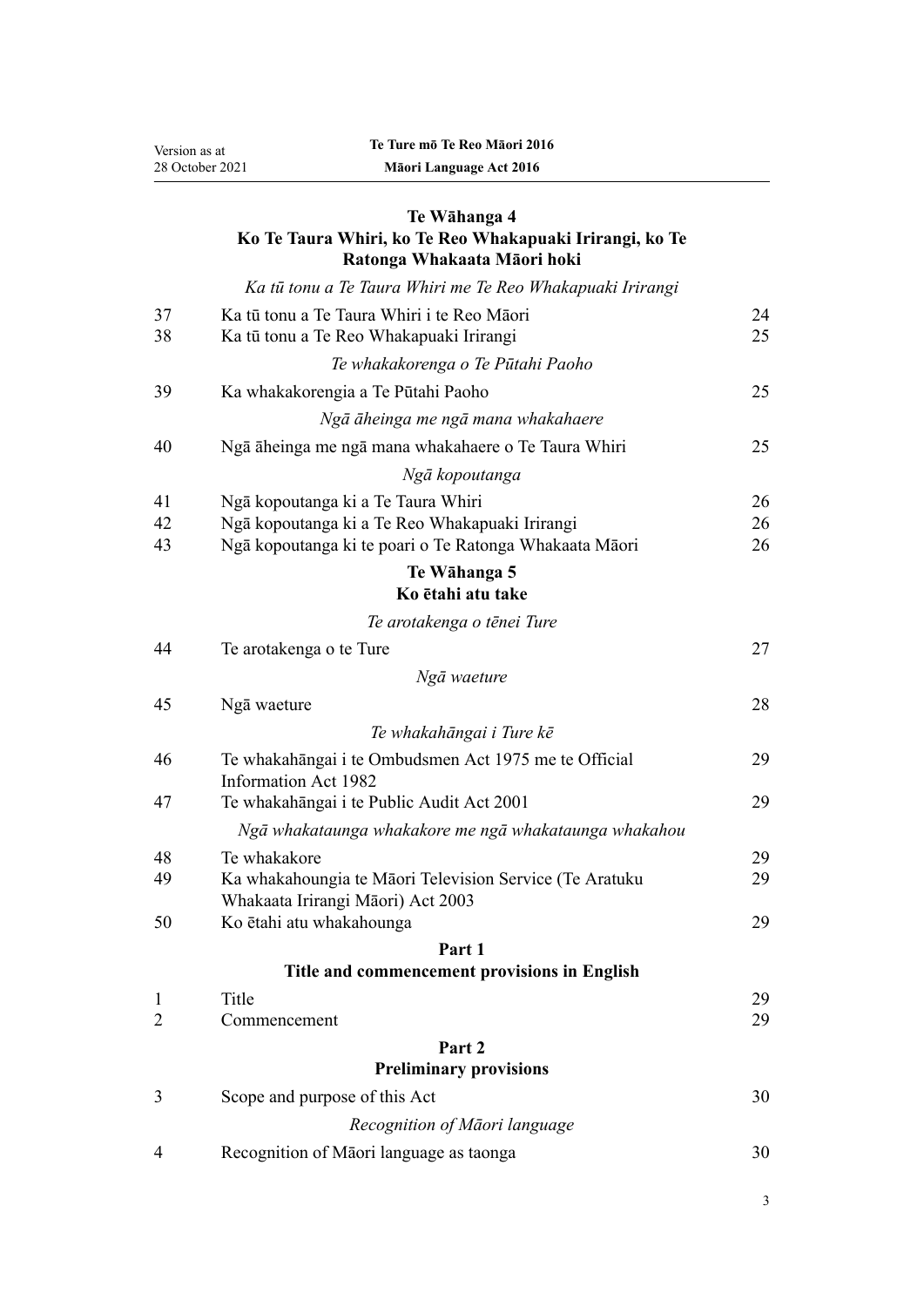|    | Te Ture mō Te Reo Māori 2016                                   | Version as at   |
|----|----------------------------------------------------------------|-----------------|
|    | Māori Language Act 2016                                        | 28 October 2021 |
| 5  | Māori language is an official language of New Zealand          | 31              |
| 6  | Acknowledgement of the Crown                                   | 31              |
| 7  | Right to speak Māori in legal proceedings                      | 31              |
|    | Principles and guidelines                                      |                 |
| 8  | Principles                                                     | 32              |
| 9  | Guidance for departments of State                              | 33              |
|    | Māori language strategies                                      |                 |
| 10 | Maihi Karauna strategy                                         | 34              |
| 11 | Maihi Māori strategy                                           | 34              |
|    | Interpretation and other matters                               |                 |
| 12 | Interpretation of Act generally                                | 34              |
| 13 | Interpretation                                                 | 34              |
| 14 | Transitional, savings, and related provisions                  | 36              |
| 15 | Act binds the Crown                                            | 36              |
| 16 | Outline of Act                                                 | 36              |
|    | Part 3<br>Te Mātāwai                                           |                 |
|    | Establishment, powers, and purpose                             |                 |
| 17 | Te Mātāwai established                                         | 38              |
| 18 | Purpose of Te Mātāwai                                          | 38              |
|    | <b>Functions</b>                                               |                 |
| 19 | Functions of Te Mātāwai                                        | 38              |
|    | Appointments to Te Mātāwai                                     |                 |
| 20 | Membership of Te Mātāwai                                       | 39              |
| 21 | Matters relevant to appointment decisions                      | 40              |
| 22 | Appointment of chief executive                                 | 40              |
|    | Reporting requirements                                         |                 |
| 23 | Purpose of purchase agreement                                  | 41              |
| 24 | Obligation to prepare purchase agreement                       | 41              |
| 25 | Statement of intent                                            | 41              |
| 26 | Form and content of statement of intent                        | 42              |
| 27 | Annual report                                                  | 42              |
| 28 | Form and content of annual report                              | 42              |
| 29 | Disclosure of payments in respect of members and employees     | 43              |
| 30 | Form and content of statement of performance                   | 44              |
| 31 | Annual financial statements                                    | 44              |
| 32 | Statement of responsibility                                    | 44              |
| 33 | Audit report                                                   | 45              |
|    | Minister's powers to review Te Mātāwai and request information |                 |
| 34 | Review of Te Mātāwai's operations and performance              | 45              |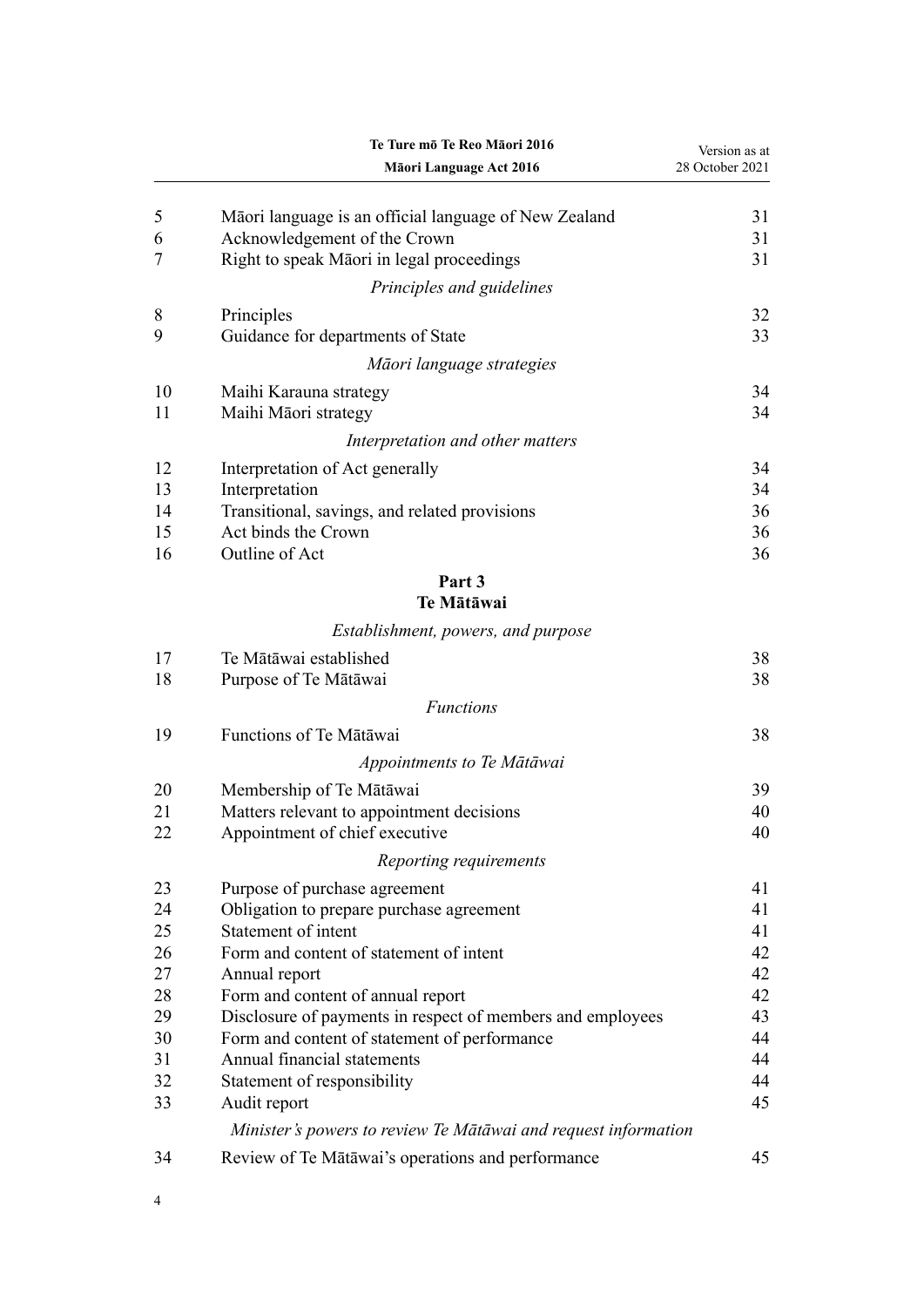| Version as at   | Te Ture mō Te Reo Māori 2016                                                                              |          |
|-----------------|-----------------------------------------------------------------------------------------------------------|----------|
| 28 October 2021 | Māori Language Act 2016                                                                                   |          |
| 35              | Power to request information                                                                              | 45       |
|                 | Taxation status of Te Mātāwai                                                                             |          |
| 36              | Terms of taxation exemption                                                                               | 46       |
|                 | Part 4<br>Te Taura Whiri, Te Reo Whakapuaki Irirangi, and Māori<br><b>Television Service</b>              |          |
|                 | Te Taura Whiri and Te Reo Whakapuaki Irirangi continued                                                   |          |
| 37              | Te Taura Whiri i te Reo Māori (the Māori Language Commission)<br>continued                                | 46       |
| 38              | Te Reo Whakapuaki Irirangi continued                                                                      | 46       |
|                 | Disestablishment of Te Pūtahi Paoho                                                                       |          |
| 39              | Te Pūtahi Paoho disestablished                                                                            | 46       |
|                 | <b>Functions and powers</b>                                                                               |          |
| 40              | Functions and powers of Te Taura Whiri                                                                    | 47       |
|                 | Appointments                                                                                              |          |
| 41              | Appointments to Te Taura Whiri                                                                            | 47       |
| 42<br>43        | Appointments to Te Reo Whakapuaki Irirangi<br>Appointments to board of Māori Television Service           | 48<br>48 |
|                 | Part 5                                                                                                    |          |
|                 | <b>Miscellaneous matters</b>                                                                              |          |
|                 | Review of this Act                                                                                        |          |
| 44              | Review of Act                                                                                             | 49       |
|                 | Regulations                                                                                               |          |
| 45              | Regulations                                                                                               | 49       |
|                 | Application of other Acts                                                                                 |          |
| 46              | Application of Ombudsmen Act 1975 and Official Information Act<br>1982                                    | 50       |
| 47              | Application of Public Audit Act 2001                                                                      | 50       |
|                 | Repeal and amendment provisions                                                                           |          |
| 48              | Repeal                                                                                                    | 50       |
| 49              | Māori Television Service (Te Aratuku Whakaata Irirangi Māori)<br>Act 2003 amended                         | 50       |
| 50              | Other amendments                                                                                          | 50       |
|                 | Te Apitihanga 1<br>Ngā whakataunga whakawhiti, ngā whakataunga pupuri, ngā<br>whakataunga whai pānga hoki | 51       |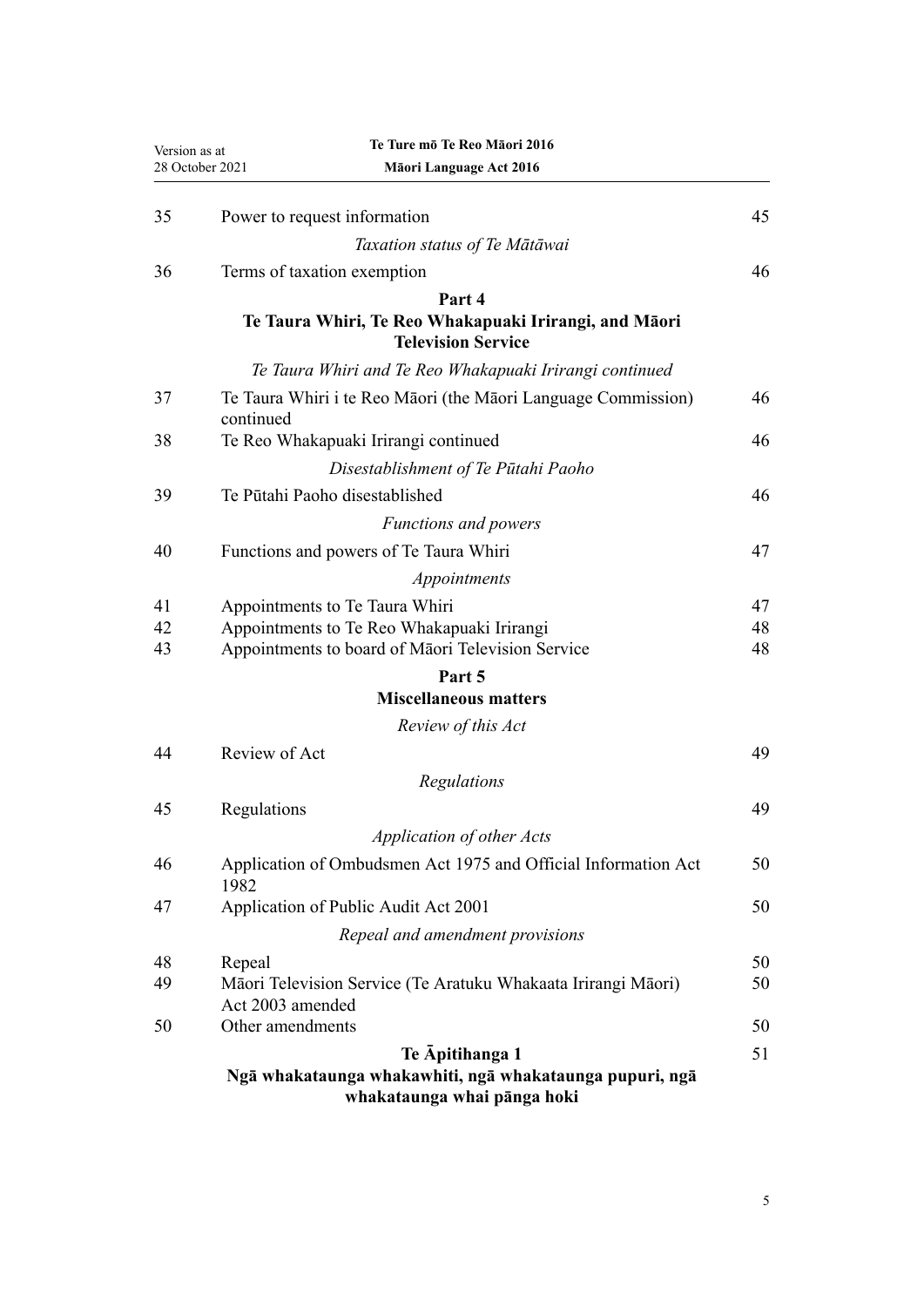| Te Ture mō Te Reo Māori 2016                                                                                        | Version as at   |
|---------------------------------------------------------------------------------------------------------------------|-----------------|
| Māori Language Act 2016                                                                                             | 28 October 2021 |
| Te Apitihanga 2<br>Ngā kōti me ngā taraipiunara e āhei ai te kōrerotia o te reo<br>Māori i ō rātou aroaro           | 53              |
| Te Apitihanga 3<br>Ngā kāhui ā-rohe o ngā iwi                                                                       | 54              |
| Te Apitihanga 4<br>Ngā rōpū whakahaere kei roto i a Te Reo Tukutuku                                                 | 58              |
| Te Apitihanga 5<br>Ngā whakataunga e pā ana ki a Te Mātāwai me ōna mema                                             | 59              |
| Te Apitihanga 6<br>Ngā tohu whakatau i te mōhio ki te reo Māori                                                     | 72              |
| Te Apitihanga 7<br>Ngā whakahounga ki te Māori Television Service (Te Aratuku<br>Whakaata Irirangi Māori) Act 2003  | 75              |
| Te Apitihanga 8<br>Ngā whakahounga o ētahi whakaturetanga kē atu ka hua ake i<br>muri iho                           | 80              |
| <b>Schedule 1</b><br>Transitional, savings, and related provisions                                                  | 83              |
| <b>Schedule 2</b><br>Courts and tribunals before which Māori may be spoken                                          | 85              |
| <b>Schedule 3</b><br><b>Regional clusters of iwi</b>                                                                | 86              |
| <b>Schedule 4</b><br><b>Organisations comprising Te Reo Tukutuku</b>                                                | 90              |
| <b>Schedule 5</b><br>Provisions relating to Te Mātāwai and its members                                              | 91              |
| <b>Schedule 6</b><br><b>Certificates of competency in Māori language</b>                                            | 103             |
| <b>Schedule 7</b><br><b>Amendments to Māori Television Service (Te Aratuku</b><br>Whakaata Irirangi Māori) Act 2003 | 106             |
| <b>Schedule 8</b><br><b>Consequential amendments to other enactments</b>                                            | 110             |

**Ka whakaturetia e te Pāremata o Niu Tireni ēnei e whai ake nei / The Parliament of New Zealand enacts as follows:**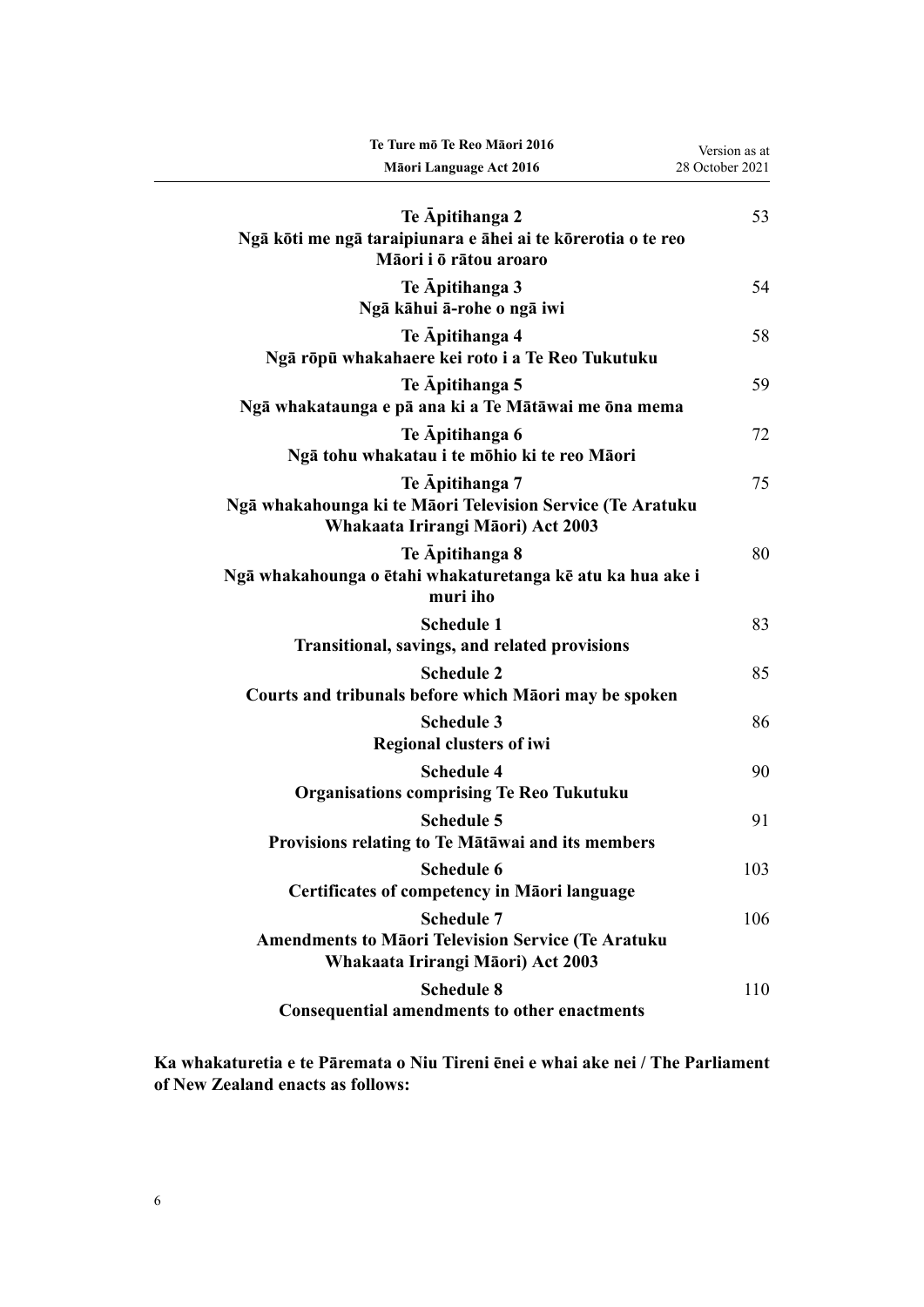## **Te Wāhanga 1**

## <span id="page-6-0"></span>**Ko te ingoa me ngā whakataunga tīmatanga i te reo Māori**

### **1 Te upoko**

Ko tēnei te Ture mō Te Reo Māori 2016.

### **2 Te tīmatanga**

- (1) Ka mana ngā [wehenga 18\(d\),](#page-15-0) te [19\(1\)\(g\) ki te \(j\)](#page-15-0), te [39,](#page-24-0) te [43](#page-25-0), te [49,](#page-28-0) me te [Āpitihanga 7](#page-74-0) hei te rā tōmua ake o ēnei rā e whai ake nei:
	- (a) ko tētahi rā ka whakaritea e te Kāwana-Tianara mā te Ōta Kaunihera;
	- (b) ko te 30 o Poutū-te-rangi 2017 hoki.
- (2) Ka mana te toenga o tēnei Ture hei te rā ka whai i muri atu i te rangi ka whakaaetia te Ture nei e te Upoko Ariki o Niu Tireni.
- (3) Ko tētahi ōta ka hua i tēnei wehenga he ture pae tuarua (*tirohia* te [Wāhanga 3](http://legislation.govt.nz/pdflink.aspx?id=DLM7298343) o te Ture Whakature 2019 (Legislation Act 2019) mō ngā tikanga tā).

| wehenga                                     | Ngā whakaritenga o te Legislation Act 2019 mō ngā ture tuarua ka hangā ki raro i tēnei          |                                    |
|---------------------------------------------|-------------------------------------------------------------------------------------------------|------------------------------------|
|                                             | Te Whakaputa Me whakaputa e te PCO ki te pae tukutuku ture me te<br>whakamōhio atu mā Te Kāhiti | LA19 s $69(1)(c)$                  |
| Te Tuku                                     | Me tuku e te Minita ki te Whare Pāremata                                                        | LA19 s 114, Sch 1<br>cl $32(1)(a)$ |
| <b>Te Kore</b><br>Whakaae                   | Ka taea e te Whare Pāremata te kore whakaae                                                     | LA19 ss 115, 116                   |
| Ehara tēnei kōrero i tētahi wāhi o te Ture. |                                                                                                 |                                    |

Wehenga 2(3): inserted, on 28 October 2021, by [section 3](http://legislation.govt.nz/pdflink.aspx?id=LMS268932) of the Secondary Legislation Act 2021 (2021 No 7).

## **Te Wāhanga 2 He whakataunga horopaki**

### **3 Te korahi me te aronga o tēnei Ture**

- (1) Mā tēnei Ture—
	- (a) te [Māori Language Act 1987](http://legislation.govt.nz/pdflink.aspx?id=DLM124115) e whakakapi;
	- (b) hoki te [Broadcasting Act 1989](http://legislation.govt.nz/pdflink.aspx?id=DLM155364) e whakahou;
	- (c) hoki te [Māori Television Service \(Te Aratuku Whakaata Irirangi Māori\)](http://legislation.govt.nz/pdflink.aspx?id=DLM193695) [Act 2003](http://legislation.govt.nz/pdflink.aspx?id=DLM193695) e whakahou.
- (2) Ko te aronga o tēnei Ture—
	- (a) he whakaū i te mana o te reo Māori hei—
		- (i) reo taketake mō Niu Tireni;
		- (ii) taonga hoki mā ngā iwi me ngāi Māori;
		- (iii) reo hoki ka kaingākautia e te motu;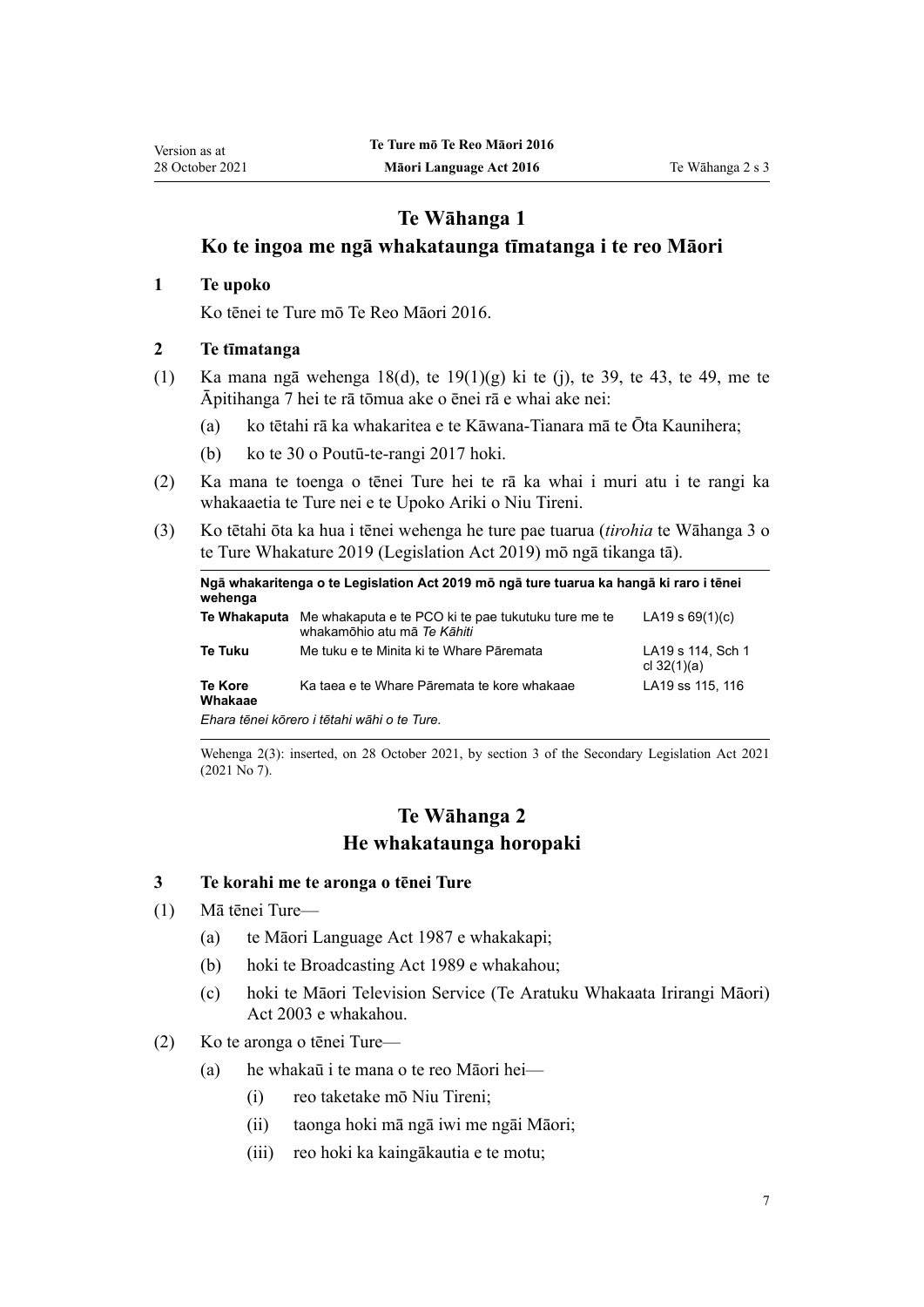(iv) reo whai mana ā-ture hoki mō Niu Tireni;

- <span id="page-7-0"></span>(b) he tuku āwhina hoki hei tautoko, hei whakarauora hoki i te reo Māori.
- (3) Hei āwhina ki te whakatutuki i tōna aronga, mā tēnei Ture—
	- (a) a Te Mātāwai e whakatū hei hinonga ā-ture motuhake hei kaiārahi mā ngā iwi, mā ngāi Māori hoki i tā rātou tū hei kaitiaki mō te reo Māori;
	- (b) hoki e whakatau kia whakawhanake rautaki reo Māori a Te Mātāwai me te Karauna hei tautoko i te whakarauoratanga o te reo Māori;
	- (c) hoki e panoni ngā āheinga o Te Taura Whiri, o Te Reo Whakapuaki Irirangi, o Te Ratonga Whakaata Māori, ā, mā tēnei ture hoki e whakakore Te Pūtahi Paoho.

### *Te whakaū i te reo Māori*

### **4 Te whakaū i te reo Māori hei taonga**

- (1) He taonga te reo Māori mā ngā iwi me ngāi Māori.
- (2) Ko ngā iwi me ngāi Māori ngā kaitiaki o te reo Māori.
- (3) Kāore e herea, e pāngia rānei e tēnei wehenga ngā haepapatanga o te Karauna e pā ana ki te reo Māori.

### **5 He reo whai mana ā-ture nō Niu Tireni te reo Māori**

He reo whai mana ā-ture nō Niu Tireni te reo Māori.

### **6 Te Whakaūnga a te Karauna**

- (1) Ka whakaū te Karauna i ngā pānga kino o āna kaupapa here o mua, o āna mahi hoki o mua, i roto i ngā whakatipuranga, kāore i āta whai kia tiakina, kia tokona ake hoki te reo Māori, kāore hoki i ākina kia whakapuakina te reo e ngā iwi me ngāi Māori, otirā ko ngā take—
	- (a) kua kapohia i roto i ngā taunakitanga ki Te Rōpū Whakamana i Te Tiriti o Waitangi;
	- (b) hoki kua whakaūngia e te Karauna i roto i ngā whakaaetanga whakataunga me ngā iwi hei whakatau i ā rātou kerēme i raro i [Te Tiriti](http://legislation.govt.nz/pdflink.aspx?id=DLM435834) [o Waitangi](http://legislation.govt.nz/pdflink.aspx?id=DLM435834).
- (2) Ka whakapuaki te Karauna i tōna ū kia mahi tahi me ngā iwi me ngāi Māori ki te āta whai tonu kia tiakina, kia tokona ake hoki tēnei taonga, ko te reo Māori, mō ngā whakatipuranga e haere ake nei.

#### **7 Te mana ki te kōrero Māori i roto i ngā whakahaerenga ā-ture**

(1) I roto i ngā whakahaerenga ā-ture katoa, e whai ake nei ko ngā tāngata ka āhei te kōrero Māori, ahakoa ka taea, kāore rānei e taea e rātou te whai māramatanga, te whakawhitiwhiti kōrero rānei ki te reo Pākehā, ki reo kē atu rānei: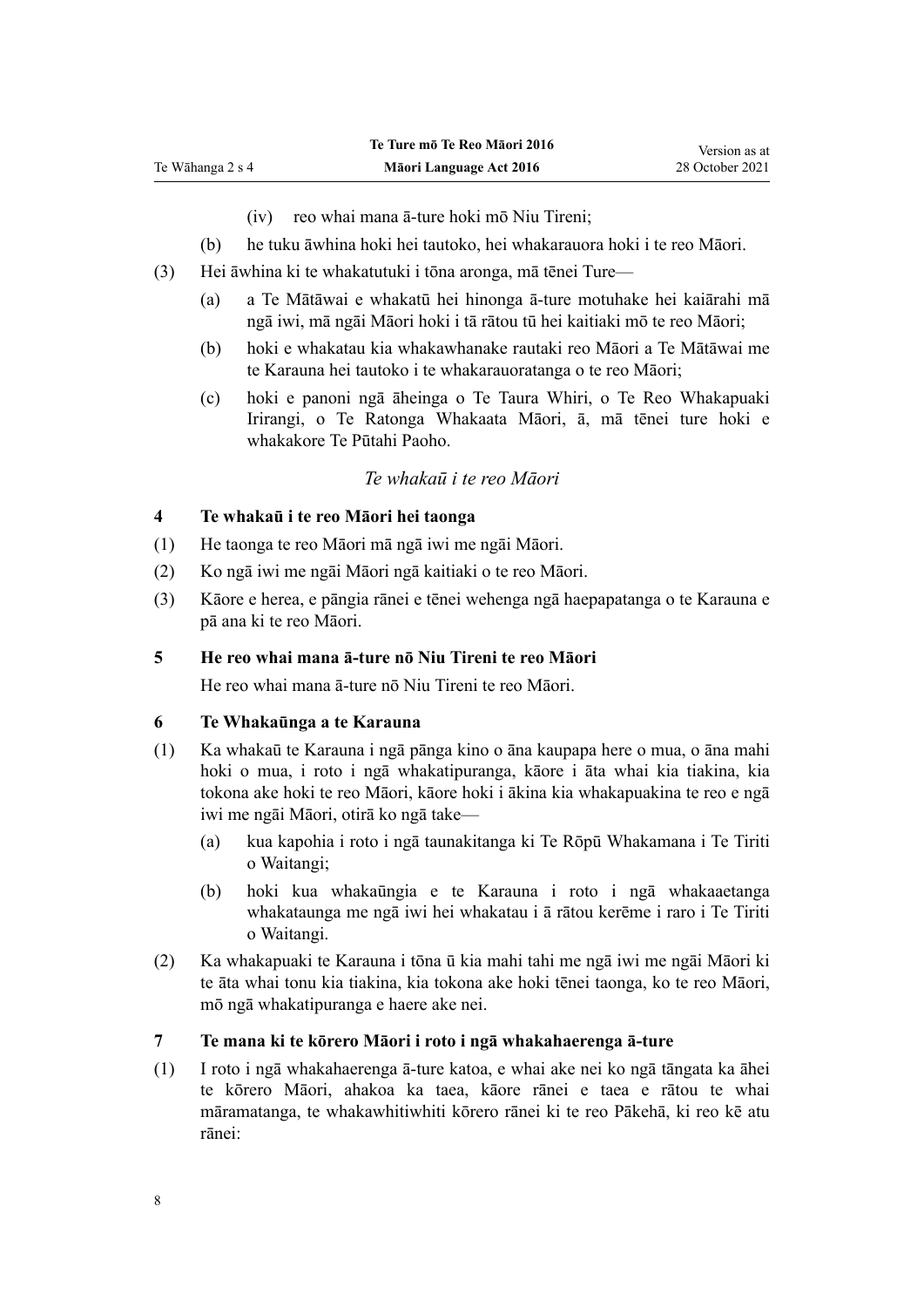- (a) he mema nō te kōti, nō te taraipiunara, nō rangatōpū kē atu rānei kei mua i tōna aroaro ngā whakahaerenga e whakahaeretia ana:
- (b) ko tērā rānei, ko ērā rānei kei mua i te aroaro o te kōti, o ngā taraipiunara rānei, ko ngā kaiwhakaatu rānei:
- (c) he rōia:
- (d) he tangata kē atu, i runga i te whakaaetanga a te āpiha whakahaere.
- (2) Kāore te mana ki te kōrero Māori, i tukuna ai i raro i te wehenga iti (1) e—
	- (a) tuku i aua tāngata, i kōrerotia rā i taua wehenga iti, ki te tohe atu kia kōrero Māori mai tētahi, kia whakautua rānei āna kōrero ki te reo Māori;
	- (b) tuku rānei i aua tāngata i kōrerotia rā i taua wehenga iti, atu i te āpiha whakahaere, kia tohe kia hopukina ki te reo Māori ngā whakahaerenga, tētahi wāhanga rānei o aua whakahaerenga.
- (3) Ki te whai tētahi tangata ki te kōrero Māori i roto i ngā whakahaerenga ā-ture, me whakarite rawa e te āpiha whakahaere kia wātea tētahi e mōhio ana ki te whakawhiti reo ā-waha.
- (4) Ki te ara ake he pātai i roto i ngā whakahaerenga e pā ana ki te tika o te whakawhitinga reo ā-waha mai i te reo Māori rānei ki te reo Pākehā, mai i te reo Pākehā rānei ki te reo Māori, me whakatau rawa e te āpiha whakahaere te take i runga i tā te āpiha whakahaere e pai ai.
- (5) Ka āhei te whakatau ētahi tikanga o te kōti, ētahi atu tukanga whakahaere rānei e tika ana, hei here i ngā tāngata e whai ana ki te kōrero Māori i roto i ngā whakahaerenga ā-ture, kia āta tuku pānui ā-tuhi mō taua hiahia, hei whakahaere noa hoki i te tukanga hei whai mehemea kei te kōrero Māori, ka kōrero Māori rānei tētahi i roto i aua whakahaerenga.
- (6) I raro i ngā tikanga o te kōti, i ētahi atu tukanga whakahaere rānei e tika ana, ka hāngai pea te whai wāhitanga o te korenga o tētahi whakamōhiotanga ki te whakatau e pā ana ki te whakataunga utu, engari e kore rawa e aukatihia tō te tangata hiahia ki te kōrero Māori i roto i ngā whakahaerenga ā-ture, i te korenga ōna i tuku whakamōhiotanga.
- (7) I roto i tēnei wehenga me te [Āpitihanga 6](#page-71-0),—

ko ngā **whakahaerenga ā-ture** (*legal proceedings*), ko—

- (a) ngā whakahaerenga kei te aroaro o tētahi kōti, o tētahi taraipiunara rānei kua whakahuatia i te [Āpitihanga 2:](#page-52-0)
- (b) ngā whakahaerenga kei te aroaro o tētahi Kaitirotiro Matewhawhati:
- (c) ngā whakahaerenga hei whakatewhatewha, hei tuku pūrongo hoki mō tētahi take whai pānga ki ngā iwi me ngāi Māori i te aroaro o—
	- (i) tētahi whakatewhatewhatanga e pāngia ai e te [wehenga 6](http://legislation.govt.nz/pdflink.aspx?id=DLM1566136) o te Inquiries Act 2013: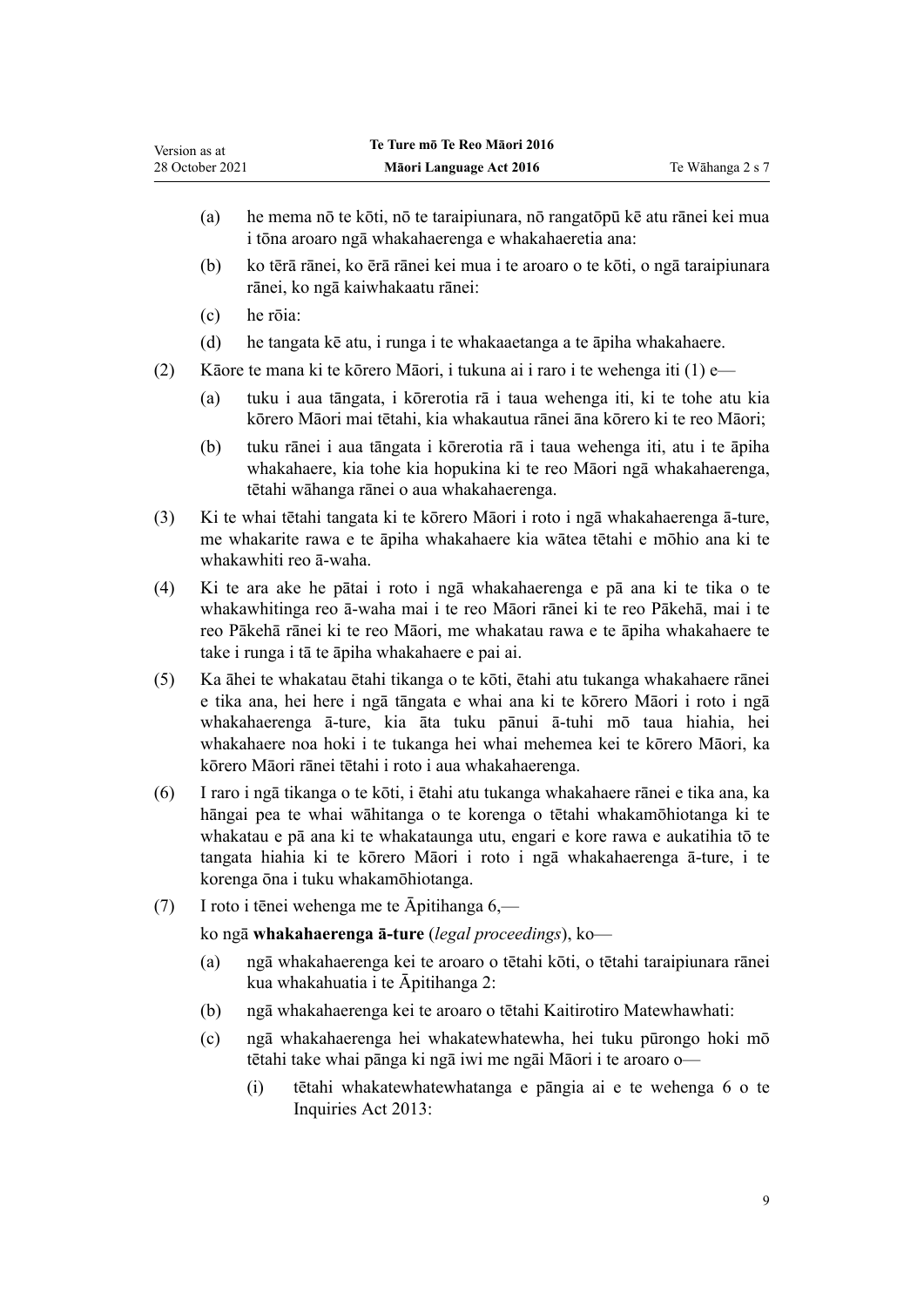- (ii) tētahi taraipiunara, tētahi atu rangatōpū rānei kua whai i te mana whakahaere o tētahi kōmihana whakatewhatewha i raro i tētahi whakaturetanga kē atu:
- (iii) tētahi kōmihana whakatewhatewha i raro i te [Commissions of](http://legislation.govt.nz/pdflink.aspx?id=DLM139130) [Inquiry Act 1908](http://legislation.govt.nz/pdflink.aspx?id=DLM139130)

ko te **whakawhiti reo ā-tuhi** (*translating*), e pā ana ki te reo Māori, ko te—

- (a) whakapuaki ā-tuhitanga o ngā tuhinga reo Māori ki te reo Pākehā;
- (b) whakapuaki ā-tuhitanga hoki o ngā tuhinga reo Pākehā ki te reo Māori

ko te **whakawhiti reo ā-waha** (*interpreting*), e pā ana ki te reo Māori, ko—

- (a) te whakapuaki ā-wahatanga o ngā kōrero Māori ki te reo Pākehā;
- (b) te whakapuaki ā-wahatanga o ngā kōrero Pākehā ki te reo Māori.

### *Ngā mātāpono me ngā aratohu*

### **8 Ngā mātāpono**

<span id="page-9-0"></span>Te Wāhanga 2 s 8

- (1) Ka whakatakoto tēnei wehenga i ngā mātāpono ka whāia hei ārahi i—
	- (a) te whakahāngaitanga whānui o tēnei Ture; otirā;
	- (b) te whakawhanaketanga hoki o ngā rautaki reo Māori me hua ake i tēnei Ture.
- (2) E whai ake nei ngā mātāpono:

*Ko te reo Māori*

- (a) ko te reo Māori te reo taketake o Niu Tireni:
- (b) he mana motuhake, he mana pūmau tō te reo Māori: *Te reo Māori me ngā iwi me ngāi Māori*
- (c) ko ngā iwi me ngāi Māori ngā kaitiaki o te reo Māori:
- (d) ko te reo Māori te tūāpapa o te ahurea Māori, o te tuakiri Māori hoki:
- (e) ka whakarākei te mōhiotanga me te whakamahinga o te reo Māori i te ao o ngā iwi me ngāi Māori:
- (f) ka ukaukatia te mōhiotanga me te whakamahinga o te reo Māori mā te tuku ihotanga o te reo mai i tētahi whakatipuranga ki tētahi whakatipuranga o te whānau, mā te whitiwhiti kōrero hoki i ia rā, i ia rā, i roto i te hapori:

*Te reo Māori me te Karauna*

- (g) e tiakina ana te reo Māori hei taonga e te whiti tuarua o te [Tiriti o](http://legislation.govt.nz/pdflink.aspx?id=DLM435834) [Waitangi](http://legislation.govt.nz/pdflink.aspx?id=DLM435834):
- (h) e whakaū ana te Karauna i te hiranga o te reo Māori mō ngā tāngata o Niu Tireni: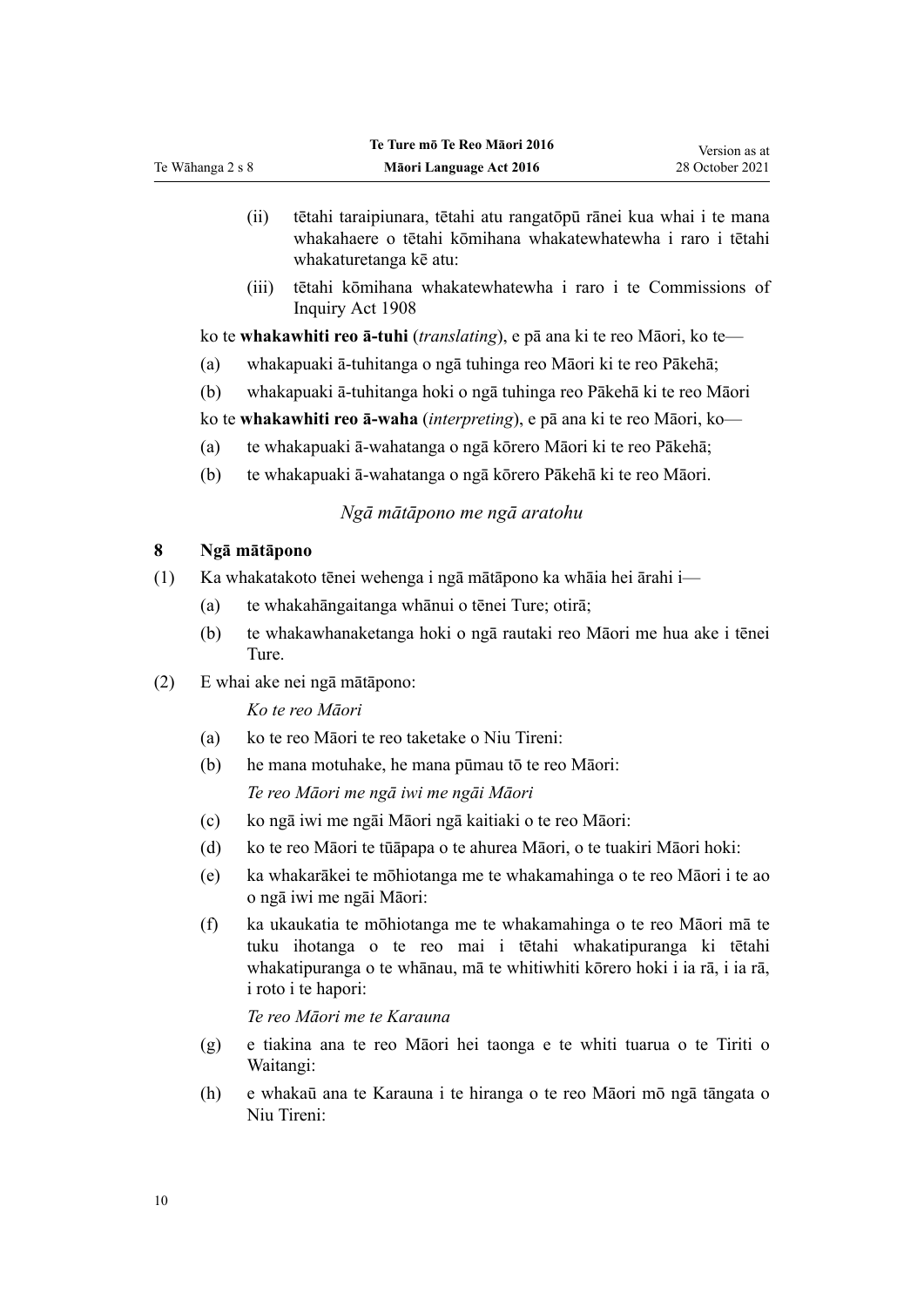- <span id="page-10-0"></span>(i) ka tokona ake te mōhiotanga me te whakamahinga o te reo Māori i roto i te mahi ngātahitanga a te Karauna me ngā iwi me ngāi Māori, mā Te Mātāwai:
- (j) ka taea e te Karauna te kōkiri ake te whakarauoratanga o te reo Māori mā te toko ake i ngā whāinga rautaki i roto i te hapori whānui o Niu Tireni:

*Te reo Māori me te hapori o Niu Tireni*

- (k) he reo whai mana ā-ture nō Niu Tireni te reo Māori:
- (l) he whakahirahira te reo Māori ki te tuakiri o Niu Tireni.

### **9 He ārahitanga mā ngā tari Kāwanatanga**

- (1) Ki ōna taumata e taea ana, me noho ngā mātāpono e whai ake nei hei ārahi i te tari Kāwanatanga, ka whiu ana ia i tōna mana whakahaere, ka kawe ana hoki ia i ōna āheinga:
	- (a) me whiriwhiri kōrero me ngā iwi, me ngāi Māori hoki mō ngā take e pā ana ki te reo Māori (pērā i te toko ake i te whakamahinga o te reo, hei tauira):
	- (b) me whakamahi te reo Māori i roto i te tokonga ake o ngā ratonga kāwanatanga ki te marea, i roto hoki i te tuku pārongo ki te marea:
	- (c) me puare ngā ratonga kāwanatanga, ngā pārongo hoki ki ngā iwi me ngāi Māori mā ngā huarahi tika (tae atu hoki ki te whakamahinga o te reo Māori).
- (2) Kāore tēnei ārahitanga e tuku atu ki te tangata i tētahi mana ā-ture e whai niho ai i roto i tētahi kōti ā-ture.
- (3) Me tutuki te whiriwhiri kōrero a tētahi tari kāwanatanga i raro i te wehenga iti (1)(a) i te tumu whakarae o te tari e whiriwhiri kōrero ana, ki ōna taumata e taea ana, me ngā tāngata, me ngā rōpū whakahaere rānei e tū ana hei kaihāpai i ngā pānga o ngā iwi me ngāi Māori, e ai ki te tumu whakarae.

## *Ngā rautaki reo Māori*

### **10 Te rautaki Maihi Karauna**

- (1) Hei āwhina ki te whakatutuki i te aronga o tēnei Ture, me tuku rawa e te Minita tētahi rautaki Maihi Karauna e whakatakoto ana i—
	- (a) ā te Kāwanatanga whāinga, i āna kaupapa here hoki, me ngā take whai pānga a te Kāwanatanga e pā ana ki te whakarauoratanga o te reo Māori;
	- (b) ā te Kāwanatanga ahunga rautaki pae tawhiti hoki, me āna kaupapa mātāmua o nāianei, o te pae waenga hoki, hei tautoko i taua whakarauoratanga.
- (2) I mua i te tuku i tētahi rautaki Maihi Karauna, me whiriwhiri kōrero rawa te Minita me ngā tāngata, me ngā rōpū whakahaere rānei e ai ki te Minita me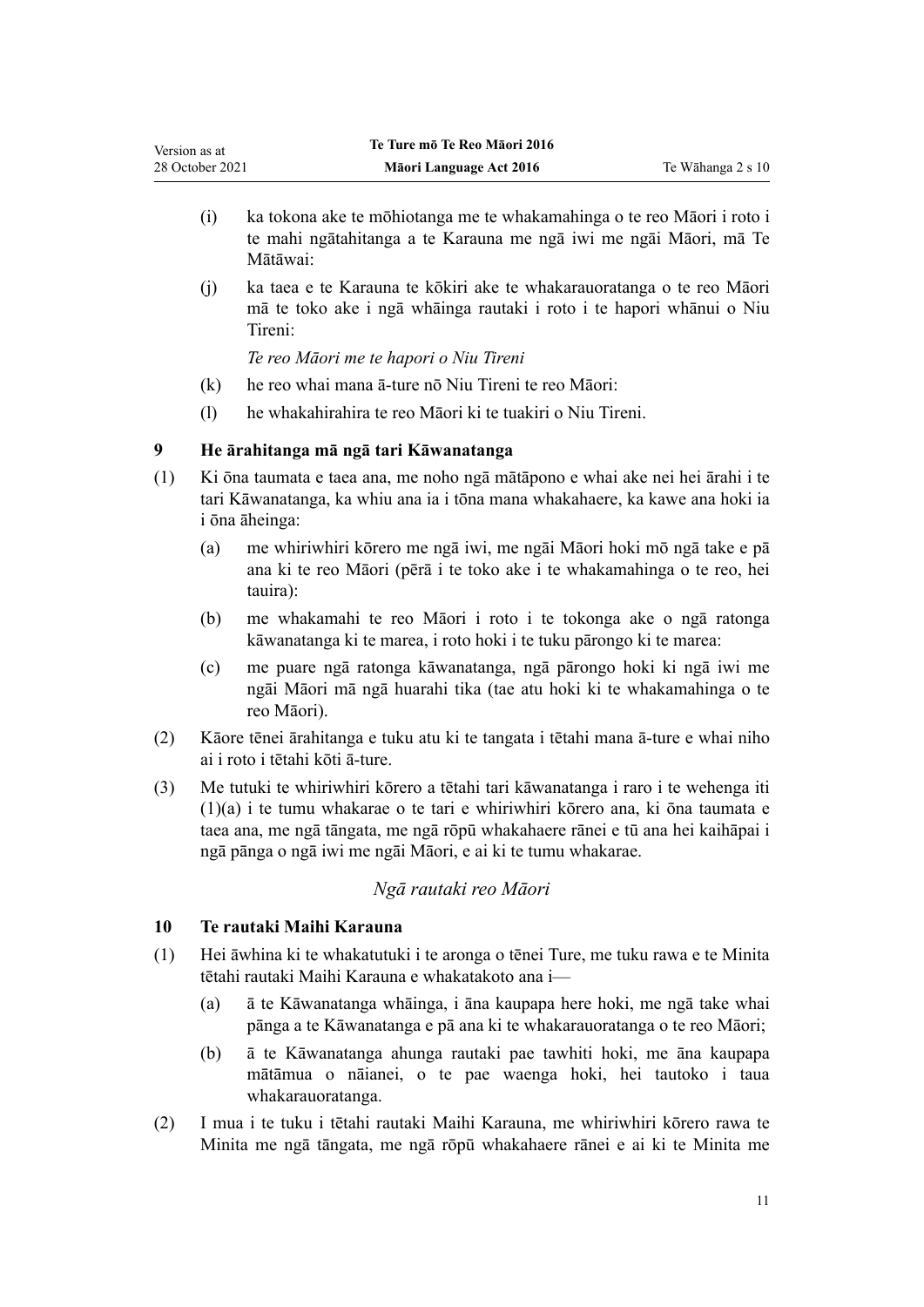whai wāhi i roto i te whiriwhiringa kōrero, tae atu ki a Te Mātāwai me Te Taura Whiri.

(3) Ka āhei tā te Minita whakakore, tāna whakakapi hoki, tāna whakahou rānei i tētahi rautaki Maihi Karauna, engari me whiriwhiri kōrero rawa me ngā tāngata, me ngā rōpū whakahaere rānei e ai ki te Minita me whai wāhi i roto i te whiriwhiringa kōrero, tae atu ki a Te Mātāwai me Te Taura Whiri.

## **11 Te rautaki Maihi Māori**

<span id="page-11-0"></span>Te Wāhanga 2 s 11

- (1) Hei āwhina ki te whakatutuki i te aronga o tēnei Ture, me waihanga rawa, me whakaae rawa hoki e Te Mātāwai, mā te huarahi e pai ai ki a ia, ko tētahi rautaki Maihi Māori ka whakatakoto whāinga, ka whakatakoto kaupapa here, ka whakatakoto take whai pānga hoki ki ngā iwi me ngāi Māori e pā ana ki te reo Māori, ā, ka mutu, ka tautoko hoki i tōna whakarauoratanga.
- (2) I mua i te whakaae atu ki tētahi rautaki Maihi Māori me whiriwhiri kōrero rawa a Te Mātāwai me ngā tāngata, me ngā rōpū whakahaere rānei e ai ki a Te Mātāwai me whai wāhi i roto i te whiriwhiringa kōrero.
- (3) Ka āhei tā Te Mātāwai whakakore, tāna whakakapi hoki, tāna whakahou rānei i tētahi rautaki Maihi Māori, engari me whiriwhiri kōrero rawa me ngā tāngata, me ngā rōpū whakahaere rānei e ai ki a Te Mātāwai me whai wāhi i roto i te whiriwhiringa kōrero.

## *Te whakahāngaitanga me ētahi atu take*

## **12 Te whakahāngaitanga whānui o te Ture**

- (1) Me whakahāngai te whakaputanga reo Māori me te whakaputanga reo Pākehā o tēnei Ture, e tino whakatairangahia ai te aronga o te Ture me ngā mātāpono e whakatakotoria ana i roto i te [wehenga 8](#page-9-0).
- (2) He ōrite te mana o te whakaputanga reo Māori ki te mana o te whakaputanga reo Pākehā o tēnei ture, engari ki te ara ake he tohe mō te rerekē o te tikanga o ngā kōrero, i roto i ngā whakaputanga e rua, nō te whakaputanga reo Māori o te ture te mana o runga ake.

## **13 Te whakahāngaitanga**

I roto i tēnei Ture, māna, he horopaki anō e hāngai kē ake ana,—

ko te **āpiha whakahaere** (*presiding officer*), e pā ana ki ngā whakahaerenga āture, ko te Kaiwhakawā, ko tētahi atu tangata rānei e whakahaere ana i ngā whakahaerenga

ko **ngā hua me ngā taunahatanga** (*assets and liabilities*), e pā ana ki tētahi hinonga—

(a) ko te katoa, ko tētahi wāhanga rānei o ngā hua me ngā taunahatanga i tau ai i raro i te rangatiratanga, i te mana whakahaere, i te mana pupuri rānei o te hinonga, i mua tata tonu i te tīmatanga o tēnei Ture;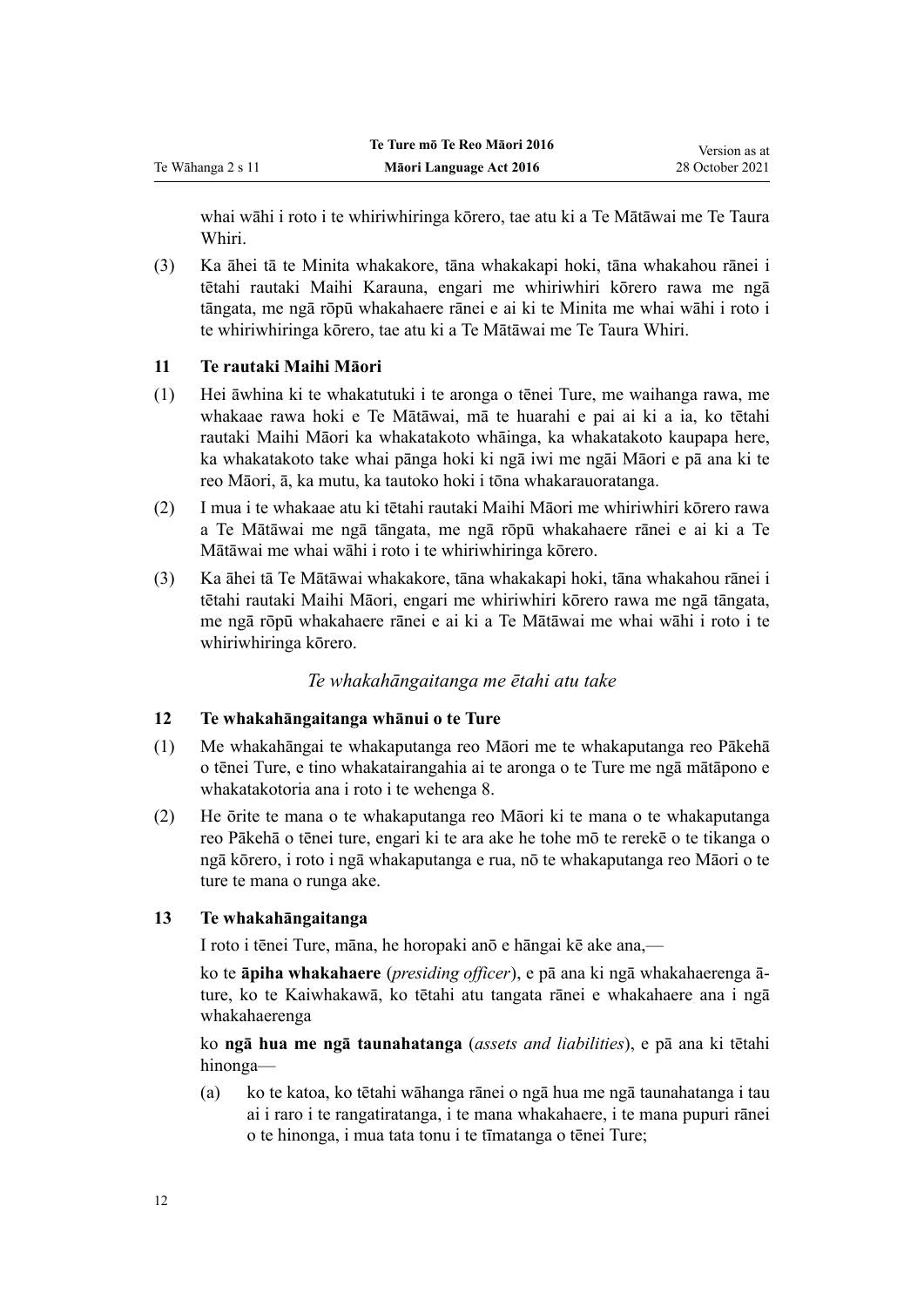- (b) kei roto hoki i tēnei huinga—
	- (i) ngā hua katoa ahakoa te momo, ahakoa whenua, ahakoa rawa whaiaro rānei, ahakoa moni, ahakoa hea, ahakoa pānga rawa, ahakoa mana, ahakoa pānga rānei;
	- (ii) ngā taunahatanga katoa hoki, pērā i ngā moni tārewa, i ngā utu taunaha, i ngā tiuti, i ngā kirimana, i ētahi herenga kē atu rānei (ahakoa nō ināianei, ahakoa nō anamata, ahakoa kua tau, ahakoa e tārewa ana, ahakoa kāore anō kia utua, me aro rānei, me kawe rānei i roto i Niu Tireni, i whea kē rānei)

ko **ngā iwi me ngāi Māori** (*iwi and Māori*), ko tētahi rānei, ko ngā mea e rua rānei o ēnei e whai ake nei:

- (a) ko tētahi, ko ngā iwi rānei kei te rārangi i te [Āpitihanga 3](#page-53-0), tae atu ki ngā whānau me ngā hapū o ia iwi:
- (b) ko ngāi Māori whānui

ko te **kāhui ā-iwi** (*iwi cluster*) tētahi huinga iwi ka tautohua i raro i tētahi o ngā upoko e whitu kei roto i te [Āpitihanga 3](#page-53-0)

ko te **kāhui o Te Reo Tukutuku** (*Te Reo Tukutuku cluster*) tētahi huinga o ngā rōpū whakahaere ka tautohua i raro i tētahi o ngā upoko iti e whā kei roto i te [Āpitihanga 4](#page-57-0)

ko te **kaitiaki** te tangata rānei, te rōpū rānei ka tiaki i tētahi mea

ko **Te Mātāwai** te hinonga ka whakatūria e te [wehenga 17](#page-15-0)

ko te **Minita** (*Minister*) te Minita Whanaketanga Māori

ko te tikanga o te **pāho** (*broadcasting*) ko tērā kei te [wehenga 2\(1\)](http://legislation.govt.nz/pdflink.aspx?id=DLM155371) o te Broadcasting Act 1989

ko te **poari** (*board*) te mana ārahi o te Ratonga Whakaata Māori ka kopoua i raro i te [wehenga 18](http://legislation.govt.nz/pdflink.aspx?id=DLM194360) o te Māori Television Service (Te Aratuku Whakaata Irirangi Māori) Act 2003

ko **Te Puni Kōkiri** te ingoa Māori o te Ministry of Māori Development

ko **Te Pūtahi Paoho** te rangatōpū ka kōrerotia i roto i te [wehenga 39,](#page-24-0) ka whakakorengia hoki e taua wehenga

ko te **rautaki Maihi Karauna** (*Maihi Karauna strategy*) te rautaki reo Māori a te Karauna ka whakawhanaketia i raro i te [wehenga 10](#page-10-0)

ko te **rautaki Maihi Māori** (*Maihi Māori strategy*) te rautaki reo Māori ka whakawhanaketia i raro i te [wehenga 11](#page-11-0)

ko te **rautaki Reo Māori** (*Māori language strategies*) te rautaki Maihi Karauna me te rautaki Maihi Māori

ko **Te Reo Tukutuku** te hunga whai pānga ki te reo Māori, arā, ko ngā rōpū whakahaere kua whakarārangitia i roto i te [Āpitihanga 4](#page-57-0)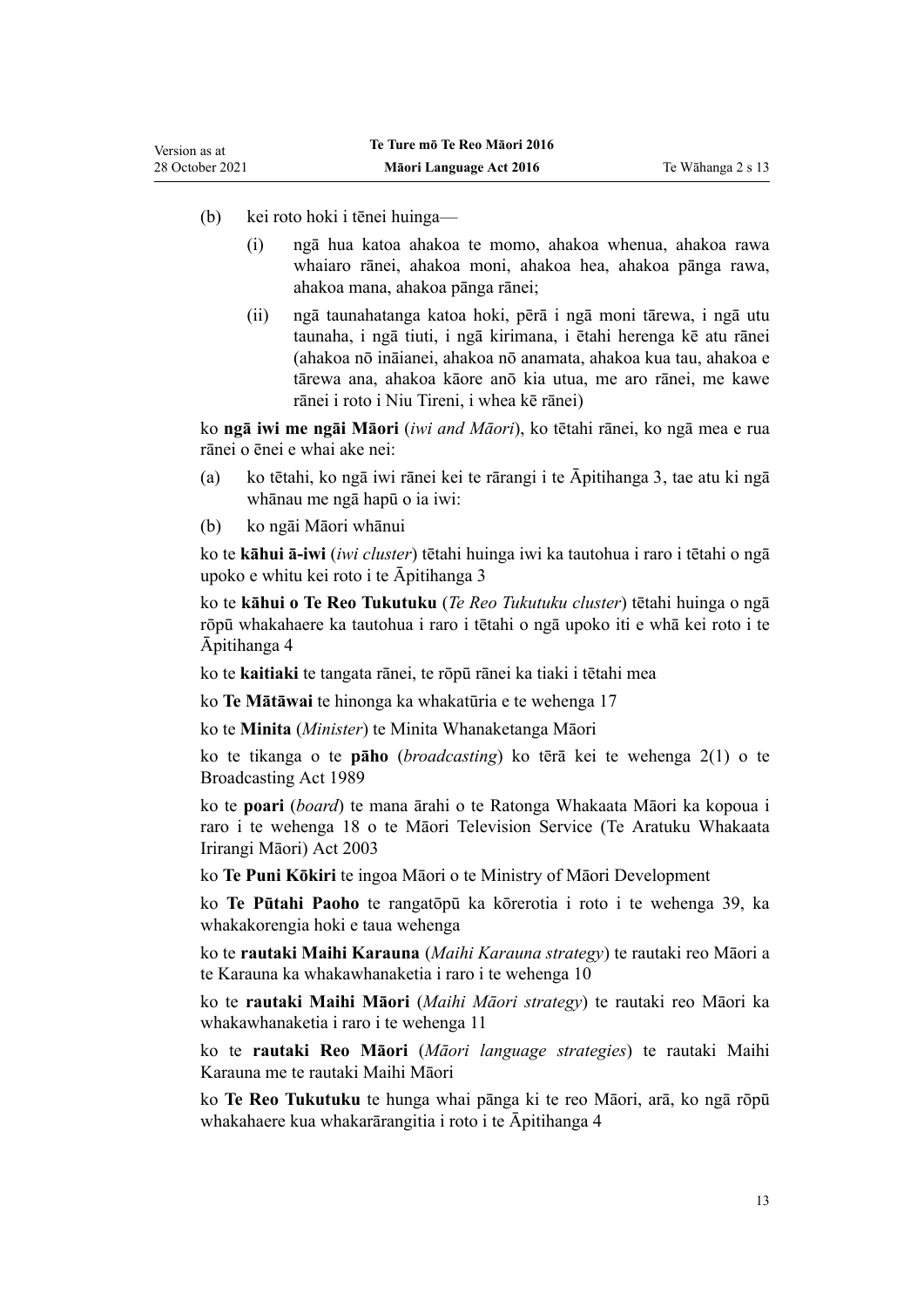ko **Te Reo Whakapuaki Irirangi** te hinonga Karauna whai mana motuhake, e mōhiotia nei hoki ko Te Māngai Pāho, ka tū tonu i te [wehenga 38](#page-24-0)

ko te **rōpū kōwhiri** (*selection group)* tētahi rōpū ka whakawhāitihia e ai ki te [rārangi 1](#page-59-0) o te Āpitihanga 5 hei kopou tangata hei mema mō Te Mātāwai

ko te **tari Kāwanatanga** (*department of State*) tētahi tari Kāwanatanga ka whakahuatia i roto i te [Te Wāhanga 1](http://legislation.govt.nz/pdflink.aspx?id=LMS207452) o Āpitihanga 2 o te Public Service Act 2020

ko **Te Taura Whiri i te Reo Māori** me **Te Taura Whiri** te hinonga Karauna whai mana motuhake, ka tū tonu i te [wehenga 37](#page-23-0)

ko te **tohu whakatau i te mōhio** (*certificate of competency*) me te **tohu** (*certificate*) tētahi tohu whakatau i te mōhio ki te reo Māori ka tukuna i raro i tēnei Ture e Te Taura Whiri.

Wehenga 13 **tari Kāwanatanga**: amended, on 7 August 2020, by [section 135](http://legislation.govt.nz/pdflink.aspx?id=LMS176959) of the Public Service Act 2020 (2020 No 40).

### **14 Ngā whakataunga whakawhiti, ngā whakataunga pupuri, ngā whakataunga whai pānga hoki**

Ka whakamanatia ngā whakataunga whakawhiti, ngā whakataunga pupuri, ngā whakataunga whai pānga hoki ka whakatakotoria i roto i te [Āpitihanga 1](#page-50-0) e ai ki ngā whakaritenga o aua whakataunga.

### **15 Ka herea te Karauna e te Ture**

Ka herea te Karauna e tēnei Ture.

### **16 Te anga o te Ture**

<span id="page-13-0"></span>Te Wāhanga 2 s 14

- (1) He ārahitanga tēnei wehenga i te hanga whānui me te pānga whānui o tēnei Ture, engari kāore e pā ki tōna whakahāngaitanga, ki tōna whakamahinga rānei.
- (2) Ka whakatau te [Wāhanga 2](#page-6-0) i ēnei e whai ake nei:
	- (a) ka whakatakoto i te aronga o te Ture:
	- (b) ka whakaū i te reo Māori hei taonga mā ngā iwi me ngāi Māori, hei reo whai mana ā-ture hoki mō Niu Tireni:
	- (c) ka whakaū i te mana o te tangata ki te whakapuaki i te reo Māori i roto i ngā kōti me ngā taraipiunara e whakarārangitia ana i roto i te [Āpitihanga](#page-52-0) [2:](#page-52-0)
	- (d) ka whakatakoto i ngā mātāpono hei ārahi i te whakahāngaitanga whānui o te Ture, otirā ka āta arohia hoki te whakawhanaketanga o ngā rautaki reo Māori, me te tuku aratohu ki ngā tari Kāwanatanga:
	- (e) ka whakatau i te whakawhanaketanga o ngā rautaki reo Māori e rua:
	- (f) he ōrite te mana o te whakaputanga reo Māori o tēnei Ture ki te mana o te whakaputanga reo Pākehā o tēnei Ture, engari, ki te ara ake he tohe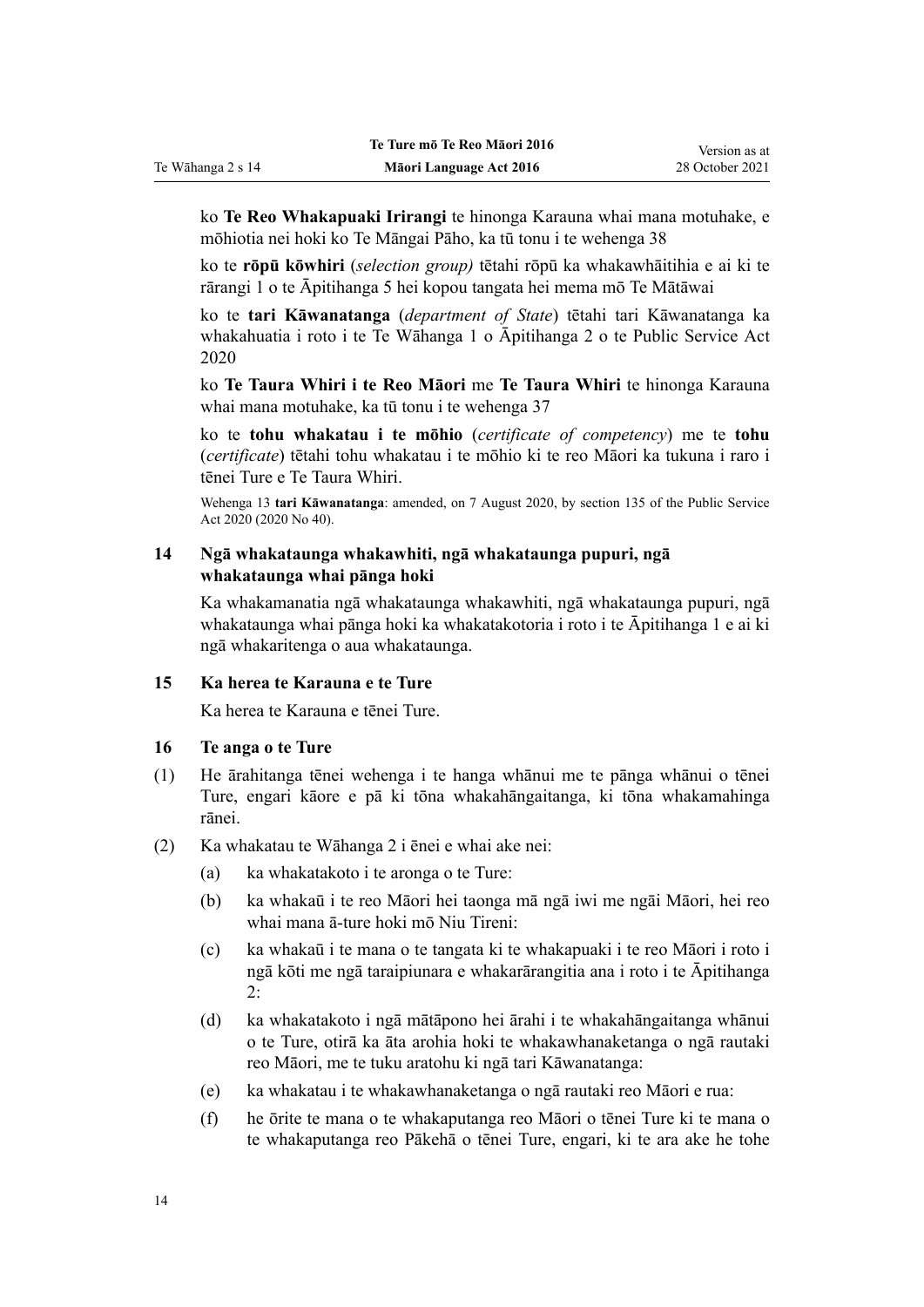mō te rerekē o te tikanga o ngā kōrero i roto i ngā whakaputanga e rua, nō te whakaputanga reo Māori o te Ture te mana o runga ake:

- (g) ka whakatakoto i ngā kupu matua ka whakamāramatia kia whakamahia i roto i te Ture:
- (h) ka whakatū i tētahi āpitihanga whakawhiti, i tētahi āpitihanga pupuri hoki [\(Te Āpitihanga 1](#page-50-0)):
- (i) ka whakatau e herea ana te Karauna e te Ture.
- (3) Ka whakatū te [Wāhanga 3](#page-15-0) i a Te Mātāwai hei hinonga ā-ture motuhake, ka whakaūngia ōna āheinga, ā, ka tūtohungia ōna herenga tuku pūrongo, ōna taumata tāke hoki.
- (4) Ka whakatau te [Wāhanga 4](#page-23-0) kia tū tonu a Te Taura Whiri me Te Reo Whakapuaki Irirangi hei hinonga Karauna whai mana motuhake e ai ki te [Crown Entities Act 2004,](http://legislation.govt.nz/pdflink.aspx?id=DLM329630) ā, mō Te Reo Whakapuaki Irirangi, e ai ki te [Wāhanga 4A](http://legislation.govt.nz/pdflink.aspx?id=DLM158054) o te Broadcasting Act 1989. Ka whakaūngia hoki i konei te whakakorenga o Te Pūtahi Paoho, kia kopou hoki a Te Mātāwai i te tokowhā o ngā kaiurungi tokowhitu o te poari o Te Ratonga Whakaata Māori.
- (5) Ka whakatau te [Wāhanga 5](#page-26-0) i—

Version as at

- (a) te arotake a te Minita i te Ture ā muri i te toru tau, me te whakakorenga o te [Māori Language Act 1987](http://legislation.govt.nz/pdflink.aspx?id=DLM124115); ā,
- (b) ngā mana whakarite waeture e pā ana ki ngā kōrero kei roto i ngā [Āpitihanga 2,](#page-52-0) [4](#page-57-0) hoki;
- (c) te whakahāngaitanga hoki o te [Ombudsmen Act 1975](http://legislation.govt.nz/pdflink.aspx?id=DLM430983) me te [Official](http://legislation.govt.nz/pdflink.aspx?id=DLM64784) [Information Act 1982](http://legislation.govt.nz/pdflink.aspx?id=DLM64784) me te [Public Audit Act 2001](http://legislation.govt.nz/pdflink.aspx?id=DLM88540) me ngā āpitihanga e whakatakoto ana i ngā whakahounga i hua ake i muri iho.
- (6) E waru ngā āpitihanga, ā, e whakatakotoria ana—
	- (a) i roto i te [Āpitihanga 1,](#page-50-0) ngā whakataunga whakawhiti, ngā whakataunga pupuri me ngā whakataunga whai pānga:
	- (b) i roto i te [Āpitihanga 2,](#page-52-0) ngā kōti me ngā taraipiunara e āhei ai te kōrerotia o te reo Māori i ō rātou aroaro:
	- (c) i roto i te [Āpitihanga 3,](#page-53-0) ko ngā kāhui ā-iwi e whitu:
	- (d) i roto i te [Āpitihanga 4,](#page-57-0) ko ngā kāhui e whā o Te Reo Tukutuku:
	- (e) i roto i te [Āpitihanga 5,](#page-58-0) he whakataunga anō e pā ana ki a Te Mātāwai:
	- (f) i roto i te [Āpitihanga 6](#page-71-0), ngā whakataunga e pā ana ki te whakawhiwhinga o ngā tohu whakatau i te mōhio ki te reo Māori:
	- (g) i roto i te [Āpitihanga 7,](#page-74-0) ngā whakahounga o te [Māori Television Service](http://legislation.govt.nz/pdflink.aspx?id=DLM193695) [\(Te Aratuku Whakaata Irirangi Māori\) Act 2003](http://legislation.govt.nz/pdflink.aspx?id=DLM193695):
	- (h) i roto i te [Āpitihanga 8](#page-79-0), ngā whakahounga o ētahi atu whakaturetanga i hua ake i muri iho.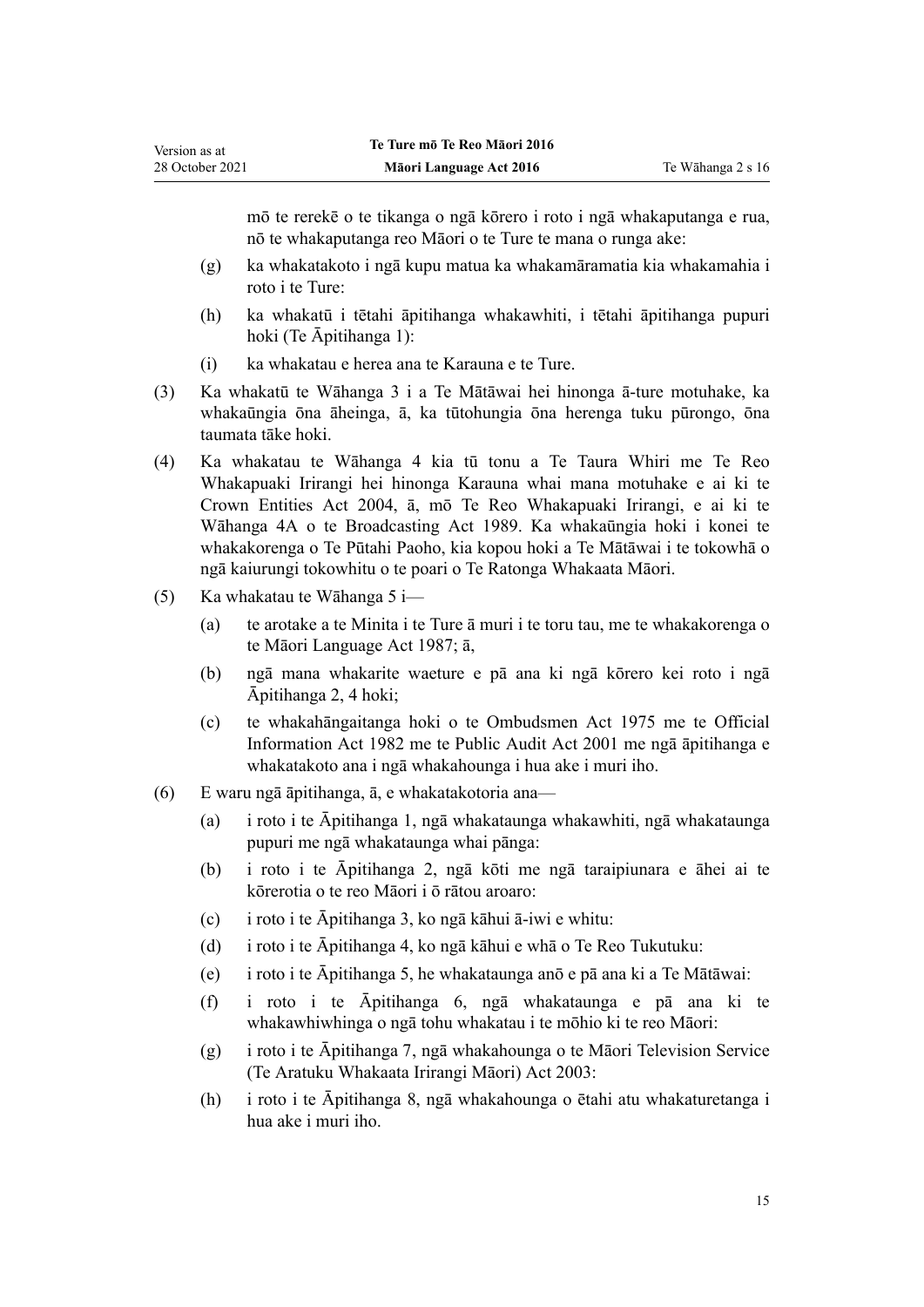## **Te Wāhanga 3 Te Mātāwai**

*Te whakatūnga, ngā mana whakahaere me te aronga*

### <span id="page-15-0"></span>**17 Te whakatūnga o Te Mātāwai**

- (1) Ka whakatūria a Te Mātāwai hei hinonga ā-ture motuhake.
- (2) He rangatōpū ā-ture a Te Mātāwai e tūmau ana te whai piki tūranga.
- (3) E tutuki ai ōna āheinga i raro i tēnei Ture, kei a Te Mātāwai—
	- (a) te tino raukaha ki te pīkau i te kaupapa pakihi, ngohe rānei, ki te kawe i te mahi, ki te uru atu rānei ki te mahi hoko; ā,
	- (b) i te horopaki hoki o te rerenga (a), ngā mana katoa, ngā mana whakahaere katoa me ngā painga katoa.
- (4) Ka hāngai te wehenga iti (3) i runga i ngā whakataunga o tēnei Ture, o tētahi atu whakaturetanga me te ture whānui.

### **18 Te aronga o Te Mātāwai**

Ko te aronga o Te Mātāwai kia mahi mā ngā iwi me ngāi Māori—

- (a) ki te tū hei kaiārahi i te tokonga ake o te hauora me te mauri ora o te reo Māori mō ngā iwi me ngāi Māori, mō ngā hapori anō hoki;
- (b) hei tautoko hoki, hei whakamōhio atu, hei whakaaweawe hoki i ngā kaupapa a te Karauna hei whakamarumaru, hei toko ake, hei whakarauora hoki i te reo Māori;
- (c) hei whakamana hoki, mā roto mai i tōna hononga ki ngā Minita o te Karauna, i te hononga o te Karauna ki ngā iwi me ngāi Māori e pā ana ki te reo Māori;
- (d) ka mutu, mā te mahi tahi me te Minita me te Minita Tahua Pūtea, ko tāna he mātai, he tuku tohutohu ki a Te Ratonga Whakaata Māori.

### *Ngā āheinga*

### **19 Ngā āheinga o Te Mātāwai**

- (1) Ko ngā āheinga o Te Mātāwai, e whai ake nei:
	- (a) he ārahi i te whakawhanaketanga o tētahi rautaki Maihi Māori:
	- (b) he tuku ratonga, he whakahaere kaupapa hoki ka āwhina i te whakatinanatanga o te rautaki Maihi Māori:
	- (c) he whakatakoto whakaaro ki a Te Puni Kōkiri me te Minita me pēhea te whakawhanaketanga o tētahi rautaki Maihi Karauna:
	- (d) he āwhina i ngā Minita whai haepapatanga e pā ana ki te aronga o tēnei Ture ki te tautohu i ngā take whai pānga, ki te kimi rongoā, ki te whai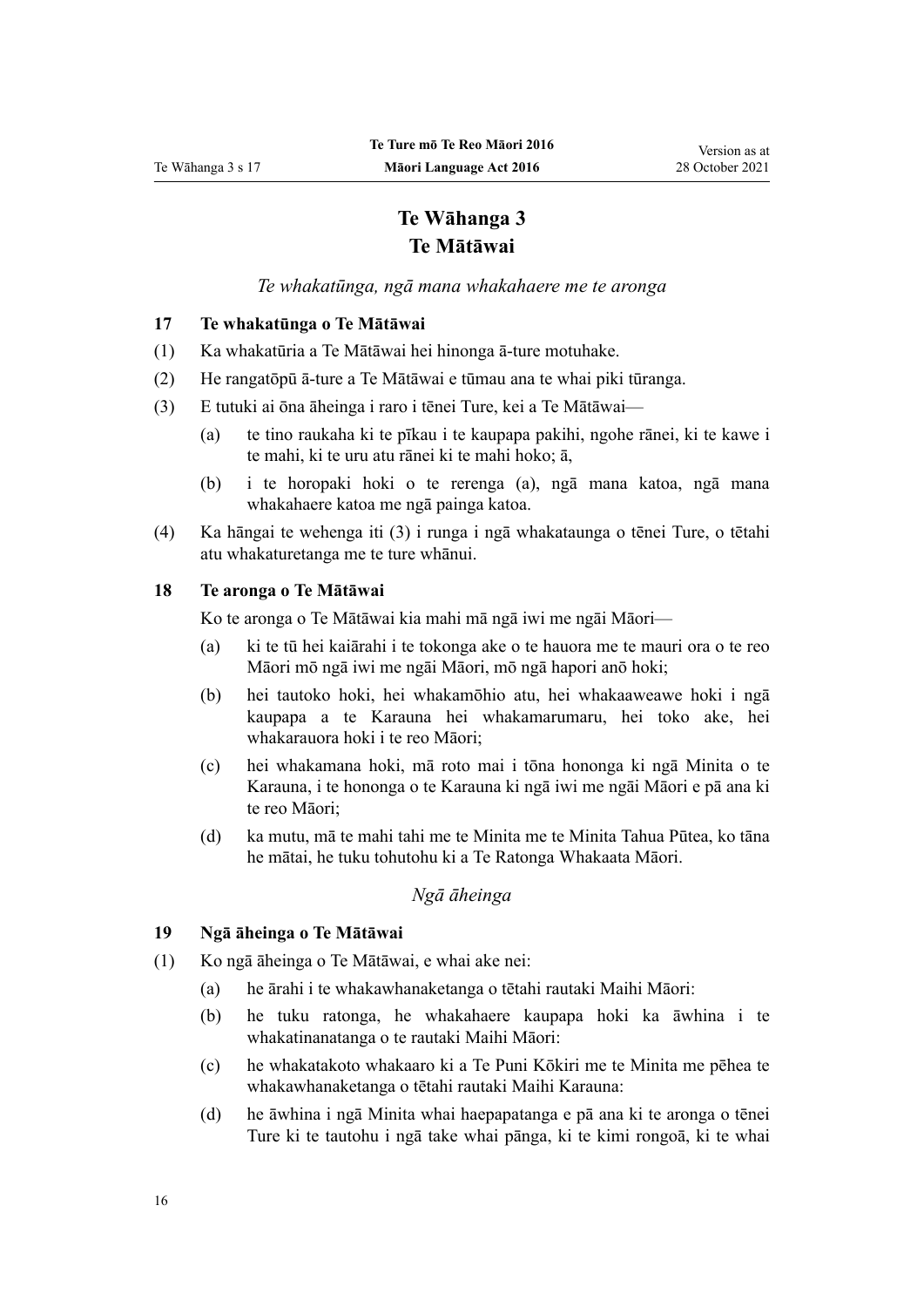<span id="page-16-0"></span>huarahi hoki ki te mahi tahi me pokapū kē kei roto i te rāngai tūmatanui, i ngā take e pā ana ki te reo Māori:

- (e) he whakatakoto whakaaro, he ārahi hoki i ngā pokapū Karauna mō tā rātou āwhina ki te whakawhanake, ki te whakatinana rānei i ngā rautaki reo Māori:
- (f) he tuku tautapanga ki te Minita mō ngā kopoutanga ki a Te Taura Whiri me Te Reo Whakapuaki Irirangi:
- (g) he kopou, he kopou anō, he tango hoki i ngā kaiurungi tokowhā o ngā kaiurungi tokowhitu o te poari o Te Ratonga Whakaata Māori:
- (h) i te taha o te Minita Tahua Pūtea me te Minita,—
	- (i) he tū hei kaiārahi, hei kaimātai hoki mō Te Ratonga Whakaata Māori i raro i te [Māori Television Service \(Te Aratuku Whakaata](http://legislation.govt.nz/pdflink.aspx?id=DLM193695) [Irirangi Māori\) Act 2003:](http://legislation.govt.nz/pdflink.aspx?id=DLM193695)
	- (ii) he whakaū i te tauākī whāinga a Te Ratonga Whakaata Māori:
- (i) he whakahaere i ngā mana whakahaere hihinga i raro i te [Māori](http://legislation.govt.nz/pdflink.aspx?id=DLM193695) [Television Service \(Te Aratuku Whakaata Irirangi Māori\) Act 2003](http://legislation.govt.nz/pdflink.aspx?id=DLM193695):
- (j) ko ērā atu āheinga katoa ka pīkautia e Te Pūtahi Paoho i raro i te [Māori](http://legislation.govt.nz/pdflink.aspx?id=DLM193695) [Television Service \(Te Aratuku Whakaata Irirangi Māori\) Act 2003](http://legislation.govt.nz/pdflink.aspx?id=DLM193695):
- (k) ko ērā atu āheinga ka tukuna ki a Te Mātāwai e tēnei Ture, e whakaturetanga kē atu rānei.
- (2) Ahakoa ngā kōrero kei roto i te wehenga iti (1), me kaua rawa a Te Mātāwai e tohutohu i a Te Ratonga Whakaata Māori, i tētahi kaiwhakapāho kē atu, i tētahi kaihanga hōtaka kē rānei e pā ana ki—
	- (a) tētahi hōtaka motuhake;
	- (b) te kohinga, te whakaaturanga rānei o ngā pūrongo o te wā;
	- (c) te whakaritenga, te whakaaturanga rānei o ngā hōtaka mō ngā take o te wā;
	- (d) ngā whakatau pūtea whāiti, ngā whakaritenga kirimana rānei.

### *Ngā kopoutanga ki a Te Mātāwai*

### **20 Ngā mema o Te Mātāwai**

- (1) Tekau mā toru ngā mema o Te Mātāwai, kia kopoua pēneitia:
	- (a) kia tokowhitu ngā mema, mā tēnā, mā tēnā o ngā kāhui ā-iwi e whitu, e whakarārangitia ana i roto i te [Āpitihanga 3](#page-53-0), tētahi mema e kopou;
	- (b) kia tokowhā hoki ngā mema, mā tēnā, mā tēnā o ngā kāhui e whā o Te Reo Tukutuku, e whakarārangitia ana i roto i te [Āpitihanga 4](#page-57-0), tētahi mema e kopou;
	- (c) mā te Minita hoki ngā mema tokorua e kopou mā te Karauna.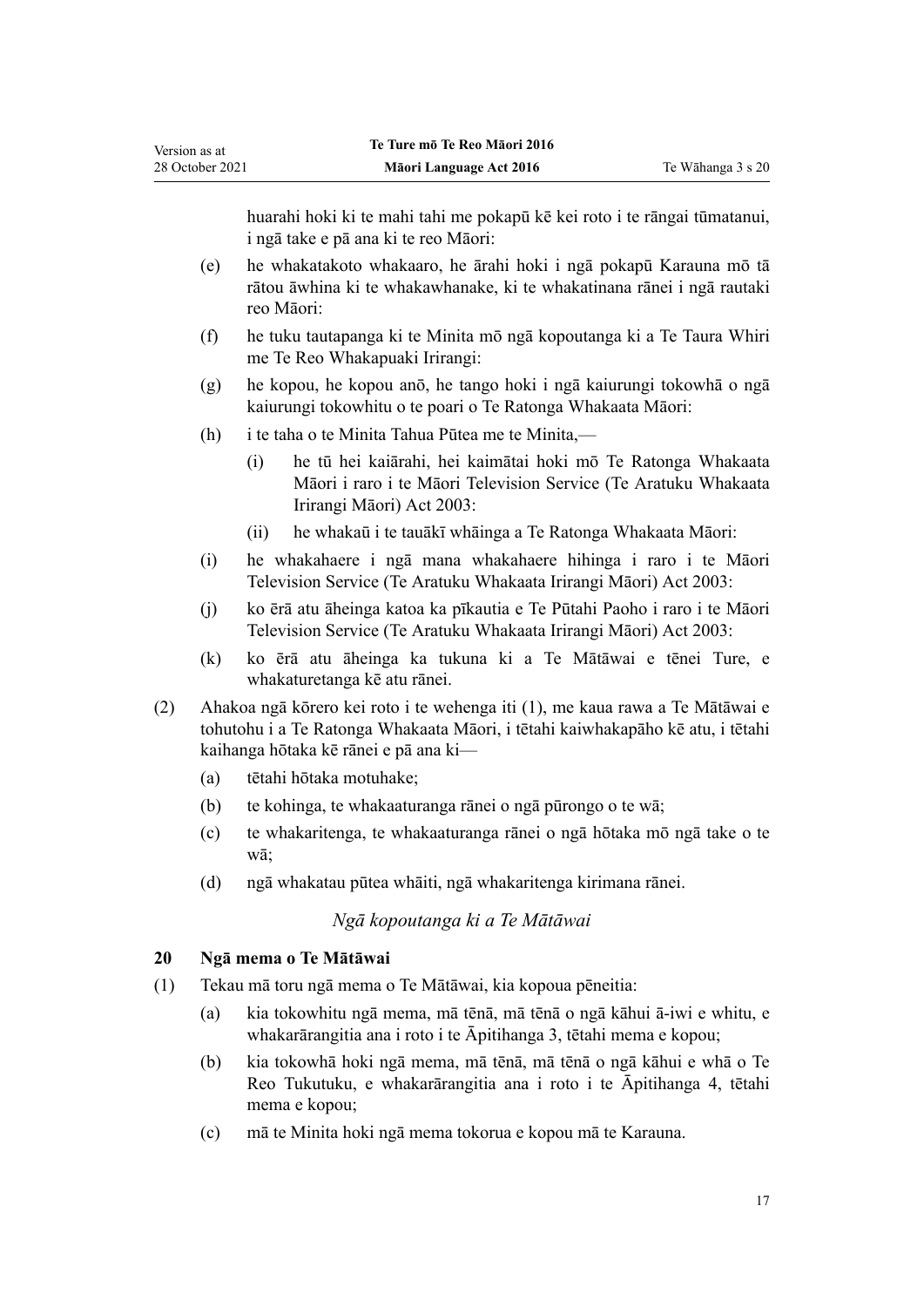- <span id="page-17-0"></span>(2) I mua i ngā kopoutanga i raro i te wehenga iti (1)(a), i te (b) rānei, me tuku rawa ngā tautapanga ki ngā rōpū kōwhiri, i runga i ngā here o te [rārangi 1](#page-59-0) o te Āpitihanga 5.
- (3) Ka hāngai te wehenga iti (4), ki te kore e taea tētahi kopoutanga i raro i te wehenga iti (1)(a), i te (b) rānei, ahakoa te take—
	- (a) i roto i ngā marama e iwa ka whai i muri i te whakamananga o tēnei Ture, e pā ana ki tētahi kopoutanga i te tīmatanga:
	- (b) i roto i ngā marama e toru ka whai i muri i tētahi whakawāteatanga, i te mutunga rānei o te wā i tētahi tūranga, e pā ana ki tētahi kopoutanga i muri iho.
- (4) Me oti rawa i te Minita te kopoutanga.
- (5) Me whakatau rawa e Te Mātāwai tāna ake tukanga kopoutanga, me whakarite hoki ia kia tū tētahi o ōna mema hei kaihautū, me tētahi atu hei kaihautū tuarua.
- (6) E hāngai ana te [Āpitihanga 5](#page-58-0) ki ngā mema ka kopoua i raro i tēnei wehenga.

## **21 Ngā take e hāngai ana ki ngā whakatau kopoutanga**

- (1) I roto i ngā mahi kopou mema mō Te Mātāwai, i runga i ngā here o te [wehenga](#page-16-0)  $20(1)(a)$  me te (b), ko ia rōpū kōwhiri—
	- (a) me whakaaroaro rawa mō te aronga me ngā āheinga o Te Mātāwai;
	- (b) me kaua rawa hoki e tohutohu e rangatōpū kē, e rōpū kē rānei, engari ka āhei te rapu whakaaro i tētahi tangata kē, i tētahi rangatōpū kē rānei e pai ai ki te rōpū kōwhiri;
	- (c) me whakaaroaro rawa hoki me whai mema a Te Mātāwai, kei a rātou te mātauranga, ngā pūkenga, he whai wheako hoki, tae atu ki ngā take e whakarārangitia ana i roto i te wehenga iti (3), hei āwhina i a Te Mātāwai ki te whakatutuki i āna whāinga, ki te mahi hoki i ōna āheinga;
	- (d) me kaua rawa hoki ia e kopou tangata ka tupea i raro i te [wehenga 30](http://legislation.govt.nz/pdflink.aspx?id=DLM329956) o te Crown Entities Act 2004.
- (2) Nō te Minita e kopou tangata ana i raro i te [wehenga 20\(1\)\(c\), i te \(4\)](#page-16-0) rānei, me whakaaroaro rawa e ia me whai mema a Te Mātāwai kei a rātou te mātauranga, ngā pūkenga, he whai wheako hoki, tae atu ki ngā take e whakarārangitia ana i roto i te wehenga iti (3), hei āwhina i a Te Mātāwai ki te whakatutuki i āna whāinga, ki te mahi hoki i ōna āheinga.
- (3) Ka whai pānga ngā take e whai ake nei ki ngā whakaaroarotanga e hāngai ana ki ngā wehenga iti  $(1)(c)$ , me te  $(2)$ :
	- (a) ko te matatau ki te reo Māori:
	- (b) ko te whakarauora i te reo Māori:
	- (c) ko te mana ārahi:
	- (d) ko te whanaketanga hapori:
	- (e) ko te whakahaeretanga: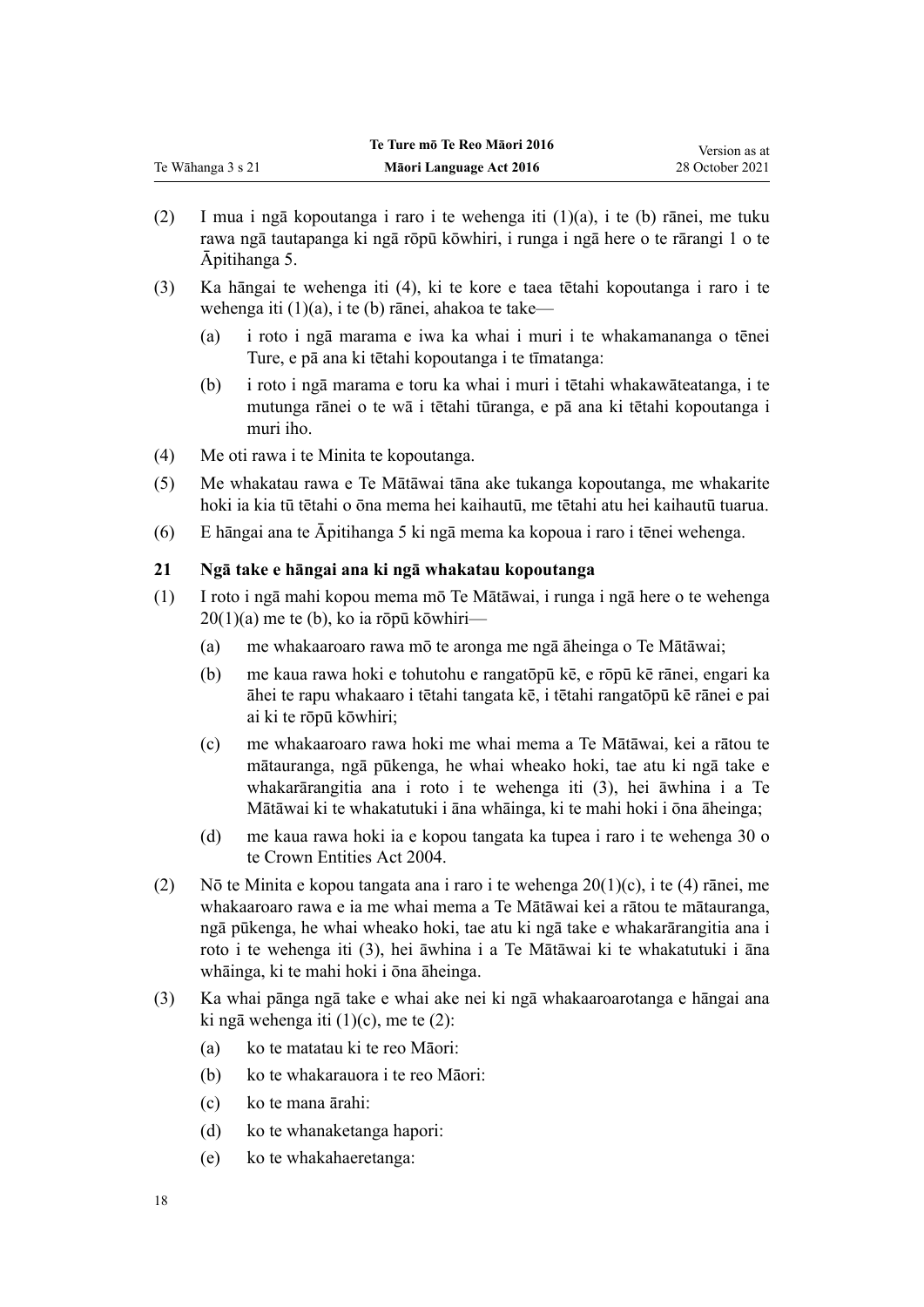- <span id="page-18-0"></span>(f) ko ngā tikanga Māori:
- (g) ko ngā whakahaerenga a te kāwanatanga.

## **22 Te kopoutanga o te tumu whakarae**

- (1) Me kopou rawa e Te Mātāwai tētahi tumu whakarae.
- (2) Ko te tangata ka kopoua hei tumu whakarae mō Te Mātāwai me kaua rawa e noho hei mema mō Te Mātāwai.
- (3) Ko Te Mātāwai—
	- (a) me whakatau rawa i ngā whakaritenga me ngā herenga o te mahi a te tumu whakarae, i runga i te whiriwhiri kōrero ki Te Kōmihana o Ngā Tari Kāwanatanga:
	- (b) me whai rawa i tētahi kaupapa here manaaki kaimahi e whakatauria ana i roto i te [rārangi 33](#page-70-0) o te Āpitihanga 5.

## *Ngā herenga pūrongo*

## **23 Te aronga o te kirimana hoko**

Ko te aronga o te kirimana hoko i runga i ngā here o te wehenga 24—

- (a) kia āhei tā te Minita whai wāhi ki a Te Mātāwai i roto i te tukanga whakarite i ngā putanga ā-tau a Te Mātāwai ka manakotia;
- (b) kia āwhinatia hoki a Te Mātāwai ki te whakahaere i ōna haepapatanga e pā ana ki te pūtea me te whakaputa i ngā putanga ka utua e te Karauna;
- (c) kia whai pūtake hoki e āhei ai te whakawāteatanga o te pūtea mā Te Mātāwai i raro i tētahi pūtea tāpui nā te Whare Pāremata;
- (d) kia whai pūtake hoki e āhei ai te aromatawai i te mahi i puta, kāore rānei i puta.

### **24 Te herenga ki te whakarite kirimana hoko**

- (1) I te wā tonu ka wātea, i muri i te tīmatanga o tēnei Ture, i mua hoki i te tīmatanga o ia tau pūtea ka whai atu, me whakarite rawa e Te Mātāwai, ka mutu me whakaae rawa e rāua ko te Minita, tētahi kirimana hoko mō taua tau pūtea.
- (2) Ko ia kirimana hoko me—
	- (a) whai rawa i ngā tikanga mahi kaute e whakaaetia whānuitia ana;
	- (b) āta tohu rawa hoki i ia putanga a Te Mātāwai ka whai pūtea tāpui nā te Whare Pāremata;
	- (c) pēnei mō ia putanga,—
		- (i) me whakauru i tētahi whakamārama poto mō ngā mea e whāia ana kia tutuki i te putanga;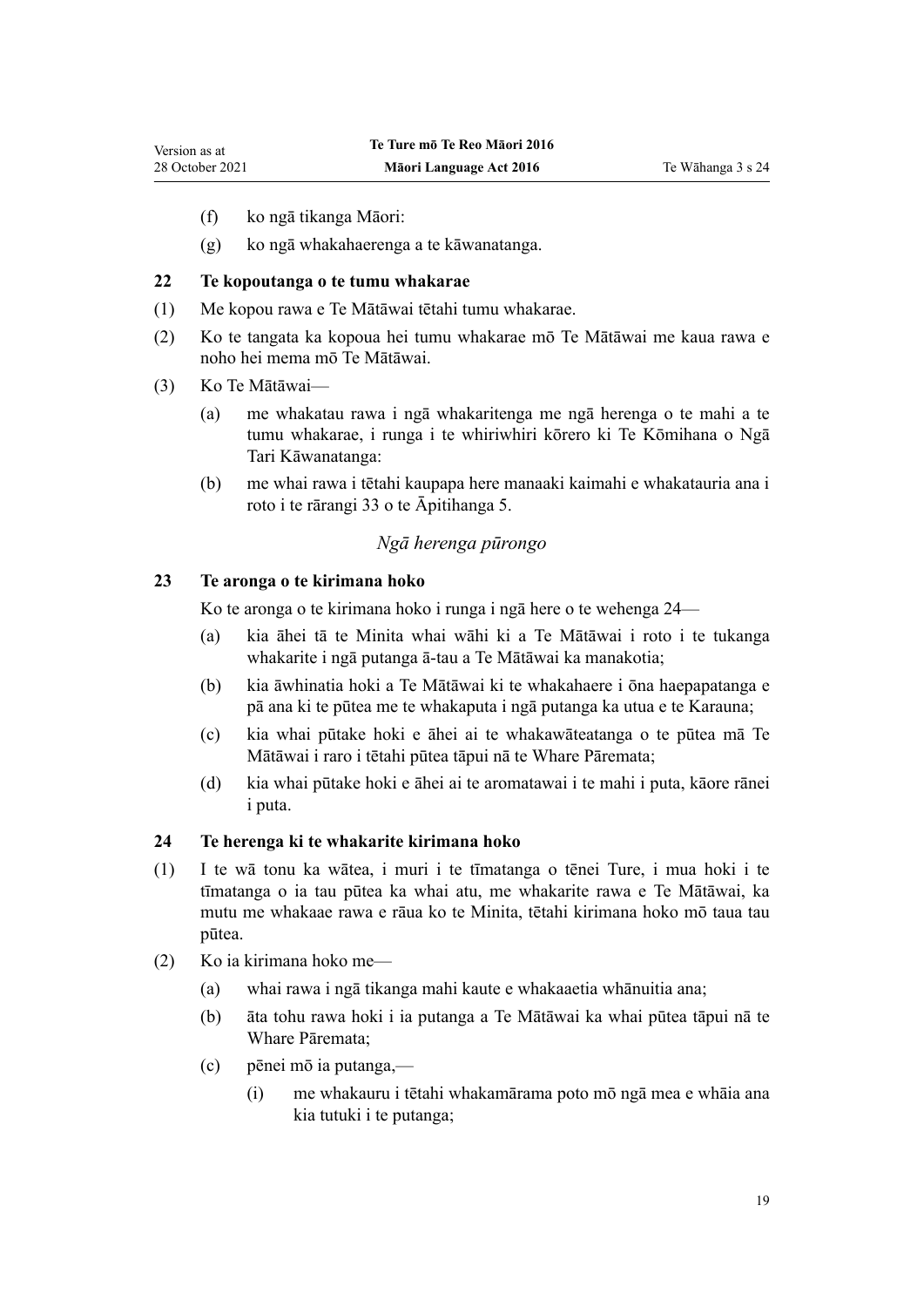- (ii) me tautohu hoki i te whiwhinga pūtea e manakotia ana me ngā whakapaunga moni e marohitia ana mō te putanga;
- (iii) me whakauru hoki i tētahi whakamārama poto mō te āhua o te aromatawaitanga o te kawenga o te putanga.
- (3) E noho haepapa ana a Te Mātāwai ki te Minita mō te taha ki te whakatutukihanga o ngā whakaritenga o te kirimana hoko.

### **25 Te tauākī whāinga**

<span id="page-19-0"></span>Te Wāhanga 3 s 25

- (1) Me kaua e iti iho i te kotahi te tauākī whāinga me whakarite rawa, me whakaputa rawa hoki e Te Mātāwai i ia toru tau.
- (2) Me whai pānga rawa te tauākī whāinga ki te tau pūtea e kainamu ana me ngā tau pūtea e toru ka whai atu, ka mutu kaua e iti iho i tērā.
- (3) Me whiriwhiri kōrero rawa a Te Mātāwai me te Minita mō ngā kōrero kei roto i tētahi tauākī whāinga i mua mai i te whakaputanga o te tauākī.
- (4) I te wā tonu ka wātea, i muri i te tīmatanga o tēnei wehenga, me whai rawa e Te Mātāwai ngā wehenga iti (1) ki te (3) me te mea nei ko taua rā te tīmatanga o tōna tau pūtea tuatahi.

### **26 Te āhua me ngā kōrero o te tauākī whāinga**

- (1) Ko te tauākī whāinga ka whakaritea i raro i te wehenga 25, mō te wā whai pānga, me whakatakoto rawa i ngā whāinga rautaki e whai ana a Te Mātāwai ki te whakatutuki, ki te whai wāhi atu rānei (ko **ngā whāinga rautaki**).
- (2) Waihoki ko te tauākī whāinga, mō te wā whai pānga, me—
	- (a) whakamārama rawa i te āhua me te korahi o ngā āheinga o Te Mātāwai me āna whakahaere ka whāia:
	- (b) whakamārama rawa i tā Te Mātāwai whai ki te whakahaere i ōna āheinga me āna whakahaerenga e tutuki ai āna whāinga rautaki:
	- (c) whakamārama rawa i ā Te Mātāwai whakaritenga hei whakahaere i tōna hauora, i tōna kaha hoki hei rōpū whakahaere:
	- (d) whakamārama rawa i ā Te Mātāwai whakaritenga hei aromatawai i āna mahi:
	- (e) whakatakoto rawa, me whakamārama rawa hoki i ētahi take kē atu e tika ana me āta whai wāhi, kia whai māramatanga ai mō ngā whāinga rautaki a Te Mātāwai me tōna kaha.
- (3) Me tuhi rawa te tauākī whāinga, me tohu te rā i mana ai, me waitohu hoki e ngā mema tokorua mā Te Mātāwai.

### **27 Te pūrongo ā-tau**

(1) I te wā tonu ka wātea, i muri tonu i te mutunga o ia tau pūtea, me whakarite rawa e Te Mātāwai tētahi pūrongo mō ngā take o Te Mātāwai.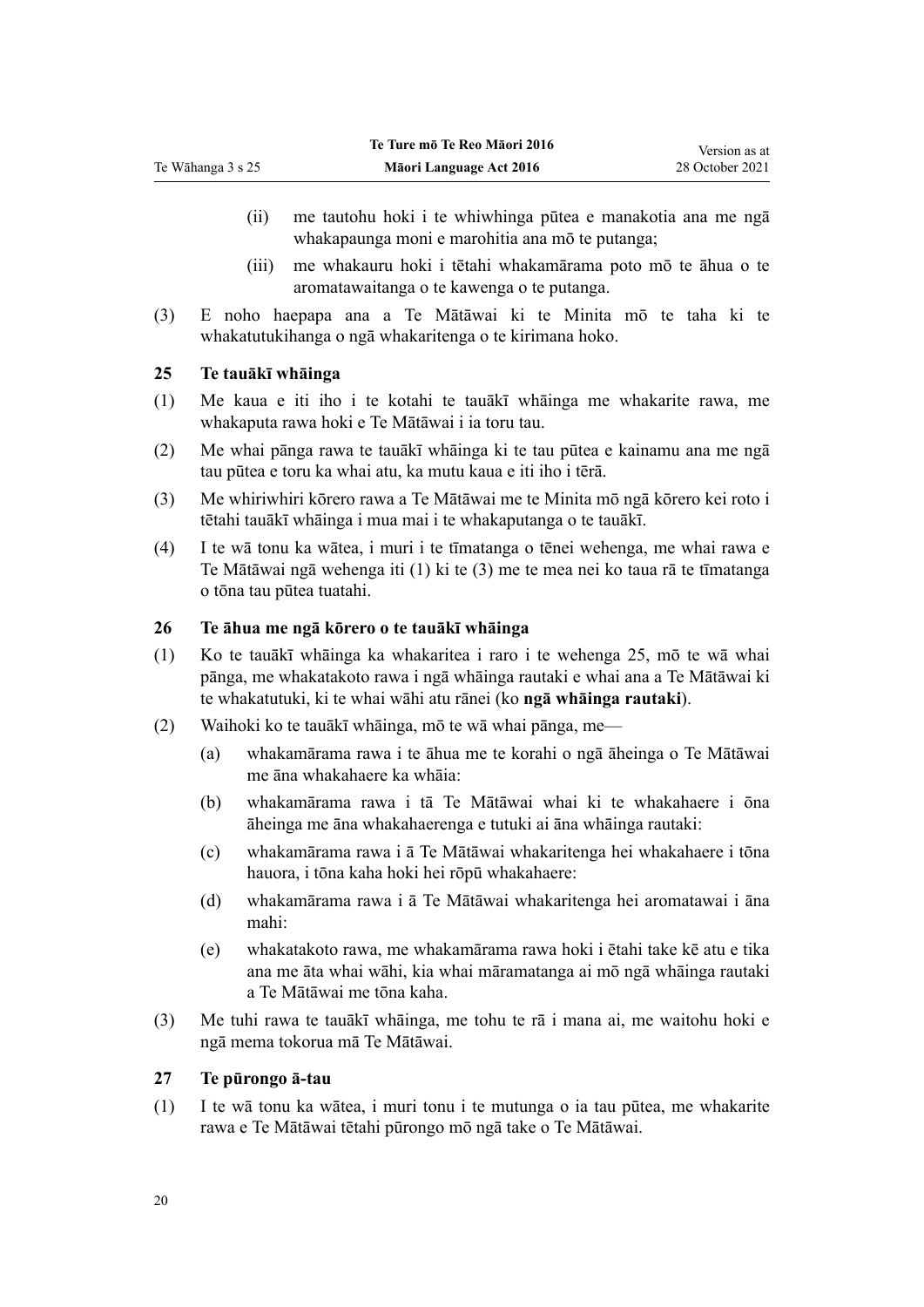<span id="page-20-0"></span>

| Version as at   | Te Ture mō Te Reo Māori 2016 |                   |
|-----------------|------------------------------|-------------------|
| 28 October 2021 | Māori Language Act 2016      | Te Wāhanga 3 s 29 |

- (2) Me tuku rawa e Te Mātāwai tāna pūrongo ā-tau ki te Minita i te wā tonu ka wātea, i muri tonu i te whiwhinga o te pūrongo tātari i runga i ngā here o te [wehenga 33](#page-22-0).
- (3) Me whakatakoto rawa e te Minita te pūrongo ā-tau ki te aroaro o te Whare Pāremata i te wā tonu ka wātea, i muri tonu i te whiwhinga o te pūrongo i a Te Mātāwai, heoi mehemea kāore te Pāremata i te hui, me tuku i te wā tonu ka taea i muri tonu i te tīmatanga o te huinga o te Pāremata ka whai ake.

### **28 Te āhua me ngā kōrero o te pūrongo ā-tau**

- (1) Me whai wāhi rawa ki te pūrongo ā-tau ngā pārongo e whai ake nei me ngā pūrongo mō te tau pūtea ka whai pānga ki te pūrongo ā-tau ka whakaritea e Te Mātāwai:
	- (a) arā, ko ngā pārongo e tika ana kia taea ai te aromatawai i runga i te māramatanga, ngā whakahaerenga me ngā mahi a Te Mātāwai i taua tau pūtea, tae atu hoki ki tētahi aromatawai i te kokenga o Te Mātāwai e pā ana ki āna whāinga rautaki e takoto ana ki tāna tauākī whāinga o nā tata nei;
	- (b) ko tētahi tauākī mahi hoki e ai ki te [wehenga 30;](#page-21-0)
	- (c) ko ngā tauākī pūtea ā-tau hoki mō Te Mātāwai e ai ki te [wehenga 31](#page-21-0);
	- (d) ko tētahi tauākī haepapatanga hoki e ai ki te [wehenga 32](#page-22-0);
	- (e) ko te pūrongo tātari hoki e ai ki te [wehenga 33](#page-22-0);
	- (f) ko ngā pārongo hoki mō tāna whai i tōna herenga kia tū hei kaimanaaki kaimahi (tae atu ki tāna kaupapa whakaōrite whiwhinga mahi);
	- (g) ko ngā pārongo hoki me takoto i runga i ngā here o te wehenga 29 (mō ngā utu e pā ana ki ngā mema me ngā kaimahi i taua tau pūtea);
	- (h) ko ngā take hoki e pā ana ka pā atu rānei ki ngā whakahaerenga a Te Mātāwai me takoto rawa kē i te hinonga, kua mahia rānei e ia, e pīrangi ana rānei ia kia pūrongotia, i roto i tāna pūrongo ā-tau.
- (2) Heoi anō, kāore te wehenga iti (1)(b) i te hāngai mehemea kāore i āta kōrerotia ngā putanga a Te Mātāwai i roto i te kirimana hoko o taua tau pūtea.
- (3) Me tuhi rawa te pūrongo ā-tau, me tohu te rā i mana ai, me waitohu hoki e ngā mema tokorua mā Te Mātāwai.

### **29 Te whākinga mō te utu i ngā mema me ngā kaimahi**

- (1) Me whakauru rawa ki roto i te pūrongo ā-tau mō Te Mātāwai,—
	- (a) te wāriu katoa o te taiutu mā ia mema (atu i te moni whakaea, i ngā whiwhinga kē atu rānei e kōrerotia ana i roto i te rerenga (c)) i utua, ka utua rānei ki te mema i tāna noho hei mema mō Te Mātāwai i taua tau pūtea rā; ā,
	- (b) te nui o ngā kaimahi i whiwhi taiutu i taua tau pūtea (atu i te moni whakaea, i ngā whiwhinga kē atu rānei e kōrerotia ana i roto i te rerenga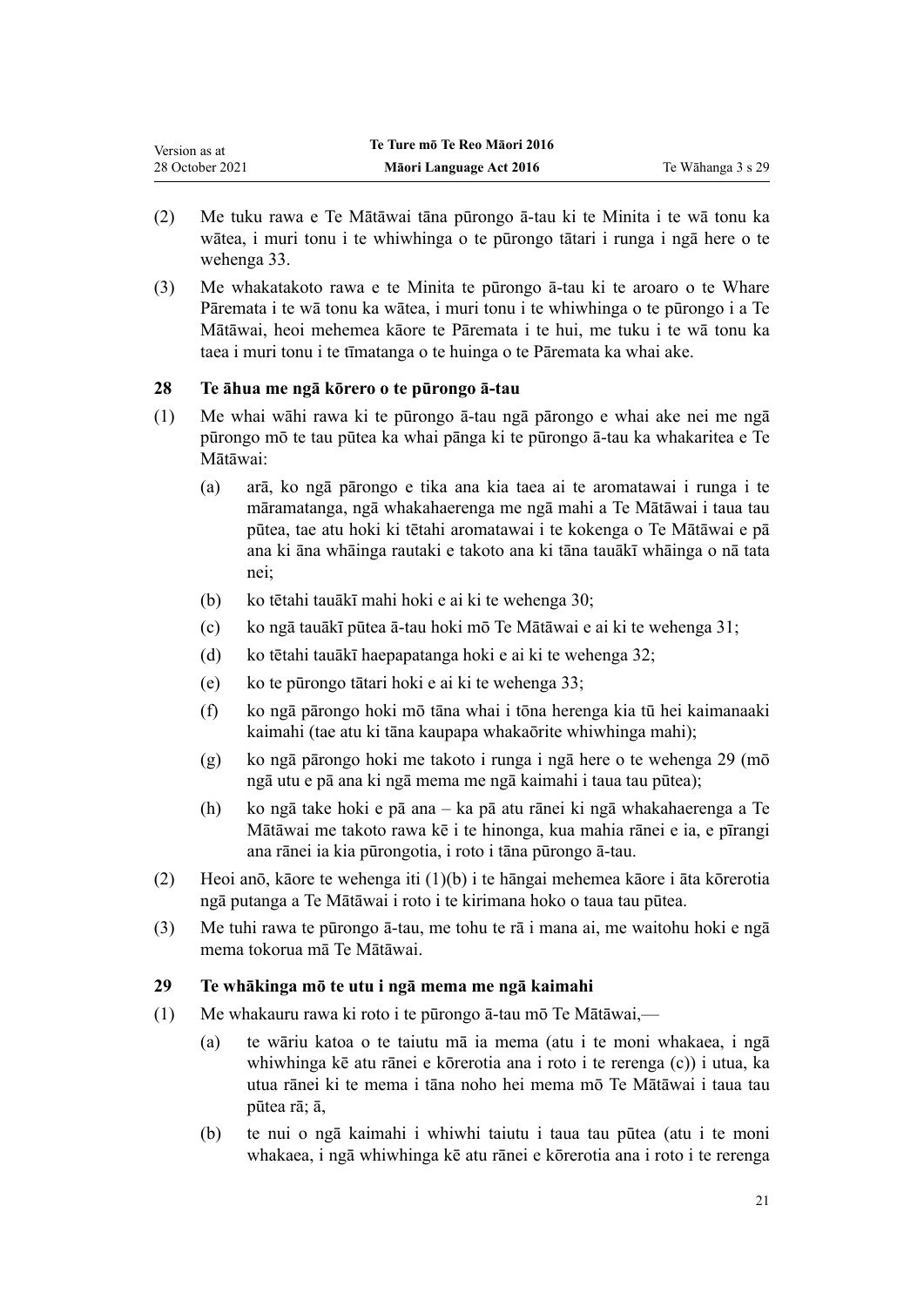(c)), i utua, ka utua rānei, i tā rātou noho hei kaimahi, \$100,000 i te tau, neke atu rānei, te tōpūtanga me te nui o ngā kaimahi kei ia reanga utu e wehea ana i ia \$10,000; ā,

- (c) te wāriu katoa o ngā moni whakaea, o ngā whiwhinga kē atu rānei i utua, ka utua rānei ki ngā tāngata i mutu te noho hei mema, hei kaimahi rānei i roto i te tau pūtea e pā ana ki taua mutunga mahi, me te nui o ngā tāngata i utua ai, ka utua rānei ki tētahi wāhanga, ki te katoa rānei o taua tōpūtanga; ā,
- (d) ngā kōrero mō ngā ārai i tukuna ai e Te Mātāwai ki te mema, ki te tangata rānei e noho ana i tētahi tūranga, ki te kaimahi rānei i roto i te tau pūtea; ā,
- (e) ngā kōrero mō ngā kapinga inihua i whakamahia ai e Te Mātāwai i roto i te tau pūtea e pā ana ki ngā taunahatanga, ki ngā whiunga utu rānei o te mema, o te tangata rānei e noho ana i tētahi tūranga, o te kaimahi rānei.
- (2) I roto i te wehenga iti (1), ko te **mema**, ko te **tangata hoki e noho ana i tētahi tūranga**, ko te **kaimahi** hoki tētahi tangata i noho hei mema, hei tangata e noho ana i tētahi tūranga, hei kaimahi rānei i tētahi wā i muri i te tīmatanga o tēnei Ture engari kua kore i noho hei mema, hei tangata e noho ana i tētahi tūranga, hei kaimahi rānei.

## **30 Te āhua me ngā kōrero o te tauākī mahi**

<span id="page-21-0"></span>Te Wāhanga 3 s 30

Ko te tauākī mahi e pā ana ki a Te Mātāwai me te tau pūtea, me—

- (a) whakarite rawa e ai ki ngā tikanga mahi kaute e whakaaetia whānuitia ana; ā,
- (b) whakamārama rawa ia putanga ka tautohua i roto i te kirimana hoko mō te tau pūtea; ā,
- (c) whakauru rawa mō ia putanga,—
	- (i) te whakatauritetanga o ngā paerewa whakahaerenga mahi i tutuki ai i a Te Mātāwai, me ngā paerewa i matapaetia ai i roto i te kirimana hoko; ā,
	- (ii) te whakatauritetanga o te whiwhinga pūtea me ngā whakapaunga moni ā-putanga, me te whiwhinga pūtea i manakotia ai me ngā whakapaunga moni ā-putanga i marohitia ai i roto i te kirimana hoko.

## **31 Ngā tauākī ā-tau mō te pūtea**

- (1) I te wā tonu ka wātea i muri i te mutunga o ia tau pūtea, me whakarite rawa e Te Mātāwai ngā tauākī pūtea mōna anō, mō taua tau pūtea.
- (2) Ko ngā tauākī pūtea me—
	- (a) whai rawa i ngā tikanga mahi kaute e whakaaetia whānuitia ana; ā,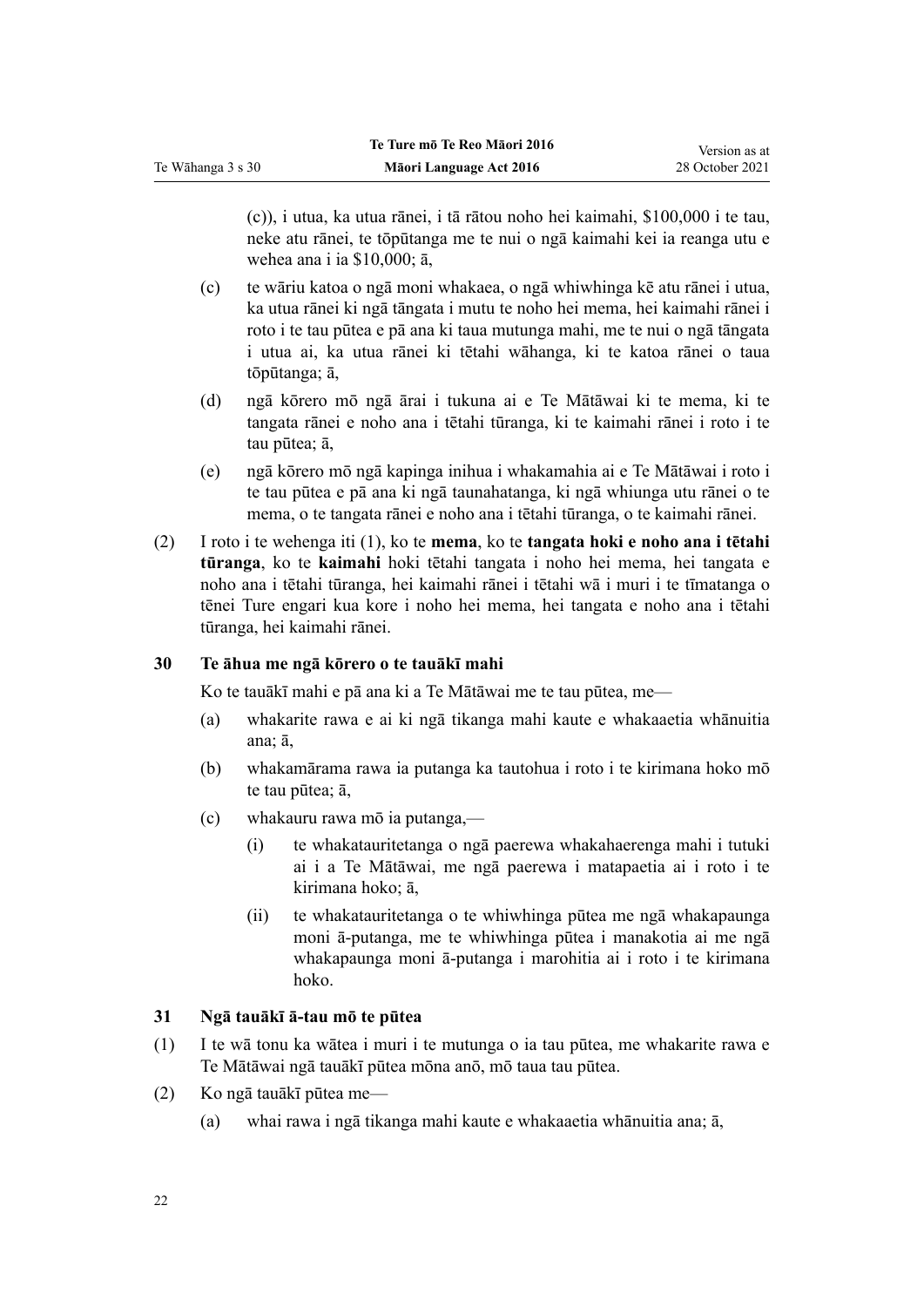- <span id="page-22-0"></span>(b) whakauru rawa i ngā pārongo kē atu, i ngā kōrero whakamārama kē atu rānei e tika ai te whakaaturia o ngā whakahaerenga pūtea me te āhua o te pūtea; ā,
- (c) whakauru rawa i ngā tauākī pūtea matapae i whakaritea ai i te tīmatanga o te tau pūtea, kia whakatauritea atu ki ngā tauākī pūtea tūturu.

## **32 Te tauākī haepapatanga**

Ko te tauākī haepapatanga me—

- (a) whai rawa i tētahi tauākī o te haepapatanga o ngā ringa waitohu ki te whakarite i ngā tauākī pūtea me te tauākī mahi me ngā kōrero whakatau kei roto i ērā; ā,
- (b) whai rawa i tētahi tauākī o te haepapatanga o ngā ringa waitohu ki te whakatū, ki te tiaki tonu hoki i tētahi pūnaha whakahaere ā-roto e waihangatia ai hei āta whakaū i te pono me te tika o te tuku pūrongo pūtea; ā,
- (c) whai rawa i tētahi tauākī, e ai ki ngā ringa waitohu, e tika ana te whakaaturia o te āhua o te pūtea me ngā whakahaerenga a Te Mātāwai i roto i ngā tauākī pūtea me te tauākī mahi mō taua tau pūtea; ā,
- (d) tohu rawa i te rā i mana ai, i waitohua ai hoki e ngā mema tokorua mā Te Mātāwai.

## **33 Te pūrongo tātari**

- (1) Me tuku rawa e Te Mātāwai ki te Kaitātari Kaute Matua,—
	- (a) i mua i te paunga o ngā marama e toru i muri i te mutunga o ia tau pūtea, āna tauākī pūtea ā-tau, tāna tauākī mahi ratonga me ētahi pārongo kē atu kua whakaaetia, kua āta tonoa rānei e te Kaitātari Kaute Matua hei tātari māna; ā,
	- (b) tāna pūrongo ā-tau, ka mutu me wawe te tuku kia āhei ai tā te Kaitātari Kaute Matua arotake i taua pūrongo i mua i tāna tuku i te pūrongo tātari me puta, i raro i te wehenga iti (2)(b).
- (2) Ko te Kaitātari Kaute Matua me—
	- (a) tātari rawa i ngā tauākī ka kōrerotia i roto i te wehenga iti (1)(a); ā,
	- (b) tuku rawa i tētahi pūrongo tātari mō aua tauākī ki a Te Mātāwai i mua i te paunga o ngā marama e whā i muri i te mutunga o ia tau pūtea.

*Te mana o te Minita ki te arotake i a Te Mātāwai, ki te tono pārongo hoki*

## **34 Te arotake i ā Te Mātāwai whakahaerenga, mahi hoki**

- (1) Ka āhei tā te Minita arotake i ngā whakahaerenga me ngā mahi a Te Mātāwai, ahakoa te wā.
- (2) I mua i tā te Minita arotake i raro i tēnei wehenga, me whai rawa ia ki te—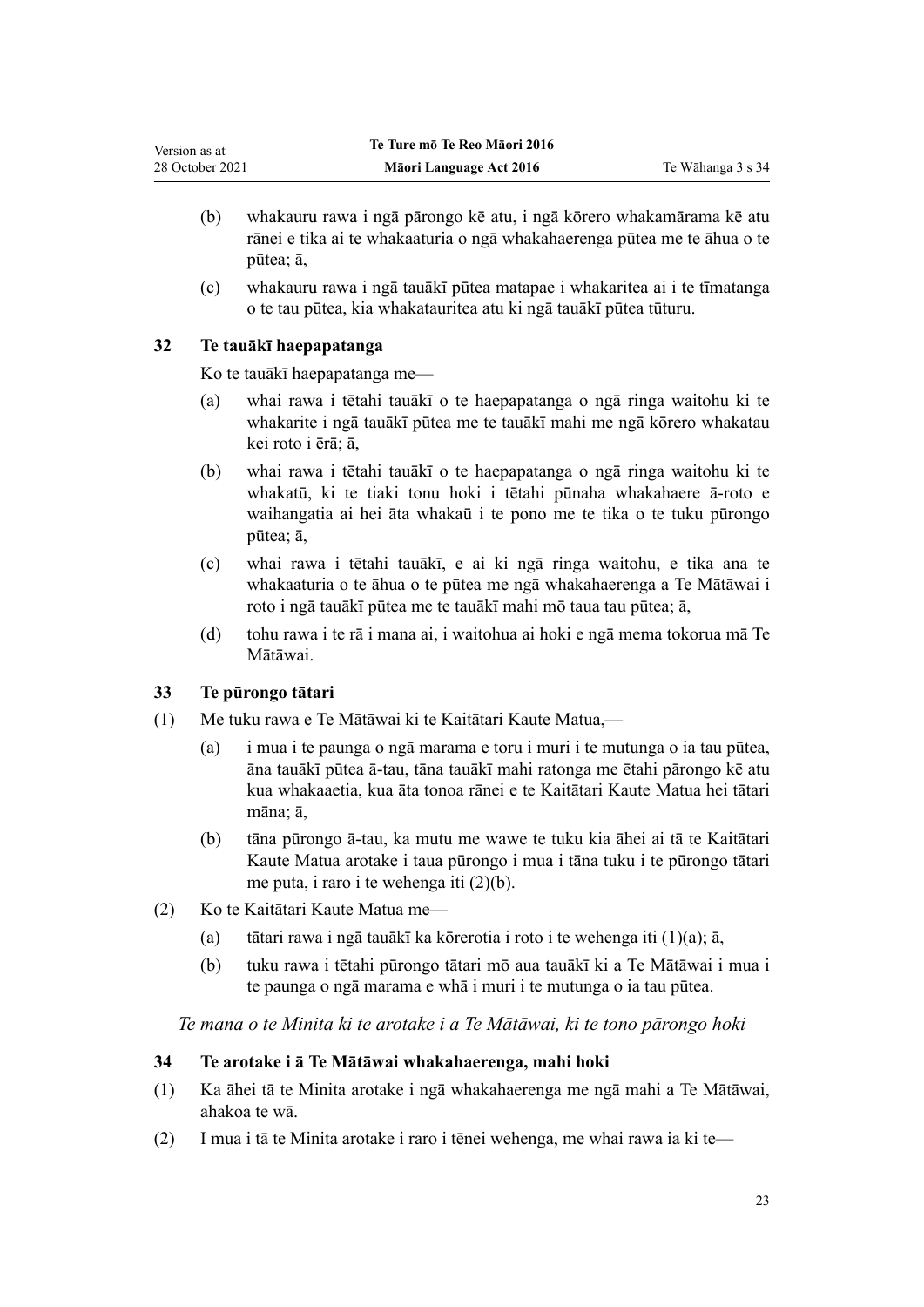- (a) whiriwhiri kōrero me Te Mātāwai mō te aronga me te āhua o te arotake; ā,
- (b) whakaaroaro i ngā tāpaetanga nā Te Mātāwai mō te arotake e marohitia ana.
- (3) Me āta whai rawa e Te Mātāwai ngā huarahi e tika ana kia mahi ngātahi i te arotake.

## **35 Te mana ki te tono pārongo**

<span id="page-23-0"></span>Te Wāhanga 3 s 35

- (1) Me tuku rawa e Te Mātāwai ki te Minita ngā pārongo katoa e pā ana ki ngā whakahaerenga me te mahi a Te Mātāwai ka tonoa e te Minita.
- (2) Heoi anō, ka āhei te karo i tētahi tono mehemea—
	- (a) me tāwhi pārongo ka tika hei whakamarumaru i te noho matatapu o tētahi tangata (he tangata kua mate hoki);
	- (b) rānei mā te tuku pārongo e pā ana ki tētahi take, e tāmi te āhei o Te Mātāwai, o āna kaimahi rānei, o ōna mema rānei, o te tangata e noho ana i tētahi tūranga rānei ki te whai i te ture, ki te mahi rānei i ngā āheinga motuhake, ā-ture nei, o te hinonga, e pā ana ki tētahi take.
- (3) Ka hāngai te take kei roto i te wehenga iti (2)(a) mehemea kāore i te kaha ake te whakatau a te Minita me whai rawa ia i aua pārongo e taea ai e ia te whakatutuki ā te Minita kawenga.
- (4) Atu i ngā take kei roto i te wehenga iti (2) kāore e taea te tāwhi pārongo, ā, kāore rawa e taea te tāwhi mehemea kāore i te tika te tāwhi i raro i te [Official](http://legislation.govt.nz/pdflink.aspx?id=DLM64784) [Information Act 1982](http://legislation.govt.nz/pdflink.aspx?id=DLM64784).

## *Tō Te Mātāwai taumata tāke*

### **36 Ngā whakaritenga whakawāteatanga tāke**

- (1) I te horopaki o te [Income Tax Act 2007,](http://legislation.govt.nz/pdflink.aspx?id=DLM1512300) kua wātea ngā whiwhinga moni a Te Mātāwai i te tāke.
- (2) Heoi anō, ka hāngai te wāteatanga ka whakatauria e te wehenga iti (1) mehemea kāore he panonitanga ki ngā [wehenga 23 ki te 33,](#page-18-0) ki te whakamahinga rānei o ērā ki a Te Mātāwai.

## **Te Wāhanga 4**

## **Ko Te Taura Whiri, ko Te Reo Whakapuaki Irirangi, ko Te Ratonga Whakaata Māori hoki**

*Ka tū tonu a Te Taura Whiri me Te Reo Whakapuaki Irirangi*

### **37 Ka tū tonu a Te Taura Whiri i te Reo Māori**

(1) Ka tū tonu a Te Taura Whiri i te Reo Māori, i whakatūria ai i raro i te [wehenga](http://legislation.govt.nz/pdflink.aspx?id=DLM124146) [6](http://legislation.govt.nz/pdflink.aspx?id=DLM124146) o te Māori Language Act 1987 hei hinonga Karauna whai mana motuhake.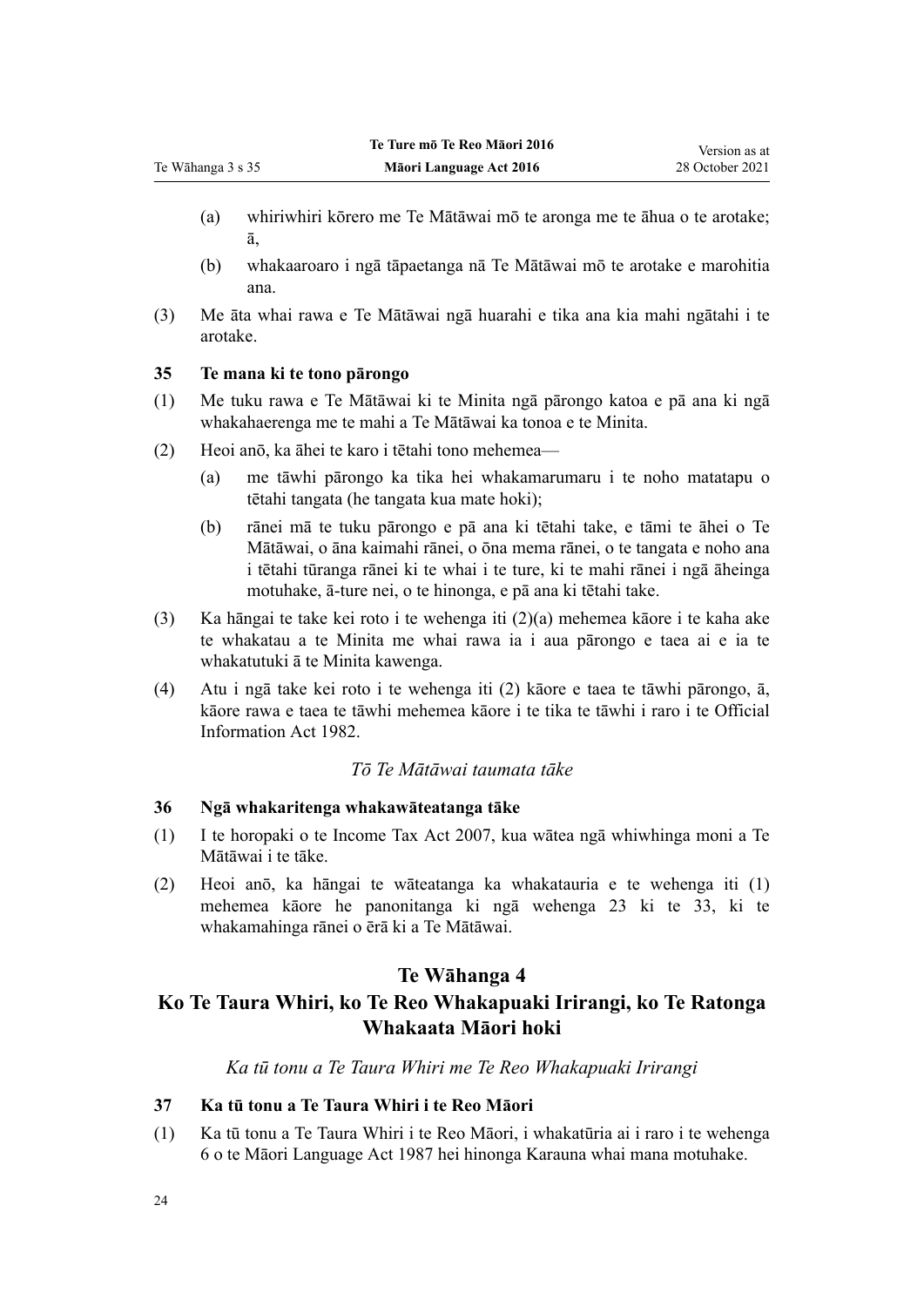<span id="page-24-0"></span>(2) Ka hāngai tonu te [Crown Entities Act 2004](http://legislation.govt.nz/pdflink.aspx?id=DLM329630) ki a Te Taura Whiri ki te kore e āta whakatauria tētahi whakahāngaitanga rerekē i roto i tēnei Ture.

## **38 Ka tū tonu a Te Reo Whakapuaki Irirangi**

- (1) Ka tū tonu a Te Reo Whakapuaki Irirangi, i whakatūria ai i raro i te [wehenga](http://legislation.govt.nz/pdflink.aspx?id=DLM158056) [53A](http://legislation.govt.nz/pdflink.aspx?id=DLM158056) o te Broadcasting Act 1989 hei hinonga Karauna whai mana motuhake.
- (2) Ka hāngai tonu te [Crown Entities Act 2004](http://legislation.govt.nz/pdflink.aspx?id=DLM329630) me te [Wāhanga 4A](http://legislation.govt.nz/pdflink.aspx?id=DLM158054) o te Broadcasting Act 1989 ki a Te Reo Whakapuaki Irirangi ki te kore e āta whakatauria tētahi whakahāngaitanga rerekē i roto i tēnei Ture.

## *Te whakakorenga o Te Pūtahi Paoho*

## **39 Ka whakakorengia a Te Pūtahi Paoho**

- (1) Ka whakakorengia a Te Pūtahi Paoho, i whakatūria ai e te [wehenga 12](http://legislation.govt.nz/pdflink.aspx?id=DLM194350) o te Māori Television Service (Te Aratuku Whakaata Irirangi Māori) Act 2003.
- (2) Ka huri ngā āheinga o Te Pūtahi Paoho me ngā kawenga a Te Pūtahi Paoho i raro i taua Ture hei āheinga mō Te Mātāwai, hei kawenga hoki mā Te Mātāwai.
- (3) Ka huri ngā hua me ngā taunahatanga o Te Pūtahi Paoho hei hua, hei taunahatanga hoki mō Te Mātāwai.
- (4) I te horopaki o ngā ture a Te Tari Taake, i te rā tonu ka riro ngā hua me ngā taunahatanga i a Te Mātāwai i raro i tēnei wehenga, ā haere ake,—
	- (a) he tangata ā-ture kotahi a Te Mātāwai me Te Pūtahi Paoho;
	- (b) ko ngā mahi katoa hoki i oti i a Te Pūtahi Paoho i mua i te rironga o ngā hua me ngā taunahatanga i a Te Mātāwai ānō nei nā Te Mātāwai i mahi, i te rā i mahia ai e Te Pūtahi Paoho.
- (5) I roto i te wehenga iti (4), kei roto te tikanga o **Ngā Ture a Te Tari Taake** i te [wehenga 3\(1\)](http://legislation.govt.nz/pdflink.aspx?id=DLM348353) o te Tax Administration Act 1994.

## *Ngā āheinga me ngā mana whakahaere*

## **40 Ngā āheinga me ngā mana whakahaere o Te Taura Whiri**

- (1) Ko ngā āheinga o Te Taura Whiri—
	- (a) kia āta whāia ngā huarahi e tika ana, e ai ki a Te Taura Whiri, hei whakaū i te mana o te reo Māori hei reo whai mana ā-ture mō Niu Tireni;
	- (b) kia toko ake hoki i te reo Māori—
		- (i) hei reo ora;
		- (ii) hei reo whitiwhiti noa hoki;
	- (c) kia tū hoki hei kaiārahi ki te whakarite i te whakatinanatanga o te rautaki Maihi Karauna;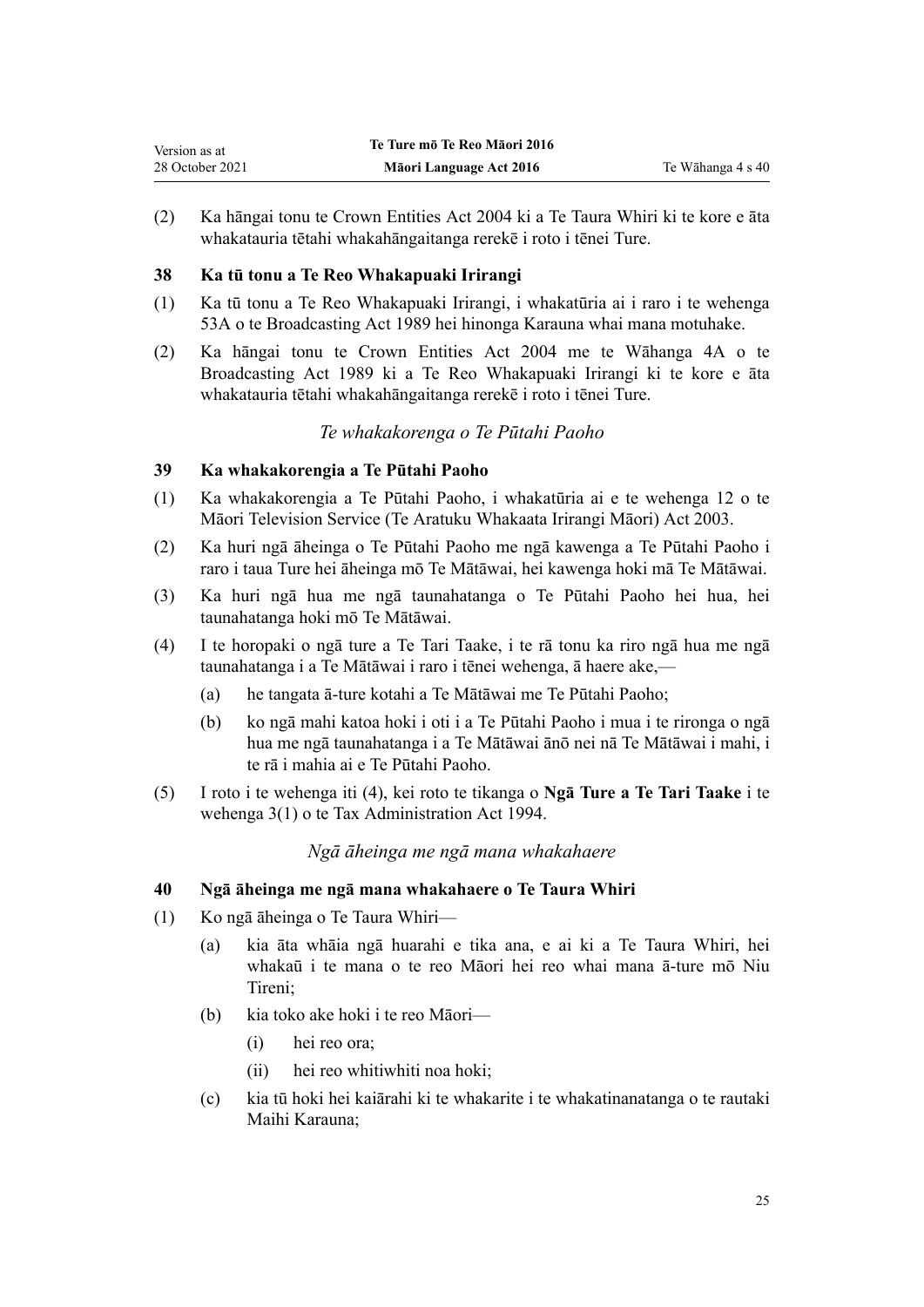- (d) kia whakaaroaro hoki, kia tuku pūrongo hoki mō ngā take e pā ana ki te reo Māori, ki te Minita;
- (e) kia whakaritea hoki, kia whakawhiwhia hoki ngā tohu e ai ki te [Āpitihanga 6;](#page-71-0)
- (f) kia whakaritea hoki, kia whakahoua, kia whakaputaina hoki tētahi rēhita o te hunga e whai tohu ana i whakawhiwhia ai i raro i tēnei Ture, tae atu hoki ki te whakamanatanga o tētahi tohu.
- (2) Kua whai a Te Taura Whiri i ngā mana whakahaere e tika ana hei whakatutuki i ōna āheinga.

## *Ngā kopoutanga*

## **41 Ngā kopoutanga ki a Te Taura Whiri**

<span id="page-25-0"></span>Te Wāhanga 4 s 41

- (1) Me kopou rawa e te Minita kia tokorima ngā tāngata hei mema mō Te Taura Whiri, kia pēnei:
	- (a) ko tētahi o aua tāngata hei kaihautū mō Te Taura Whiri, ā, ko tētahi tangata hei kaihautū tuarua;
	- (b) me ahu rawa mai hoki ngā kopoutanga e toru o ngā kopoutanga e rima i ngā tautapanga ka tukuna atu ki te Minita e Te Mātāwai.
- (2) I ngā kopoutanga i raro i tēnei wehenga, me aro nui rawa e te Minita, me whai mema a Te Taura Whiri kei a rātou te mātauranga, ngā pūkenga, he whai wheako hoki, tae atu ki ngā take e whakarārangitia ana i roto i te [wehenga](#page-17-0) [21\(3\)](#page-17-0).

## **42 Ngā kopoutanga ki a Te Reo Whakapuaki Irirangi**

I runga i ngā here o te [wehenga 53I](http://legislation.govt.nz/pdflink.aspx?id=DLM158077) o te Broadcasting Act 1989 me kopou rawa e te Minita kia tokorima ngā tāngata, hei mema mō te poari o Te Reo Whakapuaki Irirangi, kia pēnei:

- (a) ko tētahi o ngā tāngata tokorima kua kopoua ka noho hei kaihautū mō Te Reo Whakapuaki Irirangi, ā, ko tētahi tangata ka noho hei kaihautū tuarua;
- (b) me ahu rawa mai hoki ngā kopoutanga e toru o ngā kopoutanga e rima i ngā tautapanga ka tukuna atu ki te Minita e Te Mātāwai.

## **43 Ngā kopoutanga ki te poari o Te Ratonga Whakaata Māori**

- (1) Me kopou rawa e Te Mātāwai kia tokowhā o ngā tāngata tokowhitu i runga i ngā here o te [wehenga 19\(1\)](http://legislation.govt.nz/pdflink.aspx?id=DLM194362) o te Māori Television Service (Te Aratuku Whakaata Irirangi Māori) Act 2003, kia kopoua hei kaiurungi mō te poari o Te Ratonga Whakaata Māori.
- (2) Mehemea ka whakaaro te Minita, kua tupea tētahi tangata i kopoua ai i raro i te wehenga iti (1) e ai ki te [wehenga 30](http://legislation.govt.nz/pdflink.aspx?id=DLM329956) o te Crown Entities Act 2004, he take anō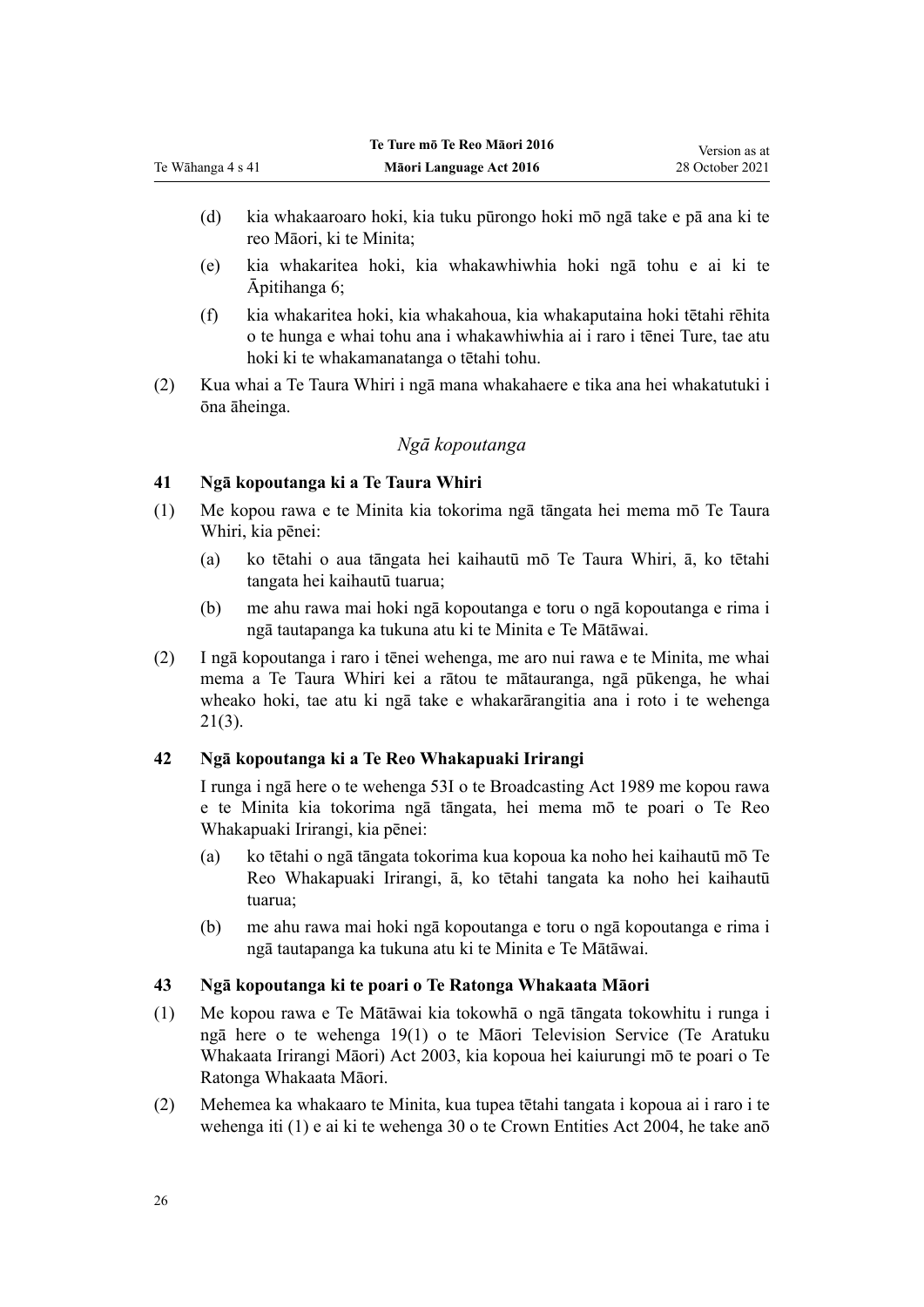<span id="page-26-0"></span>rānei i kore ai taua tangata i tika mō te tūranga, ka āhei tā te Minita tono atu ki a Te Mātāwai kia kopoua he tangata hou.

- (3) Ki te kore a Te Mātāwai e whakatū i te tangata hou i roto i tētahi wā kua āta whakaarotia, ka āhei tā te Minita kopou i tētahi tangata rerekē i tā Te Mātāwai i kopou ai.
- (4) Ko Te Mātāwai—
	- (a) me whakatau rawa i āna ake tikanga hei kopou, hei kopou anō, hei tango kaiurungi i te poari o Te Ratonga Whakaata Māori ka kopoua i raro i tēnei wehenga; ā,
	- (b) me kaua rawa e kopou i ōna ake mema hei kaiurungi; ā,
	- (c) me kaua rawa e kopou i ngā tāngata ka tupea i raro i te [wehenga 30](http://legislation.govt.nz/pdflink.aspx?id=DLM329956) o te Crown Entities Act 2004; ā,
	- (d) i te kopoutanga, me ārahi rawa e te aronga me ngā āheinga o Te Ratonga Whakaata Māori.
- (5) Mā te tuku pānui ā-tuhi ki te tangata kua tohua e mana ai te kopoutanga.
- (6) Me whakaae ā-tuhi rawa te tangata kua kopoua ki te kopoutanga.
- (7) Ko tētahi pānui i raro i te wehenga iti (5) me—
	- (a) whakapuaki rawa i te rā e tīmata ai te kopoutanga, ka mutu me kaua rawa taua rā e tōmua ake i te rā ka whiwhi te tangata ki te pānui;
	- (b) whakapuaki rawa hoki i te roa o te kopoutanga.
- (8) Ka hāngai tonu, i runga i te whai take, ngā whakataunga o te [Māori Television](http://legislation.govt.nz/pdflink.aspx?id=DLM193695) [Service \(Te Aratuku Whakaata Irirangi Māori\) Act 2003](http://legislation.govt.nz/pdflink.aspx?id=DLM193695) ki ngā kaiurungi ka kopoua i raro i tēnei wehenga, ki te kore e āta whakatauria tētahi whakahāngaitanga kē atu.

## **Te Wāhanga 5 Ko ētahi atu take**

#### *Te arotakenga o tēnei Ture*

#### **44 Te arotakenga o te Ture**

- (1) I te wā tonu ka wātea, i muri i te paunga o te 3 tau, atu i te tīmatanga o tēnei Ture, ko te Minita,—
	- (a) me tīmata rawa i tētahi arotakenga o te whakamahinga me te whai hua o te Ture e ai ki ngā paearu i whakatauria ai e te Minita me Te Mātāwai;
	- (b) me whakarite rawa hoki i tētahi pūrongo mō taua arotakenga.
- (2) Hei tāpiritanga ki ngā herenga o te wehenga iti (1), i ōna wā ka āhei tā te Minita arotake i te whakamahinga me te whai hua o tēnei Ture e ai ki ngā paearu i whakatauria ai e te Minita me Te Mātāwai.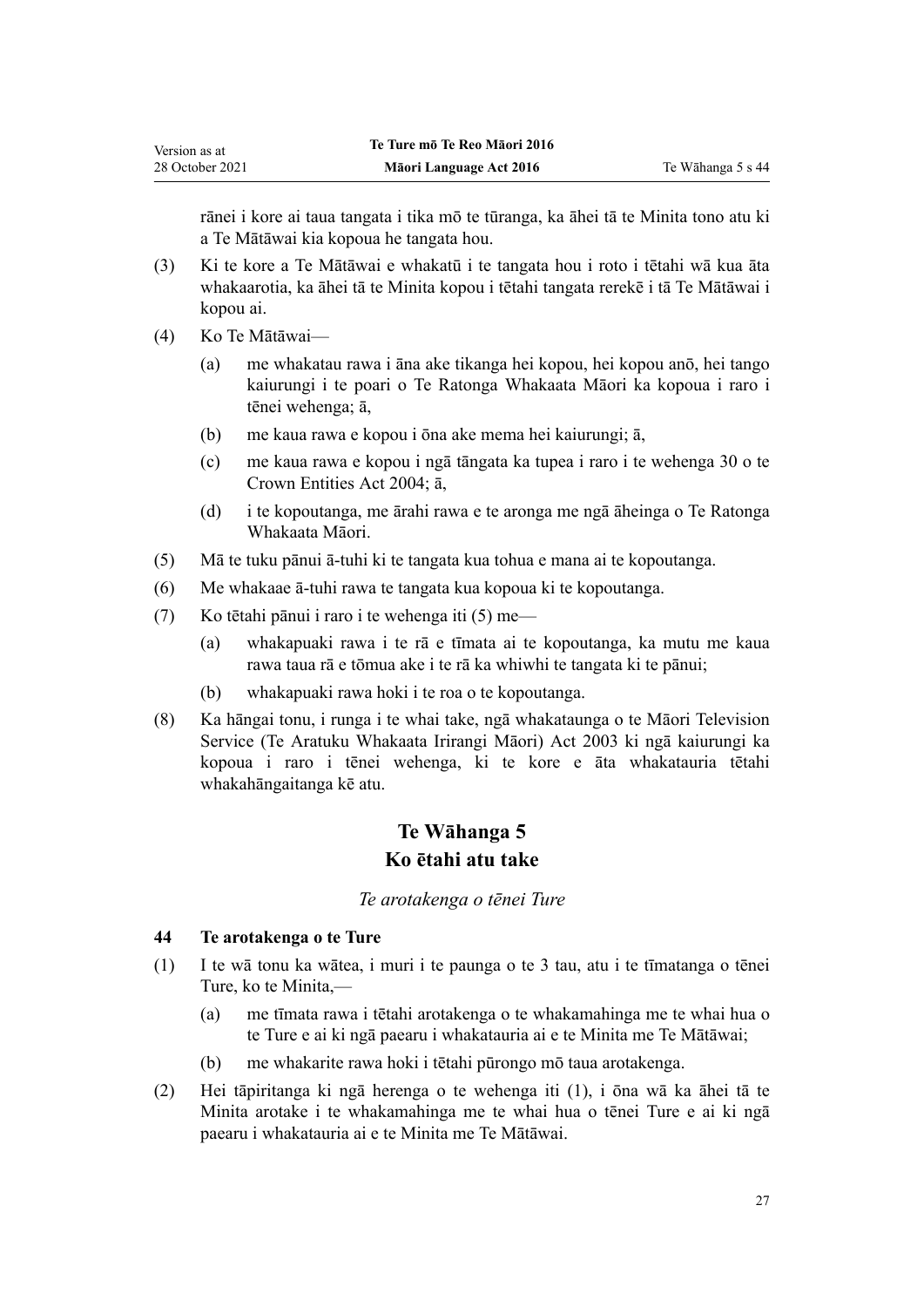(3) I mua i te tīmatanga o tētahi arotakenga i raro i te wehenga iti (1), i te (2) rānei, me whiriwhiri kōrero rawa te Minita me Te Mātāwai ki te poari o Te Ratonga Whakaata Māori e pā ana ki ngā paearu.

### *Ngā waeture*

### **45 Ngā waeture**

<span id="page-27-0"></span>Te Wāhanga 5 s 45

- (1) Ka āhei tā te Kāwana-Tianara hanga waeture, mā te Ōta Kaunihera, i runga i te tūtohunga a te Minita me te Minita mō ngā Kōti, hei whakahou i te [Āpitihanga](#page-52-0) [2](#page-52-0) mā te tāpiri, mā te tango rānei i te ingoa o tētahi kōti, o tētahi taraipiunara rānei.
- (2) Ka āhei tā ngā Minita i kōrerotia ai i roto i te wehenga iti (1) tuku tūtohunga i raro i te wehenga iti (1) mehemea, ki ō rāua whakaaro, kāore i roto i taua āpitihanga tētahi kōti, tētahi taraipiunara rānei me whai wāhi ka tika.
- (3) Ka āhei tā te Kāwana-Tianara hanga waeture, mā te Ōta Kaunihera, i runga i te tūtohunga a te Minita, i muri i tana whiriwhiri kōrero me Te Mātāwai, hei whakahou i te [Āpitihanga 4](#page-57-0) mā te tāpiri, mā te tango rānei i te ingoa o tētahi rōpū whakahaere.
- (4) Ka āhei tā te Minita tuku tūtohunga i raro i te wehenga iti (3) mehemea rawa, ki ngā whakaaro o te Minita, kāore te [Āpitihanga 4](#page-57-0) i te whakaatu i te whānuitanga tika o ngā rōpū whakahaere.
- (5) I roto i te wehenga iti (1), ko **te Minita mō Ngā Kōti** te Minita o te Karauna, i raro i te mana o tētahi whakamananga, i raro rānei i te mana o te Pirīmia, e whai haepapatanga ana mō tētahi tari, mō ētahi tari rānei, e whakahaere ana i ngā kōti me ngā taraipiunara e whakarārangitia ana i roto i te [Āpitihanga 2.](#page-52-0)
- (6) Ko ngā waeture ka hua i tēnei wehenga he ture pae tuarua (*tirohia* te [Wāhanga](http://legislation.govt.nz/pdflink.aspx?id=DLM7298343) [3](http://legislation.govt.nz/pdflink.aspx?id=DLM7298343) o te Ture Whakature 2019 (Legislation Act 2019) mō ngā tikanga tā).

| wehenga                                     | Ngā whakaritenga o te Legislation Act 2019 mō ngā ture tuarua ka hangā ki raro i tēnei |                                    |
|---------------------------------------------|----------------------------------------------------------------------------------------|------------------------------------|
| Te Whakaputa                                | Me whakaputa e te PCO ki te pae tukutuku ture me te<br>whakamōhio atu mā Te Kāhiti     | LA19 s $69(1)(c)$                  |
| <b>Te Tuku</b>                              | Me tuku e te Minita ki te Whare Pāremata                                               | LA19 s 114, Sch 1<br>cl $32(1)(a)$ |
| <b>Te Kore</b><br>Whakaae                   | Ka taea e te Whare Pāremata te kore whakaae                                            | LA19 ss 115, 116                   |
| Ehara tēnei kōrero i tētahi wāhi o te Ture. |                                                                                        |                                    |

Wehenga 45(6): inserted, on 28 October 2021, by [section 3](http://legislation.govt.nz/pdflink.aspx?id=LMS268932) of the Secondary Legislation Act 2021 (2021 No 7).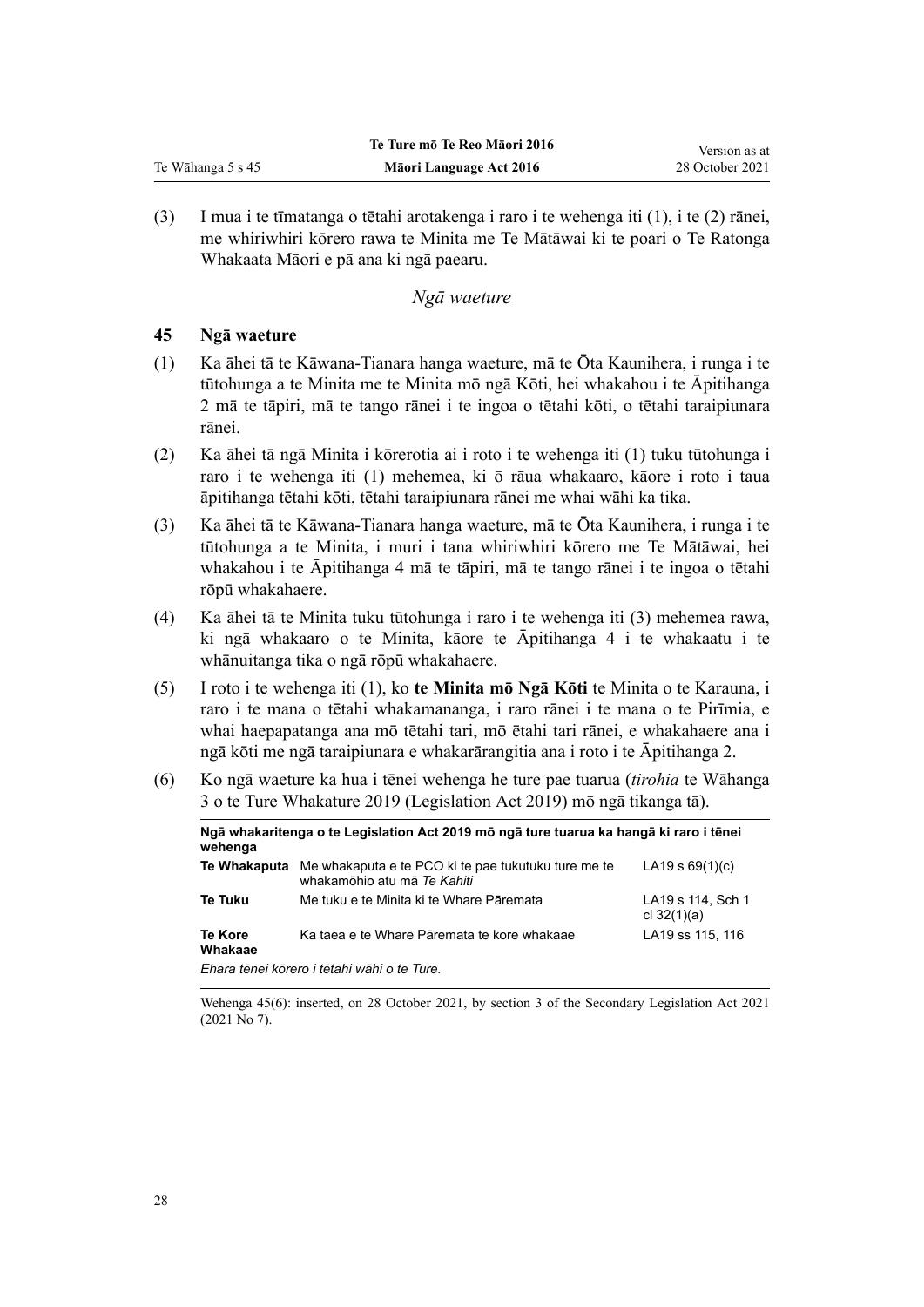## *Te whakahāngai i Ture kē*

### <span id="page-28-0"></span>**46 Te whakahāngai i te Ombudsmen Act 1975 me te Official Information Act 1982**

He rōpū whakahaere a Te Mātāwai i te horopaki o te [Ombudsmen Act 1975](http://legislation.govt.nz/pdflink.aspx?id=DLM430983) me te [Official Information Act 1982](http://legislation.govt.nz/pdflink.aspx?id=DLM64784).

### **47 Te whakahāngai i te Public Audit Act 2001**

He hinonga tūmatanui a Te Mātāwai e tautuhia ana i roto i te [wehenga 5](http://legislation.govt.nz/pdflink.aspx?id=DLM88578) o te Public Audit Act 2001, ā, ko te Kaitātari Kaute Matua tōna kaitātari kaute.

*Ngā whakataunga whakakore me ngā whakataunga whakahou*

## **48 Te whakakore**

Ka whakakorengia te [Māori Language Act 1987](http://legislation.govt.nz/pdflink.aspx?id=DLM124115) (1987 No 176).

### **49 Ka whakahoungia te Māori Television Service (Te Aratuku Whakaata Irirangi Māori) Act 2003**

Nā konā ka whakahoungia te [Māori Television Service \(Te Aratuku Whakaata](http://legislation.govt.nz/pdflink.aspx?id=DLM193695) [Irirangi Māori\) Act 2003](http://legislation.govt.nz/pdflink.aspx?id=DLM193695) e ai ki ngā āhuatanga ka whakaaturia i roto i te [Āpitihanga 7.](#page-74-0)

### **50 Ko ētahi atu whakahounga**

Ka whakahoungia ngā whakaturetanga e tautuhia ana i roto i te [Āpitihanga 8](#page-79-0) e ai ki ngā āhuatanga ka whakaaturia i roto i taua āpitihanga.

## **Part 1**

## **Title and commencement provisions in English**

### **1 Title**

This Act is the Māori Language Act 2016.

## **2 Commencement**

- (1) Sections  $18(d)$ ,  $19(1)(g)$  to (j), [39,](#page-45-0) [43,](#page-47-0) [49,](#page-49-0) and [Schedule 7](#page-105-0) come into force on the earlier of the following dates:
	- (a) a date set by the Governor-General by Order in Council; and
	- (b) 30 March 2017.
- (2) The rest of this Act comes into force on the day after the date on which it receives the Royal assent.
- (3) An order under this section is secondary legislation (*see* [Part 3](http://legislation.govt.nz/pdflink.aspx?id=DLM7298343) of the Legis‐ lation Act 2019 for publication requirements).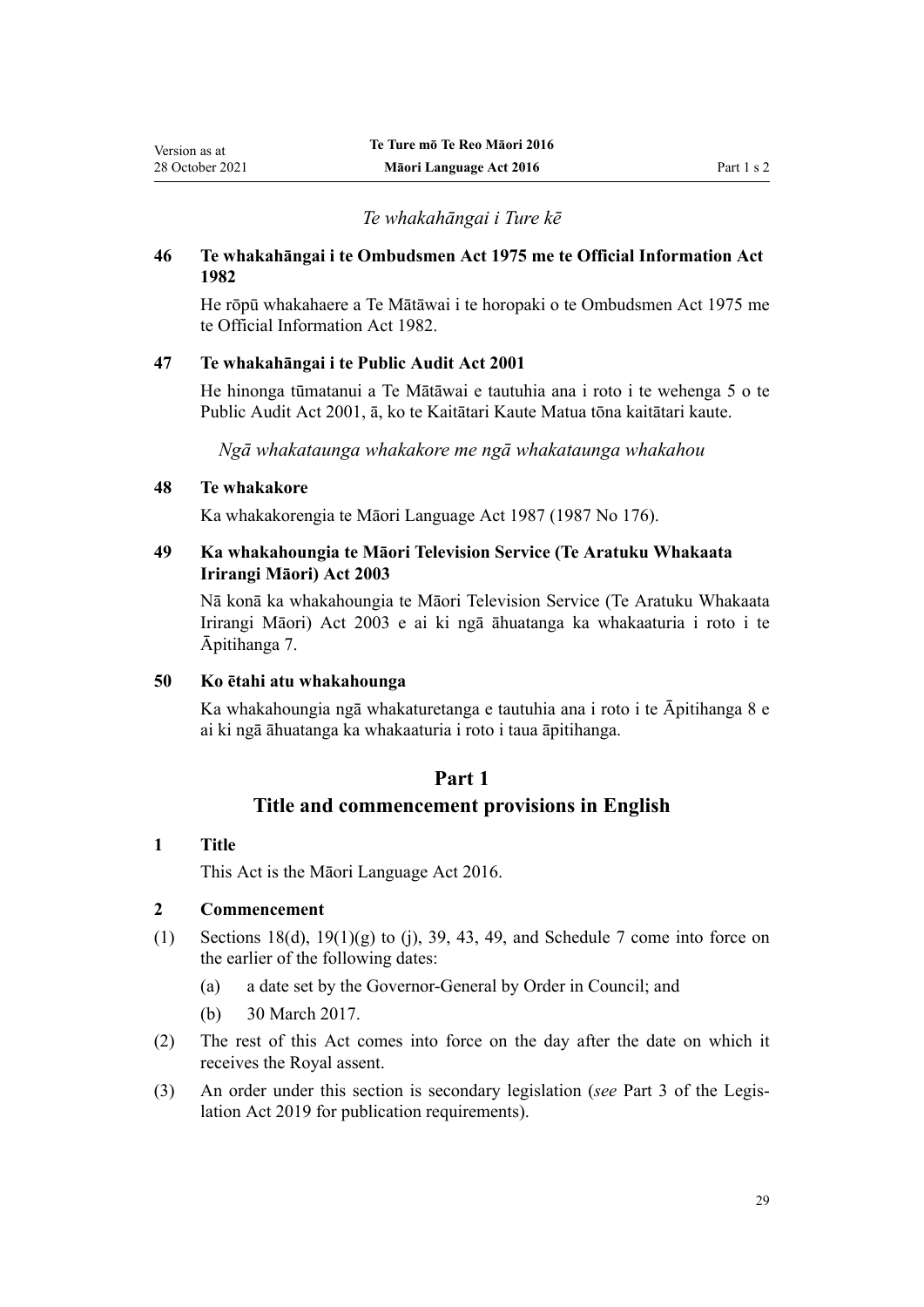|                                   | Legislation Act 2019 requirements for secondary legislation made under this section              |                                    |
|-----------------------------------|--------------------------------------------------------------------------------------------------|------------------------------------|
| <b>Publication</b>                | PCO must publish it on the legislation website and notify LA19 s $69(1)(c)$<br>it in the Gazette |                                    |
| Presentation                      | The Minister must present it to the House of<br>Representatives                                  | LA19 s 114, Sch 1<br>cl $32(1)(a)$ |
| <b>Disallowance</b>               | It may be disallowed by the House of Representatives                                             | LA19 ss 115, 116                   |
| This note is not part of the Act. |                                                                                                  |                                    |

Section 2(3): inserted, on 28 October 2021, by [section 3](http://legislation.govt.nz/pdflink.aspx?id=LMS268932) of the Secondary Legislation Act 2021 (2021 No 7).

## **Part 2 Preliminary provisions**

### **3 Scope and purpose of this Act**

- (1) This Act—
	- (a) replaces the [Māori Language Act 1987](http://legislation.govt.nz/pdflink.aspx?id=DLM124115); and
	- (b) amends the [Broadcasting Act 1989](http://legislation.govt.nz/pdflink.aspx?id=DLM155364); and
	- (c) amends the [Māori Television Service \(Te Aratuku Whakaata Irirangi](http://legislation.govt.nz/pdflink.aspx?id=DLM193695) [Māori\) Act 2003.](http://legislation.govt.nz/pdflink.aspx?id=DLM193695)
- (2) The purpose of this Act is—
	- (a) to affirm the status of the Māori language as—
		- (i) the indigenous language of New Zealand; and
		- (ii) a taonga of iwi and Māori; and
		- (iii) a language valued by the nation; and
		- (iv) an official language of New Zealand; and
	- (b) to provide means to support and revitalise the Māori language.
- (3) To assist in achieving its purpose, this Act—
	- (a) establishes Te Mātāwai as an independent statutory entity to provide leadership on behalf of iwi and Māori in their role as kaitiaki of the Māori language; and
	- (b) provides for Te Mātāwai and the Crown to develop Māori language strat‐ egies to support the revitalisation of the Māori language, including by promoting an increase in the number of people speaking the Māori lan‐ guage and improving their fluency in that language; and
	- (c) adjusts the functions of Te Taura Whiri, Te Reo Whakapuaki Irirangi, and the Māori Television Service and disestablishes Te Pūtahi Paoho.

### *Recognition of Māori language*

## **4 Recognition of Māori language as taonga**

(1) The Māori language is a taonga of iwi and Māori.

<span id="page-29-0"></span>Part  $2s$  3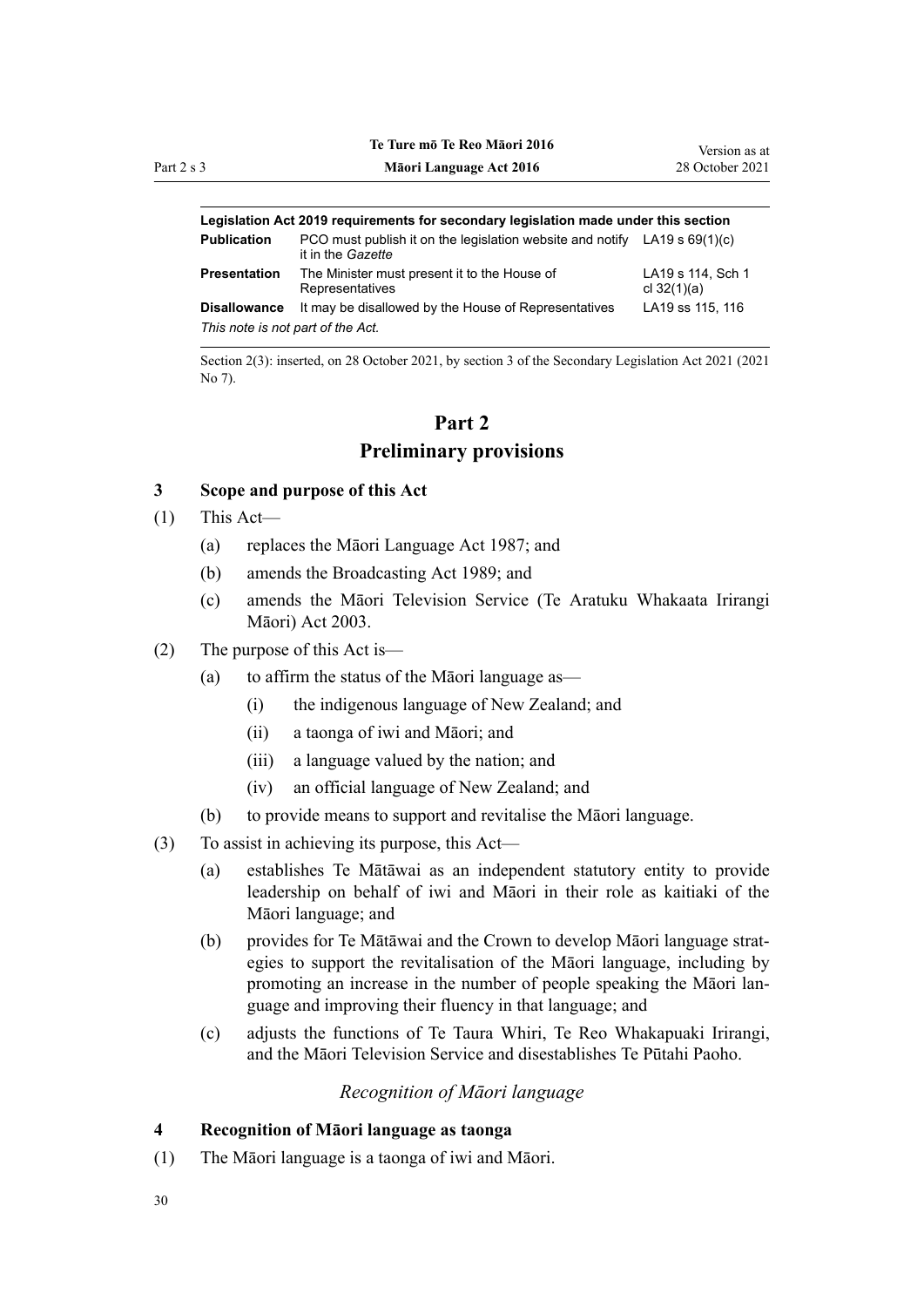- <span id="page-30-0"></span>(2) Iwi and Māori are the kaitiaki of the Māori language.
- (3) This section does not limit or affect any responsibilities of the Crown in rela‐ tion to the Māori language.

### **5 Māori language is an official language of New Zealand**

The Māori language is an official language of New Zealand.

### **6 Acknowledgement of the Crown**

- (1) The Crown acknowledges the detrimental effects of its past policies and practi‐ ces that have, over the generations, failed actively to protect and promote the Māori language and encourage its use by iwi and Māori, matters that—
	- (a) have been recorded in evidence given to the Waitangi Tribunal; and
	- (b) the Crown has acknowledged in deeds of settlement entered into with iwi to settle their claims under the [Treaty of Waitangi.](http://legislation.govt.nz/pdflink.aspx?id=DLM435834)
- (2) The Crown expresses its commitment to work in partnership with iwi and Māori to continue actively to protect and promote this taonga, the Māori lan‐ guage, for future generations.

### **7 Right to speak Māori in legal proceedings**

- (1) In any legal proceedings, the following persons may speak Māori, whether or not they are able to understand or communicate in English or any other language:
	- (a) any member of the court, tribunal, or other body before which the pro‐ ceedings are being conducted:
	- (b) any party or witness:
	- (c) any counsel:
	- (d) any other person with leave of the presiding officer.
- (2) The right conferred by subsection (1) to speak Māori does not—
	- (a) entitle any person referred to in that subsection to insist on being addressed or answered in Māori; or
	- (b) entitle any person referred to in that subsection, other than the presiding officer, to require the proceedings or any part of them to be recorded in Māori.
- (3) If a person intends to speak Māori in any legal proceedings, the presiding offi‐ cer must ensure that a competent interpreter is available.
- (4) If, in any proceedings, any question arises as to the accuracy of any interpret‐ ing from Māori into English or from English into Māori, the question must be determined by the presiding officer in any manner that the presiding officer thinks fit.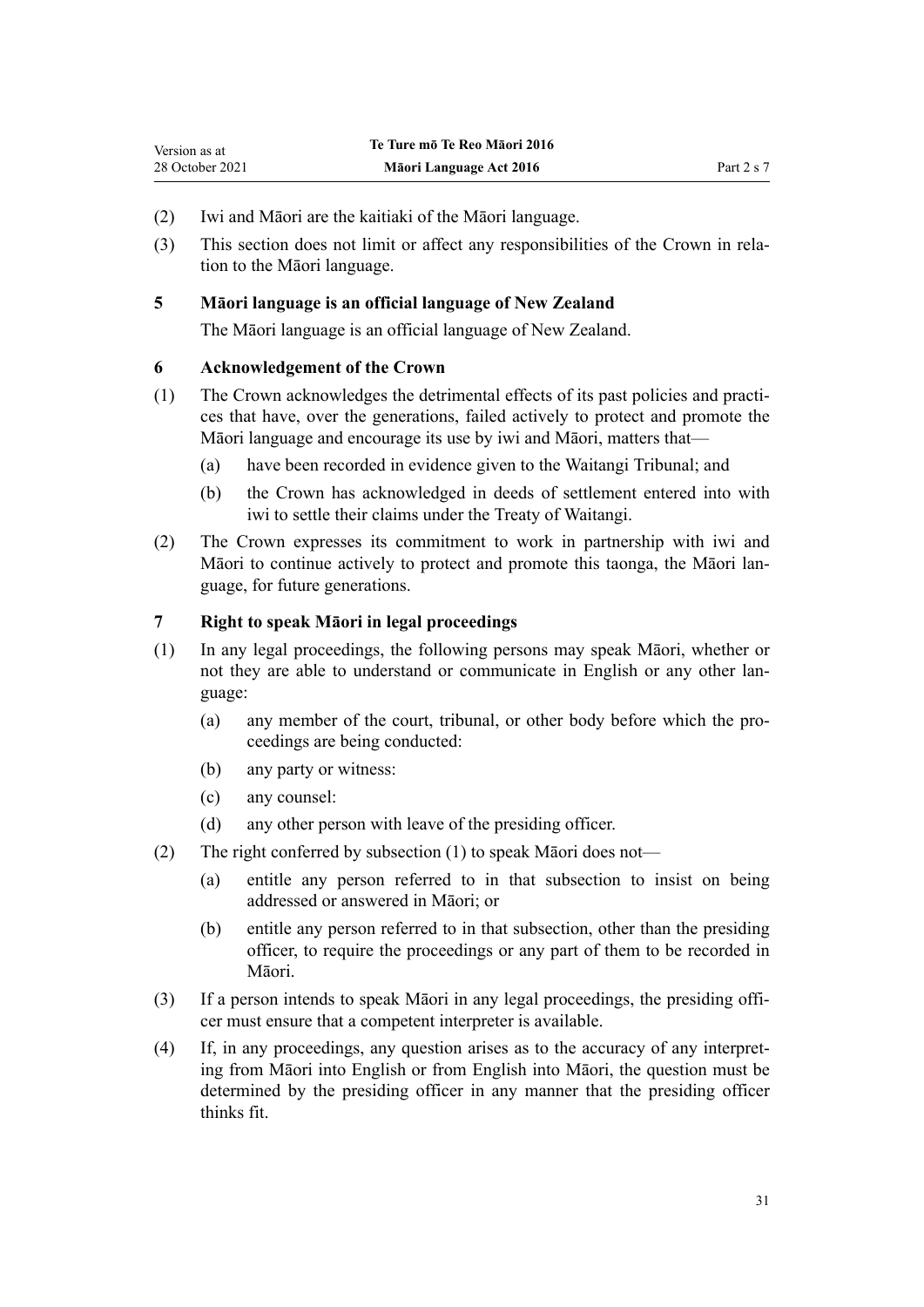<span id="page-31-0"></span>

|              | Te Ture mō Te Reo Māori 2016 | Version as at   |
|--------------|------------------------------|-----------------|
| Part $2 s 8$ | Māori Language Act 2016      | 28 October 2021 |

- (5) Rules of court or other appropriate rules of procedure may be made requiring any person intending to speak Māori in legal proceedings to give reasonable notice of that intention, and generally regulating the procedure to be followed if Māori is, or is to be, spoken in those proceedings.
- (6) Rules of court or other appropriate rules of procedure may make failure to give the required notice a relevant consideration in relation to an award of costs, but no person may be denied the right to speak Māori in any legal proceedings because of that failure.
- (7) In this section and [Schedule 6,](#page-102-0)—

**interpreting** (*whakawhiti reo ā-waha*), in relation to the Māori language, means—

- (a) giving oral expression in English of words spoken in Māori:
- (b) giving oral expression in Māori of words spoken in English

**legal proceedings** (*whakahaerenga ā-ture*) means—

- (a) proceedings before a court or tribunal named in [Schedule 2:](#page-84-0)
- (b) proceedings before a coroner:
- (c) proceedings to inquire into and report on any matter of particular interest to iwi and Māori before—
	- (i) an inquiry to which [section 6](http://legislation.govt.nz/pdflink.aspx?id=DLM1566136) of the Inquiries Act 2013 applies:
	- (ii) a tribunal or other body that has any of the powers of a commis‐ sion of inquiry under any other enactment:
	- (iii) a commission of inquiry under the [Commissions of Inquiry Act](http://legislation.govt.nz/pdflink.aspx?id=DLM139130) [1908](http://legislation.govt.nz/pdflink.aspx?id=DLM139130)

**translating** (*whakawhiti reo ā-tuhi*), in relation to the Māori language, means—

- (a) giving written expression in English of words written in Māori; and
- (b) giving written expression in Māori of words written in English.

### *Principles and guidelines*

## **8 Principles**

- (1) This section sets out the principles that are intended to guide—
	- (a) the interpretation of this Act generally; and
	- (b) in particular, the development of the Māori language strategies required by this Act.
- (2) The principles are as follows:

*Māori language*

- (a) the Māori language is the indigenous language of New Zealand:
- (b) the Māori language has inherent mana and is enduring: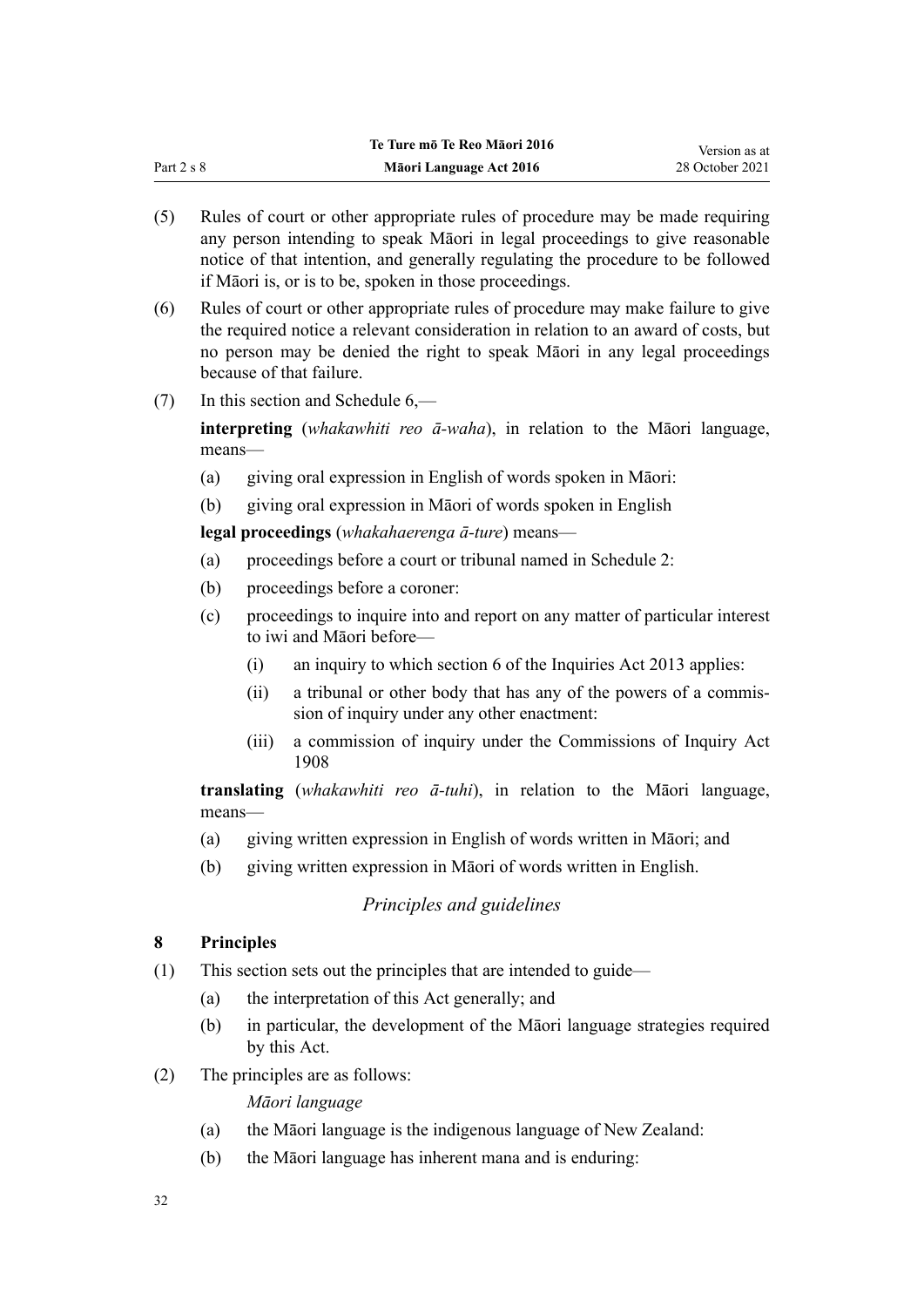*Māori language and iwi and Māori*

- <span id="page-32-0"></span>(c) iwi and Māori are the kaitiaki of the Māori language:
- (d) the Māori language is the foundation of Māori culture and identity:
- (e) knowledge and use of the Māori language enhance the lives of iwi and Māori:
- (f) knowledge and use of the Māori language are sustained through trans‐ mission of the language from generation to generation among whānau and by daily communication in the community:

*Māori language and the Crown*

- (g) the Māori language is protected as a taonga by article 2 of the [Treaty of](http://legislation.govt.nz/pdflink.aspx?id=DLM435834) [Waitangi](http://legislation.govt.nz/pdflink.aspx?id=DLM435834):
- (h) the Crown recognises the value of the Māori language for the people of New Zealand:
- (i) knowledge and use of the Māori language are promoted by an active partnership of the Crown with iwi and Māori through Te Mātāwai:
- (j) the Crown is able to advance the revitalisation of the Māori language by promoting strategic objectives in the wider New Zealand society: *Māori language and New Zealand society*
- (k) the Māori language is an official language of New Zealand:
- (l) the Māori language is important to the identity of New Zealand.

### **9 Guidance for departments of State**

- (1) As far as is reasonably practicable, a department of State should, when exercis‐ ing its powers and performing its functions, be guided by the following prin‐ ciples:
	- (a) iwi and Māori should be consulted on matters relating to the Māori lan‐ guage (including, for example, the promotion of the use of the language):
	- (b) the Māori language should be used in the promotion to the public of government services and in the provision of information to the public:
	- (c) government services and information should be made accessible to iwi and Māori through the use of appropriate means (including the use of the Māori language).
- (2) This guidance does not confer on any person any legal right that is enforceable in a court of law.
- (3) Consultation by a department of State under subsection (1)(a) is to be carried out by the chief executive of the department consulting, to the extent that is reasonably practicable, with the persons or organisations that the chief executive considers to be representative of the interests of iwi and Māori.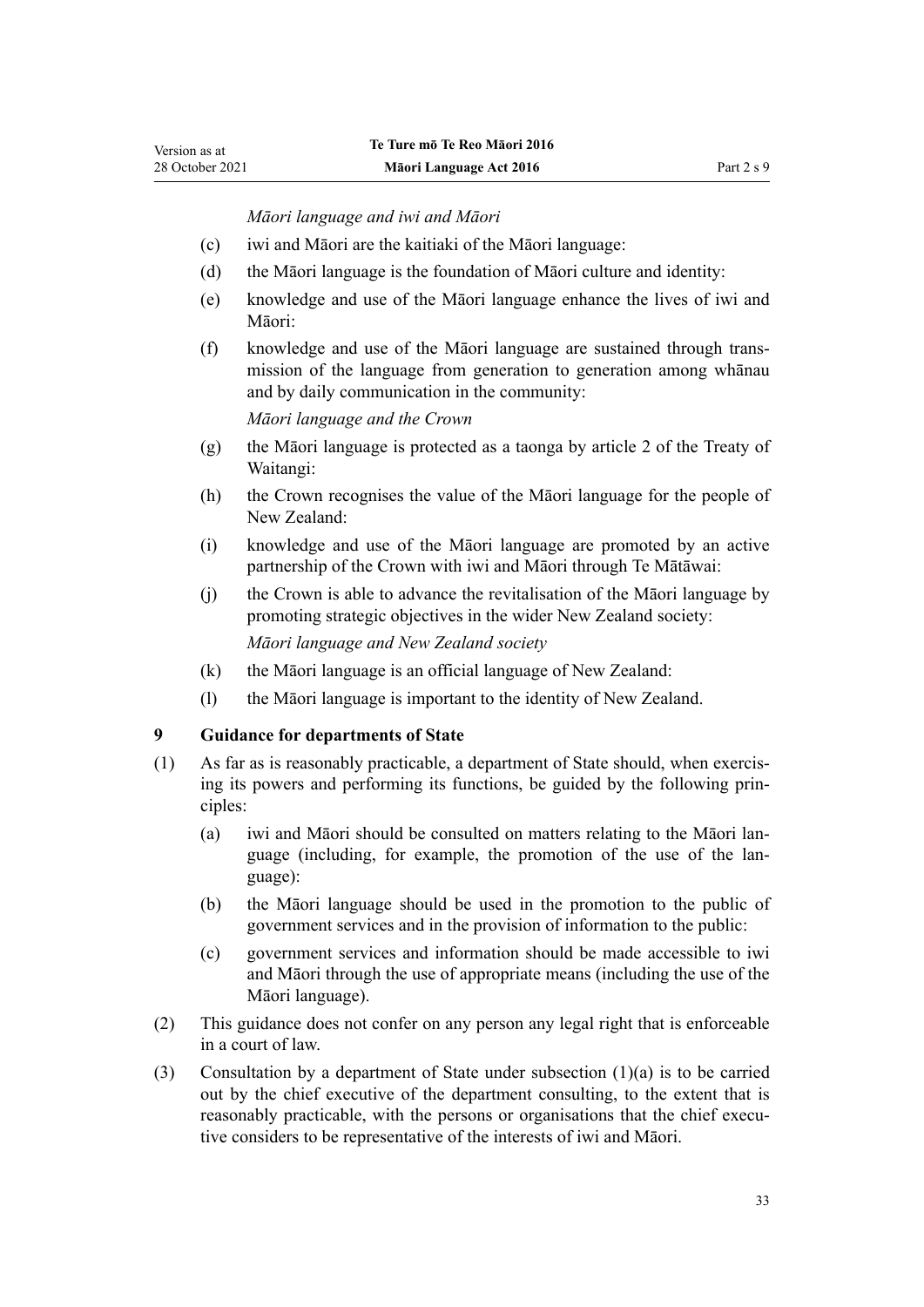### *Māori language strategies*

### <span id="page-33-0"></span>**10 Maihi Karauna strategy**

- (1) To assist in achieving the purpose of this Act, the Minister must issue a Maihi Karauna strategy that sets out—
	- (a) the Government's objectives and policies, and related matters, relevant to the revitalisation of the Māori language; and
	- (b) the Government's long-term strategic direction, and the current and medium-term priorities, to support that revitalisation.
- (2) Before issuing a Maihi Karauna strategy, the Minister must consult any person or organisation that the Minister thinks ought to be consulted, including Te Mātāwai and Te Taura Whiri.
- (3) The Minister may revoke and replace or amend a Maihi Karauna strategy, but must first consult any person or organisation that the Minister thinks ought to be consulted, including Te Mātāwai and Te Taura Whiri.

### **11 Maihi Māori strategy**

- (1) To assist in achieving the purpose of this Act, Te Mātāwai must develop and approve, in the manner it thinks fit, a Maihi Māori strategy that provides objectives, policies, and related matters for iwi and Māori relevant to the Māori language and supports its revitalisation.
- (2) Before approving a Maihi Māori strategy, Te Mātāwai must consult any person or organisation that it thinks ought to be consulted.
- (3) Te Mātāwai may revoke and replace or amend a Maihi Māori strategy, but must first consult any person or organisation that Te Mātāwai thinks ought to be consulted.

### *Interpretation and other matters*

### **12 Interpretation of Act generally**

- (1) The Māori and English versions of this Act are to be interpreted in a manner that best furthers the purpose of the Act and the principles set out in [section 8](#page-31-0).
- (2) The Māori and English versions of this Act are of equal authority, but in the event of a conflict in meaning between the 2 versions, the Māori version prevails.

#### **13 Interpretation**

In this Act, unless the context otherwise requires,—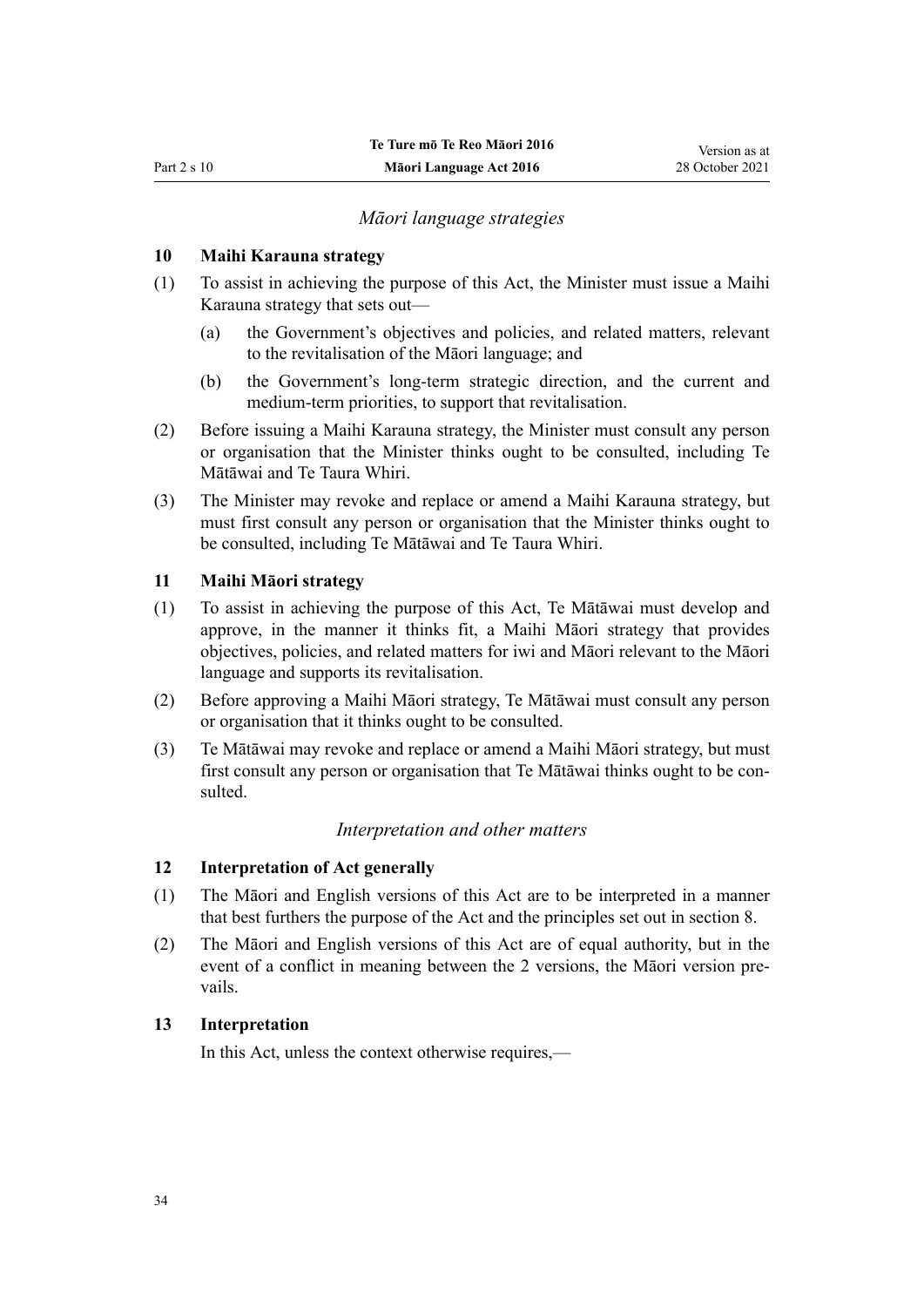**assets and liabilities** (*ngā hua me ngā taunahatanga*), in relation to an entity,—

- (a) means the assets and liabilities of the entity that it owned, controlled, or held, wholly or in part, immediately before the commencement of this Act; and
- (b) includes—
	- (i) all assets of any kind, whether in the form of real or personal property, money, shares, securities, rights, or interests; and
	- (ii) all liabilities, including debts, charges, duties, contracts, or other obligations (whether present, future, actual, contingent, payable, or to be observed or performed in New Zealand or elsewhere)

**board** (*poari*) means the governing body of the Māori Television Service appointed under [section 18](http://legislation.govt.nz/pdflink.aspx?id=DLM194360) of the Māori Television Service (Te Aratuku Wha‐ kaata Irirangi Māori) Act 2003

**broadcasting** (*pāho*) has the meaning given in [section 2\(1\)](http://legislation.govt.nz/pdflink.aspx?id=DLM155371) of the Broadcasting Act 1989

**certificate of competency** (*tohu whakatau i te mōhio ki te reo Māori*) and **cer‐ tificate** (*tohu*) mean a certificate of competency in the Māori language issued under this Act by Te Taura Whiri

**department of State** (*tari Kāwanatanga*) means a department named in [Part 1](http://legislation.govt.nz/pdflink.aspx?id=LMS207452) of Schedule 2 of the Public Service Act 2020

**iwi and Māori** (*ngā iwi me ngāi Māori*) means either or both of the following:

- (a) 1 or more of the iwi listed in [Schedule 3,](#page-85-0) including the whānau and hapū of each iwi:
- (b) Māori people generally

**iwi cluster** (*kāhui ā-iwi*) means a group of iwi identified under one of the 7 headings in [Schedule 3](#page-85-0)

**kaitiaki** means guardian

**Maihi Karauna strategy** (*rautaki Maihi Karauna*) means the Crown's Māori language strategy developed under [section 10](#page-33-0)

**Maihi Māori strategy** (*rautaki Maihi Māori*) means the Māori language strat‐ egy developed under [section 11](#page-33-0)

**Māori language strategies** (*rautaki Reo Māori*) means the Maihi Karauna strategy and the Maihi Māori strategy

**Minister** (*Minita*) means the Minister for Māori Development

**presiding officer** (*āpiha whakahaere*), in relation to any legal proceedings, means the Judge or other person who is presiding over the proceedings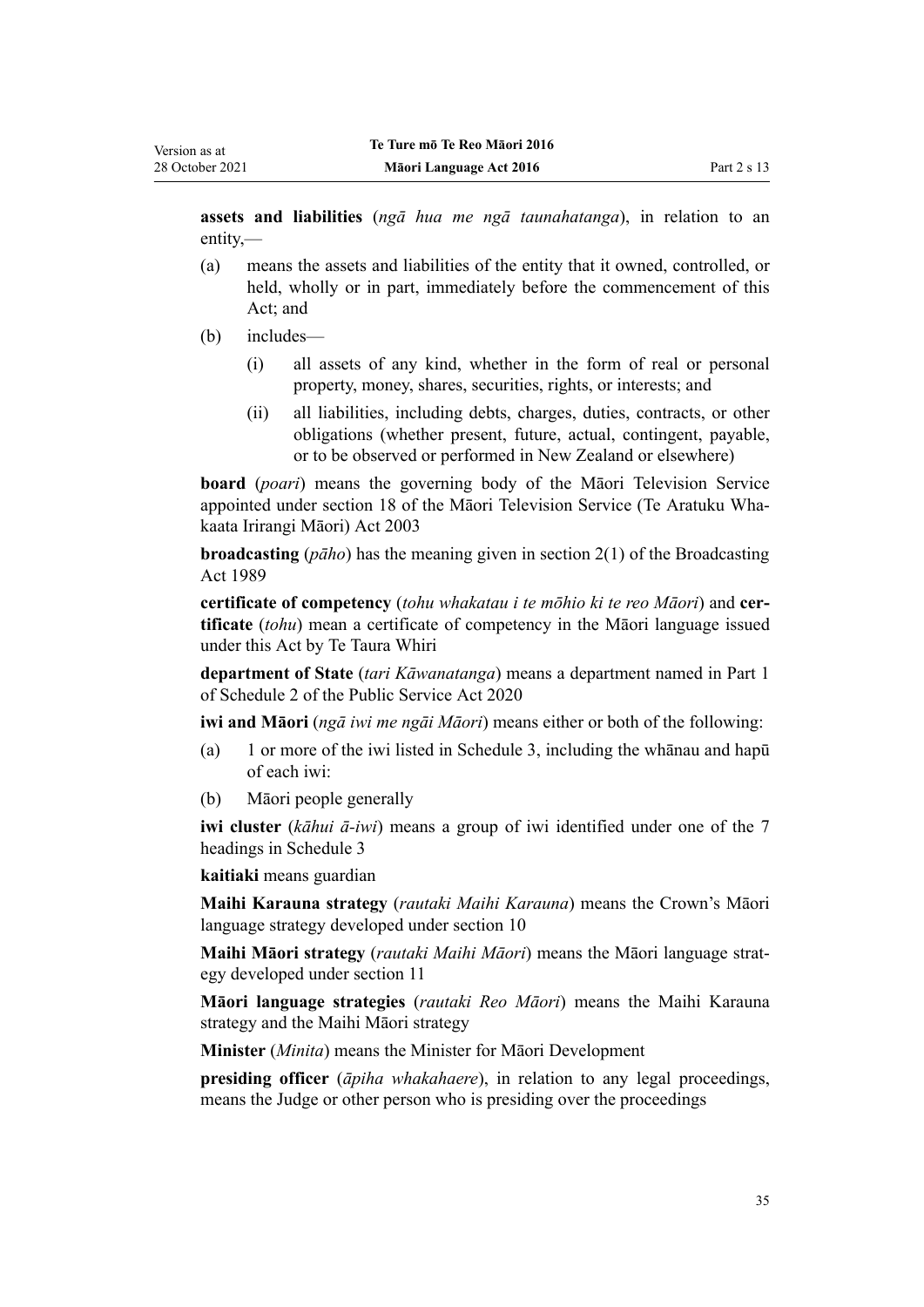<span id="page-35-0"></span>**selection group** (*rōpū kōwhiri*) means a group formed in accordance with [clause 1](#page-91-0) of Schedule 5 for the purpose of appointing persons to be members of Te Mātāwai

**Te Mātāwai** means the entity established by [section 17](#page-37-0)

**Te Puni Kōkiri** means the Ministry of Māori Development

**Te Pūtahi Paoho** means the body described in, and disestablished by, [section](#page-45-0) [39](#page-45-0)

**Te Reo Tukutuku** means the Māori language stakeholder group comprising the organisations listed in [Schedule 4](#page-89-0)

**Te Reo Tukutuku cluster** (*kāhui o Te Reo Tukutuku*) means a group of organ‐ isations identified under one of the 4 subheadings in [Schedule 4](#page-89-0)

**Te Reo Whakapuaki Irirangi** means the autonomous Crown entity, also known as Te Māngai Pāho, continued by [section 38](#page-45-0)

**Te Taura Whiri i te Reo Māori** and **Te Taura Whiri** mean the autonomous Crown entity continued by [section 37.](#page-45-0)

Section 13 **department of State**: amended, on 7 August 2020, by [section 135](http://legislation.govt.nz/pdflink.aspx?id=LMS176959) of the Public Service Act 2020 (2020 No 40).

### **14 Transitional, savings, and related provisions**

The transitional, savings, and related provisions set out in [Schedule 1](#page-82-0) have effect according to their terms.

### **15 Act binds the Crown**

This Act binds the Crown.

### **16 Outline of Act**

- (1) This section is a guide to the general scheme and effect of this Act, but does not affect its interpretation or application.
- (2) [Part 2](#page-29-0) provides as follows:
	- (a) it sets out the purpose of the Act:
	- (b) it provides for the recognition of the Māori language as a taonga of iwi and Māori and as an official language of New Zealand:
	- (c) it confirms the rights of people to use the Māori language in the courts and tribunals listed in [Schedule 2](#page-84-0):
	- (d) it sets out principles to guide the interpretation of the Act generally and the development of the Māori language strategies in particular, as well as giving guidelines for departments of State:
	- (e) it provides for the development of the 2 Māori language strategies:
	- (f) it includes a general provision on interpretation, including the provision that the 2 language versions are of equal authority, but that in the event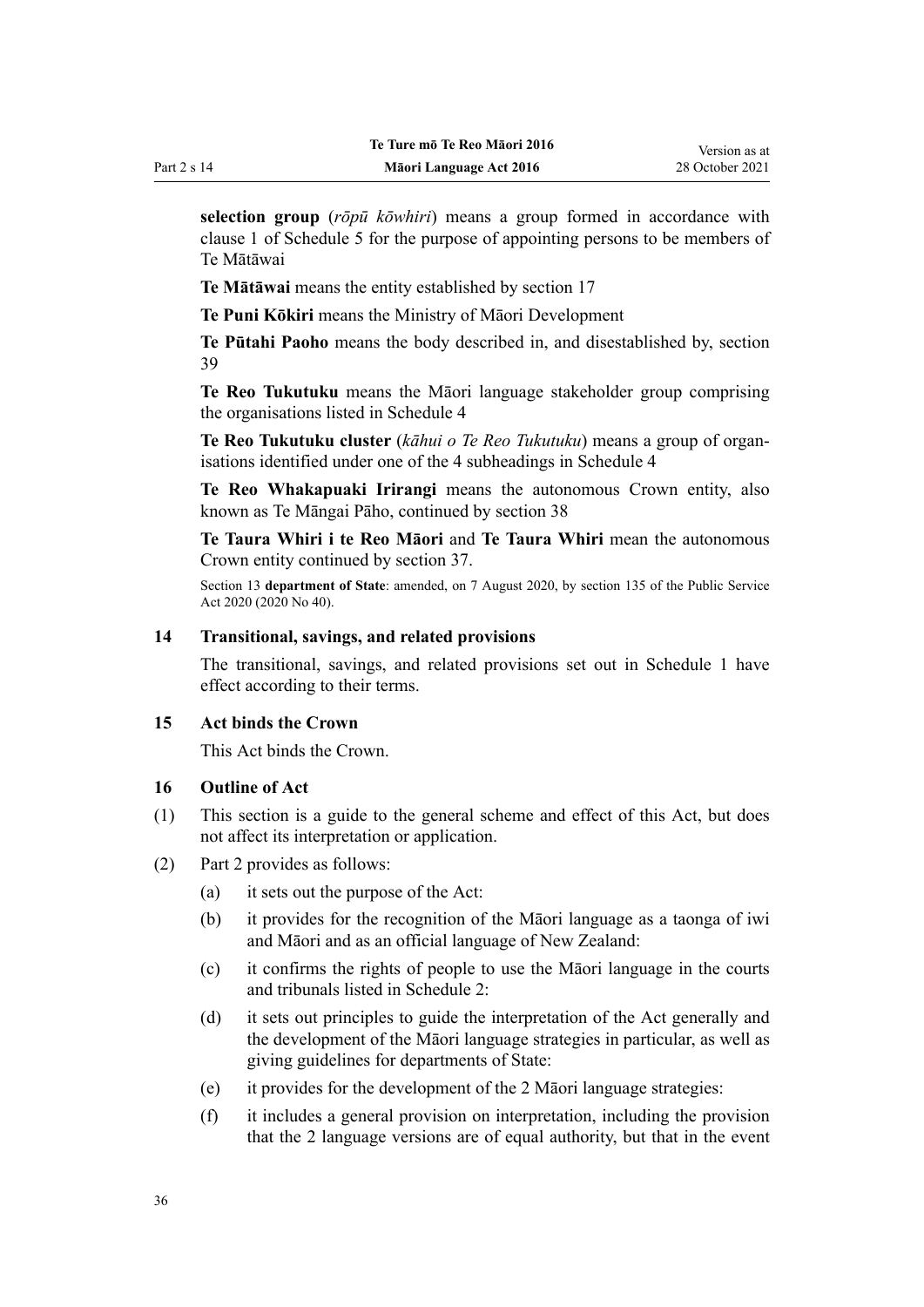of a conflict between the 2 versions, the Māori version of the Act pre‐ vails:

- (g) it sets out key terms that are defined for use in the Act:
- (h) it sets up a transitional and savings schedule [\(Schedule 1](#page-82-0)):
- (i) it provides that the Crown is bound by the Act.
- (3) [Part 3](#page-37-0) establishes Te Mātāwai as an independent statutory entity, provides for its functions, and prescribes its reporting obligations and taxation status.
- (4) [Part 4](#page-45-0) provides for the continuation of Te Taura Whiri and Te Reo Whakapuaki Irirangi as autonomous Crown entities subject to the [Crown Entities Act 2004](http://legislation.govt.nz/pdflink.aspx?id=DLM329630) and, in the case of Te Reo Whakapuaki Irirangi, [Part 4A](http://legislation.govt.nz/pdflink.aspx?id=DLM158054) of the Broadcasting Act 1989. It also provides for the disestablishment of Te Pūtahi Paoho and for Te Mātāwai to appoint 4 of the 7 directors of the board of the Māori Television Service.
- (5) [Part 5](#page-48-0) provides for—
	- (a) the review of the Act by the Minister after 3 years, and the repeal of the [Māori Language Act 1987;](http://legislation.govt.nz/pdflink.aspx?id=DLM124115) and
	- (b) regulation-making powers in relation to the contents of [Schedules 2](#page-84-0) and [4;](#page-89-0) and
	- (c) the application of the [Ombudsmen Act 1975,](http://legislation.govt.nz/pdflink.aspx?id=DLM430983) the [Official Information](http://legislation.govt.nz/pdflink.aspx?id=DLM64784) [Act 1982,](http://legislation.govt.nz/pdflink.aspx?id=DLM64784) and the [Public Audit Act 2001](http://legislation.govt.nz/pdflink.aspx?id=DLM88540) and the schedules that set out consequential amendments.
- (6) There are 8 schedules, setting out,—
	- (a) in [Schedule 1,](#page-82-0) transitional, savings, and related provisions:
	- (b) in [Schedule 2](#page-84-0), the courts and tribunals before which Māori may be spoken:
	- (c) in [Schedule 3,](#page-85-0) the 7 iwi clusters:
	- (d) in [Schedule 4,](#page-89-0) the 4 Te Reo Tukutuku clusters:
	- (e) in [Schedule 5,](#page-90-0) further provisions relating to Te Mātāwai:
	- (f) in [Schedule 6](#page-102-0), the provisions relating to the issuing of certificates of competency in the Māori language:
	- (g) in [Schedule 7,](#page-105-0) amendments to the [Māori Television Service \(Te Aratuku](http://legislation.govt.nz/pdflink.aspx?id=DLM193695) [Whakaata Irirangi Māori\) Act 2003:](http://legislation.govt.nz/pdflink.aspx?id=DLM193695)
	- (h) in [Schedule 8,](#page-109-0) consequential amendments to other enactments.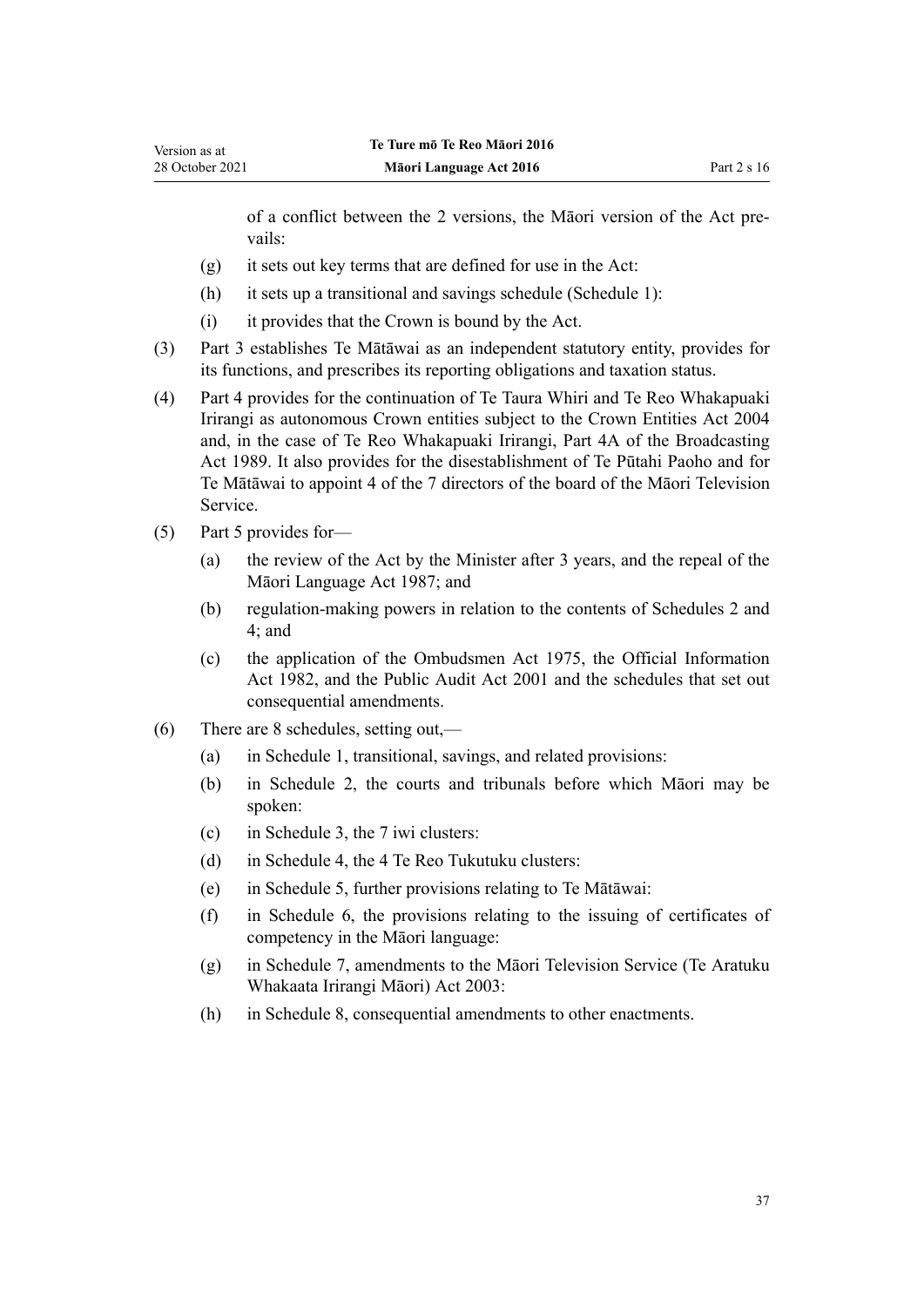# **Part 3 Te Mātāwai**

## *Establishment, powers, and purpose*

## <span id="page-37-0"></span>**17 Te Mātāwai established**

- (1) Te Mātāwai is established as an independent statutory entity.
- (2) Te Mātāwai is a body corporate with perpetual succession.
- (3) For the purpose of performing its functions under this Act, Te Mātāwai—
	- (a) has full capacity to undertake any business or activity, do any act, or enter into any transaction; and
	- (b) for the purposes of paragraph (a), has full rights, powers, and privileges.
- (4) Subsection (3) applies subject to the provisions of this Act, any other enactment, and the general law.

## **18 Purpose of Te Mātāwai**

The purpose of Te Mātāwai is to act on behalf of iwi and Māori—

- (a) to provide leadership in promoting the health and well-being of the Māori language for iwi and Māori, and at the community level; and
- (b) to support, inform, and influence the Crown's initiatives in protecting, promoting, and revitalising the Māori language; and
- (c) to give effect, through its association with Ministers of the Crown, to the relationship of the Crown with iwi and Māori in relation to the Māori language; and
- (d) in conjunction with the Minister and the Minister of Finance, to provide oversight of, and direction to, the Māori Television Service.

## *Functions*

## **19 Functions of Te Mātāwai**

- (1) The functions of Te Mātāwai are as follows:
	- (a) to lead the development of a Maihi Māori strategy:
	- (b) to provide services and administer programmes that contribute to the implementation of the Maihi Māori strategy:
	- (c) to advise Te Puni Kōkiri and the Minister on the development of a Maihi Karauna strategy:
	- (d) to assist Ministers who have responsibilities relating to the purpose of this Act to identify relevant issues, develop solutions, and take opportun‐ ities to collaborate with other agencies in the public sector in matters relating to the Māori language: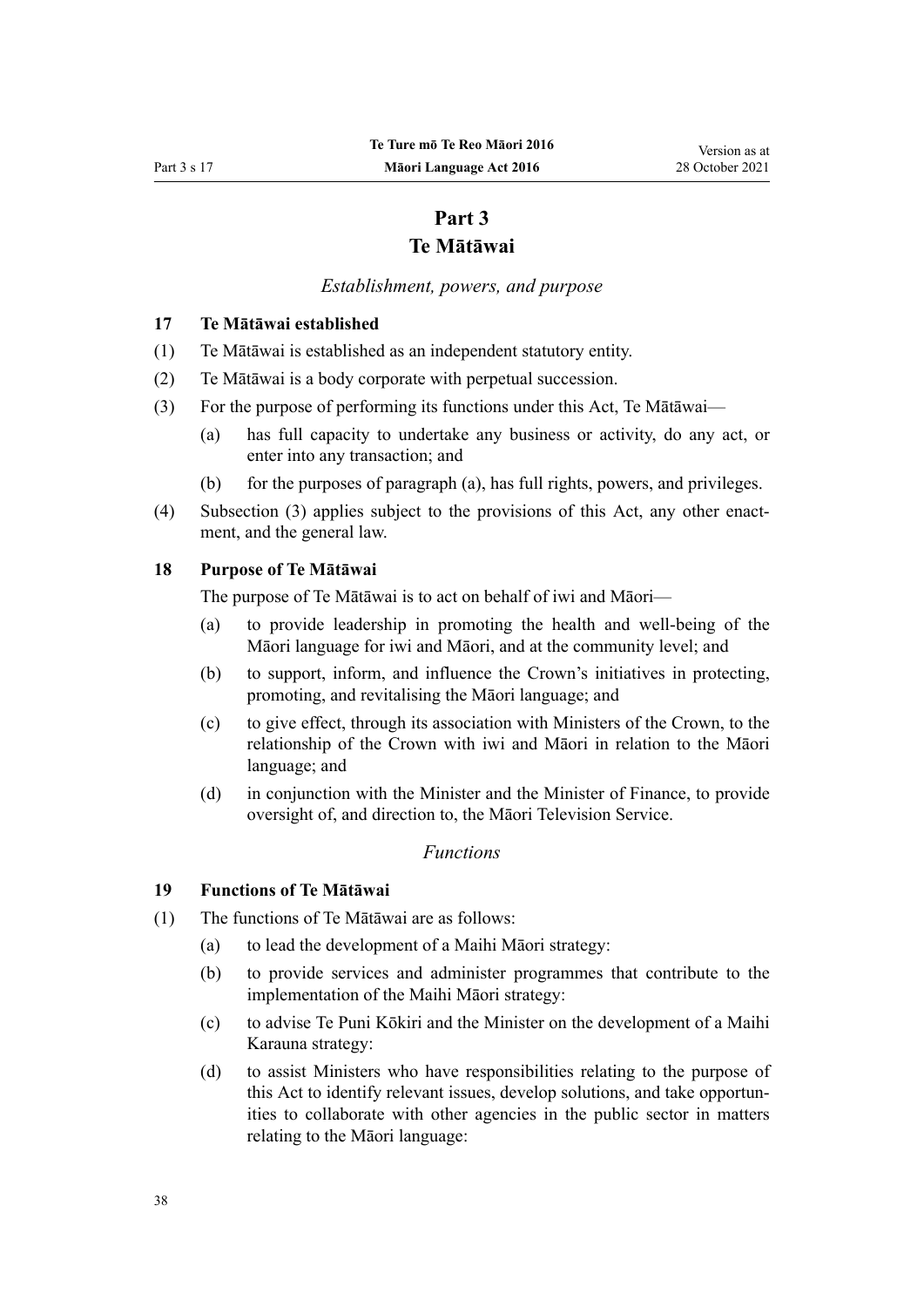<span id="page-38-0"></span>

| (e)                                                                                                                                                         | to provide advice and guidance to Crown agencies on how they may<br>contribute to developing or implementing the Māori language strategies:                           |
|-------------------------------------------------------------------------------------------------------------------------------------------------------------|-----------------------------------------------------------------------------------------------------------------------------------------------------------------------|
| (f)                                                                                                                                                         | to provide the Minister with nominations for appointments to Te Taura<br>Whiri and Te Reo Whakapuaki Irirangi:                                                        |
| (g)                                                                                                                                                         | to appoint, reappoint, and remove 4 of the 7 directors of the board of the<br>Māori Television Service:                                                               |
| (h)                                                                                                                                                         | jointly with the Minister of Finance and the Minister,—                                                                                                               |
|                                                                                                                                                             | to exercise leadership and oversight of the Māori Television Ser-<br>(i)<br>vice under the Māori Television Service (Te Aratuku Whakaata<br>Irirangi Māori) Act 2003: |
|                                                                                                                                                             | to confirm the statement of intent of the Māori Television Service:<br>(ii)                                                                                           |
| (i)                                                                                                                                                         | to manage the spectrum management rights under the Maori Television<br>Service (Te Aratuku Whakaata Irirangi Māori) Act 2003:                                         |
| (j)                                                                                                                                                         | all other functions undertaken by Te Pūtahi Paoho under the Māori Tele-<br>vision Service (Te Aratuku Whakaata Irirangi Māori) Act 2003:                              |
| (k)                                                                                                                                                         | other functions conferred on Te Mātāwai by this Act or any other enact-<br>ment.                                                                                      |
| Despite anything in subsection (1), Te Mātāwai must not direct the Māori Tele-<br>vision Service or any other broadcaster or programme maker in respect of- |                                                                                                                                                                       |
| (a)                                                                                                                                                         | a specific programme; or                                                                                                                                              |
| (b)                                                                                                                                                         | the gathering or presentation of news; or                                                                                                                             |
| (c)                                                                                                                                                         | the preparation or presentation of current affairs programmes; or                                                                                                     |
| (d)                                                                                                                                                         | any specific funding decisions or contractual arrangements.                                                                                                           |
|                                                                                                                                                             | Appointments to Te Mātāwai                                                                                                                                            |
|                                                                                                                                                             | Membership of Te Mātāwai                                                                                                                                              |
|                                                                                                                                                             | Te Mātāwai has 13 members, to be appointed as follows:                                                                                                                |
|                                                                                                                                                             |                                                                                                                                                                       |

- (a) 7 members, 1 appointed by each of the 7 iwi clusters listed in [Schedule](#page-85-0) [3;](#page-85-0) and
- (b) 4 members, 1 appointed by each of the 4 Te Reo Tukutuku clusters listed in [Schedule 4;](#page-89-0) and
- (c) 2 members appointed by the Minister on behalf of the Crown.
- (2) Before appointments are made under subsection (1)(a) or (b), nominations must be made to the selection groups, as required by [clause 1](#page-91-0) of Schedule 5.
- (3) Subsection (4) applies if, for any reason, an appointment cannot be made under subsection  $(1)(a)$  or  $(b)$ —
	- (a) within 9 months after this Act comes into force, in relation to an initial appointment: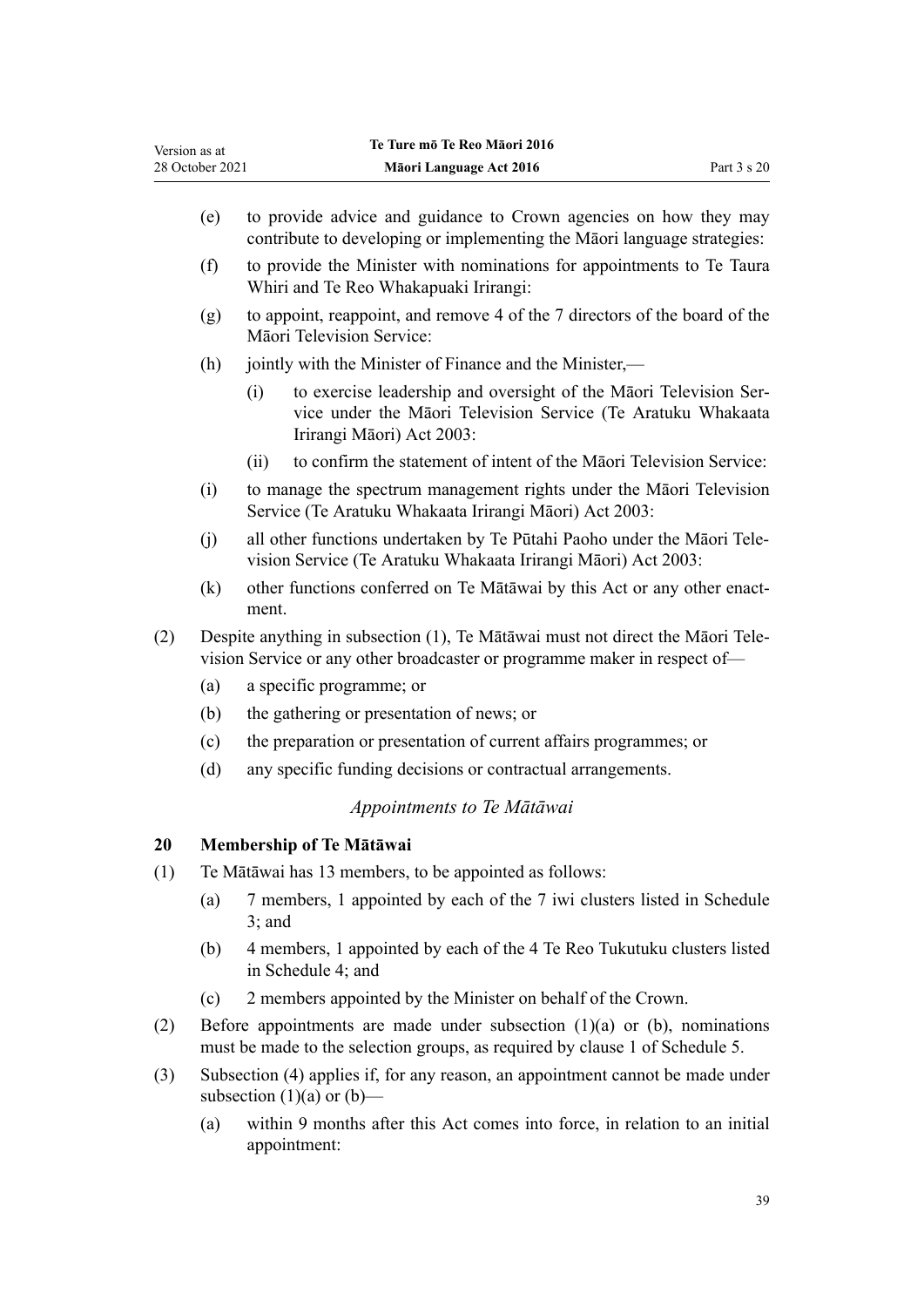- <span id="page-39-0"></span>(b) within 3 months after a vacancy arises or a term of office expires, in relation to a subsequent appointment.
- (4) The Minister must make the appointment.
- (5) Te Mātāwai must determine its own procedure for appointing, and make the appointment of, 1 of its members to be its chairperson and another to be its deputy chairperson.
- (6) [Schedule 5](#page-90-0) applies to the members appointed under this section.

# **21 Matters relevant to appointment decisions**

- (1) In appointing members of Te Mātāwai as required by section  $20(1)(a)$  and (b), each selection group—
	- (a) must consider the purpose and functions of Te Mātāwai; and
	- (b) must not be directed by any body or group but may seek advice from any person or body that the selection group considers appropriate; and
	- (c) must consider the need for Te Mātāwai to have a membership with the appropriate mix of knowledge, skills, and experience, including the matters listed in subsection (3), to assist Te Mātāwai to achieve its objectives and perform its functions; and
	- (d) must not appoint persons who would be disqualified under [section 30](http://legislation.govt.nz/pdflink.aspx?id=DLM329956) of the Crown Entities Act 2004.
- (2) The Minister, in making appointments under section  $20(1)(c)$  or (4), must consider the need for Te Mātāwai to have a membership with the appropriate mix of knowledge, skills, and experience, including the matters listed in subsection (3), to assist Te Mātāwai to achieve its objectives and perform its functions.
- (3) The following matters are relevant to the considerations required by subsec‐ tions  $(1)(c)$  and  $(2)$ :
	- (a) Māori language proficiency:
	- (b) Māori language revitalisation:
	- (c) governance:
	- (d) community development:
	- (e) management:
	- (f) Māori culture:
	- (g) central government operations.

## **22 Appointment of chief executive**

- (1) Te Mātāwai must appoint a chief executive.
- (2) The person appointed as the chief executive of Te Mātāwai must not be a mem‐ ber of Te Mātāwai.
- (3) Te Mātāwai—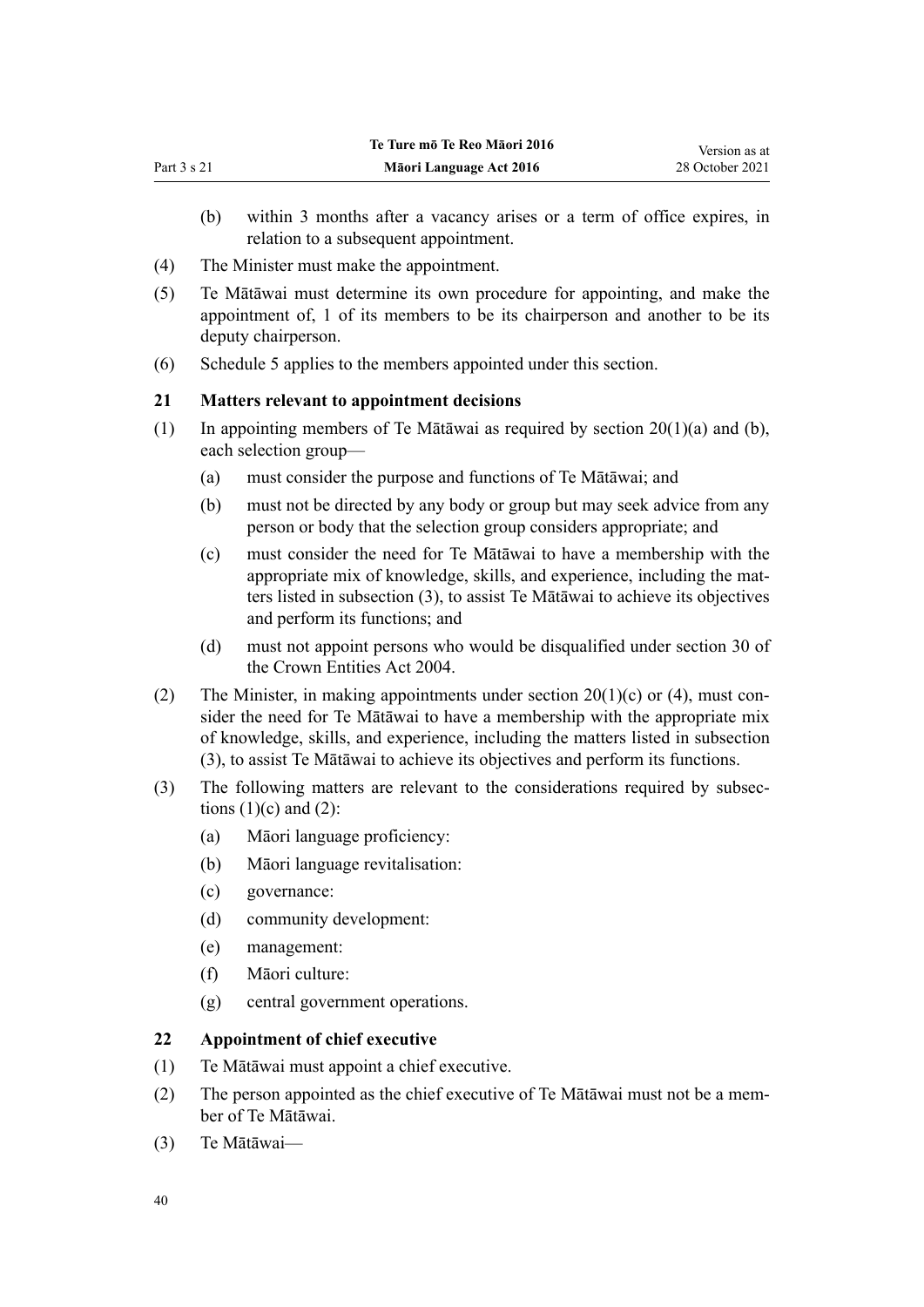- <span id="page-40-0"></span>(a) must determine the chief executive's terms and conditions of employ‐ ment, in consultation with the Public Service Commission:
- (b) must operate a good employer personnel policy as provided for in [clause](#page-101-0) [33](#page-101-0) of Schedule 5.

Section 22(3)(a): amended, on 7 August 2020, by [section 135](http://legislation.govt.nz/pdflink.aspx?id=LMS176959) of the Public Service Act 2020 (2020 No 40).

## *Reporting requirements*

## **23 Purpose of purchase agreement**

The purpose of the purchase agreement required by section 24 is—

- (a) to enable the Minister to participate with Te Mātāwai in the process of setting the annual outputs expected of Te Mātāwai; and
- (b) to assist Te Mātāwai to manage its responsibilities in relation to the funding and production of outputs paid for by the Crown; and
- (c) to provide the basis on which money may be made available to Te Mātā‐ wai under an appropriation by Parliament; and
- (d) to provide a base against which actual performance can be assessed.

## **24 Obligation to prepare purchase agreement**

- (1) As soon as practicable after the commencement of this Act, and before the start of each subsequent financial year, Te Mātāwai must prepare, and agree with the Minister, a purchase agreement for that financial year.
- (2) Each purchase agreement must—
	- (a) comply with generally accepted accounting practice; and
	- (b) specify each output of Te Mātāwai that is to be funded by an appropri‐ ation by Parliament; and
	- $(c)$  for each output,—
		- (i) include a concise explanation of what the output is intended to achieve; and
		- (ii) identify the expected revenue and proposed expenses for the output; and
		- (iii) include a concise explanation of how the performance of the output will be assessed.
- (3) Te Mātāwai is responsible to the Minister for meeting the terms of the purchase agreement.

### **25 Statement of intent**

(1) Te Mātāwai must prepare and publish a statement of intent at least once in every 3-year period.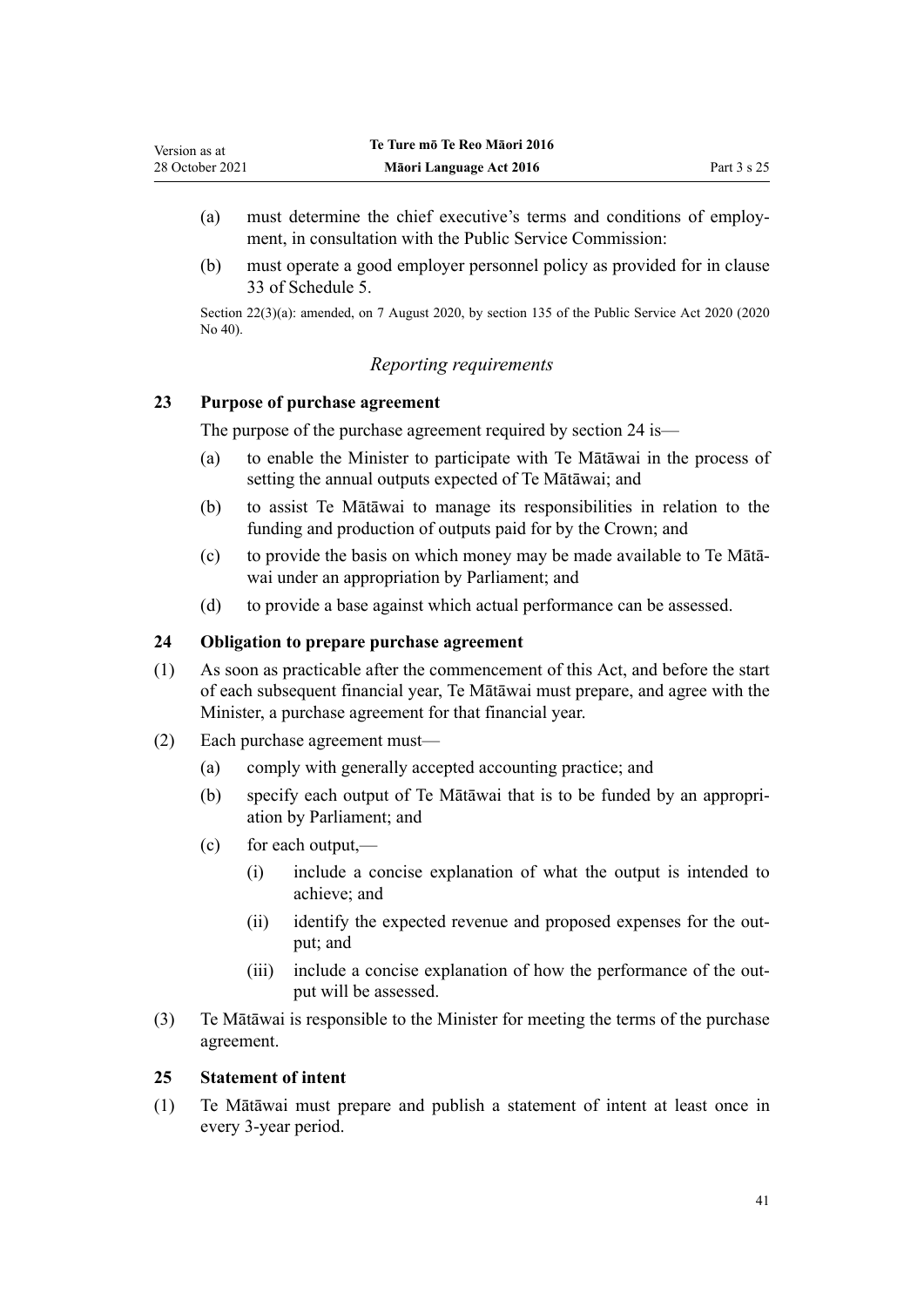- (2) The statement of intent must relate to the forthcoming financial year and at least the following 3 financial years.
- (3) Te Mātāwai must consult the Minister about the content of a statement of intent before publishing the statement.
- (4) As soon as practicable after the commencement of this section, Te Mātāwai must comply with subsections (1) to (3) as if that date were the start of its first financial year.

## **26 Form and content of statement of intent**

- (1) The statement of intent prepared under [section 25](#page-40-0) must, for the period to which it relates, set out the strategic objectives that Te Mātāwai intends to achieve or contribute to (**strategic intentions**).
- (2) The statement of intent must also, for the period to which it relates,—
	- (a) explain the nature and scope of Te Mātāwai's functions and intended operations:
	- (b) explain how Te Mātāwai intends to manage its functions and operations to meet its strategic intentions:
	- (c) explain how Te Mātāwai proposes to manage its organisational health and capability:
	- (d) explain how Te Mātāwai proposes to assess its performance:
	- (e) set out and explain any other matters that are reasonably necessary to achieve an understanding of Te Mātāwai's strategic intentions and cap‐ ability.
- (3) The statement of intent must be in writing, be dated, and be signed on behalf of Te Mātāwai by 2 members.

## **27 Annual report**

- (1) Te Mātāwai must, as soon as practicable after the end of each financial year, prepare a report on the affairs of Te Mātāwai.
- (2) Te Mātāwai must provide its annual report to the Minister as soon as is reason‐ ably practicable after receiving the audit report required by [section 33](#page-44-0).
- (3) The Minister must present the annual report to the House of Representatives as soon as is reasonably practicable after receiving it from Te Mātāwai or, if Parliament is not in session, as soon as possible after the commencement of the next session of Parliament.

## **28 Form and content of annual report**

- (1) The annual report prepared by Te Mātāwai must contain the following informa‐ tion and reports for the financial year to which the annual report relates:
	- (a) the information necessary to enable an informed assessment to be made of Te Mātāwai's operations and performance for that financial year,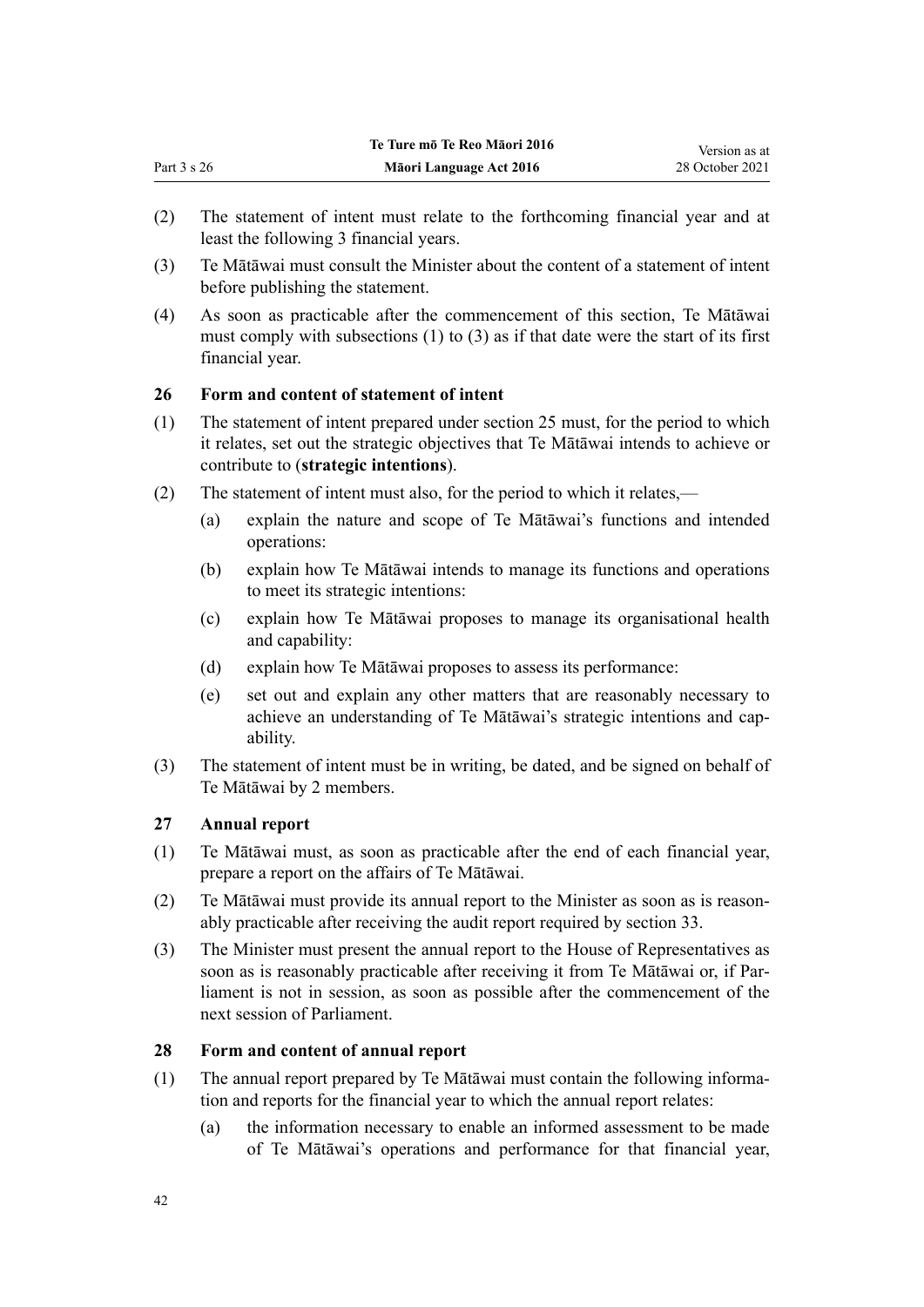including an assessment of Te Mātāwai's progress in relation to its strategic intentions as set out in the most recent statement of intent; and

- (b) a statement of performance in accordance with [section 30](#page-43-0); and
- (c) the annual financial statements for Te Mātāwai in accordance with [sec‐](#page-43-0) [tion 31](#page-43-0); and
- (d) a statement of responsibility in accordance with [section 32;](#page-43-0) and
- (e) the audit report in accordance with [section 33](#page-44-0); and
- (f) information on its compliance with its obligation to be a good employer (including its equal employment opportunities programme); and
- (g) information required by section 29 (which relates to payments in respect of members and employees during that financial year); and
- (h) any matters that relate to or affect Te Mātāwai's operations that the entity is otherwise required, or has undertaken, or wishes to report on in its annual report.
- (2) However, subsection (1)(b) does not apply unless the purchase agreement for that financial year specified outputs for Te Mātāwai.
- (3) An annual report must be in writing, be dated, and be signed on behalf of Te Mātāwai by 2 members.

# **29 Disclosure of payments in respect of members and employees**

- (1) The annual report must include, in respect of Te Mātāwai,—
	- (a) for each member, the total value of the remuneration (other than compensation or other benefits referred to in paragraph (c)) paid or payable to the member in his or her capacity as a member by Te Mātāwai during that financial year; and
	- (b) the number of employees to whom, during the financial year, remuneration (other than compensation or other benefits referred to in paragraph (c)), the total value of which is or exceeds \$100,000 per annum was paid or payable in their capacity as employees, and the number of those employees in brackets of \$10,000; and
	- (c) the total value of any compensation or other benefits paid or payable to persons who ceased to be members or employees during the financial year in relation to that cessation and the number of persons to whom all or part of that total was paid or payable; and
	- (d) details of any indemnity provided by Te Mātāwai during the financial year to any member, office holder, or employee; and
	- (e) details of any insurance cover effected by Te Mātāwai during the finan‐ cial year in respect of the liability or costs of any member, office holder, or employee.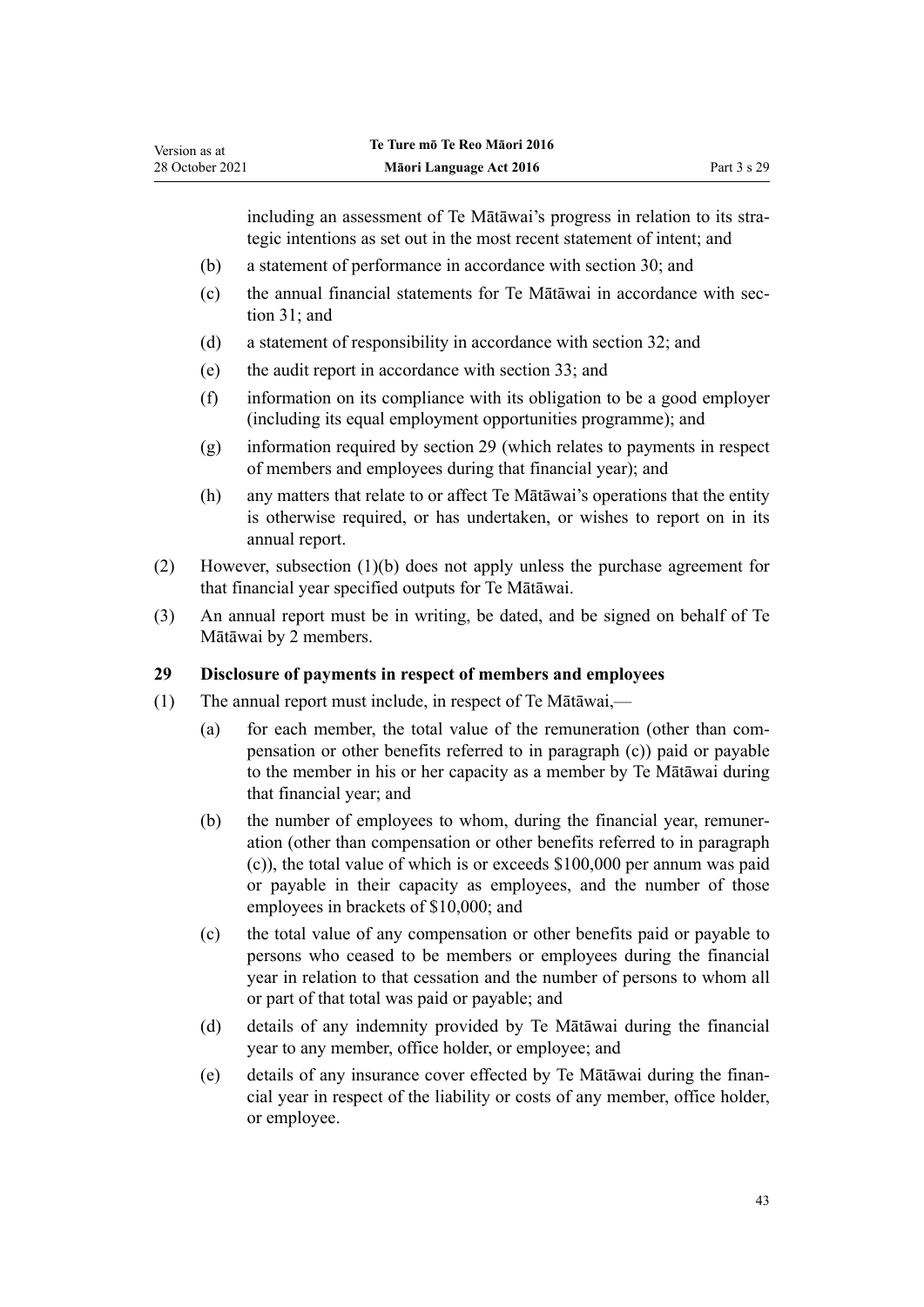<span id="page-43-0"></span>

|             | Te Ture mō Te Reo Māori 2016 | Version as at   |
|-------------|------------------------------|-----------------|
| Part 3 s 30 | Māori Language Act 2016      | 28 October 2021 |

(2) In subsection (1), **member** and **office holder** and **employee** include a person who was a member, an office holder, or an employee at any time after the commencement of this Act but who is no longer a member, an office holder, or an employee.

## **30 Form and content of statement of performance**

A statement of performance must, in relation to Te Mātāwai and a financial year,—

- (a) be prepared in accordance with generally accepted accounting practice; and
- (b) describe each output identified in the purchase agreement for the financial year; and
- (c) include, for each output,—
	- (i) the standards of delivery performance achieved by Te Mātāwai, as compared with the forecast standards included in the purchase agreement; and
	- (ii) the actual revenue earned and output expenses incurred, as compared with the expected revenues and proposed output expenses included in the purchase agreement.

## **31 Annual financial statements**

- (1) As soon as practicable after the end of each financial year, Te Mātāwai must prepare financial statements in relation to itself for that financial year.
- (2) The financial statements must—
	- (a) comply with generally accepted accounting practice; and
	- (b) include any other information or explanations needed to fairly reflect the financial operations and financial position; and
	- (c) include the forecast financial statements prepared at the start of the financial year, for comparison with the actual financial statements.

## **32 Statement of responsibility**

The statement of responsibility must—

- (a) contain a statement of the signatories' responsibility for the preparation of the financial statements and statement of performance and for the judgements in them; and
- (b) contain a statement of the signatories' responsibility for establishing and maintaining a system of internal control designed to provide reasonable assurance as to the integrity and reliability of financial reporting; and
- (c) contain a statement that, in the opinion of the signatories, the financial statements and statement of performance for the financial year fairly reflect the financial position and operations of Te Mātāwai; and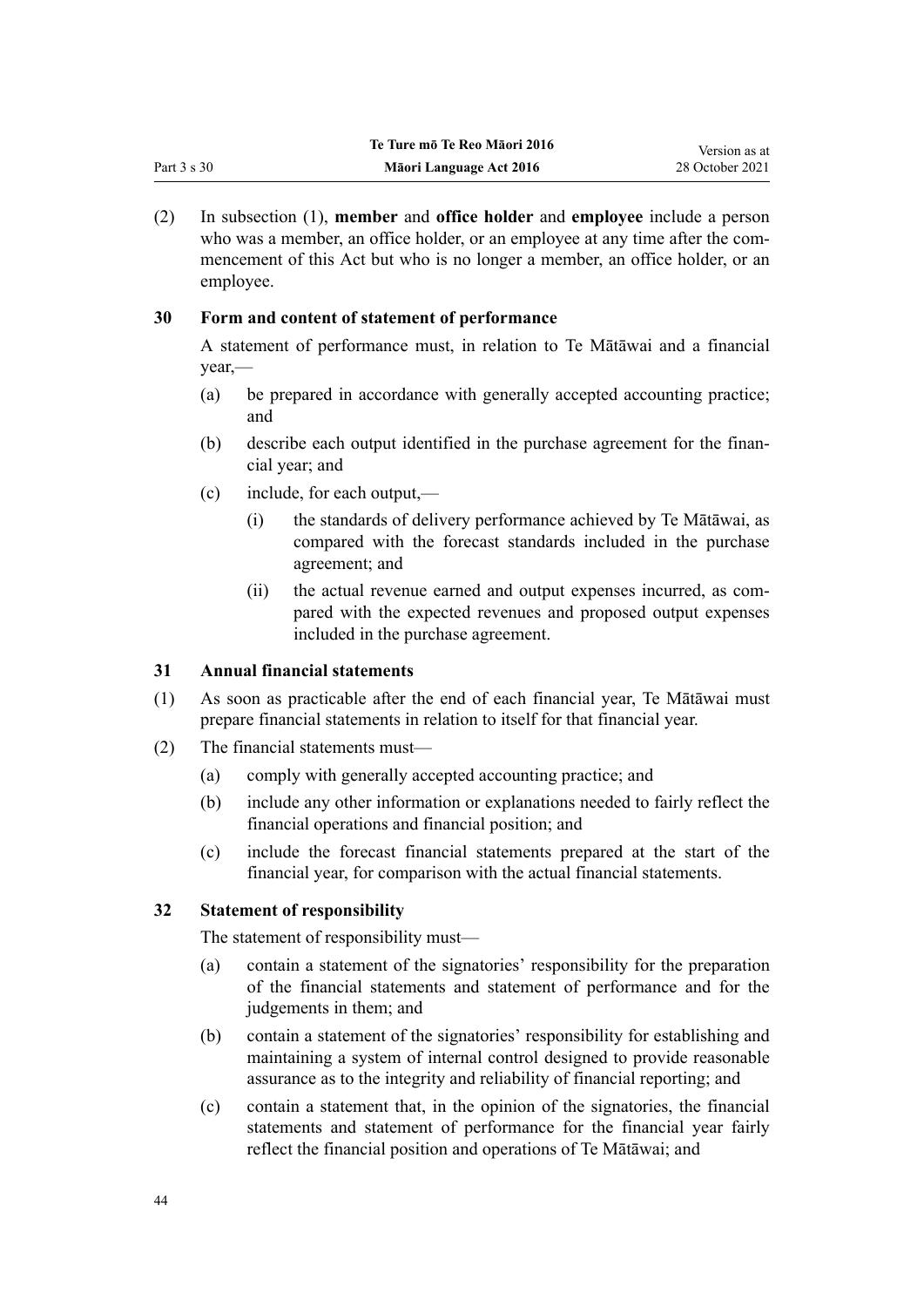(d) be dated and signed on behalf of Te Mātāwai by 2 members.

## **33 Audit report**

<span id="page-44-0"></span>Version as at

- (1) Te Mātāwai must forward to the Auditor-General,—
	- (a) within 3 months after the end of each financial year, its annual financial statements, statement of service performance, and any other information that the Auditor-General has agreed, or is required, to audit; and
	- (b) its annual report in a timely manner to enable the Auditor-General to review that report before providing the audit report required under subsection  $(2)(b)$ .
- (2) The Auditor-General must—
	- (a) audit the statements referred to in subsection  $(1)(a)$ ; and
	- (b) provide an audit report on them to Te Mātāwai within 4 months after the end of each financial year.

*Minister's powers to review Te Mātāwai and request information*

## **34 Review of Te Mātāwai's operations and performance**

- (1) The Minister may review the operations and performance of Te Mātāwai at any time.
- (2) Before the Minister undertakes a review under this section, he or she must—
	- (a) consult with Te Mātāwai on the purpose and nature of the review; and
	- (b) consider any submissions made by Te Mātāwai on the proposed review.
- (3) Te Mātāwai must take all reasonable steps to co-operate with the review.

## **35 Power to request information**

- (1) Te Mātāwai must supply to the Minister any information relating to the oper‐ ations and performance of Te Mātāwai that the Minister requests.
- (2) However, a request may be refused if—
	- (a) withholding the information is necessary to protect the privacy of a per‐ son (including a deceased person); or
	- (b) the supply of the information would limit the ability of Te Mātāwai or any of its employees, members, or office holders to act judicially, or to carry out the statutorily independent functions of the entity, in relation to a particular matter.
- (3) The reason in subsection  $(2)(a)$  applies only if it is not outweighed by the Minister's need to have the information in order to discharge the Minister's ministerial duties.
- (4) The information cannot be withheld other than for the reasons in subsection (2), and cannot be withheld at all if it could not properly be withheld under the [Official Information Act 1982.](http://legislation.govt.nz/pdflink.aspx?id=DLM64784)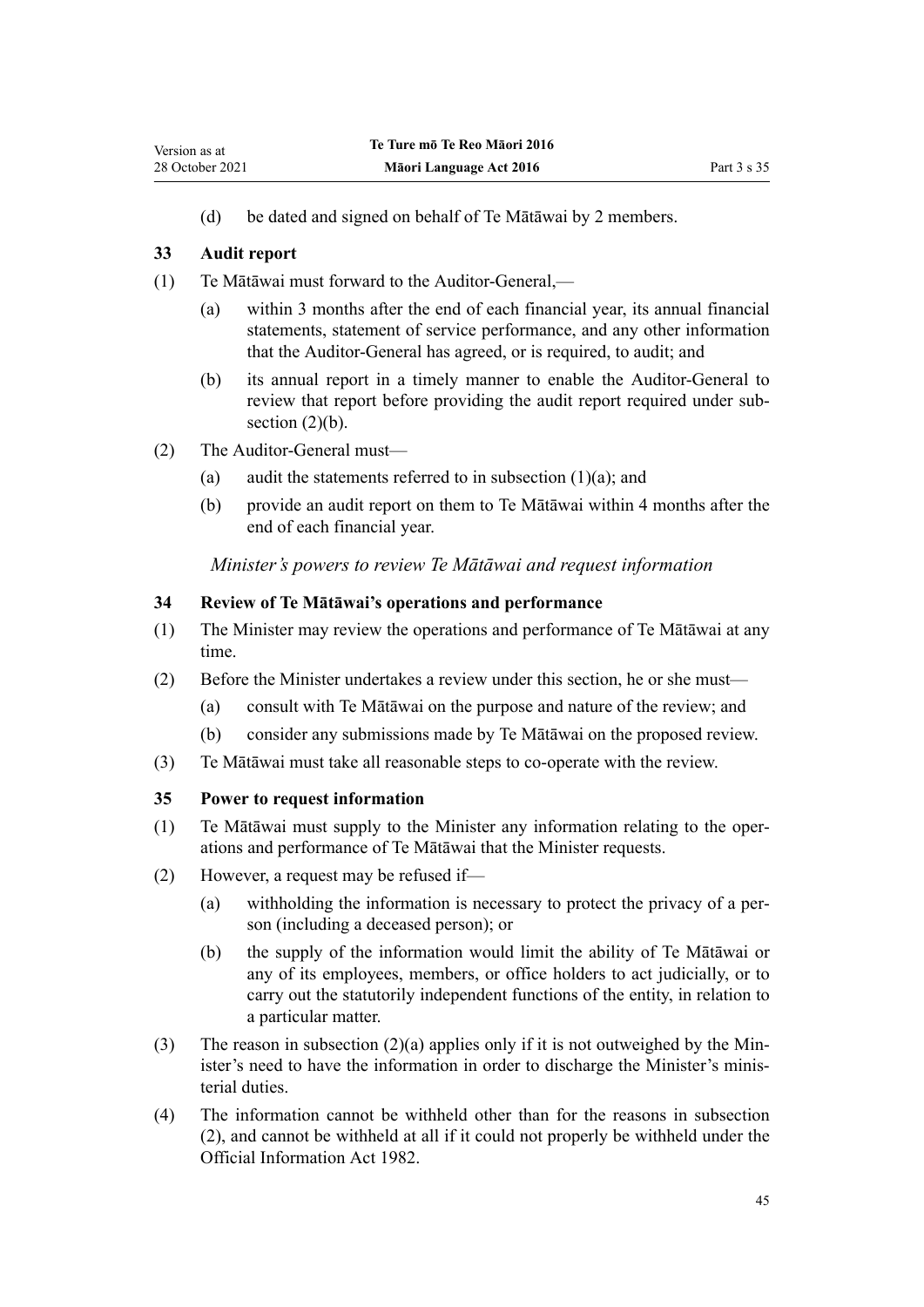#### *Taxation status of Te Mātāwai*

### <span id="page-45-0"></span>**36 Terms of taxation exemption**

- (1) Income derived by Te Mātāwai is exempt income for the purposes of the [Income Tax Act 2007](http://legislation.govt.nz/pdflink.aspx?id=DLM1512300).
- (2) However, the exemption granted by subsection (1) applies only if no change is made to [sections 23 to 33](#page-40-0) or to their application to Te Mātāwai.

## **Part 4**

# **Te Taura Whiri, Te Reo Whakapuaki Irirangi, and Māori Television Service**

*Te Taura Whiri and Te Reo Whakapuaki Irirangi continued*

## **37 Te Taura Whiri i te Reo Māori (the Māori Language Commission) continued**

- (1) Te Taura Whiri i te Reo Māori (the Māori Language Commission), established by [section 6](http://legislation.govt.nz/pdflink.aspx?id=DLM124146) of the Māori Language Act 1987, is continued as an autonomous Crown entity.
- (2) The [Crown Entities Act 2004](http://legislation.govt.nz/pdflink.aspx?id=DLM329630) continues to apply to Te Taura Whiri unless expressly provided otherwise in this Act.

#### **38 Te Reo Whakapuaki Irirangi continued**

- (1) Te Reo Whakapuaki Irirangi, established by [section 53A](http://legislation.govt.nz/pdflink.aspx?id=DLM158056) of the Broadcasting Act 1989, is continued as an autonomous Crown entity.
- (2) The [Crown Entities Act 2004](http://legislation.govt.nz/pdflink.aspx?id=DLM329630) and [Part 4A](http://legislation.govt.nz/pdflink.aspx?id=DLM158054) of the Broadcasting Act 1989 continue to apply to Te Reo Whakapuaki Irirangi unless expressly provided other‐ wise in this Act.

#### *Disestablishment of Te Pūtahi Paoho*

#### **39 Te Pūtahi Paoho disestablished**

- (1) Te Pūtahi Paoho, established by [section 12](http://legislation.govt.nz/pdflink.aspx?id=DLM194350) of the Māori Television Service (Te Aratuku Whakaata Irirangi Māori) Act 2003, is disestablished.
- (2) The functions and duties of Te Pūtahi Paoho under that Act become the func‐ tions and duties of Te Mātāwai.
- (3) The assets and liabilities of Te Pūtahi Paoho become the assets and liabilities of Te Mātāwai.
- (4) For the purposes of the Inland Revenue Acts, on and from the date on which the assets and liabilities vest in Te Mātāwai under this section,—
	- (a) Te Mātāwai is the same person as Te Pūtahi Paoho; and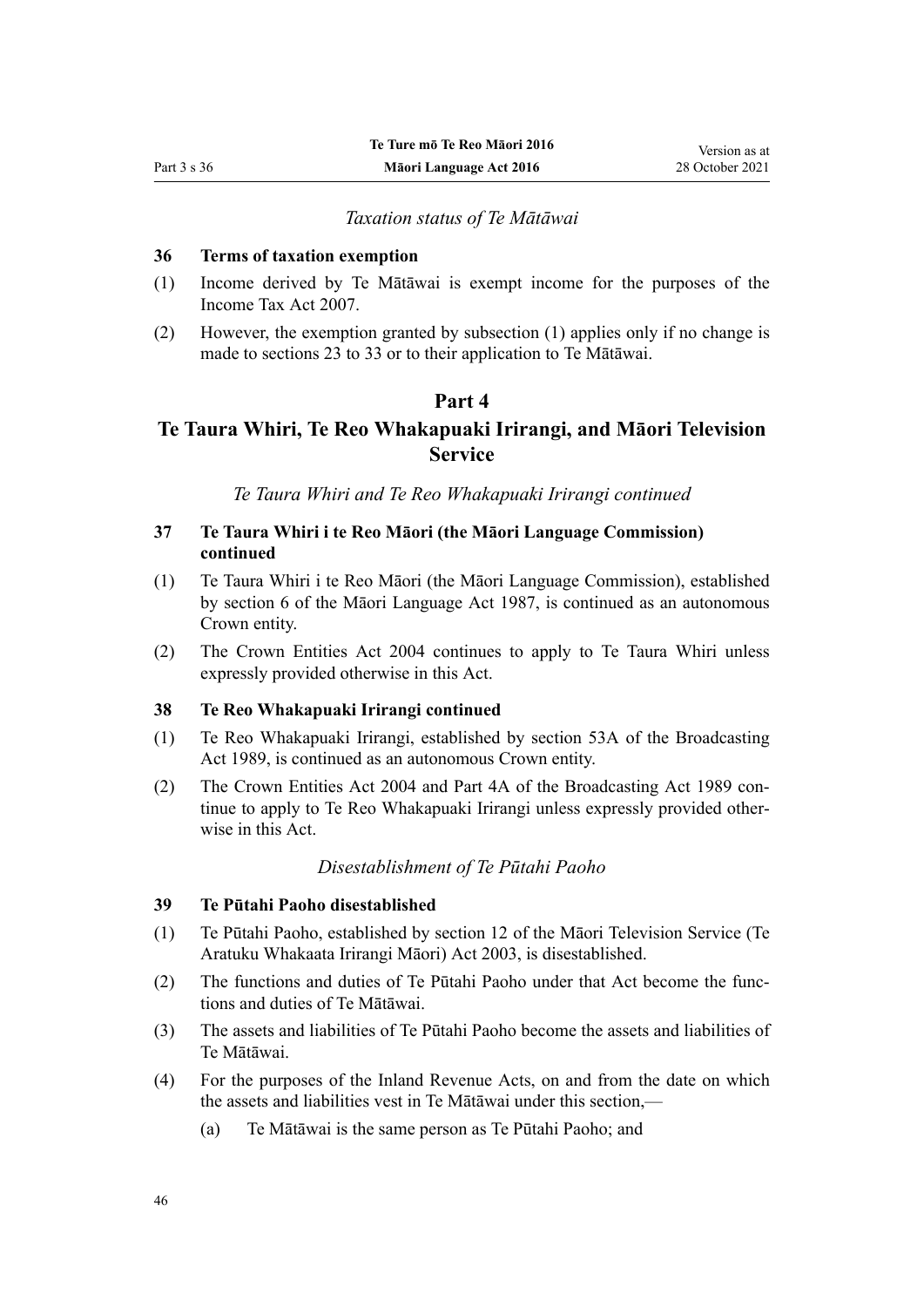- (b) everything done by Te Pūtahi Paoho before the assets and liabilities become those of Te Mātāwai is deemed to have been done by Te Mātā‐ wai on the date that it was done by Te Pūtahi Paoho.
- (5) In subsection (4), **Inland Revenue Acts** has the meaning given in [section 3\(1\)](http://legislation.govt.nz/pdflink.aspx?id=DLM348353) of the Tax Administration Act 1994.

## *Functions and powers*

## **40 Functions and powers of Te Taura Whiri**

- (1) The functions of Te Taura Whiri are—
	- (a) to take such steps as are reasonably necessary in the opinion of Te Taura Whiri to give effect to the status of Māori as an official language of New Zealand; and
	- (b) to promote the Māori language—
		- (i) as a living language; and
		- (ii) as an ordinary means of communication; and
	- (c) to take the lead in co-ordinating the implementation of the Maihi Kar‐ auna strategy; and
	- (d) to consider and report to the Minister on matters relating to the Māori language; and
	- (e) to make provision for, and to grant, certificates in accordance with [Schedule 6;](#page-102-0) and
	- (f) to prepare, maintain, and publish a register of persons who hold certifi‐ cates granted under this Act, including any endorsement of a certificate.
- (2) Te Taura Whiri has the powers necessary to carry out its functions.

#### *Appointments*

## **41 Appointments to Te Taura Whiri**

- (1) The Minister must appoint 5 persons to be members of Te Taura Whiri, as fol‐ lows:
	- (a) 1 of the persons appointed is to be the chairperson of Te Taura Whiri and 1 person is to be the deputy chairperson; and
	- (b) 3 of the 5 appointments must be made from nominations made to the Minister by Te Mātāwai.
- (2) In making appointments under this section, the Minister must have regard to the need for Te Taura Whiri to have a membership with the appropriate mix of knowledge, skills, and experience, including the matters listed in [section 21\(3\)](#page-39-0).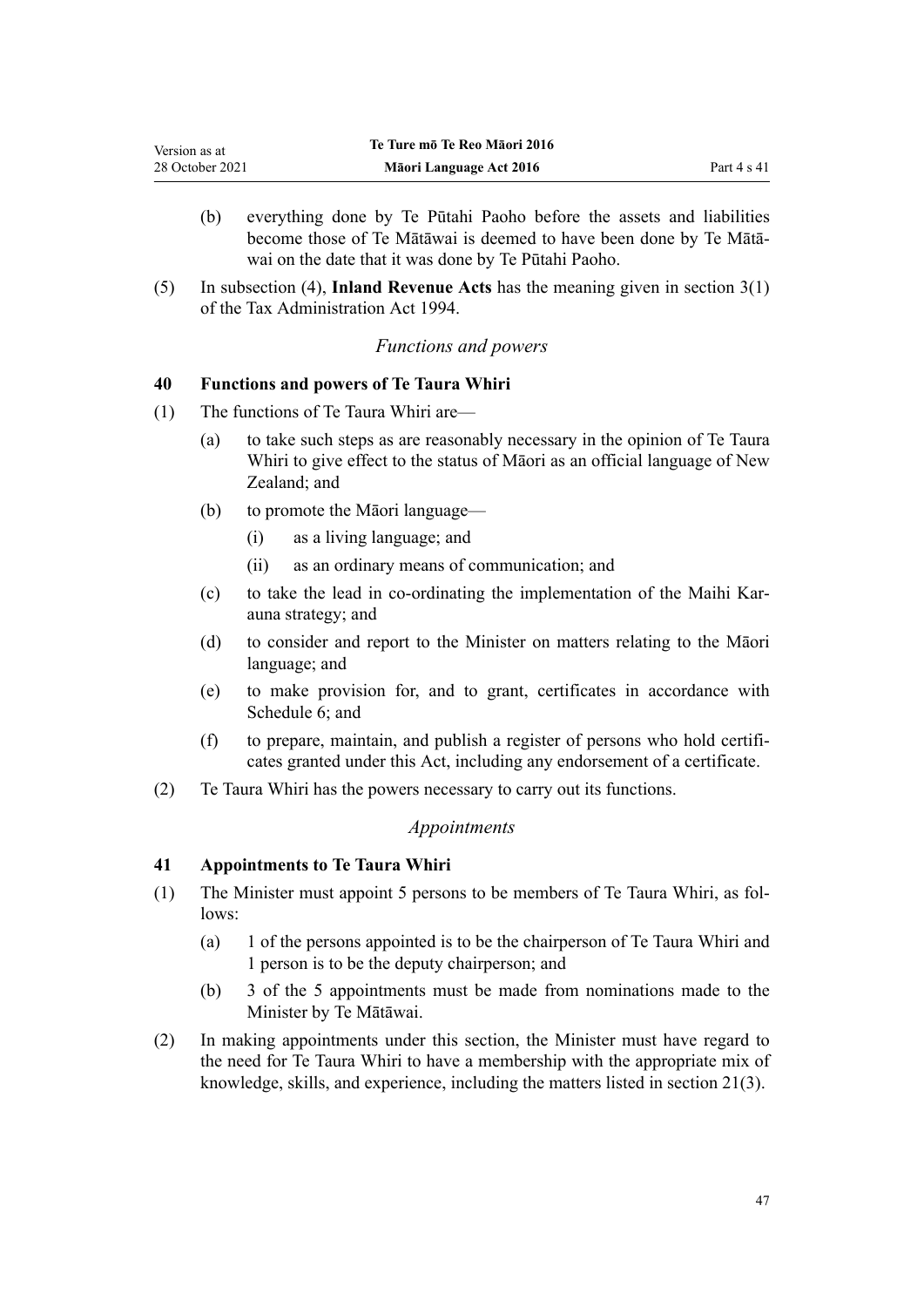## **42 Appointments to Te Reo Whakapuaki Irirangi**

The Minister must appoint 5 persons, as required by [section 53I](http://legislation.govt.nz/pdflink.aspx?id=DLM158077) of the Broad‐ casting Act 1989, to be members of the board of Te Reo Whakapuaki Irirangi, as follows:

- (a) 1 of the 5 persons appointed is to be the chairperson of Te Reo Whakapuaki Irirangi and 1 person is to be the deputy chairperson; and
- (b) 3 of the 5 appointments must be made from nominations made to the Minister by Te Mātāwai.

#### **43 Appointments to board of Māori Television Service**

- (1) Te Mātāwai must appoint 4 of the 7 persons required by [section 19\(1\)](http://legislation.govt.nz/pdflink.aspx?id=DLM194362) of the Māori Television Service (Te Aratuku Whakaata Irirangi Māori) Act 2003 to be appointed as directors of the board of the Māori Television Service.
- (2) If the Minister considers that a person appointed under subsection (1) is dis‐ qualified under [section 30](http://legislation.govt.nz/pdflink.aspx?id=DLM329956) of the Crown Entities Act 2004 or is unsuitable for any other reason, the Minister may request Te Mātāwai to make a new appoint‐ ment.
- (3) If Te Mātāwai does not provide a new appointee within a reasonable time, the Minister may appoint a person other than one appointed by Te Mātāwai.
- (4) Te Mātāwai—
	- (a) must determine its own procedures for appointing, reappointing, and removing the directors of the board of the Māori Television Service appointed under this section; and
	- (b) must not appoint any of its own members as directors; and
	- (c) must not appoint persons who would be disqualified under [section 30](http://legislation.govt.nz/pdflink.aspx?id=DLM329956) of the Crown Entities Act 2004; and
	- (d) when making appointments, must be guided by the purpose and functions of the Māori Television Service.
- (5) Appointments are made by giving written notice to the person concerned.
- (6) A person appointed must agree in writing to the appointment.
- (7) A notice under subsection (5) must—
	- (a) state the date on which the appointment takes effect, which must not be earlier than the date on which the notice is received; and
	- (b) state the term of the appointment.
- (8) The provisions of the [Māori Television Service \(Te Aratuku Whakaata Irirangi](http://legislation.govt.nz/pdflink.aspx?id=DLM193695) [Māori\) Act 2003](http://legislation.govt.nz/pdflink.aspx?id=DLM193695) continue to apply, as relevant, to the directors appointed under this section, unless otherwise expressly provided.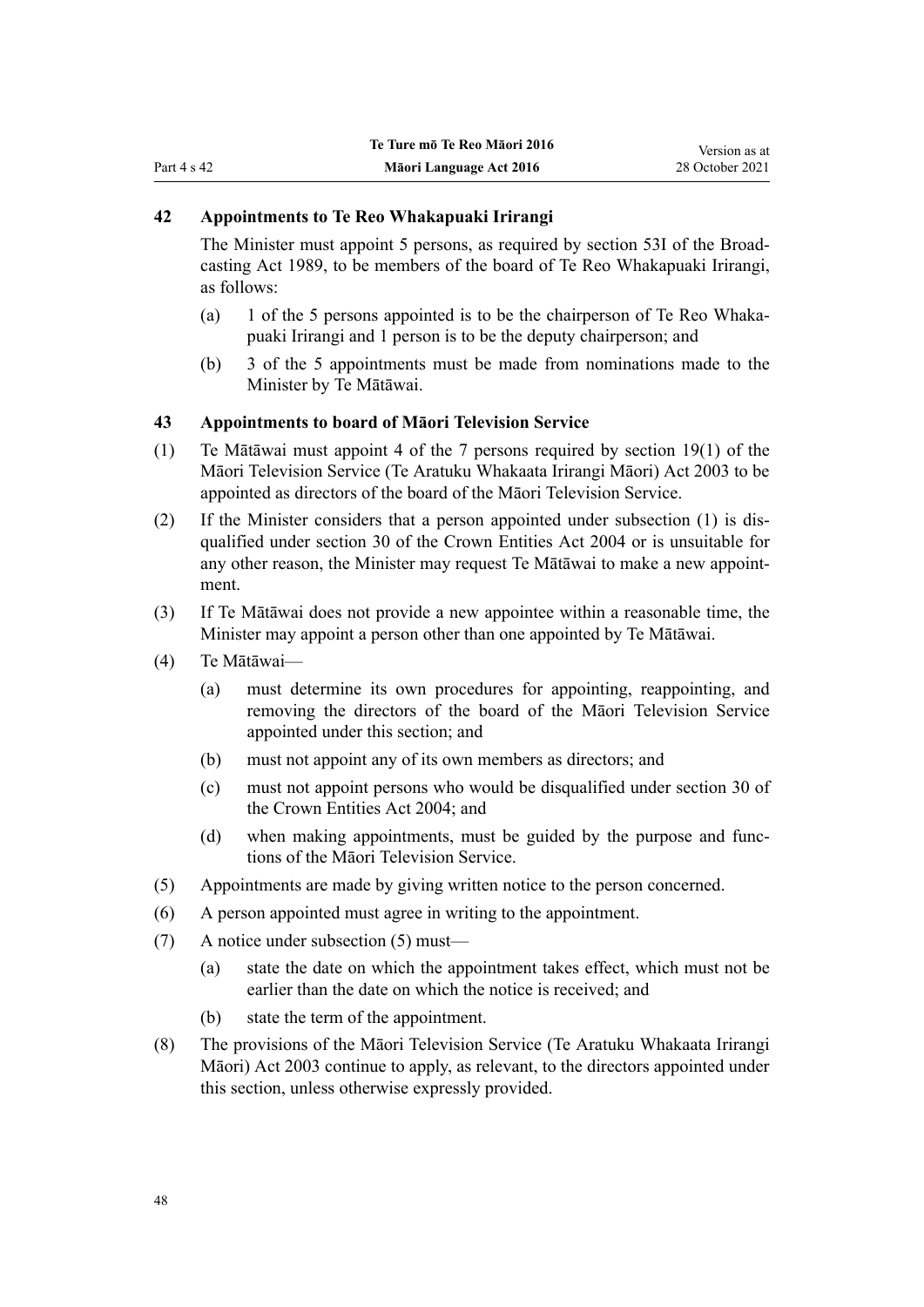# **Part 5**

# **Miscellaneous matters**

*Review of this Act*

## <span id="page-48-0"></span>**44 Review of Act**

- (1) The Minister must, as soon as practicable after the expiry of 3 years from the commencement of this Act,—
	- (a) commence a review of the operation and effectiveness of the Act in accordance with the terms of reference set by the Minister and Te Mātā‐ wai; and
	- (b) prepare a report on that review.
- (2) In addition to the requirements of subsection (1), the Minister may, from time to time, review the operation and effectiveness of this Act in accordance with the terms of reference set by the Minister and Te Mātāwai.
- (3) Before commencing a review under subsection (1) or (2), the Minister and Te Mātāwai must consult on the terms of reference with the board of the Māori Television Service.

## *Regulations*

## **45 Regulations**

- (1) The Governor-General may, by Order in Council, on the recommendation of the Minister and the Minister for Courts, make regulations to amend [Schedule](#page-84-0) [2](#page-84-0) by adding or removing the name of a court or tribunal.
- (2) The Ministers referred to in subsection (1) may make a recommendation under subsection (1) only if, in their opinion, that schedule does not include a court or tribunal that ought to be included.
- (3) The Governor-General may, by Order in Council, on the recommendation of the Minister, after the Minister has consulted Te Mātāwai, make regulations to amend [Schedule 4](#page-89-0) by adding or removing the name of an organisation.
- (4) The Minister may make a recommendation under subsection (3) only if, in the opinion of the Minister, [Schedule 4](#page-89-0) does not reflect the appropriate range of organisations.
- (5) In subsection (1), **Minister for Courts** means the Minister of the Crown who, under the authority of a warrant or with the authority of the Prime Minister, is responsible for the 1 or more departments that administer the courts and tribunals listed in [Schedule 2](#page-84-0).
- (6) Regulations under this section are secondary legislation (*see* [Part 3](http://legislation.govt.nz/pdflink.aspx?id=DLM7298343) of the Legislation Act 2019 for publication requirements).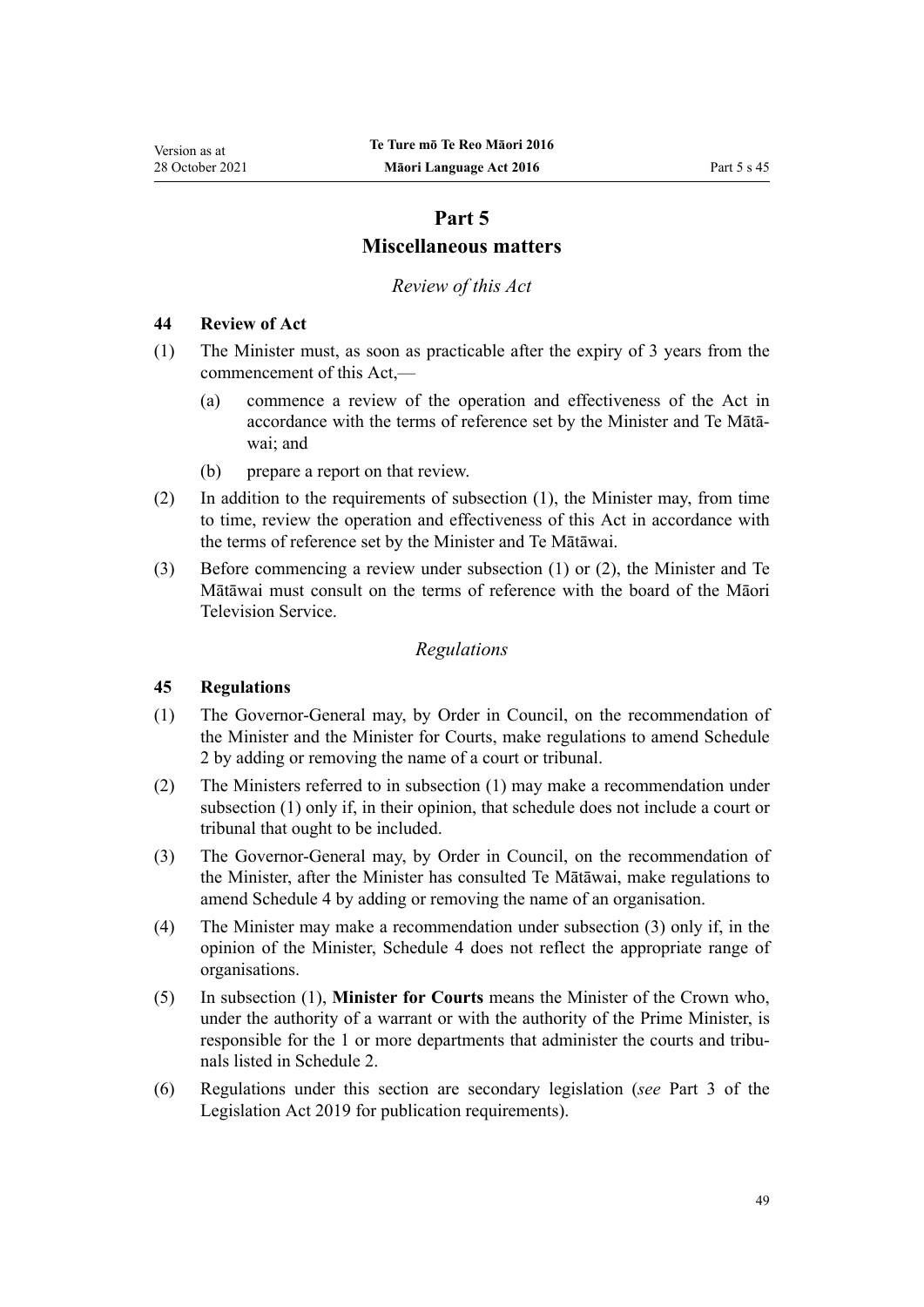| 46          | Te ture mo te neo maori zuto<br>Māori Language Act 2016                                          | Version as at<br>28 October 2021 |
|-------------|--------------------------------------------------------------------------------------------------|----------------------------------|
|             |                                                                                                  |                                  |
|             | Legislation Act 2019 reguirements for secondary legislation made under this section              |                                  |
| Publication | PCO must publish it on the legislation website and notify LA19 s $69(1)(c)$<br>it in the Gazette |                                  |

| Presentation                      | The Minister must present it to the House of<br>Representatives | LA19 s 114. Sch 1<br>cl 32(1)(a) |
|-----------------------------------|-----------------------------------------------------------------|----------------------------------|
| Disallowance                      | It may be disallowed by the House of Representatives            | LA19 ss 115, 116                 |
| This note is not part of the Act. |                                                                 |                                  |

**Te Ture mō Te Reo Māori 2016**

Section 45(6): inserted, on 28 October 2021, by [section 3](http://legislation.govt.nz/pdflink.aspx?id=LMS268932) of the Secondary Legislation Act 2021 (2021 No 7).

## *Application of other Acts*

#### **46 Application of Ombudsmen Act 1975 and Official Information Act 1982**

Te Mātāwai is an organisation for the purposes of the [Ombudsmen Act 1975](http://legislation.govt.nz/pdflink.aspx?id=DLM430983) and the [Official Information Act 1982](http://legislation.govt.nz/pdflink.aspx?id=DLM64784).

#### **47 Application of Public Audit Act 2001**

Te Mātāwai is a public entity as defined in [section 5](http://legislation.govt.nz/pdflink.aspx?id=DLM88578) of the Public Audit Act 2001, and the Auditor-General is its auditor.

#### *Repeal and amendment provisions*

#### **48 Repeal**

The [Māori Language Act 1987](http://legislation.govt.nz/pdflink.aspx?id=DLM124115) (1987 No 176) is repealed.

## **49 Māori Television Service (Te Aratuku Whakaata Irirangi Māori) Act 2003 amended**

The [Māori Television Service \(Te Aratuku Whakaata Irirangi Māori\) Act 2003](http://legislation.govt.nz/pdflink.aspx?id=DLM193695) is consequentially amended in the manner shown in [Schedule 7.](#page-105-0)

### **50 Other amendments**

The enactments specified in [Schedule 8](#page-109-0) are amended in the manner shown in that schedule.

Part 5 s 46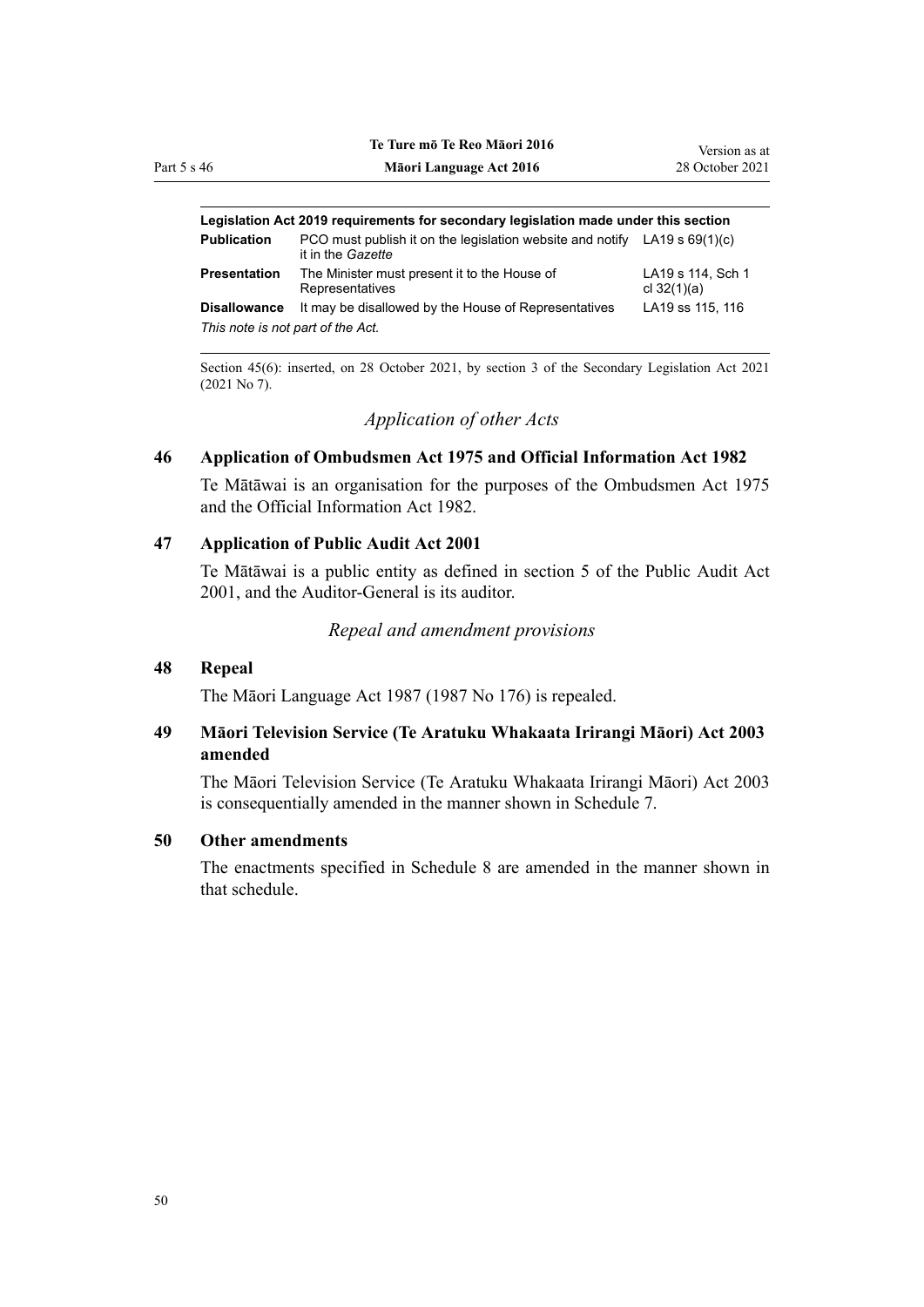# **Te Āpitihanga 1 Ngā whakataunga whakawhiti, ngā whakataunga pupuri, ngā whakataunga whai pānga hoki**

[te wehenga 14](#page-13-0)

*Ngā whakataunga whakawhiti e pā ana ki a Te Taura Whiri*

## **1 Te roa o te noho a ngā mema o Te Taura Whiri kei reira kē e noho ana**

Ka āhei tā te mema o Te Taura Whiri, kua whai tūranga i te tīmatanga o tēnei rārangi, noho tonu i taua tūranga tae atu ki te mutunga o te wā ki a ia ki taua tūranga, e ai hoki ki aua whakaritenga me aua herenga tonu, ānō nei kāore i whakaturetia te [wehenga 41.](#page-25-0)

## **2 Ngā tāpaetanga mahi kua tatū kē**

Ka tūmau tonu te tāpaetanga e tū ana i te tīmatanga o tēnei rārangi e pā nei ki a Te Taura Whiri i raro i te [Māori Language Act 1987](http://legislation.govt.nz/pdflink.aspx?id=DLM124115), ānō nei he tāpaetanga i tāpaetia ai e tēnei Ture, i tāpaetia ai rānei i raro i tēnei Ture.

*He whakataunga whakawhiti e pā ana ki a Te Reo Whakapuaki Irirangi*

# **3 Te roa o te noho a ngā mema o Te Reo Whakapuaki Irirangi kei reira kē e noho ana**

Ka āhei tā te mema o te poari o Te Reo Whakapuaki Irirangi, kua whai tūranga i te tīmatanga o tēnei rārangi, noho tonu i taua tūranga tae atu ki te mutunga o te wā ki a ia i taua tūranga, e ai hoki ki aua whakaritenga me aua herenga tonu, ānō nei kāore i whakaturetia te [wehenga 42.](#page-25-0)

*He whakataunga whakawhiti e pā ana ki a Te Ratonga Whakaata Māori*

## **4 Te roa o te noho a ngā kaiurungi o te poari o Te Ratonga Whakaata Māori kei reira kē e noho ana**

Ka āhei tā te kaiurungi o Te Ratonga Whakaata Māori, kua whai tūranga i te tīmatanga o tēnei rārangi, noho tonu i taua tūranga tae atu ki te mutunga o te wā ki a ia i taua tūranga, e ai hoki ki aua whakaritenga me aua herenga tonu, ānō nei kāore i whakaturetia te [wehenga 43.](#page-25-0)

*He whakataunga whakawhiti e pā ana ki te whakakorenga o Te Pūtahi Paoho*

## **5 Te mana o ngā kirimana me ētahi atu tuhinga ā-ture**

(1) I roto i te rārangi iti (2), ko **ngā kirimana me ētahi atu tuhinga ā-ture** ngā kirimana, ngā whakaaetanga, ngā whakaritenga whakawhiti whenua, ngā tīti, ngā rīhi, ngā raihana, me ētahi atu tuhinga ā-ture, ngā pīkaunga, me ngā pānui i whakaaetia ai e Te Pūtahi Paoho, i waihangatia ai me Te Pūtahi Paoho, i hoatu ai ki a Te Pūtahi Paoho, e Te Pūtahi Paoho rānei, i tukuna atu ai rānei ki a Te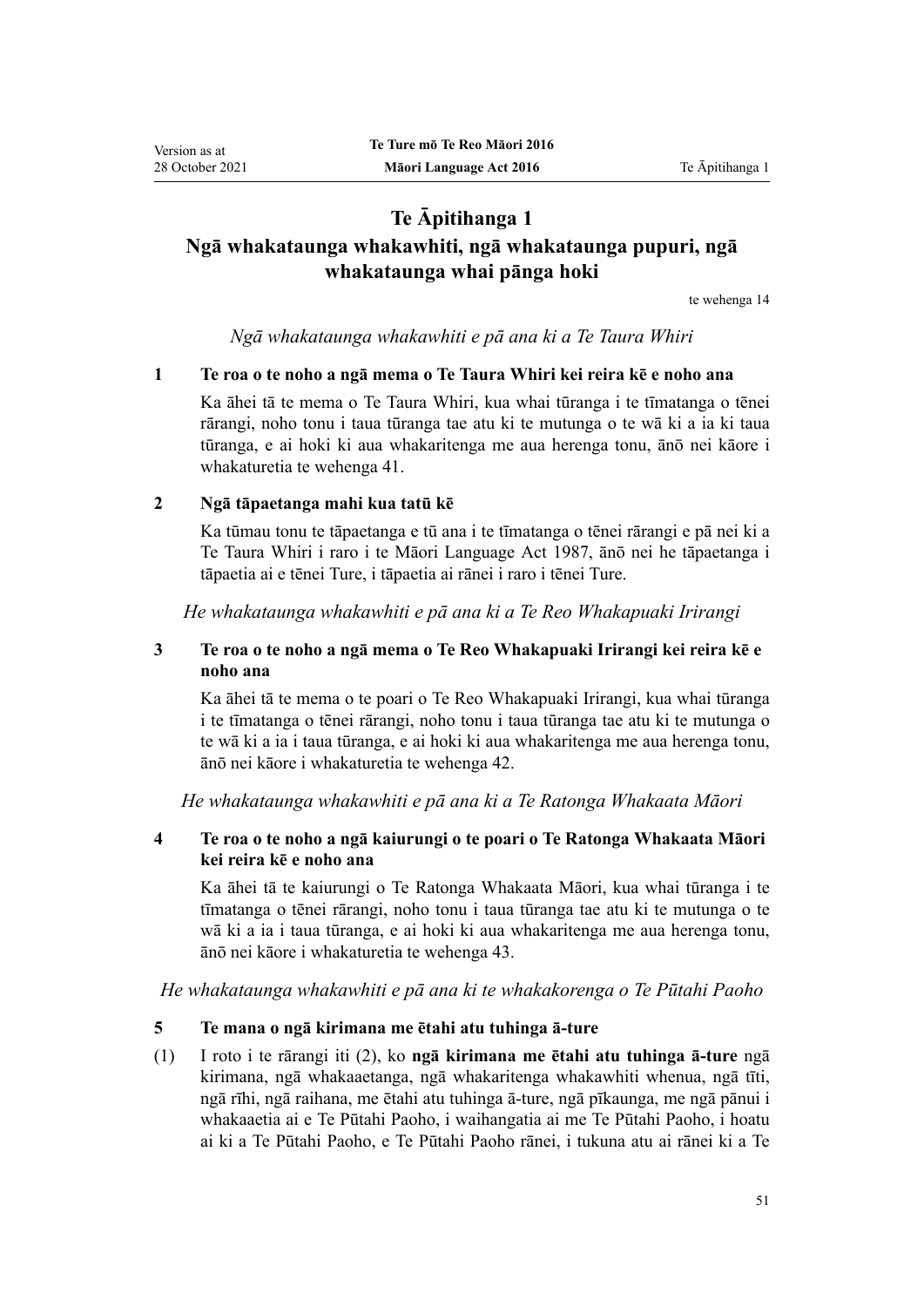|                 | Te Ture mō Te Reo Māori 2016 | Version as at   |
|-----------------|------------------------------|-----------------|
| Te Āpitihanga 1 | Māori Language Act 2016      | 28 October 2021 |
|                 |                              |                 |

Pūtahi Paoho (ahakoa nā te tangata kotahi anake, ahakoa nāna me tētahi atu tangata rānei) i mua i te tīmatanga o tēnei āpitihanga, ā, e whai mana ana i mua tonu mai i taua rā.

(2) Ka noho ngā kirimana me ētahi atu tuhinga ā-ture hei here i a Te Mātāwai, ā, ka noho hoki hei niho rānei mōna, hei niho ngau rānei i a ia, hei niho taunaki rānei i a ia, ānō nei i whakaaetia aua kirimana me ērā atu tuhinga ā-ture e Te Mātāwai, kaua e Te Pūtahi Paoho, i waihangatia me Te Mātāwai, kaua me Te Pūtahi Paoho, i hoatu ki a Te Mātāwai, kaua ki a Te Pūtahi Paoho, i hoatu rānei e Te Mātāwai, kaua e Te Pūtahi Paoho, i tukuna rānei ki a Te Mātāwai, kaua ki a Te Pūtahi Paoho, i tukuna rānei e Te Mātāwai, kaua e Te Pūtahi Paoho.

## **6 Ngā take e tū tonu ana, ngā mea rānei e tiakina tonutia ana**

- (1) Kāore te whakakorengia o Te Pūtahi Paoho e te [wehenga 39](#page-24-0) e pā atu ki—
	- (a) tā Te Mātāwai whakaoti i tētahi take, o tētahi mea rānei i tīmatahia ai e Te Pūtahi Paoho, i whiua ai rānei ki a Te Pūtahi Paoho i raro i te [Māori](http://legislation.govt.nz/pdflink.aspx?id=DLM193695) [Television Service \(Te Aratuku Whakaata Irirangi Māori\) Act 2003](http://legislation.govt.nz/pdflink.aspx?id=DLM193695) i mua i te tīmatanga o tēnei rārangi;
	- (b) te haringa rānei, te whakaotinga rānei o ngā whakahaerenga e kawea ana e Te Mātāwai, e whiua ana rānei ki a Te Mātāwai e pā ana ki tētahi mana, ki tētahi pānga, ki tētahi taitara, ki tētahi āraitanga, ki tētahi kawenga rānei i tatū kē i mua tonu mai i te tīmatanga o tēnei rārangi;
	- (c) ngā tuhinga, ngā take, ngā mea rānei ka āhei te tuku kōrero hei taunaki i a Te Pūtahi Paoho, hei whiu rānei ki a Te Pūtahi Paoho.
- (2) Ehara i te mea me whakahou tētahi whakaara, tētahi whakahau ā-pukapuka rānei, ētahi atu tuhinga rānei kia tūmau tonu ai ngā whakahaerenga ka kawea e Te Pūtahi Paoho, ka whiua rānei ki a ia.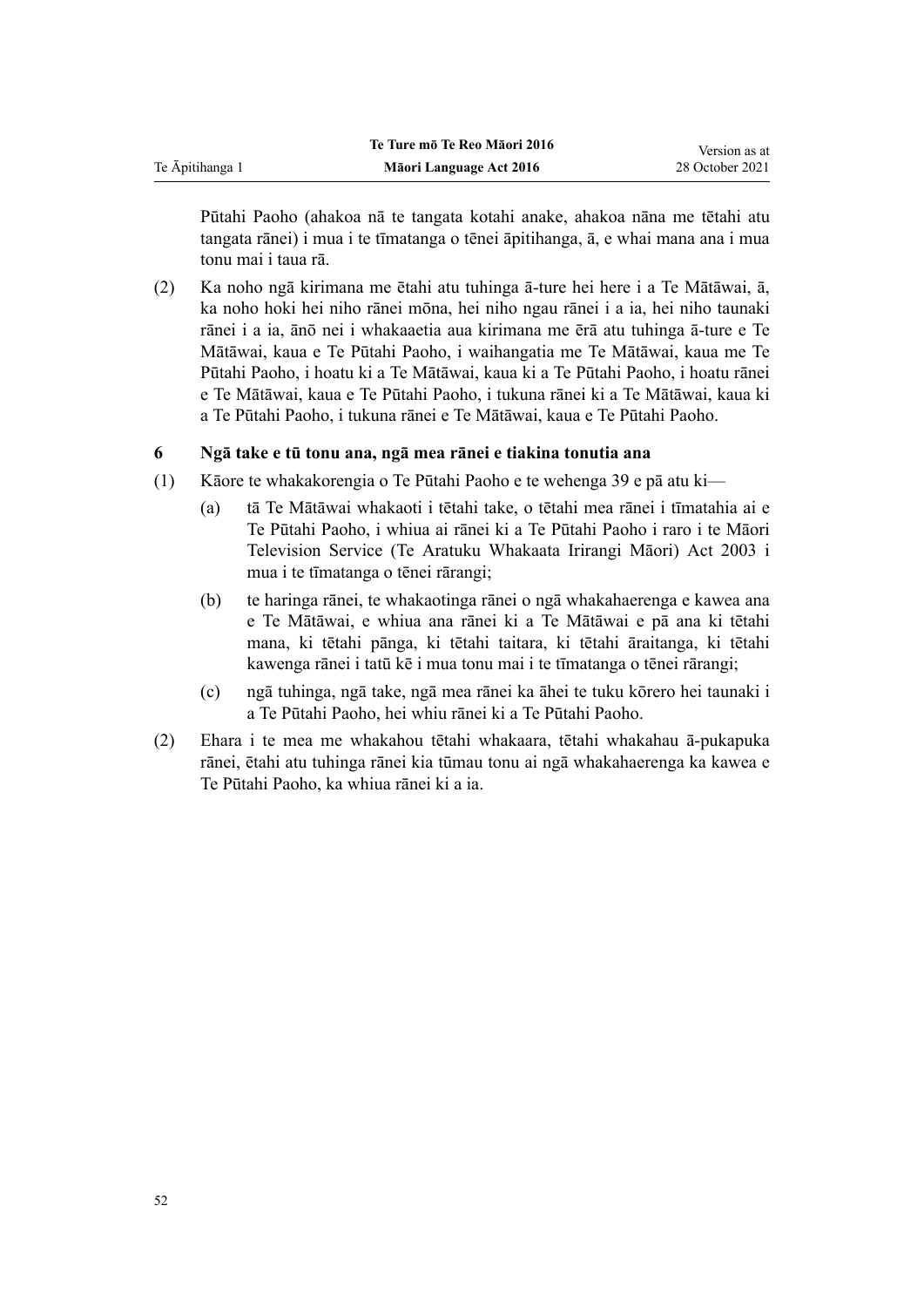# **Te Āpitihanga 2 Ngā kōti me ngā taraipiunara e āhei ai te kōrerotia o te reo Māori i ō rātou aroaro**

[ngā wehenga 7\(7\),](#page-7-0) me te [45\(1\)](#page-27-0) hoki

# **Te Wāhanga A Ngā Kōti**

Te Kōti Mana Nui Te Kōti Pīra o Aotearoa Te Kōti Teitei Te Kōti ā-Rohe Te Kōti Taiao o Aotearoa Te Kōti Take ā-mahi o Aotearoa Te Kōti ā-Whānau Ngā Kōti Taitamariki, Taiohi hoki Te Kōti Taiohi o Aotearoa Te Kōti Whenua Māori Te Kōti Pīra Māori

# **Te Wāhanga B Ngā Taraipiunara**

Te Rōpū Whakamana i te Tiriti o Waitangi

Te Ratonga Hononga Taimahi

Te Taraipiunara Mana Tangata

Te Taraipiunara Retihanga

Te Rōpū Wawao Tautohe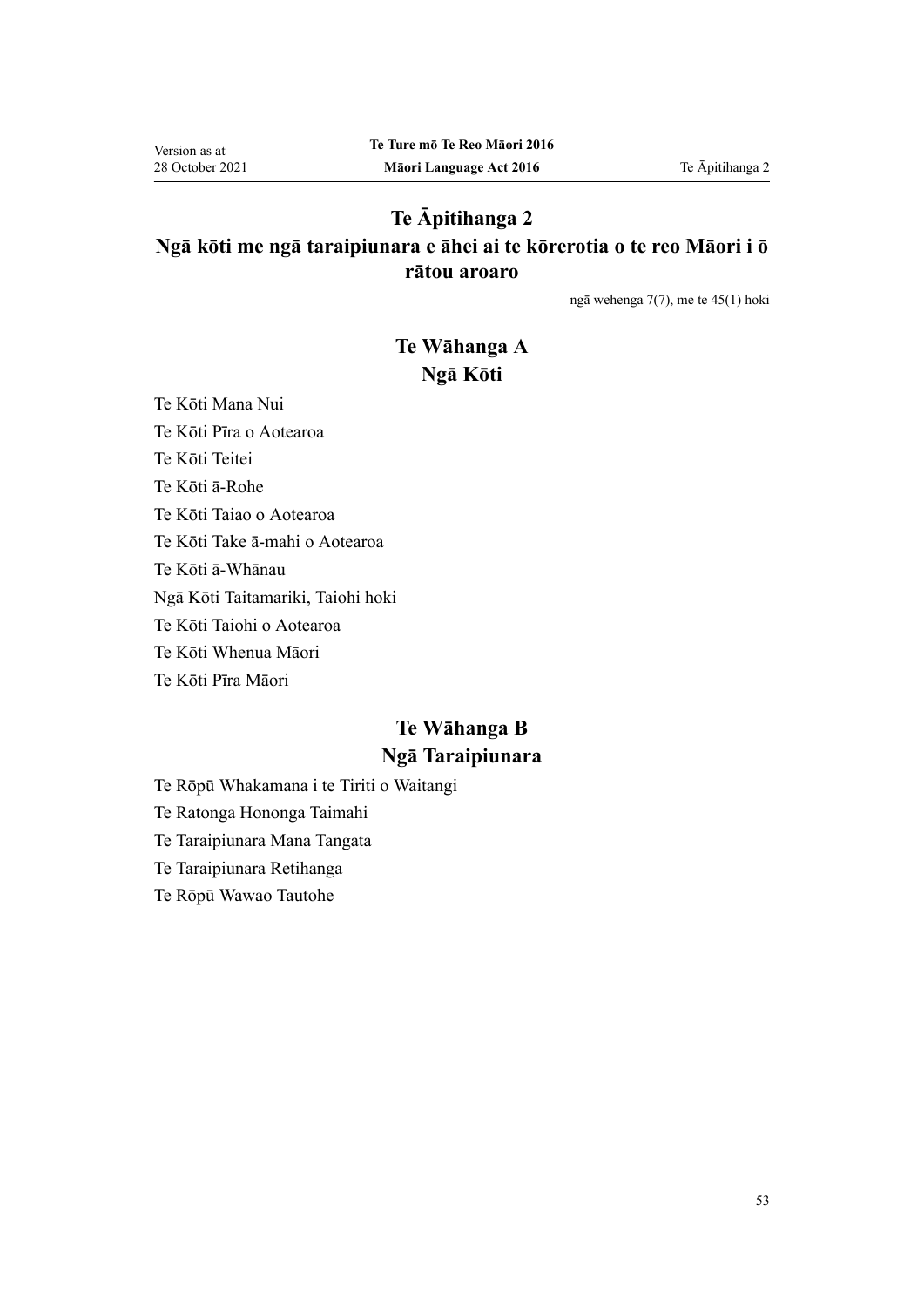# **Te Āpitihanga 3 Ngā kāhui ā-rohe o ngā iwi**

ngā [wehenga 13,](#page-11-0) me te [20](#page-16-0)

**Te Tai Tokerau** (tae atu hoki ki ngā iwi o Tāmakimakaurau) Te Aupōuri Ngāti Kahu Ngāti Kurī Ngāpuhi Ngāpuhi ki Whāingaroa-Ngāti Kahu ki Whāingaroa Te Rarawa Ngāi Takoto Ngāti Wai Ngāti Whātua Te Kawerau ā Maki Te Uri-o-Hau Ngāti Rēhua (Aotea) Ngāti Manuhiri Ngāti Whātua o Kaipara Ngāti Whātua o Ōrākei Te Roroa **Tainui** (tae atu hoki ki ngā iwi o Hauraki) Te Ākitai Waiohua Ngāti Tamaoho Ngāti Hako Ngāti Hei Ngāti Maru (Hauraki) Ngāti Paoa Patukirikiri Ngāti Porou ki Harataunga ki Mataora Ngāti Pūkenga ki Waiau Ngāti Rāhiri Tumutumu Ngāi Tai (Hauraki) Ngāti Tamaterā Ngāti Tara Tokanui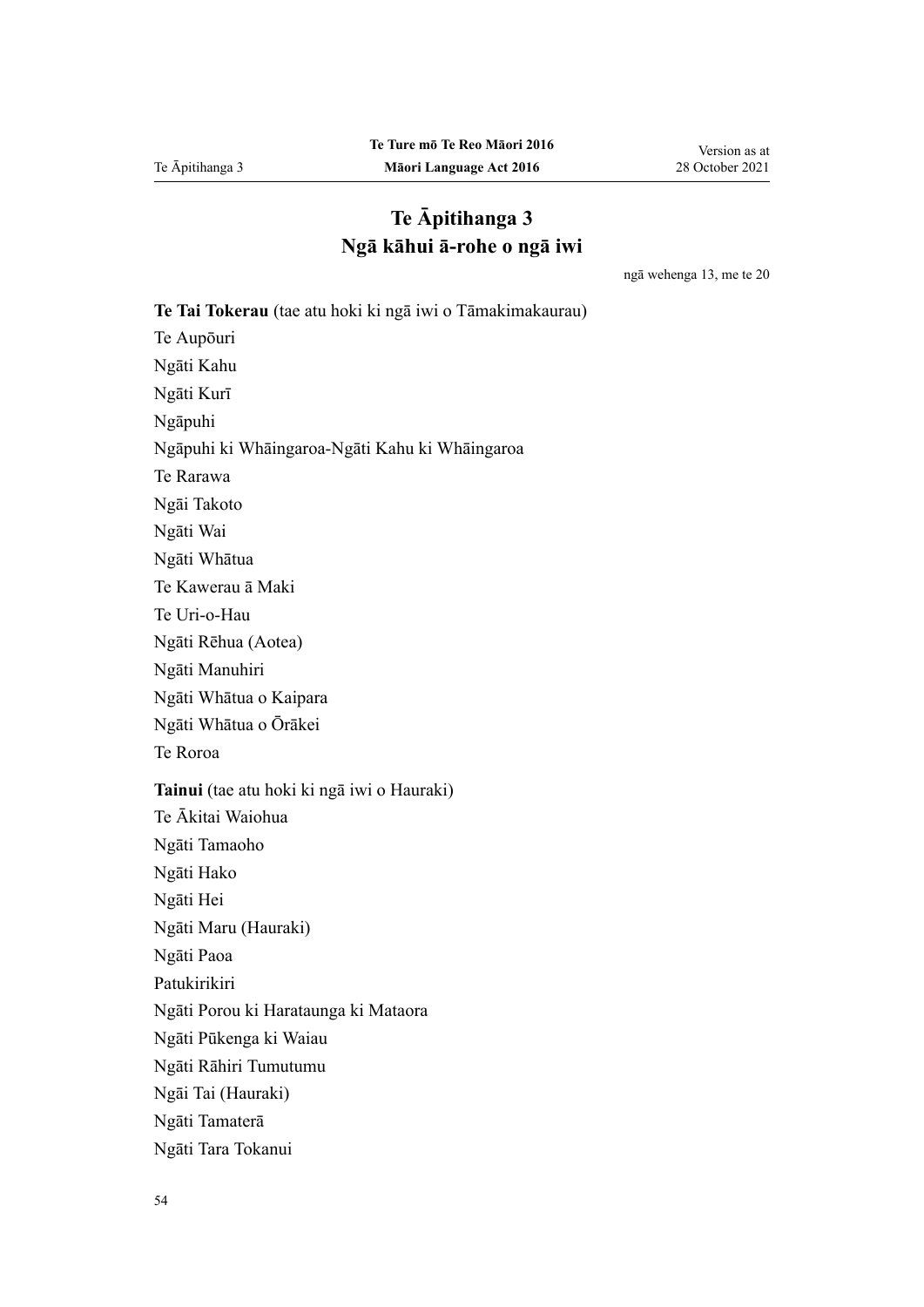Ngāti Hineuru

- Ngāti Te Ata
- Ngāti Whanaunga
- Ngāti Haua (Waikato)
- Ngāti Maniapoto
- Ngāti Raukawa (Waikato)

Pouākani

Ngāti Koroki Kahukura Waikato

## **Mātaatua**

Ngāti Pūkenga Ngāiterangi Ngāti Ranginui Ngāti Awa Ngāti Manawa Ngāi Tai (Te Moana a Toi Te Huatahi) Tūhoe Whakatōhea Te Whānau-a-Apanui Ngāti Ruapani ki Waikaremoana Ngāti Whare

# **Te Arawa**

Ngāti Pikiao (Te Arawa) Ngāti Rangiteaorere (Te Arawa) Ngāti Rangitihi (Te Arawa) Ngāti Rangiwewehi (Te Arawa) Tapuika (Te Arawa) Tarāwhai (Te Arawa) Tūhourangi (Te Arawa) Uenuku-Kōpako (Te Arawa) Waitaha (Te Arawa) Ngāti Whakaue (Te Arawa) Ngāti Tūwharetoa Ngāti Mākino (Te Arawa)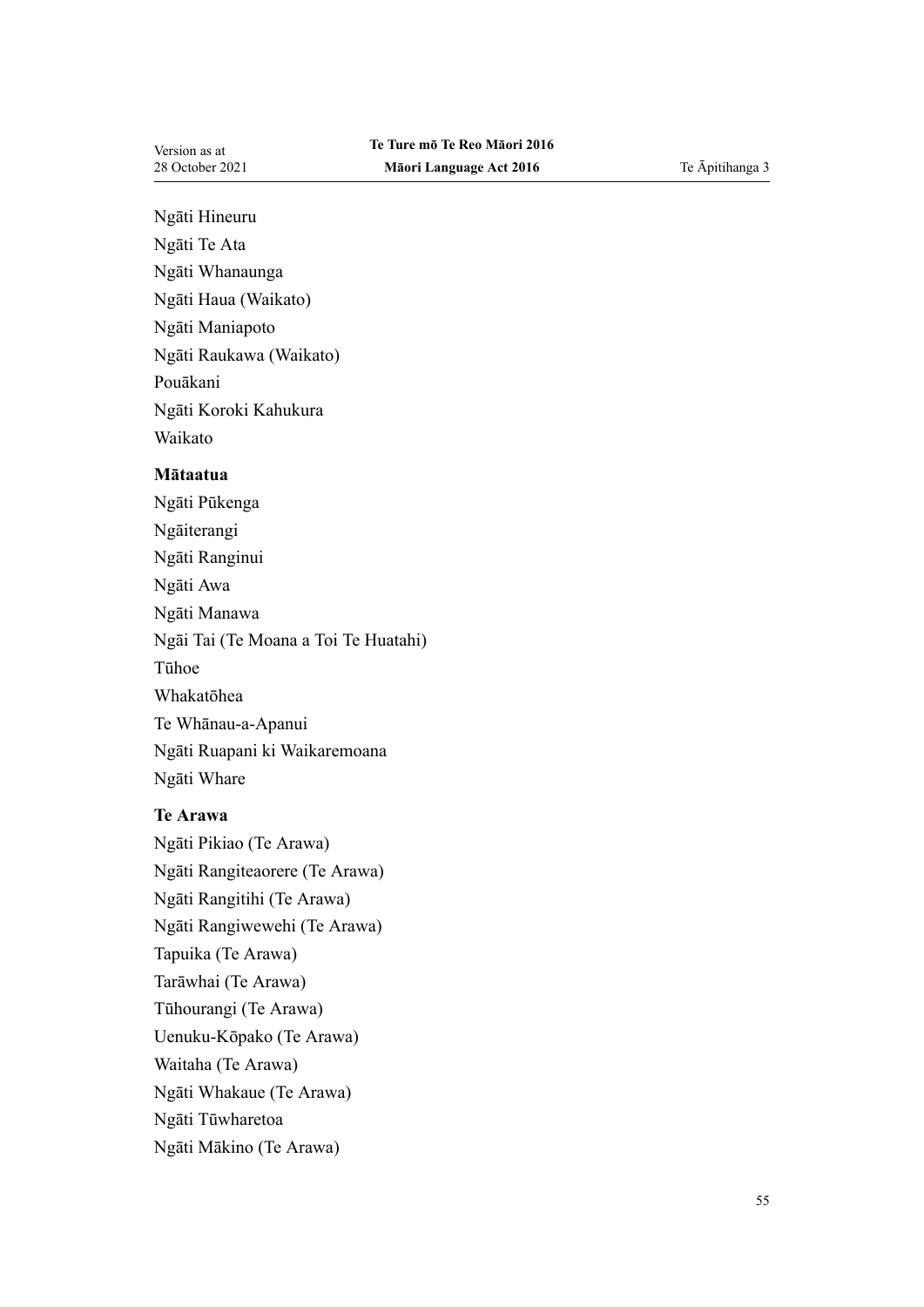Ngāti Tūwharetoa ki Kawerau (Te Moana a Toi Te Huatahi)

Ngāti Tūrangitukua

Ngāti Kearoa/Ngāti Tuara

Ngāti Rongomai

Ngāti Tahu-Ngāti Whaoa (Te Arawa)

## **Te Tai Rāwhiti**

Ngāti Porou

Te Aitanga-a-Māhaki

Rongowhakaata

Ngāi Tāmanuhiri

Ngāti Kahungunu

Rangitāne (Tāmaki Nui a Rua, Te Matau-a-Māui (ehara tēnei ingoa i te ingoa matawhenua whai mana ā-ture), me Wairarapa)

Ngāti Pāhauwera

Mana Ahuriri

Maungaharuru-Tangitū

Heretaunga Tamatea

Ngāti Rākaipaaka

## **Te Tai Hau-ā-uru**

Te Ātiawa (Taranaki) Ngāti Maru (Taranaki) Ngāti Mutunga (Taranaki) Ngā Rauru Ngā Ruahine Ngāti Ruanui Ngāti Tama (Taranaki) Taranaki Ngāti Apa (Rangitīkei) Te Āti Haunui-a-Pāpārangi Ngāti Haua (Taumarunui) Ngāti Rangi Ngāti Hauiti Te Ātiawa (Te Whanganui-a-Tara) Muaūpoko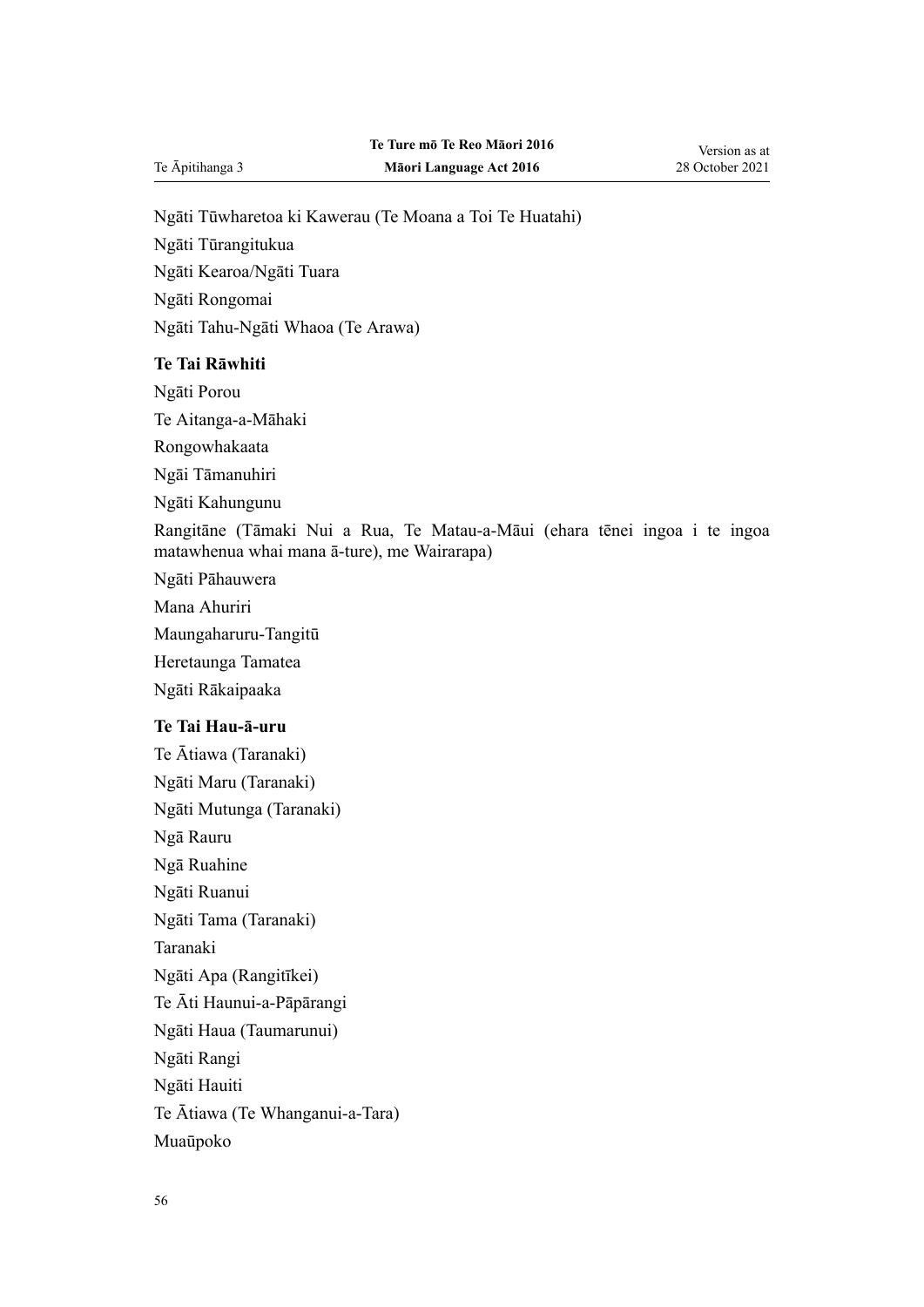Rangitāne (Manawatū)

Ngāti Raukawa (Horowhenua me Manawatū)

Ngāti Toa Rangatira (Te Whanganui-a-Tara)

Te Ātiawa ki Whakarongotai

Ngāti Tama ki Te Upoko o Te Ika (Te Whanganui-a-Tara)

Ngāti Kauwhata

## **Te Waipounamu**

Te Ātiawa (Te Waipounamu) Ngāti Kōata Ngāti Kuia Moriori Ngāti Mutunga (Wharekauri) Rangitāne (Te Waipounamu) Ngāti Rārua Ngāi Tahu/Kāi Tahu Ngāti Tama (Te Waipounamu) Ngāti Toa Rangatira (Te Waipounamu)

Ngāti Apa ki Te Rā Tō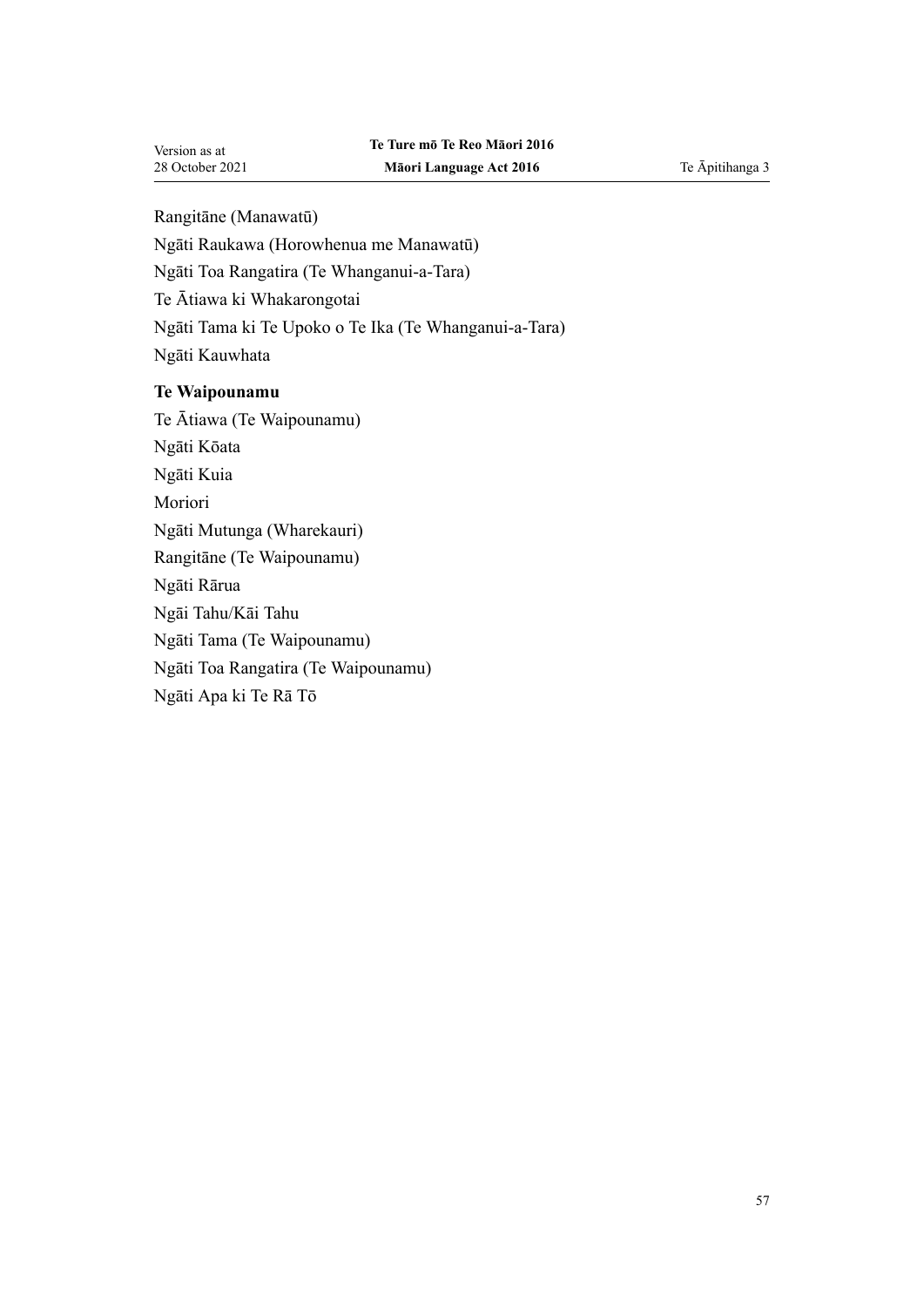# **Te Āpitihanga 4 Ngā rōpū whakahaere kei roto i a Te Reo Tukutuku**

ngā [wehenga 13](#page-11-0), [20,](#page-16-0) [45\(3\)](#page-27-0) hoki

#### **Ngā kāhui o Te Reo Tukutuku**

E whai ake nei ko ngā kāhui e whā o ngā rōpū whakahaere kei roto i a Te Reo Tukutuku kua whakarārangitia i roto i tēnei āpitihanga:

*Te Mātauranga*

- (a) ko Te Kōhanga Reo National Trust:
- (b) ko Te Rūnanga Nui o Ngā Kura Kaupapa Māori o Aotearoa:
- (c) ko Te Ringa Raupā o ngā Kura ā-Iwi:
- (d) ko Te Tauihu o Ngā Wānanga: *Te Pāpāho*
- (e) ko Te Whakaruruhau o ngā Reo Irirangi Māori o Aotearoa:
- (f) ko Ngā Aho Whakaari: *Te Hapori*
- (g) ko Te Rūnanga o Te Ātaarangi Trust:
- (h) ko Te Rōpū Wāhine Māori Toko i te Ora:
- (i) ko Te Kaunihera Māori: *Te Hunga Noho Tāone*
- (j) ko te National Urban Māori Authority.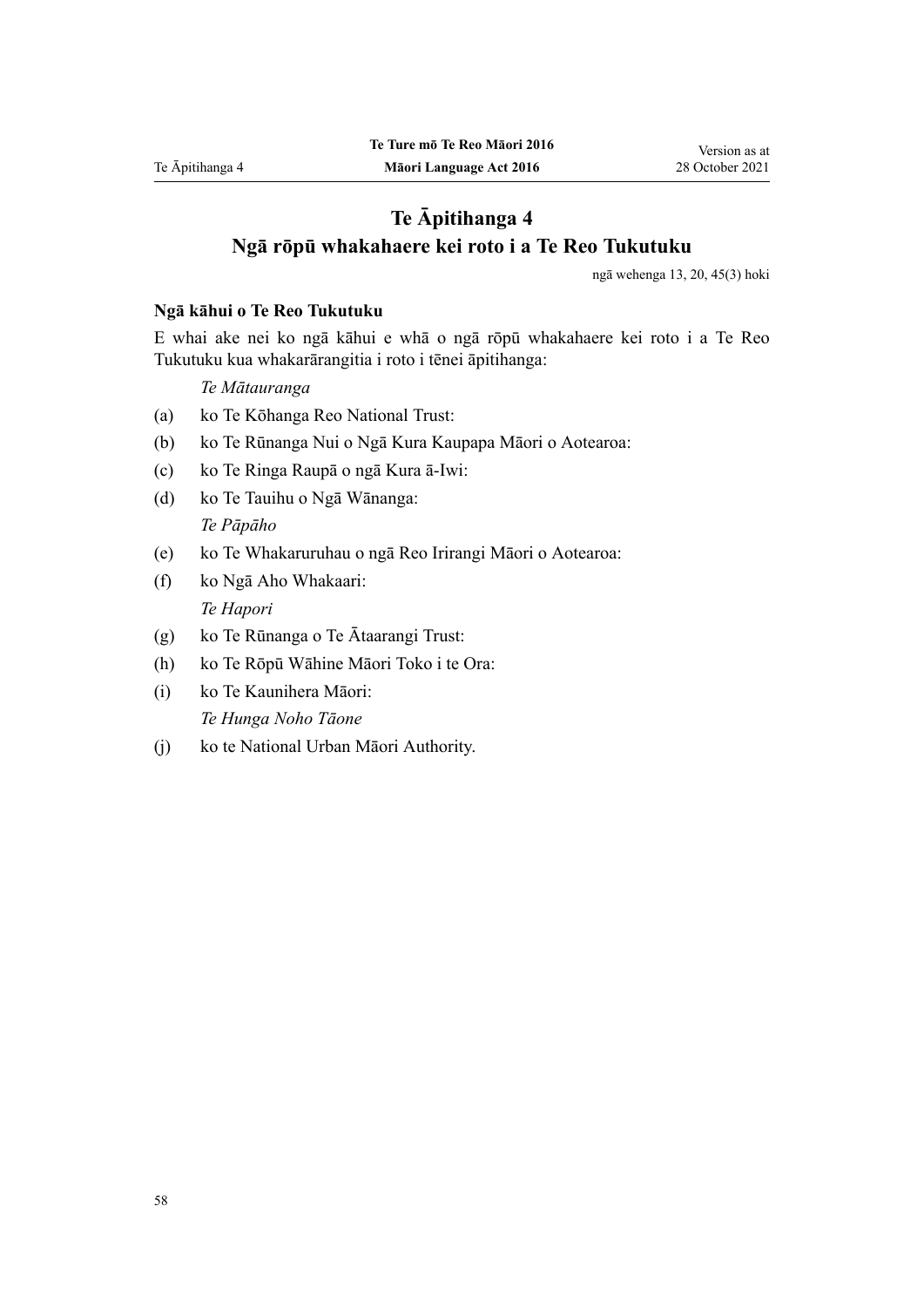# **Te Āpitihanga 5 Ngā whakataunga e pā ana ki a Te Mātāwai me ōna mema**

ngā [wehenga 13,](#page-11-0) [20](#page-16-0), [22](#page-18-0) hoki

# **Te rārangi upoko**

|                |                                                                            | Page |
|----------------|----------------------------------------------------------------------------|------|
| $\mathbf{1}$   | Ngā tautapanga me ngā kopoutanga                                           | 60   |
| $\overline{c}$ | Te whai tikanga o ngā mahi a ngā mema                                      | 61   |
| $\mathfrak{Z}$ | Te whai tikanga o ngā kopoutanga                                           | 61   |
| $\overline{4}$ | Te roa o te noho i te tūranga                                              | 61   |
| 5              | Te tangohanga o te mema                                                    | 61   |
| 6              | Te rīhainatanga o te mema                                                  | 62   |
|                | Te kaihautū me te kaihautū tuarua                                          |      |
| 7              | Te roa o te kopoutanga o te kaihautū, o te kaihautū tuarua hoki            | 62   |
| 8              | Te rīhainatanga o te kaihautū, o te kaihautū tuarua rānei                  | 62   |
| 9              | Te tangohanga o te kaihautū, o te kaihautū tuarua rānei                    | 62   |
|                | Te korenga o te moni whakaea i te rironga atu o te tūranga                 |      |
| 10             | Te korenga o te moni whakaea i te rironga atu o te tūranga                 | 63   |
|                | Ngā tukanga a Te Mātāwai                                                   |      |
| 11             | Ngā tukanga                                                                | 63   |
| 12             | Ngā hui                                                                    | 63   |
| 13             | Ngā tikanga whakatū hui                                                    | 64   |
| 14             | Ngā whakataunga tahitanga ā-tuhi                                           | 64   |
| 15             | Ngā komiti iti                                                             | 64   |
|                | Te mana tāpae                                                              |      |
| 16             | E āhei ana tā Te Mātāwai tāpae āheinga, tāna tāpae mana<br>whakahaere hoki | 65   |
| 17             | Te mana o wai rānei i tohua ai                                             | 65   |
| 18             | Te pānga o te tāpaetanga                                                   | 66   |
| 19             | Te whakakorenga o te tāpaetanga                                            | 66   |
|                | Ngā kawenga ā-tōpū a Te Mātāwai me ngā mema                                |      |
| 20             | Ngā kawenga ā-tōpū                                                         | 66   |
|                | Ngā kawenga takitahi a ngā mema                                            |      |
| 21             | Te kawenga ki te whai i tēnei āpitihanga                                   | 67   |
| 22             | Te kawenga kia pono, kia ngākau tapatahi hoki te mahi                      | 67   |
| 23             | Te kawenga kia mahi i runga i te ngākau pai                                | 67   |
| 24             | Te kawenga kia āta whakaaro, kia urupū, kia whai pūkenga te mahi           | 67   |
| 25             | Te kawenga kia kaua e whāki kōrero                                         | 68   |
| 26             | Te kawenga kia whākina ngā pānga                                           | 68   |
| 27             | Te noho haepapa mō ngā kawenga takitahi                                    | 69   |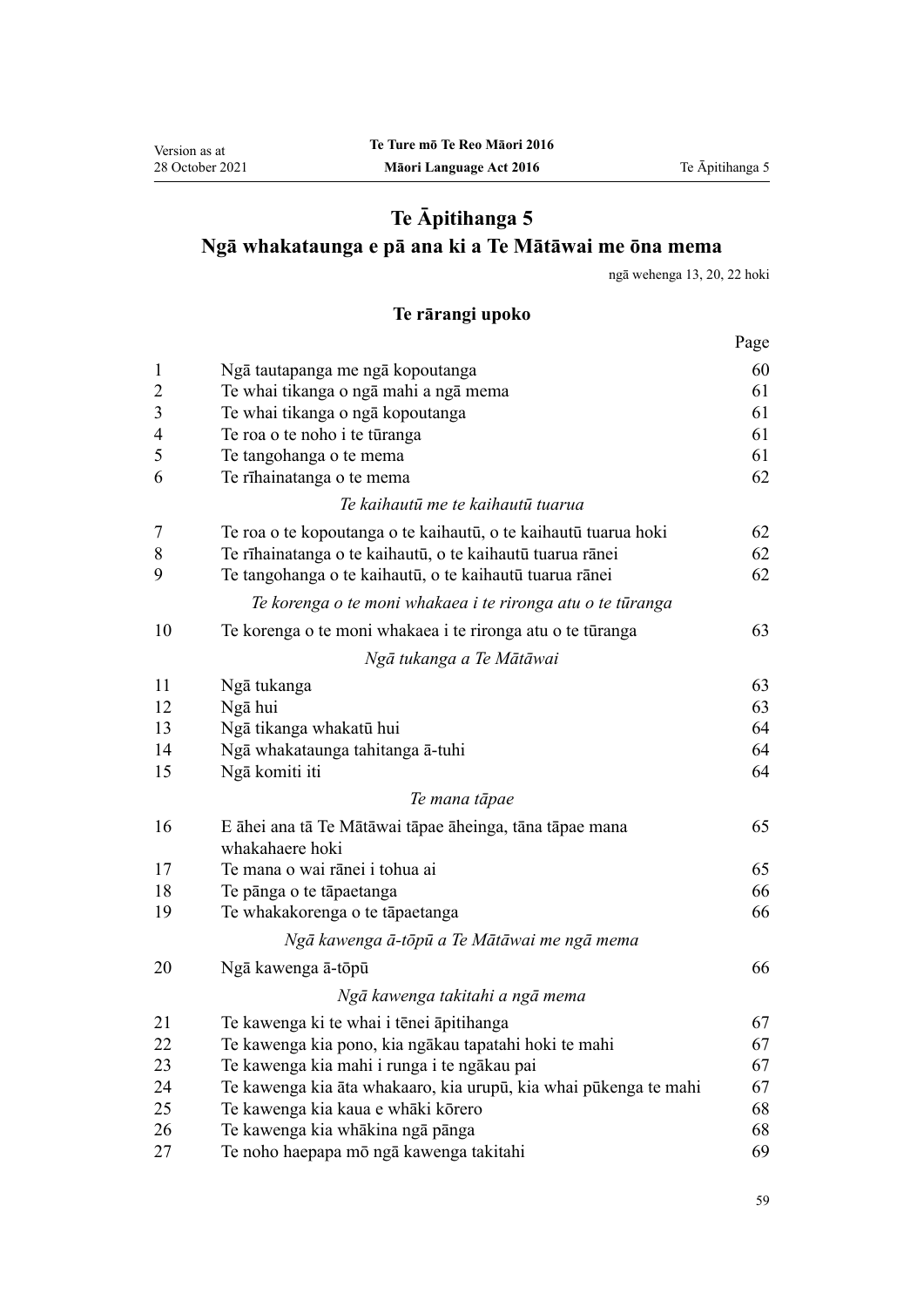<span id="page-59-0"></span>

|                 |                                                                                                                                                                                                                                                                                                              | Te Ture mō Te Reo Māori 2016                                                                                                                                                                                                              | Version as at   |
|-----------------|--------------------------------------------------------------------------------------------------------------------------------------------------------------------------------------------------------------------------------------------------------------------------------------------------------------|-------------------------------------------------------------------------------------------------------------------------------------------------------------------------------------------------------------------------------------------|-----------------|
| Te Āpitihanga 5 |                                                                                                                                                                                                                                                                                                              | Māori Language Act 2016                                                                                                                                                                                                                   | 28 October 2021 |
|                 |                                                                                                                                                                                                                                                                                                              |                                                                                                                                                                                                                                           |                 |
|                 |                                                                                                                                                                                                                                                                                                              | Ngā āraitanga me te inihua                                                                                                                                                                                                                |                 |
| 28              |                                                                                                                                                                                                                                                                                                              | Te āraitanga i te taunahatanga ā-ture kiri tangata                                                                                                                                                                                        | 69              |
| 29              |                                                                                                                                                                                                                                                                                                              | Te inihua mō te taunahatanga o te mema rānei, o te tangata rānei e                                                                                                                                                                        | 70              |
|                 |                                                                                                                                                                                                                                                                                                              | noho ana i tētahi tūranga, o te kaimahi rānei                                                                                                                                                                                             |                 |
| 30<br>31        |                                                                                                                                                                                                                                                                                                              | Te takahi i ngā taumata inihua                                                                                                                                                                                                            | 70<br>70        |
|                 |                                                                                                                                                                                                                                                                                                              | Ngā whakamahuki mō ngā whakamarutanga i te taunahatanga<br>Ngā utu                                                                                                                                                                        |                 |
| 32              |                                                                                                                                                                                                                                                                                                              | Ngā utu                                                                                                                                                                                                                                   | 70              |
|                 |                                                                                                                                                                                                                                                                                                              |                                                                                                                                                                                                                                           |                 |
|                 |                                                                                                                                                                                                                                                                                                              | Te kaupapa here taimahi                                                                                                                                                                                                                   |                 |
| 33              |                                                                                                                                                                                                                                                                                                              | Te kaupapa here taimahi                                                                                                                                                                                                                   | 71              |
| 1               |                                                                                                                                                                                                                                                                                                              | Ngā tautapanga me ngā kopoutanga                                                                                                                                                                                                          |                 |
| (1)             |                                                                                                                                                                                                                                                                                                              | E hāngai ana tēnei rārangi ki te tukanga mō ngā tāngata ka kopoua hei mema                                                                                                                                                                |                 |
|                 |                                                                                                                                                                                                                                                                                                              | mō Te Mātāwai.                                                                                                                                                                                                                            |                 |
| (2)             | I te horopaki o te wehenga $20(1)(a)$ , me te (b), me whakatū rawa he rōpū<br>kōwhiri, i runga i ngā here o te wehenga 20(2).                                                                                                                                                                                |                                                                                                                                                                                                                                           |                 |
| (3)             |                                                                                                                                                                                                                                                                                                              | E hangā ai tētahi rōpū kōwhiri i te horopaki o te wehenga 20(1)(a) (e whai<br>pānga ana ki ngā mema tokowhitu ka kopoua e ngā kāhui ā-iwi),—                                                                                              |                 |
|                 | (a)                                                                                                                                                                                                                                                                                                          | me whai wāhi rawa ia iwi kei roto i tētahi kāhui ā-iwi ki te tautapa i<br>tētahi tangata hei māngai mō taua iwi ki te rōpū kōwhiri;                                                                                                       |                 |
|                 | (b)                                                                                                                                                                                                                                                                                                          | me tautapa rawa hoki tētahi māngai e te 60%, me neke atu rānei, o ngā<br>iwi kei roto i tētahi kāhui ā-iwi kotahi.                                                                                                                        |                 |
| (4)             | E hangā ai tētahi rōpū kōwhiri i te horopaki o te wehenga $20(1)(b)$ (e whai<br>pānga ana ki ngā mema tokowhā ka kopoua e ngā kāhui o Te Reo Tukutuku),<br>me kopou rawa e ia rōpū whakahaere kei roto i ia kāhui o Te Reo Tukutuku<br>tētahi tangata hei māngai mō taua rōpū whakahaere ki te rōpū kōwhiri. |                                                                                                                                                                                                                                           |                 |
| (5)             |                                                                                                                                                                                                                                                                                                              | Ko ia rōpū kōwhiri me—                                                                                                                                                                                                                    |                 |
|                 | (a)                                                                                                                                                                                                                                                                                                          | whakatau rawa i āna ake tukanga hei kopou mema ki a Te Mātāwai;                                                                                                                                                                           |                 |
|                 | (b)                                                                                                                                                                                                                                                                                                          | kaua rawa e kopou i te tangata ka tupea i raro i te wehenga 30 o te<br>Crown Entities Act 2004, ki a Te Mātāwai.                                                                                                                          |                 |
| (6)             |                                                                                                                                                                                                                                                                                                              | Me whakahaere rawa e Te Puni Kōkiri te tukanga mō te kopoutanga o ngā<br>mema tuatahi o Te Mātāwai, tae atu ki te whakatakoto whakaaro mō ngā<br>tukanga a ia rōpū kōwhiri.                                                               |                 |
| (7)             |                                                                                                                                                                                                                                                                                                              | Ka whakakorengia ia rōpū kōwhiri i te wā ka oti tōna āheinga ki te kopou i ngā<br>mema o Te Mātāwai, otirā e āhei ana kia tū anō tētahi rōpū kōwhiri mehemea e<br>tika ana hei whakakī i tētahi tūranga mema e wātea ana ki a Te Mātāwai. |                 |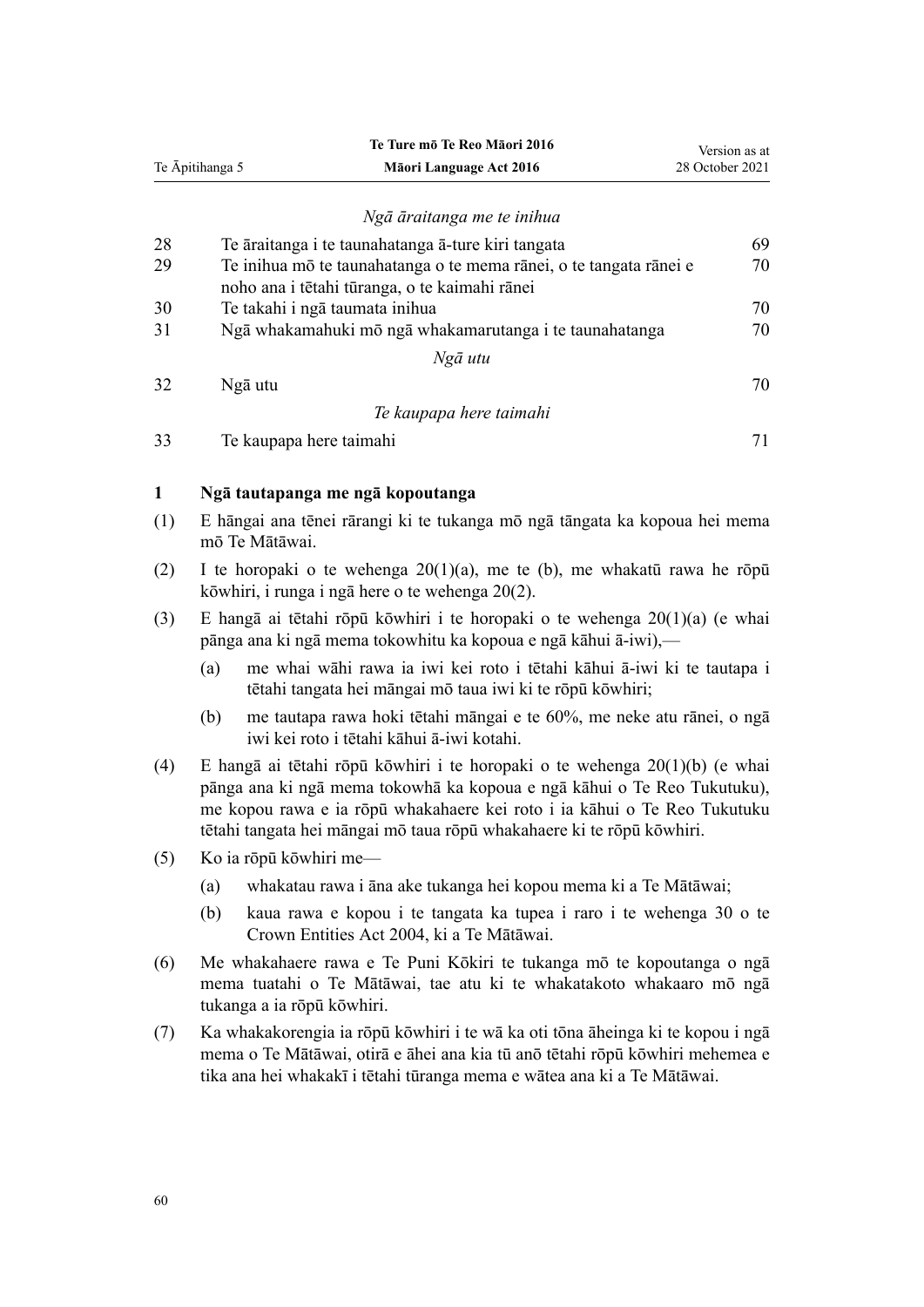# <span id="page-60-0"></span>**2 Te whai tikanga o ngā mahi a ngā mema**

Ka whai tikanga ngā mahi a tētahi tangata e noho ana hei mema, hei kaihautū rānei, hei kaihautū tuarua rānei mō Te Mātāwai ahakoa—

- (a) he takarepa i roto i te kopoutanga o te tangata;
- (b) kāore rānei i ara ake, i mutu rānei te take mō te mahi a te tangata, mō te kopoutanga rānei o te tangata.

## **3 Te whai tikanga o ngā kopoutanga**

- (1) Kāore e whakakorengia te whai tikanga o te kopoutanga o tētahi tangata hei mema rānei, hei kaihautū rānei, hei kaihautū tuarua rānei mō Te Mātāwai nā te mea he takarepa i roto i te kopoutanga o te tangata.
- (2) E kore tēnei rārangi e hāngai ki tētahi takarepa o roto i ngā tohu mātauranga i te kopoutanga o te tangata.

## **4 Te roa o te noho i te tūranga**

- (1) Ka noho te mema o Te Mātāwai i tōna tūranga mō ngā tau e 3, mō tētahi wā poto iho rānei, ka whakapuakina i roto i te pānui kopoutanga.
- (2) E āhei ana te kopoutanga anō o te mema kia kaua e nui ake i ngā wā e 2.
- (3) Ka noho tonu te mema i te tūranga ahakoa te paunga o te roa o tōna tūranga tae atu ki te wā—
	- (a) ka kopoua anō te mema; (b);
	- (b) ka kopoua rānei te piki tūranga o te mema;
	- (c) ka rīhaina rānei, ka mate rānei te mema;
	- (d) ka kīia rānei e te ture kua kaihau te mema;
	- (e) ka whakamōhio rānei te kaihautū o Te Mātāwai i te mema mā te pānui ātuhi e kore e kopoua anō, ā, e kore e kopoua tētahi piki tūranga i taua wā tonu.
- (4) Ahakoa te rārangi iti (1), ka noho ngā mema tuatahi o Te Mātāwai ka kopoua e tētahi kāhui o Te Reo Tukutuku, e te Minita rānei, i ngā tūranga mō ngā tau e rua, mō tētahi wā poto iho rānei, ka whakapuakina i roto i te pānui kopoutanga.

## **5 Te tangohanga o te mema**

- (1) Ahakoa te wā, ahakoa hoki te take, ka āhei te tangohia o tētahi mema o Te Mātāwai e—
	- (a) te kāhui ā-iwi nāna nei taua mema i kopou;
	- (b) te kāhui o Te Reo Tukutuku rānei nāna nei taua mema i kopou;
	- (c) te Minita rānei, mehemea i kopoua te mema i raro i te wehenga  $20(1)(c)$ .
- (2) Ka āhei te tangohia o te mema i raro i te rārangi iti (1)(a), i te (b) rānei—
	- (a) e tētahi rōpū kōwhiri i hangā ai e ai ki te rārangi 1(3), ki te (4) rānei;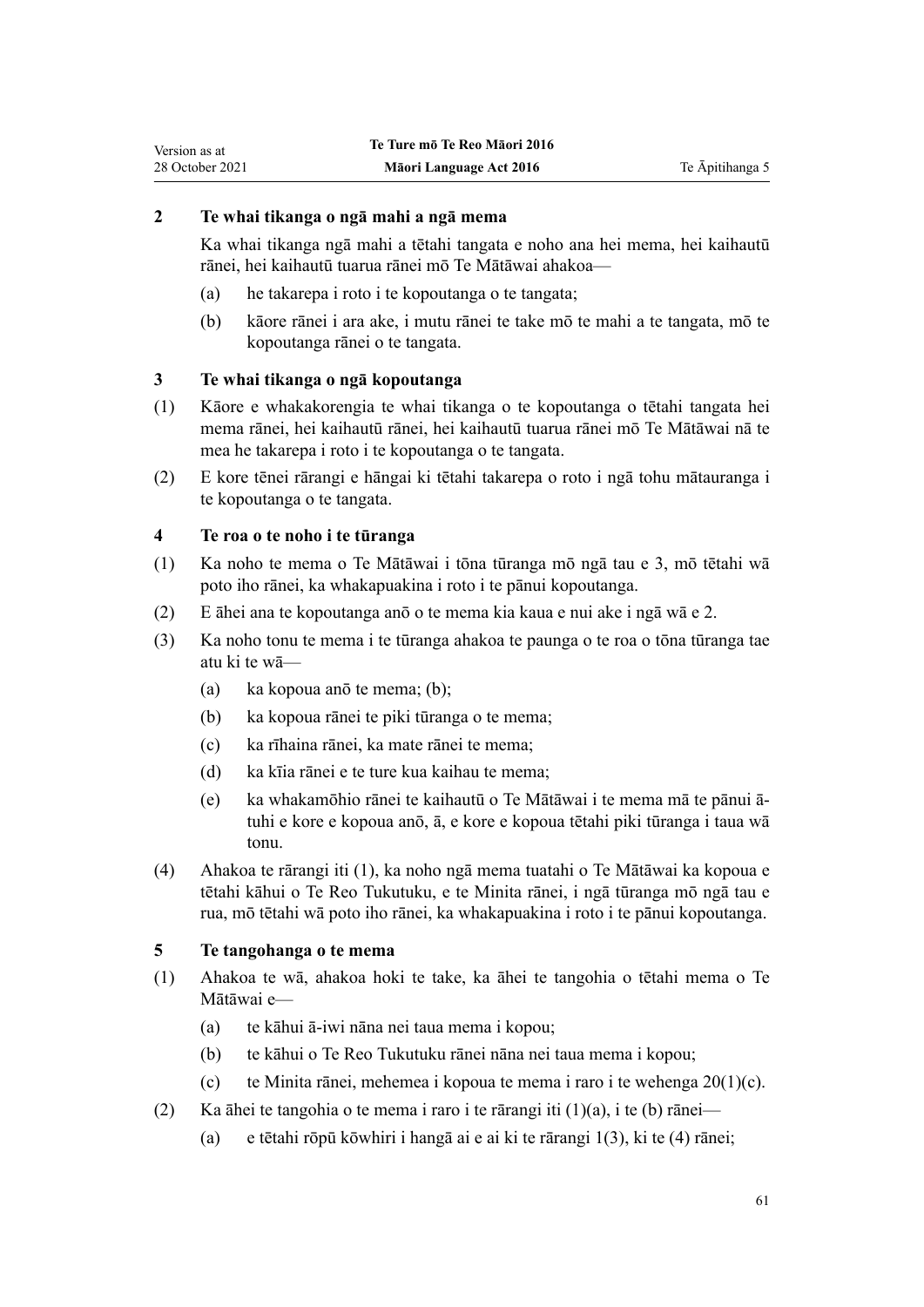- (b) e ai hoki ki te tukanga ka whakamahia hei kopou i taua mema.
- (3) Ko tētahi tangohanga ka oti i raro i te rārangi iti (1) me oti rawa mā te pānui ātuhi ki te mema (me tuku hoki tētahi kape ki a Te Mātāwai).
- (4) Me whakapuaki rawa e te pānui te rā e mana ai te tangohanga, ā, me kaua rawa e tōmua ake i te rā i whiwhi ai te mema ki te pānui.
- (5) Kei rangirua, me kaua rawa tētahi kāhui ā-iwi, tētahi kāhui o Te Reo Tukutuku rānei, te Minita rānei e tango i tētahi mema, atu i ngā wā i āta whakaaroarotia ai te take e Te Mātāwai, ā, me whai rawa te tukanga tango i tētahi mema i ngā mātāpono o te tika me te pono.

## **6 Te rīhainatanga o te mema**

<span id="page-61-0"></span>Te Āpitihanga 5

- (1) E āhei ana tā te mema o Te Mātāwai rīhaina i tōna tūranga mā te pānui ā-tuhi ki a Te Mātāwai, i waitohua ai hoki e te mema.
- (2) Ka whai mana te rīhainatanga i te taenga o te pānui ki a Te Mātāwai, i tētahi atu wā rānei ka whai i muri i te wā i tuhia ai ki te pānui.

# *Te kaihautū me te kaihautū tuarua*

## **7 Te roa o te kopoutanga o te kaihautū, o te kaihautū tuarua hoki**

Ka noho te kaihautū o Te Mātāwai i tōna turanga, ka noho hoki te kaihautū tuarua o Te Mātāwai i tōna tūranga tae atu ki te wā—

- (a) ka rīhaina ia i tōna tūranga;
- (b) ka tangohia rānei ia e Te Mātāwai;
- (c) ka mutu rānei tāna noho i te tūranga hei mema;
- (d) ka pau rānei te wā o te tūranga i tohua ai i te kopoutanga, atu i ngā wā ka kopoua anō te mema kia noho mai mō tētahi wā anō.

## **8 Te rīhainatanga o te kaihautū, o te kaihautū tuarua rānei**

- (1) Ka āhei tā te kaihautū, tā te kaihautū tuarua rānei o Te Mātāwai rīhaina i taua tūranga, me te noho tonu hei mema, mā te pānui ā-tuhi ki a Te Mātāwai.
- (2) Me whakapuaki rawa e te pānui mō te rīhainatanga te rā e mana ai te rīhainatanga, ā, me kaua rawa taua rā e tōmua ake i te rā i puta ai te pānui.

#### **9 Te tangohanga o te kaihautū, o te kaihautū tuarua rānei**

- (1) I muri i te whiriwhiri kōrero me te tangata kua tohua, e āhei ana tā Te Mātāwai tango i te kaihautū, i te kaihautū tuarua rānei, o Te Mātāwai i taua tūranga, ahakoa ka tangohia hoki taua tangata hei mema, kāore rānei, mā te pānui ā-tuhi ki te tangata.
- (2) I roto i te pānui mō te tangohanga me whakapuaki rawa te rā e mana ai te tangohanga.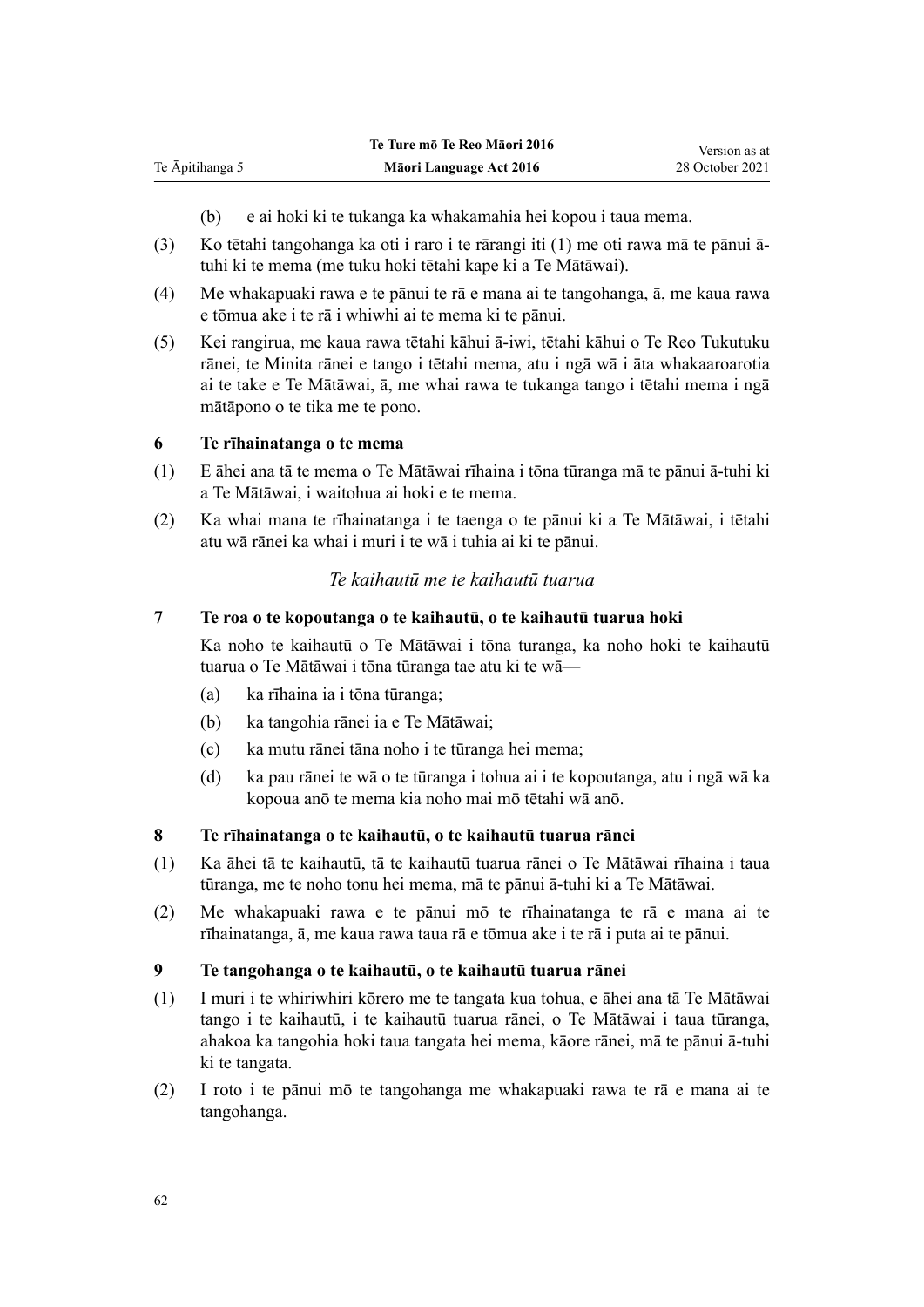<span id="page-62-0"></span>(3) Kei rangirua, me kaua rawa a Te Mātāwai e tango i te kaihautū, i te kaihautū tuarua rānei, atu i ngā wā i āta whakaaroarotia ai te take e Te Mātāwai, ā, me whai rawa te tukanga tango i te kaihautū, i te kaihautū tuarua rānei i ngā mātāpono o te tika me te pono.

*Te korenga o te moni whakaea i te rironga atu o te tūranga*

## **10 Te korenga o te moni whakaea i te rironga atu o te tūranga**

Ehara i te mea me whakawhiwhi atu ki te mema, ki te kaihautū rānei, ki te kaihautū tuarua rānei o Te Mātāwai, he moni whakaea, he momo utu atu anō rānei, he whiwhinga rānei e pā ana ki te mutunga o tōna tūranga hei mema, hei kaihautū rānei, ahakoa te take.

*Ngā tukanga a Te Mātāwai*

## **11 Ngā tukanga**

Me whakarite rawa e Te Mātāwai tāna ake tukanga.

## **12 Ngā hui**

- (1) Me whakarite rawa e Te Mātāwai, e tōna kaihautū rānei ngā wā me ngā wāhi huihui o Te Mātāwai, ā, me tuku pānui rawa mō aua hui ki ia mema kāore i reira i te wā ka tau te whakaritenga.
- (2) Me whakahaere rawa e te kaihautū te hui mehemea kei reira te kaihautū, ā, kāore ia i whai pānga (e ai ki te [rārangi 26\(5\)\)](#page-67-0) ki te take.
- (3) Mehemea kāore te kaihautū i reira, e whai pānga ana rānei ia ki te take, me whakahaere rawa e te kaihautū tuarua, ā, e āhei ana tāna kawe i ngā āheinga me ngā mana whakahaere katoa o te kaihautū e pā ana ki te take.
- (4) Mehemea kāore te kaihautū, kāore rānei te kaihautū tuarua i te wātea ki te whakahaere hui, me kopou rawa e Te Mātāwai tētahi o ōna mema hei kawe i ngā āheinga me ngā mana whakahaere o te kaihautū e pā ana ki te take.
- (5) Kāore e āhei te whakatutukihanga o ngā take i roto i te hui a Te Mātāwai mehemea kāore he kōrama i reira.
- (6) I te horopaki o te rārangi iti (5) me te [rārangi 13,](#page-63-0) ko te **kōrama**
	- (a) tētahi haurua rānei o te tokomaha o ngā mema (mehemea e taurua ana te tokomaha o ngā mema o Te Mātāwai);
	- (b) te nuinga rānei o ngā mema (mehemea e taukehe ana te tokomaha o ngā mema o Te Mātāwai);
	- (c) ngā mema tokorua rānei (mehemea tokorua noa iho ngā mema o Te Mātāwai).
- (7) Kotahi te pōti kei ia mema, ā, hei tāpiritanga ki tāna pōti whānui, kei te kaihautū hoki tētahi pōti whakatau mehemea e whakamārari ana ngā pōti.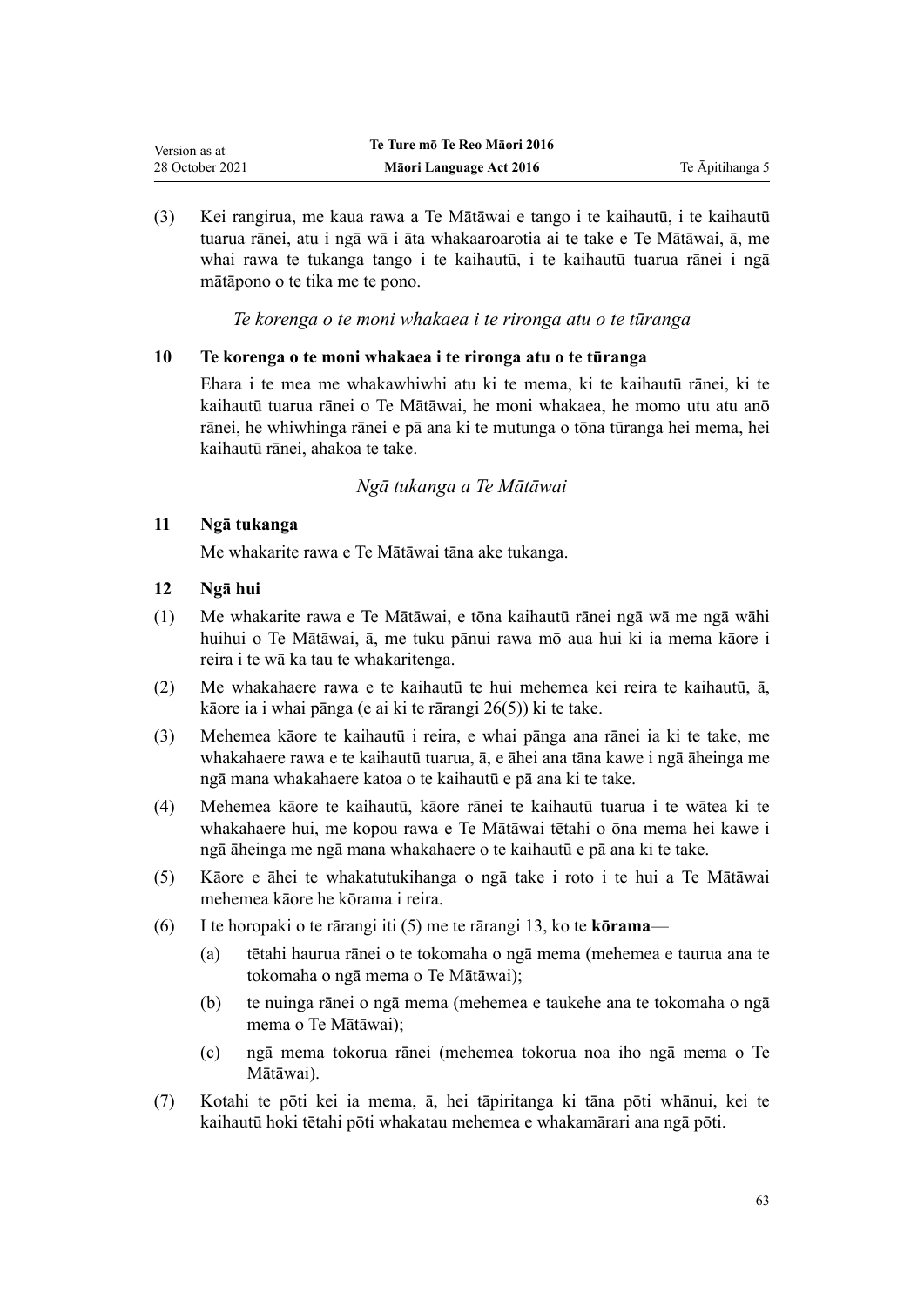<span id="page-63-0"></span>

|                 | Te Ture mō Te Reo Māori 2016 | Version as at   |
|-----------------|------------------------------|-----------------|
| Te Āpitihanga 5 | Māori Language Act 2016      | 28 October 2021 |

(8) Ka pāhingia tētahi whakataunga ā-takitini a Te Mātāwai mehemea ka whakaaetia e ngā mema katoa i reira, me te kore o tētahi i whakahē, mehemea rānei ka tautokona e te nuinga o ngā pōti.

## **13 Ngā tikanga whakatū hui**

E āhei ana tā Te Mātāwai whakatū hui—

- (a) mā te kōrama rānei o ngā mema, e hui tahi ana i te wā me te wāhi i whakaritea ai mō te hui;
- (b) mā te whitiwhiti kōrero ā-rongo rānei, ā-rongo, ā-ataata rānei, ā-tāhiko rānei, engari e taea noatia ai mehemea—
	- (i) ka wātea rawa ki ngā mema katoa e pīrangi ana ki te uru ki te hui mā ngā hangarau e tika ana kia whai wāhi ai rātou ki te hui;
	- (ii) ka taea rawatia hoki e tētahi kōrama o ngā mema te whakawhitiwhiti kōrero i waenga i a rātou, i te wā kotahi mō te roanga o te hui.

## **14 Ngā whakataunga tahitanga ā-tuhi**

- (1) Ka whai tikanga, ka whai take hoki tētahi whakataunga ā-takitini ka waitohua, ka whakaaetia ā-tuhitia rānei (ahakoa ka tukuna mā te poutāpeta, mā te karere hari reta rānei, mā te whitiwhiti kōrero ā-tāhiko rānei) e ngā mema katoa ānō nei i whakamanatia i tētahi hui a Te Mātāwai i tika rā te karangatia, ā, ko te hunga i te hui te hunga e tika ana.
- (2) Tērā pea arā ētahi atu pepa kei roto i te whakataunga ā-takitini, kei roto rā taua whakataunga anō, kua waitohua, kua whakaaetia ā-tuhitia rānei e te mema kotahi, e ngā mema neke atu rānei i te kotahi.

## **15 Ngā komiti iti**

- (1) Mā te whakataunga ā-takitini e āhei ai tā Te Mātāwai kopou komiti iti kia nōhia e tētahi, e ētahi rānei o ōna mema—
	- (a) hei whakatakoto whakaaro ki a Te Mātāwai mō ngā take katoa e pā ana ki ngā āheinga o Te Mātāwai ka tukuna e Te Mātāwai ki te komiti iti:
	- (b) hei mahi rānei i ngā āheinga o Te Mātāwai ka tāpaetia e ia ki te komiti iti.
- (2) I ngā mea katoa ka noho tētahi komiti iti i raro i te mana whakahaere o Te Mātāwai, ā, me whakatutuki rawa ngā tohutohu whānui, ngā tohutohu motuhake rānei ka tukuna atu e Te Mātāwai e pā ana ki a Te Mātāwai, ki ngā take rānei a Te Mātāwai.
- (3) Mā te whakataunga ā-takitini, e āhei ai tā Te Mātāwai whakakore, tāna hanga anō rānei i tētahi komiti iti ka kopoua e Te Mātāwai.
- (4) Me mahi rawa e te komiti iti, nā Te Mātāwai i tāpae āheinga ki a ia, i raro i te rārangi iti (1)(b), aua āheinga kia pērā te āhua, kia pērā hoki te hua, ānō nei i mahia e Te Mātāwai.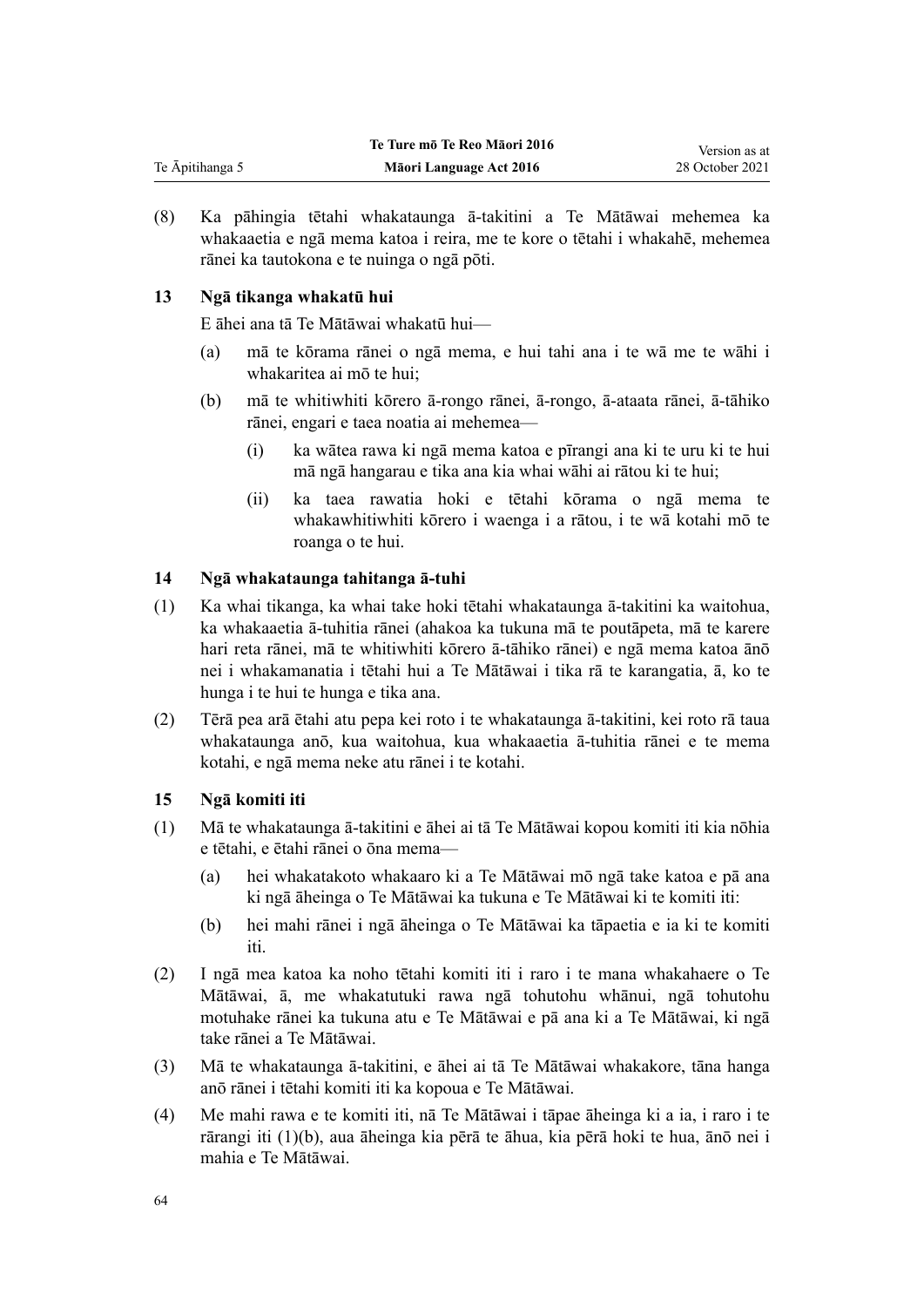## *Te mana tāpae*

## **16 E āhei ana tā Te Mātāwai tāpae āheinga, tāna tāpae mana whakahaere hoki**

- (1) E āhei ana tā Te Mātāwai tāpae āheinga, tāna tāpae mana whakahaere hoki i runga i tāna e pai ai, kia whānui, kia whāiti rānei, mā te whakataunga ā-takitini me te pānui ā-tuhi hoki ki a wai rānei i tohua ai.
- (2) Ka āhei tā Te Mātāwai tāpae āheinga ki—

<span id="page-64-0"></span>Version as at 28 October 2021

- (a) tētahi mema, ki ngā mema rānei o Te Mātāwai;
- (b) te tumu whakarae rānei o Te Mātāwai;
- (c) tētahi kaimahi kē atu rānei, ki te tangata rānei e noho ana i tētahi tūranga o Te Mātāwai.
- (3) Me kaua rawa a Te Mātāwai e tāpae atu i te mana tāpae.
- (4) Me kaua rawa a Te Mātāwai e tāpae i raro i tēnei rārangi, kia ea rā anō ōna hiahia e mea ana,—
	- (a) i runga i te āhua o te whakatau a wai rānei i tohua ai, me te nui o te pūtea whai pānga, mā te tāpaetanga e hua ai tētahi tukanga whakatau tōtika kē atu, tētahi tukanga whakatau whai hua kē atu hoki i tā Te Mātāwai whakatau mehemea i riro māna tonu e whakatau;
	- (b) ka whakatauria hoki ētahi herenga e te tāpaetanga e āhei ai tā Te Mātāwai whakaū kua whāia rawatia e wai rānei i tohua ai ngā whakaritenga o te tāpaetanga.

## **17 Te mana o wai rānei i tohua ai**

- (1) Ko tērā i tohua ai kua whai āheinga, kua whai mana whakahaere—
	- (a) atu i ngā wā ka tohua kia aha kē atu, te kawe i ngā āheinga, te whiu rānei i te mana whakahaere, kia rite tonu te karawhiu, e ai ki aua herenga anō, me taua hua anō hoki ānō nei ko Te Mātāwai tonu tērā i tohua ai:
	- (b) e āhei ana hoki te tāpae atu i te āheinga, i te mana whakahaere rānei, engari me—
		- (i) mātua whakaae ā-tuhi rawa e Te Mātāwai;
		- (ii) pānui ā-tuhi rawa hoki ki te tuarua a wai rānei i tohua ai;
		- (iii) pērā rawa hoki ngā herenga, ngā hua hoki ānō nei ko te tuarua a wai rānei i tohua ai, te mea tuatahi tonu i tohua ai;
	- (c) me noho motuhake rawa hoki, ā, kāore e noho haepapa ana ki—
		- (i) te kāhui ā-iwi nāna nei taua mema i kopou;
		- (ii) te kāhui o Te Reo Tukutuku rānei nāna nei taua mema i kopou;
		- (iii) te Minita rānei, mehemea i kopoua te mema i raro i te [wehenga](#page-16-0) [20\(1\)\(c\), i te \(4\)](#page-16-0) rānei.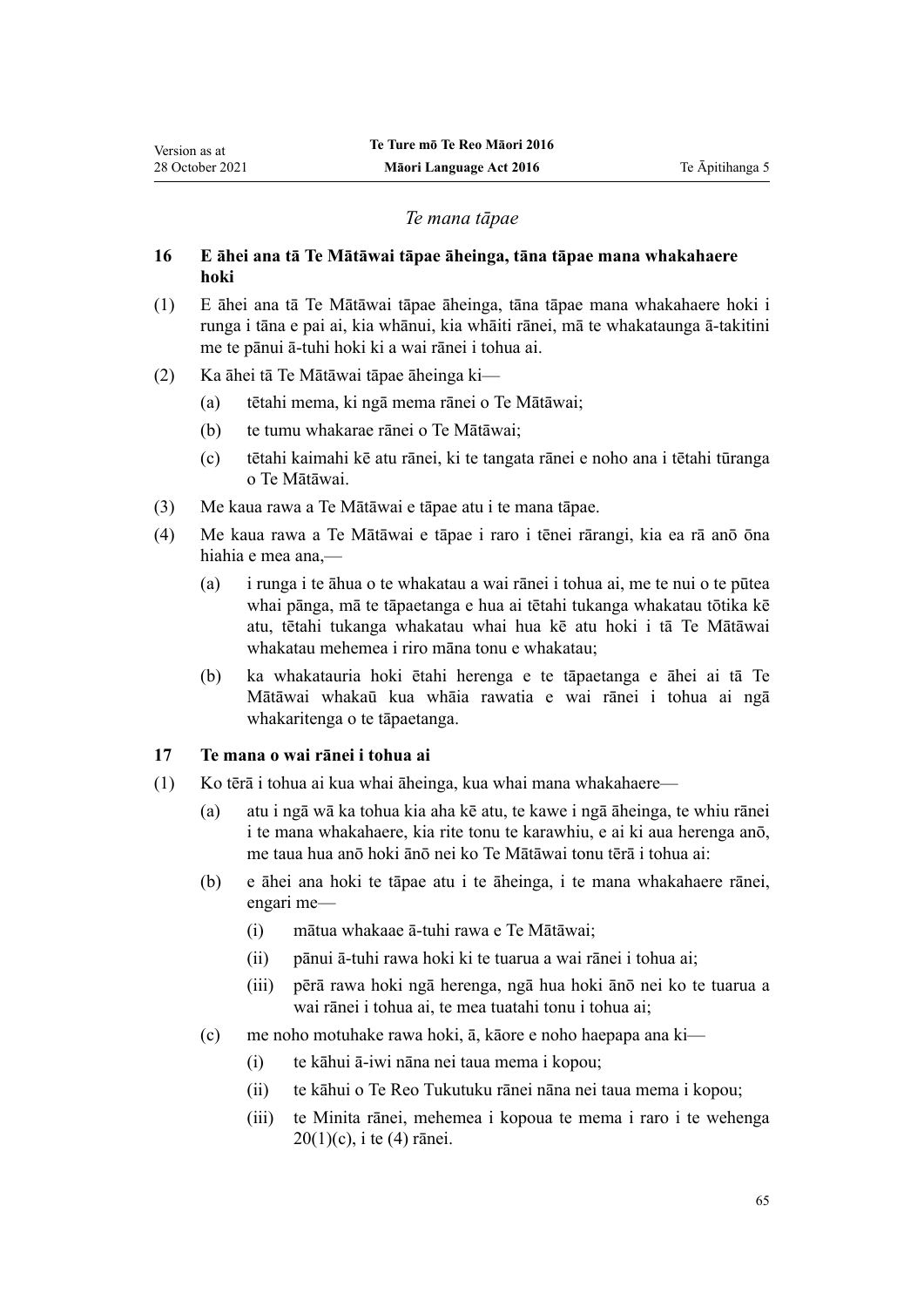- <span id="page-65-0"></span>(2) Ko tētahi i tohua ai e kī ana kei te kawe ia i tētahi āheinga, kei te whiu rānei i tētahi mana whakahaere i raro i tētahi tāpaetanga—
	- (a) e maharatia ana, i te korenga o te taunakitanga e whakakāhore ana i tērā, kei te pērā ia e ai ki ngā whakaritenga o taua tāpaetanga;
	- (b) ka mutu me whakaatu rawa te taunakitanga o tōna mana ki te mahi pērā, mehemea ka āta tonoa.

# **18 Te pānga o te tāpaetanga**

Kāore he tāpaetanga i hua ake e ai ki tēnei Ture—

- (a) e pā atu, e ārai rānei i te kawenga o te āheinga, i te whiunga rānei o te mana whakahaere e Te Mātāwai;
- (b) e pā atu rānei ki te haepapatanga o Te Mātāwai mō ngā mahi a wai rānei i tohua ai e mahi ana i raro i te tāpaetanga;
- (c) e pāngia rānei e te panonitanga o ngā mema o Te Mātāwai, o tētahi komiti iti o Te Mātāwai, e tētahi panonitanga rānei ki te tangata e noho ana i tētahi tūranga, o te tumu whakarae rānei, o te kaimahi rānei.

## **19 Te whakakorenga o te tāpaetanga**

- (1) Ka āhei tā Te Mātāwai whakakore tāpaetanga i raro i te [rārangi 16\(1\)](#page-64-0), i te wā e pīrangi ana, mā tētahi whakataunga ā-takitini a Te Mātāwai me tētahi pānui ātuhi ki a wai rānei i tohua ai.
- (2) Ka āhei tā te tangata tuatahi i tohua ai whakakore tāpaetanga i raro i te [rārangi](#page-64-0) [17\(1\)\(b\)](#page-64-0) i te wā e pīrangi ana, mā tētahi pānui ā-tuhi a wai rānei i tohua ai ki tana tuarua.

## *Ngā kawenga ā-tōpū a Te Mātāwai me ngā mema*

## **20 Ngā kawenga ā-tōpū**

- (1) Me hāngai rawa ngā mahi a Te Mātāwai ki āna whāinga, ki ōna āheinga, ki tāna tauākī whāinga o taua wā tonu, me tāna kirimana hoko.
- (2) Me mahi rawa e Te Mātāwai ōna āheinga—
	- (a) kia tōtika, kia whai hua; ā,
	- (b) kia hāngai tonu ki te whakaaro nui ki te āwhina i te marea; ā,
	- (c) i te taha o ētahi atu hinonga tūmatanui (e ai ki te tikanga o taua ingoa i raro i te [wehenga 5](http://legislation.govt.nz/pdflink.aspx?id=DLM88578) o te Public Audit Act 2001) mehemea ka taea.
- (3) Me mahi rawa a Te Mātāwai i runga i te whakaaro nui ki te haepapa ā-pūtea, ā, i tēnei horopaki,—
	- (a) me āta whakahaere rawa e ia ōna hua me ōna taunahatanga;
	- (b) me whai rawa hoki ki te whakaū—
		- (i) i tōna whai rawa ā-pae tawhiti;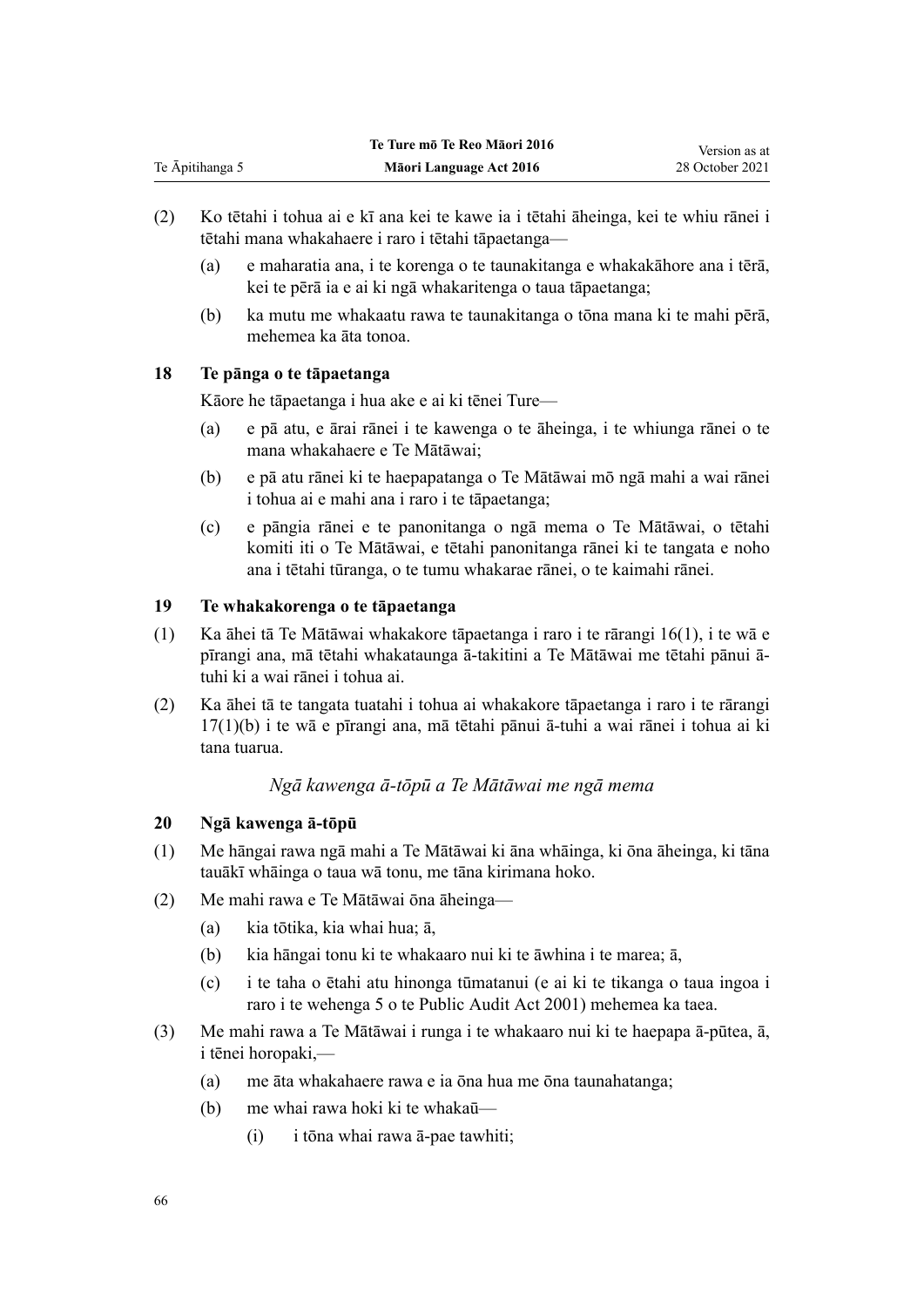(ii) kia tū hei whakahaere ukiuki e angitu ana.

- <span id="page-66-0"></span>(4) Mehemea kāore ngā mema o Te Mātāwai e whai i tētahi kawenga i raro i ngā rārangi iti (1) ki te (3), ka āhei te tangohanga o te katoa, o wai rānei o ngā mema i te tūranga e ai ki te rārangi 5.
- (5) Heoi anō, kāore te rārangi iti (4) i te hāngai ki te mema mehemea—
	- (a) kāore ia i mōhio, ā, kāore i āta whakaarotia me mōhio rawa ia ka takahia, i te takahia rānei tētahi kawenga;
	- (b) rānei i runga i ngā āhuatanga o te wā, i āta whai ia i ngā huarahi e tika ana kia kore ai e takahia te kawenga.
- (6) Kāore te mema e whiua mō te takahitanga o tētahi kawenga i raro i tēnei rārangi, atu i ngā wā ka tangohia ia i te tūranga i whakatauria ai i te rārangi iti (4).
- (7) Kāore he pānga o tēnei rārangi ki tētahi atu take mō te tango i te mema i tōna tūranga.
- (8) Kāore te rārangi iti (6) e pā ki tētahi atu mea e whiua ai pea taua mema i raro i tētahi atu Ture, i tētahi atu ritenga ā-ture rānei ka puta mai i te mahi, i te hapa rānei e kīia ai he takahitanga.
- (9) Ko ngā kawenga a Te Mātāwai me ōna mema i raro i tēnei rārangi he mea here ki ngā iwi me ngāi Māori.

## *Ngā kawenga takitahi a ngā mema*

### **21 Te kawenga ki te whai i tēnei āpitihanga**

Me kaua rawa te mema e takahi, e mahi rānei kia takahia, e whakaae atu rānei kia takahia e Te Mātāwai tēnei āpitihanga.

## **22 Te kawenga kia pono, kia ngākau tapatahi hoki te mahi**

Me ngākau pono rawa, me ngākau tapatahi rawa hoki te mema i roto i āna mahi hei mema.

### **23 Te kawenga kia mahi i runga i te ngākau pai**

Me ngākau pai te mema i roto i āna mahi hei mema, ā, me kaua rawa e whai i ngā pānga ōna hei painga mōna e hinga ai ngā pānga o Te Mātāwai.

## **24 Te kawenga kia āta whakaaro, kia urupū, kia whai pūkenga te mahi**

Me whakaatu rawa te mema, i a ia e mahi ana hei mema, i te whakaaro nui, i te urupū, i te pūkenga hoki kia rite ki te tangata āta whakaaro i ngā wā pērā, me te whakaaro anō hoki (me te kore i herea) ki—

- (a) te āhua o Te Mātāwai;
- (b) te āhua hoki o te mahi;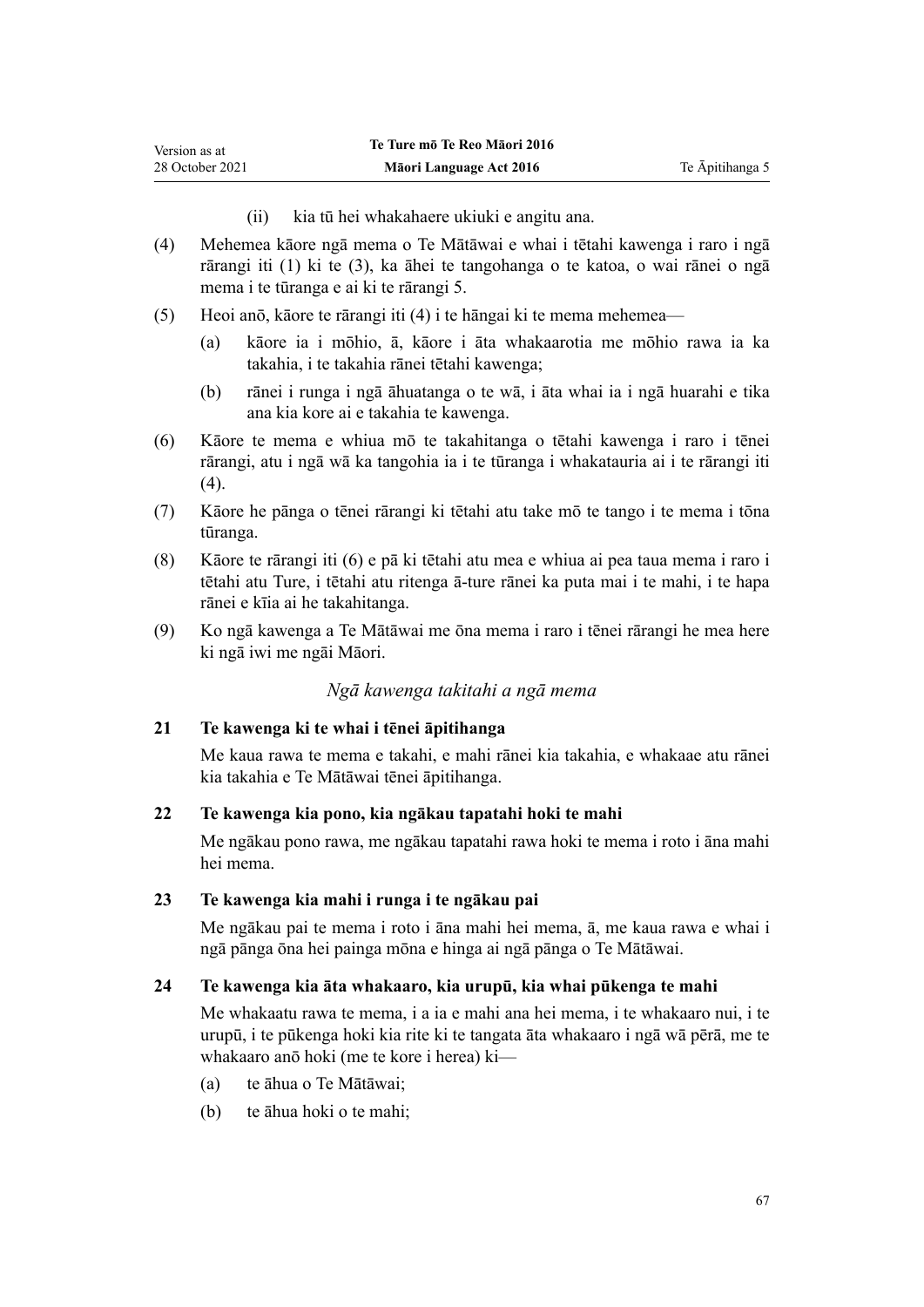(c) te tūranga hoki o te mema me te āhua o ngā haepapatanga ka pīkautia e ia.

# **25 Te kawenga kia kaua e whāki kōrero**

<span id="page-67-0"></span>Te Āpitihanga 5

- (1) Ko te mema ka whiwhi ki te pārongo i roto i tāna mahi hei mema, engari kāore e wātea taua pārongo ki a ia mehemea ehara ia i te mema, me kaua rawa e whāki atu i aua pārongo ki tangata kē, e whakamahi rānei, e mahi rānei i tētahi mahi nā aua pārongo, hāunga—
	- (a) ngā wā ka mahia ngā āheinga o te hinonga;
	- (b) rānei ngā wā ka herea e te ture, ka whakaaetia rānei e te ture;
	- (c) rānei ngā wā e ai ki te rārangi iti (2);
	- (d) ngā wā e whāia ana te whakaritenga kia whāki ngā mema i ngā pānga.
- (2) Ka āhei tā te mema whāki, tāna whakamahi, tāna mahi rānei i ētahi mahi i aua pārongo mehemea—
	- (a) ka whakamanatia te mema e Te Mātāwai i mua;
	- (b) hoki kāore rawa, kāore pea rānei taua whākinga, taua whakamahinga rānei, taua mahi rānei e whakakino i a Te Mātāwai.

## **26 Te kawenga kia whākina ngā pānga**

- (1) Me whāki rawa e te mema kua whai pānga ki te take e pā ana ki a Te Mātāwai ngā mokamoka o te āhua me te nui o te whai pānga (tae atu hoki ki te wāriu āpūtea o te pānga)—
	- (a) ki te kaihautū o Te Mātāwai; ā,
	- (b) ki tētahi rēhita pānga ka puritia e Te Mātāwai.
- (2) Me whāki rawa i te wā tonu ka wātea i raro i te rārangi iti (1) i muri tonu mai i te wā ka mōhio te mema he pānga tōna.
- (3) Me kaua rawa te mema whai pānga ki te take e pā ana ki a Te Mātāwai e pōti, e whai wāhi rānei ki te kōrerorero, ki te whakatau rānei a Te Mātāwai e pā ana ki te take.
- (4) I roto i tēnei rārangi, ko te **take** te mahi a Te Mātāwai i ōna āheinga i raro i tēnei Ture.
- (5) I te horopaki o tēnei rārangi, ka **whai pānga** te tangata i roto i te take—
	- (a) mehemea ka whiwhi painga ā-pūtea ia i taua take:
	- (b) mehemea rānei he makau ia, he tau piri ā-ture rānei ia, he tau piri māori rānei ia, he tamaiti rānei ia nā te tangata ka whiwhi pea ki tētahi painga ā-pūtea i taua take, he matua rānei ia nō te tangata ka whiwhi pea i te painga ā-pūtea i taua take:
	- (c) mehemea rānei ka whai pānga ā-pūtea ki te tangata, ki te hinonga rānei e whai pānga atu ai taua take: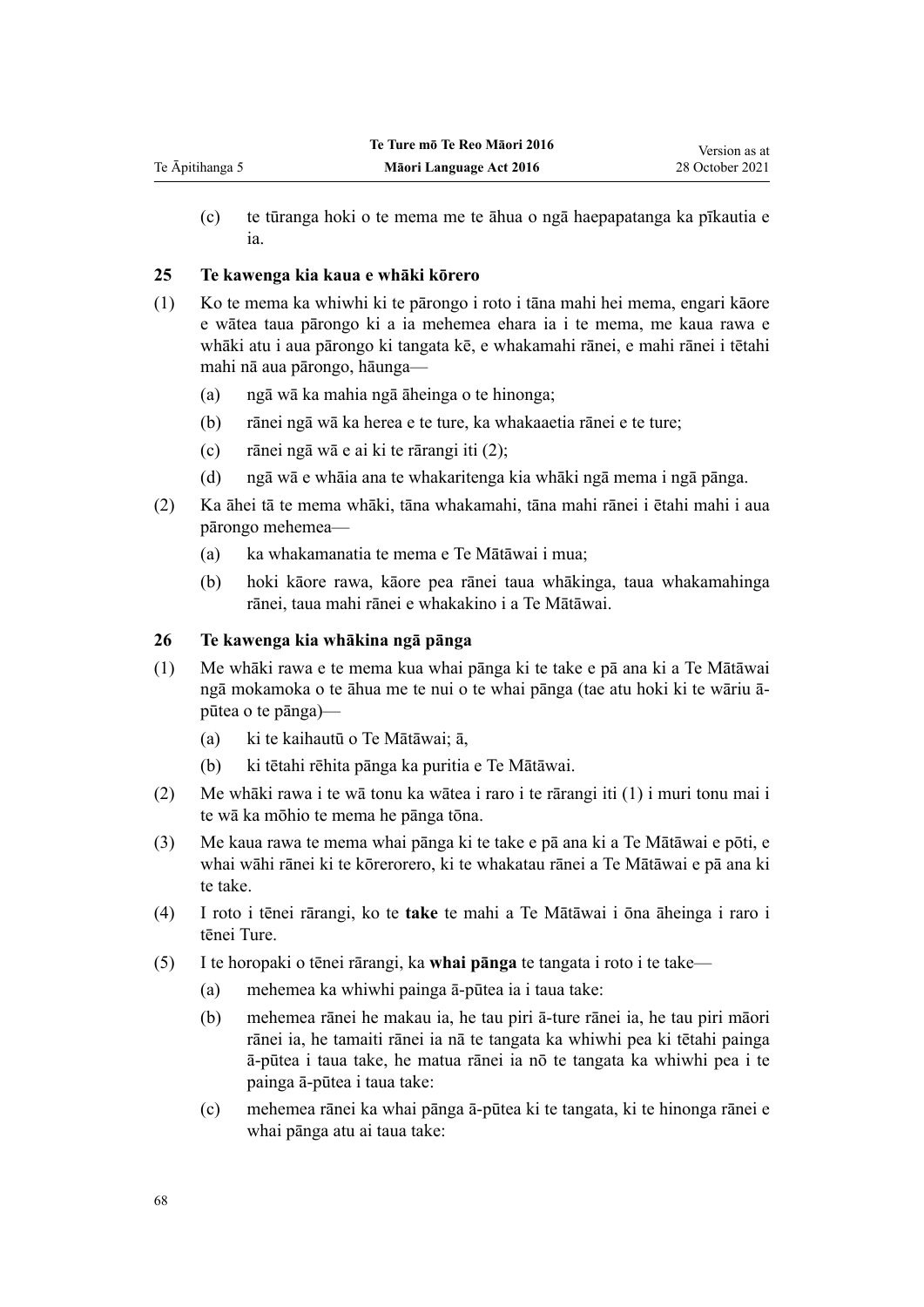- <span id="page-68-0"></span>(d) mehemea rānei he hoa kōtui, he kaiurungi rānei, he āpiha rānei, he mema poari rānei, he kaitiaki rānei i te tangata, i te hinonga rānei ka whai pānga ā-pūtea pea ki te tangata, ki te hinonga rānei e whai pānga atu ai taua take:
- (e) mehemea rānei he tautika, he autaki rānei te whai pānga ki taua take.
- (6) Heoi anō, kāore te tangata e whai pānga ki te take—
	- (a) nō te mea ka whiwhi ia ki te kapinga inihua, ki te taiutu rānei, ki ētahi whiwhinga kē atu rānei e whakamanatia ana i raro i tēnei Ture:
	- (b) mehemea rānei he pērā rawa te makaro, te iti rānei o tana whai pānga e kore ai e āta whakaarotia mā tērā ia e whakaaweawe i a ia e pīkau ana i ōna haepapatanga i raro i tēnei Ture.

## **27 Te noho haepapa mō ngā kawenga takitahi**

- (1) I raro i ngā [rārangi 21 ki te 26](#page-66-0) (ngā kawenga takitahi a ngā mema) he mea here ngā kawenga a ngā mema o Te Mātāwai ki a Te Mātāwai tonu.
- (2) Mehemea kāore te mema e whai rawa i āna kawenga takitahi, ka āhei tā Te Mātāwai tango i taua mema i te tūranga.
- (3) Ka āhei tā Te Mātāwai whiu i te mema ki te ture mō te takahitanga o tēnei kawenga takitahi.
- (4) Atu i ngā whakataunga i roto i ngā rārangi iti (2) me te (3), kāore te mema e whiua mō te takahitanga o te kawenga takitahi i raro i tēnei Ture.
- (5) Kāore tēnei rārangi e pā ki take kē atu mō te tangohanga o te mema i te tūranga.
- (6) Kāore te rārangi iti (4) e pā ki mea kē atu e whiua ai pea te mema i raro i Ture kē atu, i ritenga ā-ture kē atu rānei ka puta mai i te mahi, i te hapa rānei e kīia ai he takahitanga.

## *Ngā āraitanga me te inihua*

## **28 Te āraitanga i te taunahatanga ā-ture kiri tangata**

- (1) Kāore te mema e whiua, i te āhua o tētahi mahi kua mahia, o tētahi mahi rānei kāore i mahia,—
	- (a) e Te Mātāwai, atu i ngā wā he takahitanga hoki tērā i te kawenga takitahi i raro i ngā [rārangi 21 ki te 26:](#page-66-0)
	- (b) e tangata kē atu.
- (2) Kāore he mea i tēnei rārangi e pā atu ki—
	- (a) te taunahatanga o te tangata ehara i te taunahatanga ā-ture kiri tangata:
	- (b) te mana o te tangata ki te tono atu, e ai ki te ture, i tētahi arotakenga ākōti.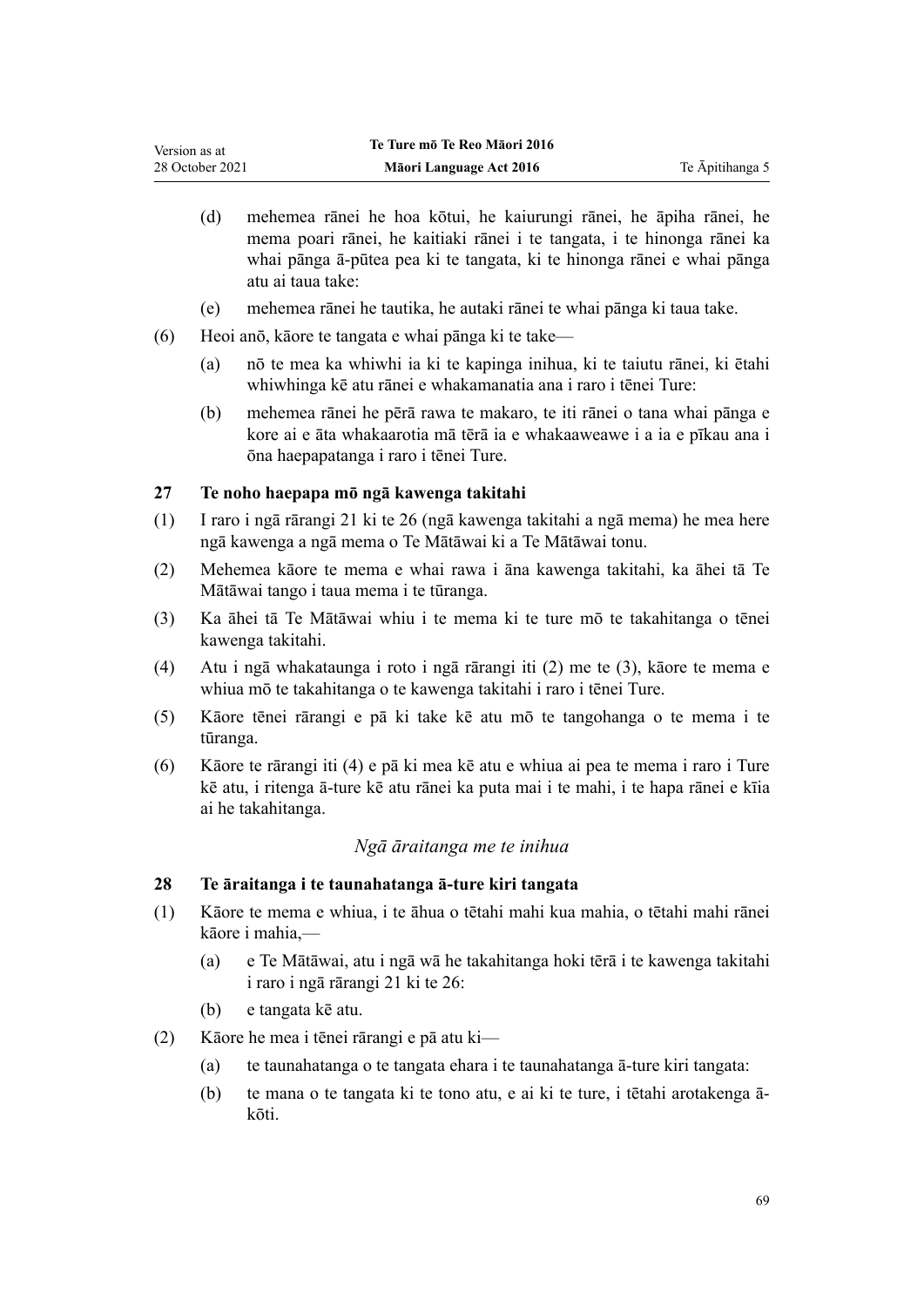# **29 Te inihua mō te taunahatanga o te mema rānei, o te tangata rānei e noho ana i tētahi tūranga, o te kaimahi rānei**

Ka āhei tā Te Mātāwai whakamahi i te kapinga inihua mō ōna mema, mō āna kaimahi rānei e pā ana ki āna mahi, ki ōna hapa rānei, atu i te mahi, i te hapa rānei—

(a) nā te ngākau kino:

<span id="page-69-0"></span>Te Āpitihanga 5

(b) ehara i te mahi, ehara rānei i te mahi e whāia ana kia mahia i roto i ngā āheinga o Te Mātāwai.

# **30 Te takahi i ngā taumata inihua**

- (1) Me whakahoki rawa e te mema kua whai inihua i a Te Mātāwai mā reira e takahia ai tēnei Ture, te utu mō te whakarato, mō te whakaū rānei i te kapinga inihua, mehemea he nui ake te kapinga inihua i te taumata ka taea i raro i tēnei Ture.
- (2) Ka āhei tā Te Mātāwai muru i te katoa o te nama e whāia ana i roto i tētahi kōti whai mana i tērā take.

# **31 Ngā whakamahuki mō ngā whakamarutanga i te taunahatanga**

I roto i ngā [rārangi 28 ki te 30](#page-68-0),—

ko te **mahi i mahia, ko te mahi rānei kāore i mahia** (*excluded act or omission*), te mahi ka mahia e te mema i runga i te ngākau pai, te hapa rānei o te mema i runga i te ngākau pai, i roto hoki i te mahi, i te mahi rānei e whāia ana kia mahia i roto i ngā āheinga o Te Mātāwai

ko te **mema** (*member*) tētahi tangata hoki i noho hei mema i muri i te tīmatanga o tēnei Ture engari kāore i te noho hei mema

ko te **whakamana inihua** *(effect insurance*) ko te utu, ahakoa te tautika, ahakoa te autaki rānei, i ngā utu mō te inihua.

*Ngā utu*

# **32 Ngā utu**

- (1) E tika ana kia whiwhi utu ngā mema o Te Mātāwai, e ai ki te anga utu, arā, ko—
	- (a) ngā utu ka whakatauria e Te Mātāwai me te Minita;
	- (b) ngā utunga hoki mō ngā utu tautika ka pau i te pīkau i ngā āheinga o Te Mātāwai, i āna mahi hoki.
- (2) I roto i te rārangi iti (1), ko te **anga utu** ko te anga ka whakatauria e te Kāwanatanga i ōna wā mō te whakarōpū me te utu i ngā hinonga ā-ture, me rangatōpū kē atu ka whai pānga te Karauna.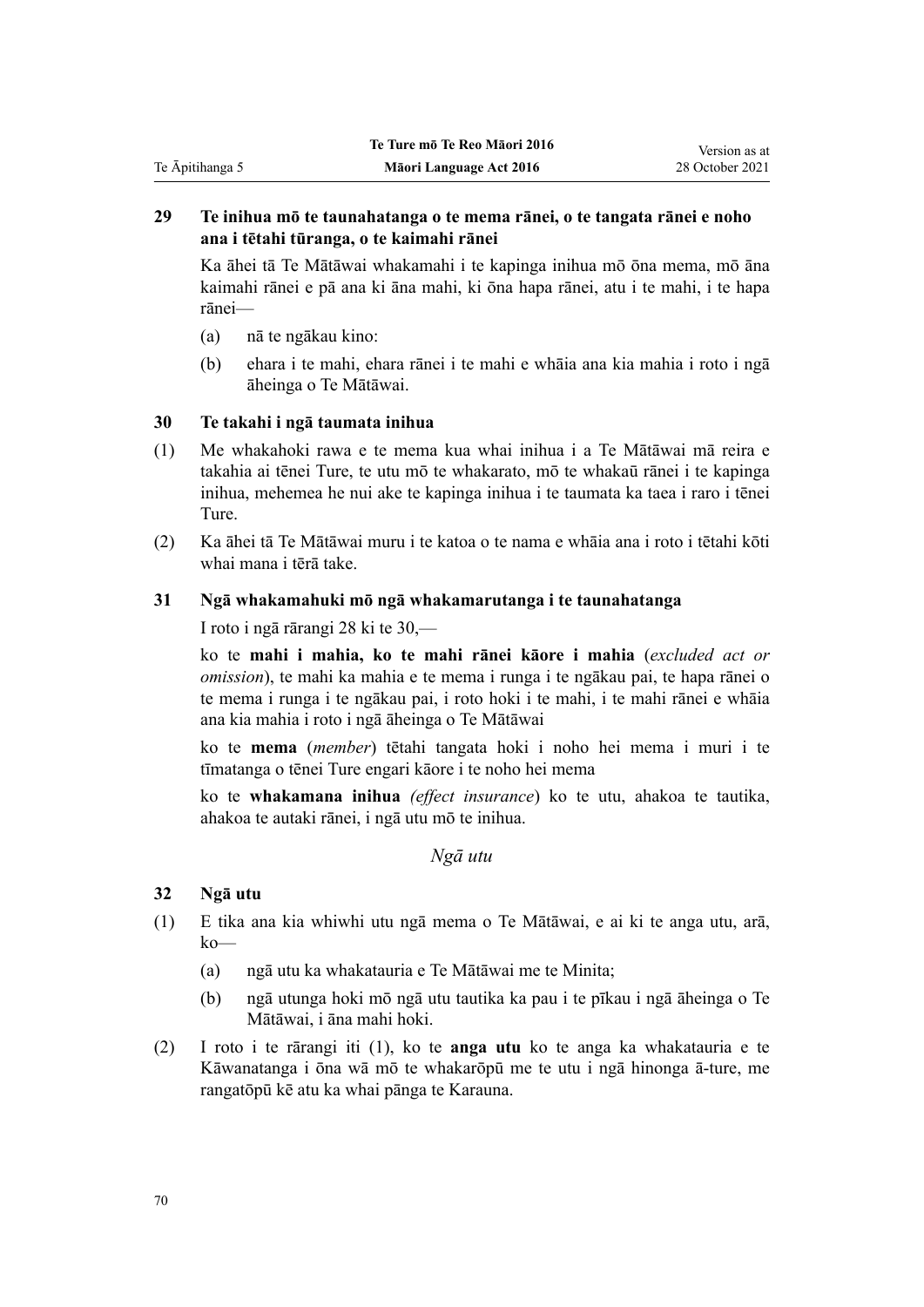## *Te kaupapa here taimahi*

## **33 Te kaupapa here taimahi**

<span id="page-70-0"></span>Version as at 28 October 2021

- (1) Ki te tuku mahi a Te Mātāwai ki te tangata hei kaimahi,—
	- (a) me whakahaere rawa i tētahi kaupapa here manaaki kaimahi e whai ana i te mātāpono o te noho hei kaituku mahi pai;
	- (b) me whakawātea rawa hoki i taua kaupapa here (me te kaupapa whakaōrite whiwhinga mahi) ki āna kaimahi;
	- (c) me whai rawa hoki e ia taua kaupapa here (me tāna kaupapa whakaōrite whiwhinga mahi) me te tuku pūrongo i roto i tāna pūrongo ā-tau mō te āhua o tāna whai.
- (2) I muri i te whiriwhiri kōrero me te Kaikōmihana o Ngā Tari Kāwanatanga, me whakatau rawa e Te Mātāwai ngā whakaritenga me ngā herenga o te taimahi mō tōna tumu whakarae.
- (3) I te horopaki o tēnei rārangi, ko te **kaituku mahi pai** tētahi kaituku mahi e whakahaere ana i tētahi kaupapa here manaaki kaimahi kua whai whakataunga e whakaaetia whānuitia nei me whai rawa e tika ai, e arotau ai te tiakina o ngā kaimahi i roto i ngā āhuatanga katoa o ō rātou taimahinga, tae atu ki ngā whakataunga e mea ana me—
	- (a) haumaru rawa, me pai rawa hoki ngā āhuatanga mahi:
	- (b) whai rawa hoki i tētahi kaupapa whakaōrite whiwhinga mahi:
	- (c) tōkeke rawa hoki te whiriwhiri tangata whai tohu hei kopoutanga:
	- (d) whakaū rawa hoki i—
		- (i) ngā whāinga a ngāi Māori, i ōna wawata hoki:
		- (ii) te hiranga o te whai wāhitanga mai o ngāi Māori hei kaimahi mā Te Mātāwai:
	- (e) whakaū rawa hoki i ngā whāinga me ngā wawata, i ngā āhuatanga taimahi hoki; i ngā tikanga ahurea rerekē a te hunga nō iwi kē, a ngā hunga tokoiti rānei:
	- (f) wātea rawa hoki ngā huarahi hei whakapakari ake i ngā pūkenga o te kaimahi takitahi:
	- (g) whakaū rawa hoki i ngā āhuatanga taimahi mō te wāhine:
	- (h) whakaū rawa hoki i ngā āhuatanga taimahi mō te hunga manauhea.
- (4) I te horopaki o tēnei rārangi, ko te **kaupapa whakaōrite whiwhinga mahi** tētahi kaupapa e whai ana kia tautuhia, kia whakakorea hoki ngā āhuatanga katoa o ngā kaupapa here, o ngā tukanga, me ētahi atu ārai ā-whakahaere e hua ai, e whakapūmau ai rānei, e mahi ai rānei kia hua ai, kia whakapūmautia ai rānei te rerekētanga e pā ana ki te taimahinga o te tangata, o te rōpū rānei.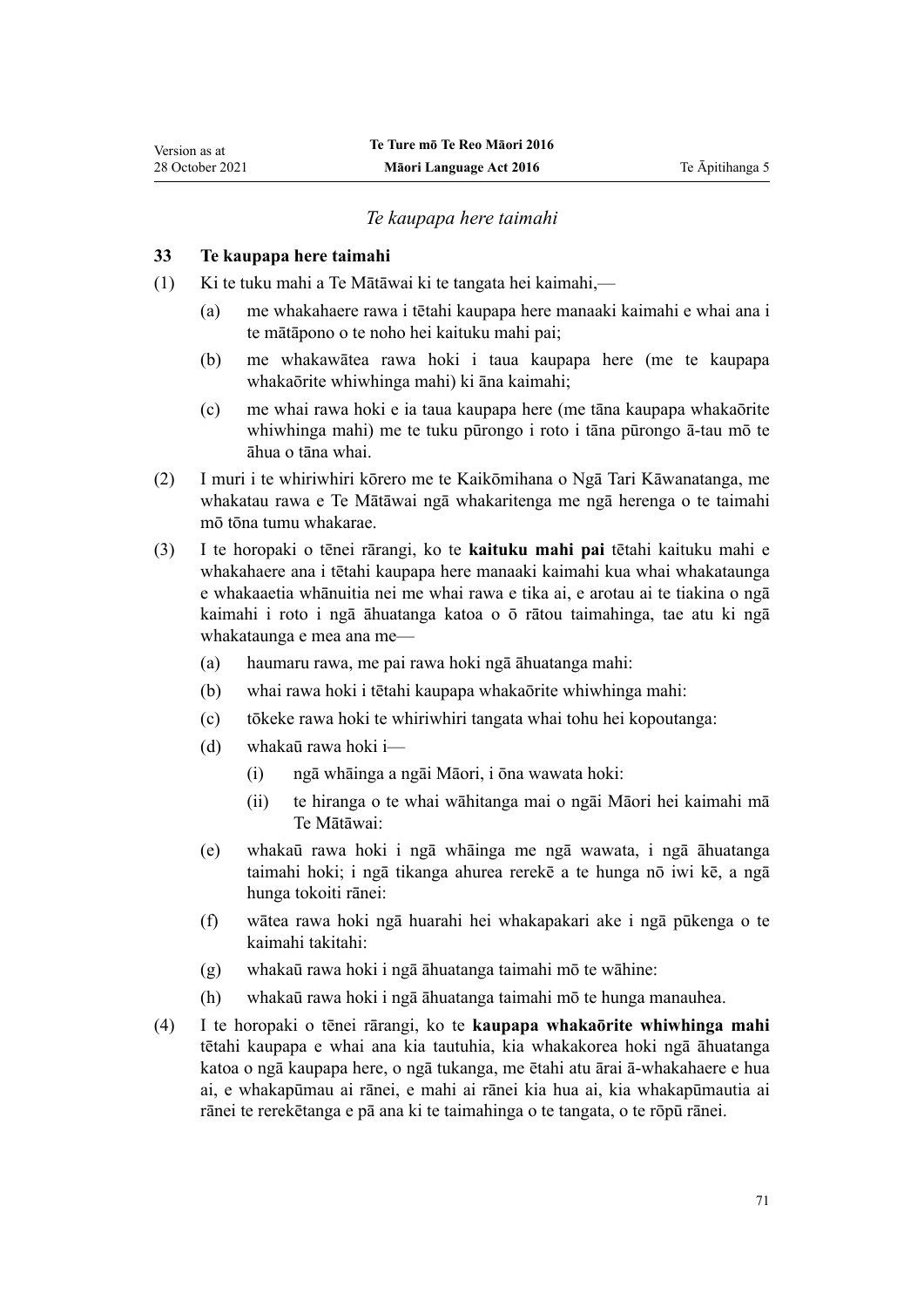# **Te Āpitihanga 6 Ngā tohu whakatau i te mōhio ki te reo Māori**

te [wehenga 40](#page-24-0)

## **1 Ka whakawhiwhi tohu whakatau a Te Taura Whiri**

- (1) Me whakawhiwhi rawa e Te Taura Whiri te tohu ki te tangata ka tono kia whakawhiwhia ia ki taua tohu, ā, e ai ki a Te Taura Whiri e tika ana te taumata o tana mōhio e whakawhiwhia ai ia ki tētahi tohu pērā.
- (2) Me pēnei rawa i tētahi o ēnei e whai ake nei te tohu:
	- (a) he tohu whakatau i te mōhio ki te whakawhiti reo ā-waha:
	- (b) he tohu whakatau i te mōhio ki te whakawhiti reo ā-tuhi:
	- (c) he tohu whakatau i te mōhio ki te whakawhiti reo ā-waha, ā-tuhi hoki.

#### **2 Ngā tohu mātauranga e riro ai te tohu**

I te horopaki o te whakatau, āe rānei, kāore rānei te taumata o te mōhio o te kaitono tohu e tika ana e whakawhiwhia ai ia ki taua tohu, me whakarite rawa, me whakaputa rawa hoki e Te Taura Whiri, e ai ki tāna e pai ai, ngā paearu e aromatawaitia ai te mōhio ki te whakawhiti reo ā-waha, ki te whakawhiti reo ātuhi rānei.

#### **3 Ka āhei tā Te Taura Whiri tāpae i te mana whakawhiwhi tohu**

- (1) Ahakoa te [rārangi 1\(1\)](#page-73-0), ka āhei tā Te Taura Whiri tāpae i te mana ki tētahi tangata, ki tētahi rangatōpū rānei,—
	- (a) ki te aromatawai i ngā kaitono i ngā tohu:
	- (b) ki te whakawhiwhi tohu hoki ki ngā kaitono ka eke ki te taumata o te mōhio e tika ana, e whakawhiwhia ai rātou ki aua tohu.
- (2) Ka āhei tā Te Taura Whiri tāpae i tētahi mana whakahaere i raro i te rārangi iti (1) mehemea ka whai rawa te tāpaetanga i te [wehenga 73](http://legislation.govt.nz/pdflink.aspx?id=DLM330308) o te Crown Entities Act 2004.

#### **4 Te whakamana mō ngā whakahaerenga ā-ture**

- (1) Ka āhei tā Te Taura Whiri whakamana tohu kia kīia ai he mōhio te kaipupuri tohu ki te whakawhiti reo ā-waha rānei, reo ā-tuhi rānei, ki ngā mea e rua rānei (i runga i ngā āhuatanga o te horopaki) i te horopaki o ngā whakahaerenga āture katoa mehemea kua ea ngā hiahia o Te Taura Whiri e mea ana ko te kaipupuri i te tohu—
	- (a) kua eke ki tōna taumata tika o te mōhio ki te whakawhiti reo ā-waha, ki te whakawhiti reo ā-tuhi rānei, ki ngā mea e rua rānei (i runga i ngā āhuatanga o te horopaki): ā,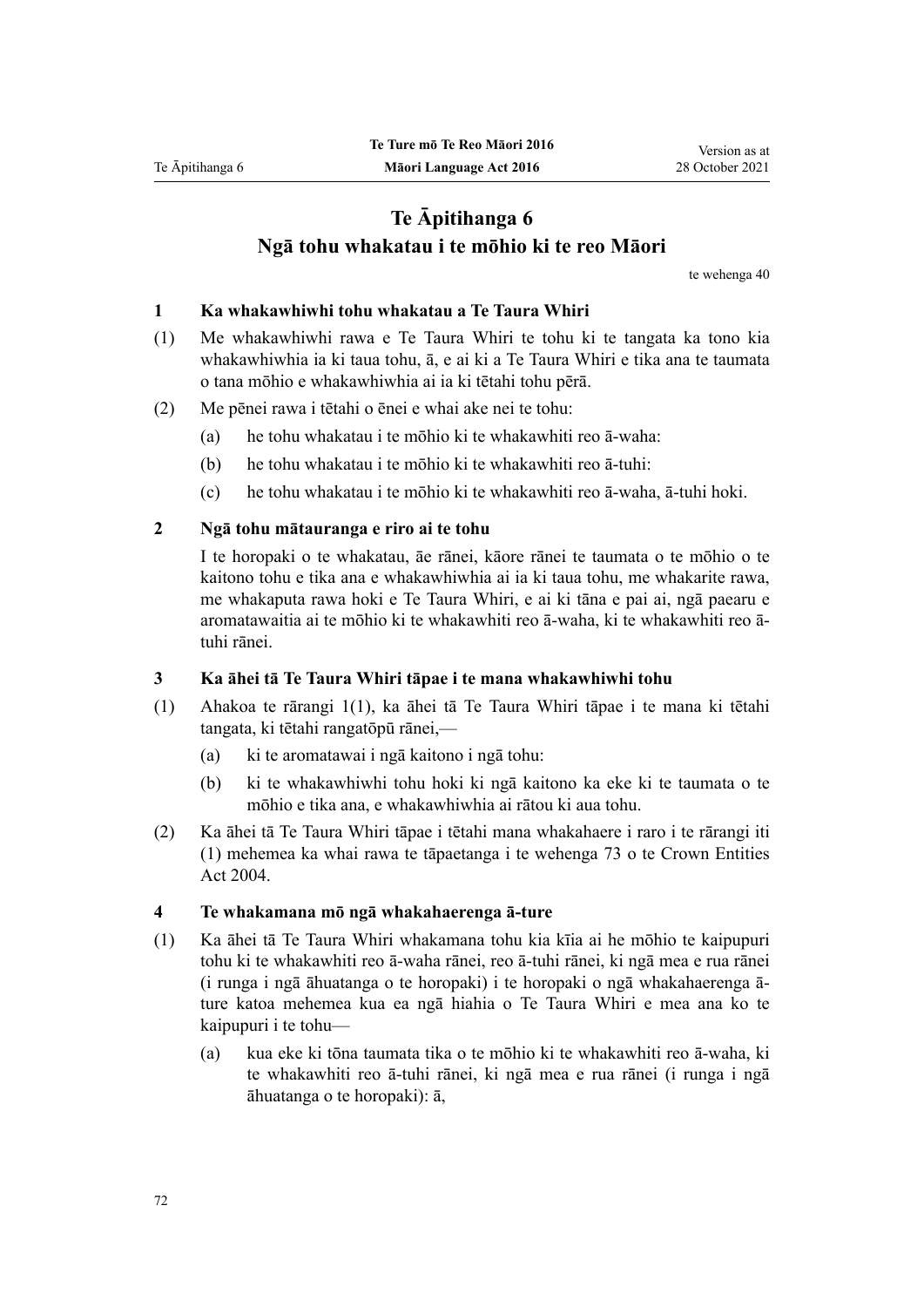- <span id="page-72-0"></span>(b) kua tika te whakangungua ōna, te ākona rānei ōna ki ngā kawenga a te kaiwhakawhiti reo ā-waha, a te kaiwhakawhiti reo ā-tuhi rānei, ki ngā mea e rua rānei i roto i ngā whakahaerenga ā-ture.
- (2) Me whakaū rawa te mōhio o te kaipupuri i tētahi tohu kua whakamanatia i raro i tēnei rārangi, ki te whakawhiti reo ā-waha, ki te whakawhiti reo ā-tuhi rānei, ki ngā mea e rua rānei (i runga i ngā āhuatanga o te horopaki) ina whakaaturia te tohu, i te horopaki o ngā whakahaerenga ā-ture. Ina whakaaturia te tohu, me whakaū rawa te mōhio o te kaipupuri i tētahi tohu kua whakamanatia i raro i tēnei rārangi, ki te whakawhiti reo ā-waha, ā-tuhi rānei, i ngā mea e rua rānei (i runga i ngā āhuatanga o te horopaki) i te horopaki o ngā whakahaerenga ā-ture.
- (3) Heoi anō, kāore e āhei tā te kaipupuri tohe kia tū ia hei kaiwhakawhiti reo āwaha rānei, hei kaiwhakawhiti reo ā-tuhi rānei, hei kaiwhakawhiti reo ā-waha, ā-tuhi hoki rānei, i roto i tētahi whakahaerenga, ā, kāore e āhei tā tērā rānei, tā ērā rānei kei mua i te aroaro o te kōti, o ngā taraipiunara rānei, tā te kaiwhakaatu rānei, tā tangata kē atu rānei tohe kia tū taua kaipupuri hei kaiwhakawhiti reo ā-waha rānei, hei kaiwhakawhiti reo ā-tuhi rānei, hei kaiwhakawhiti reo ā-waha, ā-tuhi hoki rānei.
- (4) I roto i ngā whakahaerenga ā-ture, ka āhei tā te āpiha whakahaere tuku pūrongo ki a Te Taura Whiri e tuku ana i ōna whakaaro mō te kaipupuri i tētahi tohu (ahakoa i whakamanatia i raro i tēnei rārangi, kāore rānei) e mea ana—
	- (a) kāore i eke ngā mahi whakawhiti reo ā-waha, ngā mahi whakawhiti reo ā-tuhi rānei, i te horopaki o ngā whakahaerenga:
	- (b) rānei kāore i hāngai tāna mahi ki ngā kawenga a tētahi kaiwhakawhiti reo ā-waha, ki tētahi kaiwhakawhiti reo ā-tuhi rānei, i roto i ngā whakahaerenga ā-ture.
- (5) Ki te whiwhi a Te Taura Whiri ki tētahi pūrongo i raro i te rārangi iti (4), me whai rawa i te rārangi 5 ānō nei he amuamu taua pūrongo ka tukuna i raro i taua rārangi.

### **5 Ngā amuamu mō ngā kaipupuri tohu**

- (1) Ka āhei tā wai rānei tuku amuamu ki a Te Taura Whiri mō tētahi kaipupuri i tētahi tohu i runga rānei i te take—
	- (a) kua whakaatu te kaipupuri tohu nōna e whakawhiti ā-waha ana i te reo Māori, e whakawhiti reo ā-tuhi ana rānei, i te taumata o te kore i mōhio nā reira e whakananotia ai te tika o tā te kaipupuri whai i te tohu:
	- (b) i te kaipupuri e mahi ana hei kaiwhakawhiti reo ā-waha, hei kaiwhakawhiti reo ā-tuhi rānei, i roto i tētahi whakahaerenga ā-ture, kāore i hāngai tāna mahi ki ngā kawenga a te kaiwhakawhiti reo ā-waha, a te kaiwhakawhiti reo ā-tuhi rānei, i roto i ngā whakahaerenga ā-ture.
- (2) Atu i ngā wā ka ea ngā hiahia o Te Taura Whiri e mea ana he take kore, he matangerengere rānei te amuamu, me tuku rawa e Te Taura Whiri tētahi kape o te amuamu ki te tangata mōna taua take, kia āta whai wāhi ai taua tangata ki te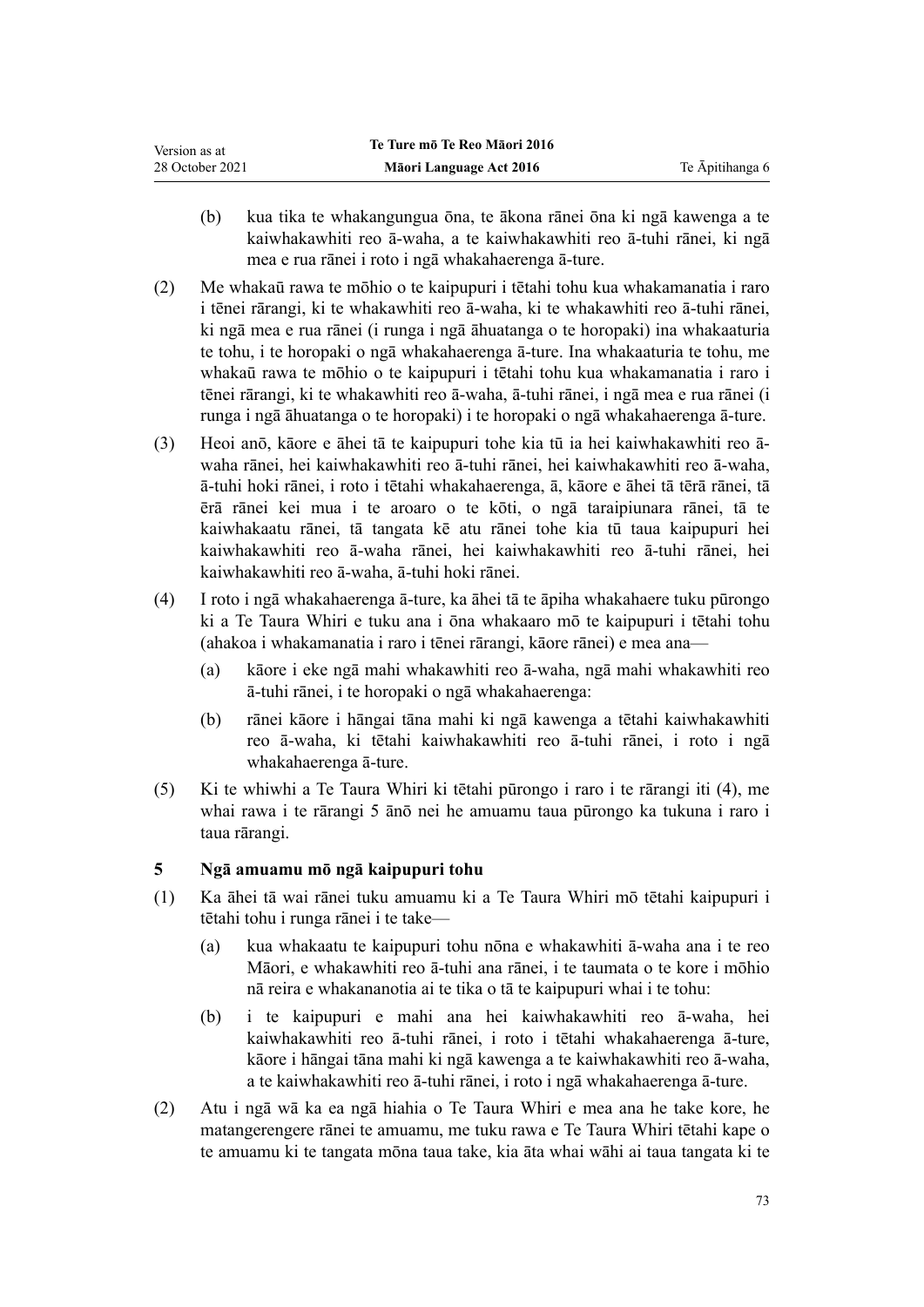tū ki te aroaro o Te Taura Whiri, ki te tuku tāpaetanga ā-tuhi rānei (māna anō e kōwhiri) ki a Te Taura Whiri, hei urupare i te amuamu.

- (3) Ki te ea ngā hiahia o Te Taura Whiri i muri i te whakatewhatewhanga o tētahi amuamu i tae ki tōna aroaro i raro i te rārangi iti (1)(a), kāore e tika ana te taumata o te mōhio o te tangata mōna te amuamu e mau tonu ai ia ki te tohu e puritia ana e ia, ka āhei rānei tāna—
	- (a) whakakore i te tohu:
	- (b) whakatārewa i te tohu tae rawa ki te wā ka ea rā anō ngā hiahia o Te Taura Whiri e mea ana e tika ana te taumata o tōna mōhio e mau tonu ai ia ki te tohu.
- (4) Ki te ea ngā hiahia o Te Taura Whiri i muri i te whakatewhatewhanga o tētahi amuamu i tae ki tōna aroaro i raro i te rārangi iti (1)(b), kāore i hāngai te mahi a te tangata mōna te amuamu, ki ngā kawenga a tētahi kaiwhakawhiti reo āwaha, a tētahi kaiwhakawhiti reo ā-tuhi rānei, i roto i ngā whakahaerenga āture, ka āhei rānei tāna—
	- (a) whakakore i te whakamananga o te tohu ka tukuna i raro i te [rārangi 4](#page-71-0):
	- (b) whakamana i te tohu, mehemea kāore anō kia whakamanatia, kia kīia, kāore e whakaūngia te taumata o te mōhio o te kaipupuri tohu ki te whakawhiti reo ā-waha, ki te whakawhiti reo ā-tuhi rānei, ki ngā mea e rua rānei (i runga i ngā āhuatanga o te horopaki) i te horopaki o ngā whakahaerenga ā-ture katoa.
- (5) I te wā tonu ka wātea i muri i te whakatau ka kawea i raro i te rārangi iti (3), i te (4) rānei, me tuku rawa e Te Taura Whiri ki te tangata mōna te amuamu tētahi pānui ā-tuhi mō te whakatau me ngā take i pērā ai te whakatau.
- (6) Ki te whakakore, ki te whakatārewa, ki te whakamana rānei a Te Taura Whiri i te tohu, me whakauru rawa ki taua pānui tētahi herenga kia whakahokia e te kaipupuri tohu te tohu ki a Te Taura Whiri.

#### **6 He hara**

Ki te kore te tangata e whakahoki i tētahi tohu, me te kore i āta whai takunga, i te wā ka whakamōhiotia ia i raro i te [rārangi 5\(6\),](#page-72-0) kua hara ia, ā, ina mau tangetange ka whiua ki tētahi whaina kāore e nui ake i te \$500.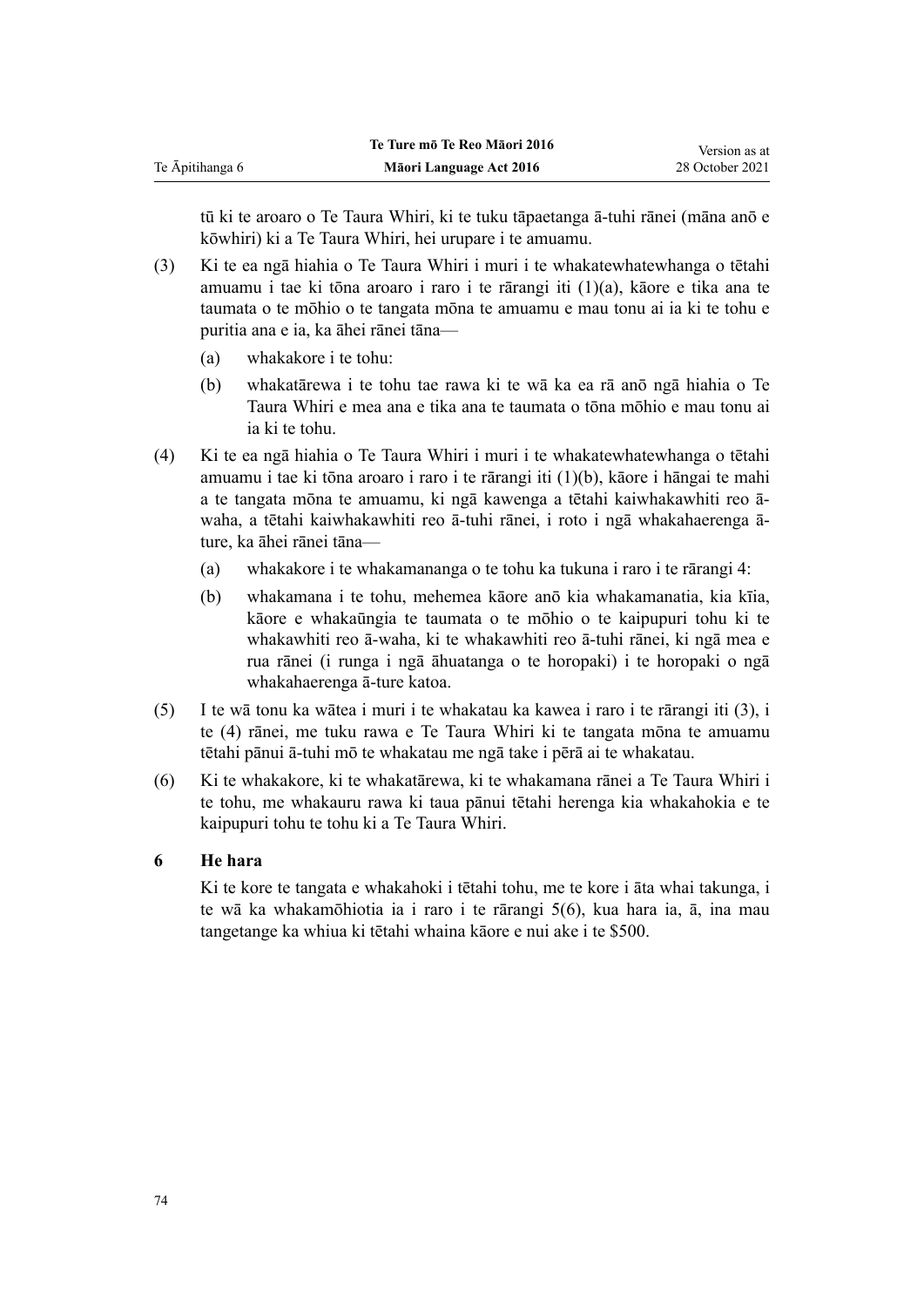## **Te Āpitihanga 7**

## **Ngā whakahounga ki te Māori Television Service (Te Aratuku Whakaata Irirangi Māori) Act 2003**

te [wehenga 49](#page-28-0)

## **Te Wāhanga 1**

### **Ngā tohutoro kua whakakapia**

I roto i ngā whakataunga o te [Māori Television Service \(Te Aratuku Whakaata](http://legislation.govt.nz/pdflink.aspx?id=DLM193695) [Irirangi Māori\) Act 2003](http://legislation.govt.nz/pdflink.aspx?id=DLM193695) e whai ake nei, whakakapia "Te Pūtahi Paoho" ki "Te Mātāwai" i ia wāhi:

Te [wehenga 3\(c\)](http://legislation.govt.nz/pdflink.aspx?id=DLM194305)

Te [wehenga 5\(3\)](http://legislation.govt.nz/pdflink.aspx?id=DLM194307)

Te [wehenga 10](http://legislation.govt.nz/pdflink.aspx?id=DLM194347)

Te [wāhanga iti 3](http://legislation.govt.nz/pdflink.aspx?id=DLM194349) o te upoko o te Wāhanga 1

Te [wehenga 15](http://legislation.govt.nz/pdflink.aspx?id=DLM194353)

Te upoko o te [wehenga 16](http://legislation.govt.nz/pdflink.aspx?id=DLM194354)

Te [wehenga 16\(2\)](http://legislation.govt.nz/pdflink.aspx?id=DLM194354)

Te upoko o te [wehenga 17](http://legislation.govt.nz/pdflink.aspx?id=DLM194356)

Te [wehenga 19](http://legislation.govt.nz/pdflink.aspx?id=DLM194362)

Te [wehenga 24A,](http://legislation.govt.nz/pdflink.aspx?id=DLM5770062) ko te whakamārama o te kaiwhakahaere

Te [wehenga 24E](http://legislation.govt.nz/pdflink.aspx?id=DLM5770069)

Te wehenga  $31(3)(b)$ , me te (7)

Te [wehenga 34\(3\)](http://legislation.govt.nz/pdflink.aspx?id=DLM194506)

Te [wehenga 39\(2\)\(d\)](http://legislation.govt.nz/pdflink.aspx?id=DLM194512)

Te [wehenga 45\(2\)](http://legislation.govt.nz/pdflink.aspx?id=DLM194521)

Te [wehenga 56](http://legislation.govt.nz/pdflink.aspx?id=DLM194559)

Te āpitihanga 1, te [rārangi 13\(2\)](http://legislation.govt.nz/pdflink.aspx?id=DLM194585)

Te āpitihanga 2, te [rārangi 4\(1\), me te \(2\)](http://legislation.govt.nz/pdflink.aspx?id=DLM194901)

Te āpitihanga 2, te [rārangi 5\(2\)](http://legislation.govt.nz/pdflink.aspx?id=DLM194903)

Te āpitihanga 2, te [rārangi 11](http://legislation.govt.nz/pdflink.aspx?id=DLM194912)

Te āpitihanga 2, te [rārangi 12](http://legislation.govt.nz/pdflink.aspx?id=DLM194913)

Te āpitihanga 2, te [rārangi 15](http://legislation.govt.nz/pdflink.aspx?id=DLM194917)

Te āpitihanga 2, te [rārangi 26\(2\)\(a\)\(ii\)](http://legislation.govt.nz/pdflink.aspx?id=DLM194939)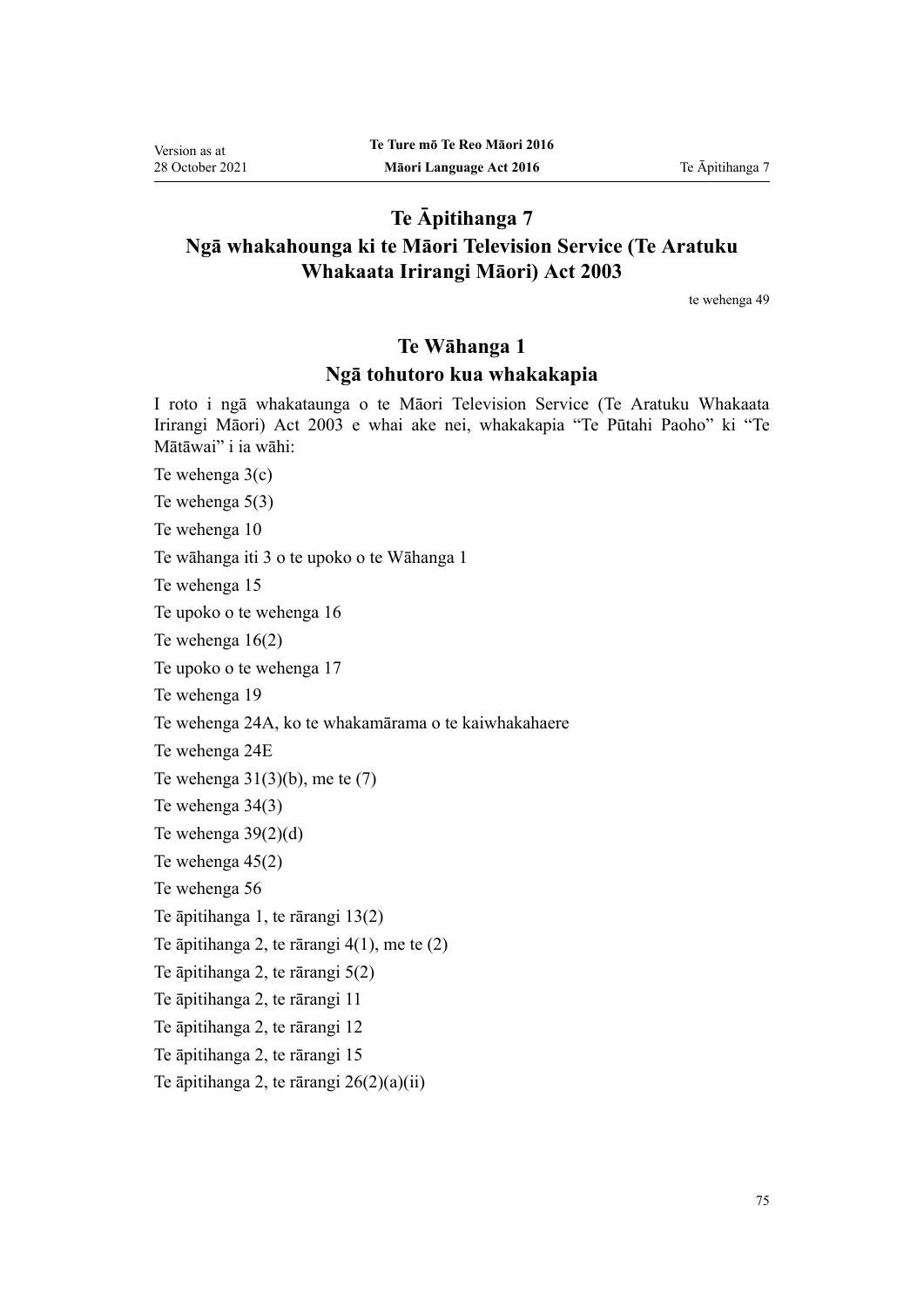## **Te Wāhanga 2 Ētahi atu whakahounga**

Whakakapia te upoko o te [Wāhanga 1](http://legislation.govt.nz/pdflink.aspx?id=DLM194302) ki ngā kupu:

### **Part 1**

## **Preliminary provisions and provisions relating to establishment of Māori Television Service and functions, etc, of Service and Te Mātāwai**

Whakakapia te [wehenga 3\(a\)](http://legislation.govt.nz/pdflink.aspx?id=DLM194305) ki ngā kupu:

(a) the establishment of the Service and the functions, duties, and powers of the Service and Te Mātāwai:

I roto i te [wehenga 3\(b\),](http://legislation.govt.nz/pdflink.aspx?id=DLM194305) whakakapia ngā kupu "ōna tikanga" ki ngā kupu "ngā tikanga Māori".

(c) subpart 3 provides for the joint responsibilities of the chairperson of Te Mātāwai and the responsible Ministers, and for the resolution of disputes between Te Mātāwai and the responsible Ministers.

I roto i te [wehenga 5\(3\)\(b\)](http://legislation.govt.nz/pdflink.aspx?id=DLM194307), whakakapia ngā kupu "ōna tikanga" ki ngā kupu "ngā tikanga Māori".

I roto i te [wehenga 5\(3\)\(ba\)\(iii\)](http://legislation.govt.nz/pdflink.aspx?id=DLM194307), whakakapia ngā kupu "ōna tikanga" ki ngā kupu "ngā tikanga Māori".

Whakakapia te [wehenga 5\(5\)\(a\)](http://legislation.govt.nz/pdflink.aspx?id=DLM194307) ki ngā kupu:

Schedule 1 provides procedures for the resolution of disputes between the responsible Ministers and Te Mātāwai:

I roto i te [wehenga 6](http://legislation.govt.nz/pdflink.aspx?id=DLM194308), whakakorengia ngā whakamārama o **ōna tikanga** me **Te Pūtahi Paoho**.

I roto i te [wehenga 6](http://legislation.govt.nz/pdflink.aspx?id=DLM194308), whakaurua ngā kupu e ai ki te raupapa arapū tika:

**Te Mātāwai** means the entity established by section 17 of Te Ture mō Te Reo Māori 2016/the Māori Language Act 2016

I roto i te [wehenga 8\(1\),](http://legislation.govt.nz/pdflink.aspx?id=DLM194345) whakakapia ngā kupu "ōna tikanga" ki ngā kupu "ngā tikanga Māori".

Whakakorengia ngā [wehenga 12 ki te 14.](http://legislation.govt.nz/pdflink.aspx?id=DLM194350)

Whakakorengia te [wehenga 15\(c\)](http://legislation.govt.nz/pdflink.aspx?id=DLM194353).

I roto i te [wehenga 16\(1\)](http://legislation.govt.nz/pdflink.aspx?id=DLM194354), whakakapia ngā kupu "Te Pūtahi Paoho, acting jointly,—" ki ngā kupu "Te Mātāwai, on behalf of Te Mātāwai, acting jointly,—".

I roto i te [wehenga 17\(1\)](http://legislation.govt.nz/pdflink.aspx?id=DLM194356), whakakapia ngā kupu "Te Pūtahi Paoho" ki ngā kupu "Te Mātāwai, on behalf of Te Mātāwai,".

I roto i te upoko o te [Wāhanga 2](http://legislation.govt.nz/pdflink.aspx?id=DLM194357), whakakapia ngā kupu "**UHF right**" ki ngā kupu "**spectrum management rights**".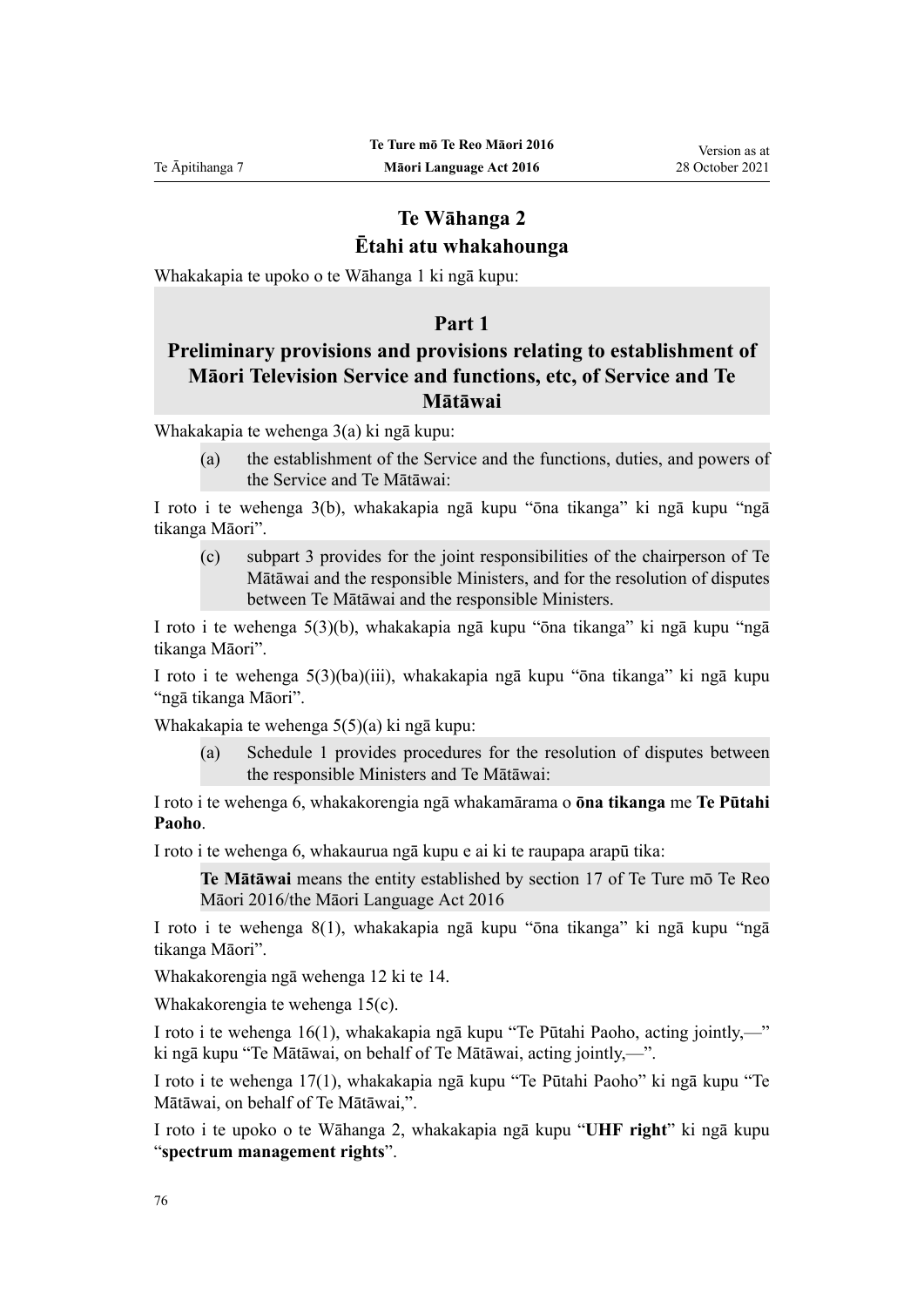Whakakorengia te tīpare kei runga i te [wehenga 24A.](http://legislation.govt.nz/pdflink.aspx?id=DLM5770062)

I roto i te [wehenga 24A,](http://legislation.govt.nz/pdflink.aspx?id=DLM5770062) whakakapia te whakamārama o ngā mana whakahaere hihinga ki ngā kupu nei:

**spectrum management rights** means the management right held by Te Mātāwai for the frequency range 606–622 MHz for the period expiring on 30 November 2033

Whakakapia te [wehenga 24B](http://legislation.govt.nz/pdflink.aspx?id=DLM5766940) ki ngā kupu:

### **24B Terms and conditions for exercise of spectrum management rights**

- (1) The terms and conditions under which Te Mātāwai must manage the spectrum management rights must be set out in a deed executed by the responsible Ministers.
- (2) The deed may be modified by written agreement between the responsible Ministers, on behalf of the Crown, and Te Mātāwai.
- (3) The responsible Ministers must consult the Minister responsible for the administration of the Radiocommunications Act 1989 before modifying the deed under subsection (2).
- (4) The deed may, by agreement, provide that if Te Mātāwai breaches 1 or more specified terms or conditions (a serious breach), the responsible Ministers may require Te Mātāwai to transfer the spectrum management rights to the Crown, and in such case Te Mātāwai must transfer the spectrum management rights as required by the responsible Ministers.

I roto i te [wehenga 24H\(1\)\(a\),](http://legislation.govt.nz/pdflink.aspx?id=DLM5770075) whakakapia ngā kupu "ōna tikanga" ki ngā kupu "ngā tikanga Māori".

I roto i te [wehenga 24H\(2\),](http://legislation.govt.nz/pdflink.aspx?id=DLM5770075) whakakapia ngā kupu "ōna tikanga" ki ngā kupu "ngā tikanga Māori".

I roto i te [wehenga 30](http://legislation.govt.nz/pdflink.aspx?id=DLM194500), whakakapia ngā kupu "Te Pūtahi Paoho" ki ngā kupu "Te Mātāwai, on behalf of Te Mātāwai," i ia wāhi.

I roto i te [wehenga 31\(1\)](http://legislation.govt.nz/pdflink.aspx?id=DLM194502), whakakapia ngā kupu "Te Pūtahi Paoho" ki ngā kupu "Te Mātāwai, who receives it on behalf of Te Mātāwai,".

I roto i te [wehenga 31\(2\)](http://legislation.govt.nz/pdflink.aspx?id=DLM194502), whakakapia ngā kupu "Te Pūtahi Paoho" ki ngā kupu "Te Mātāwai, on behalf of Te Mātāwai,".

I roto i te [wehenga 31\(4\)](http://legislation.govt.nz/pdflink.aspx?id=DLM194502), whakakapia ngā kupu "Te Pūtahi Paoho" ki ngā kupu "Te Mātāwai, on behalf of Te Mātāwai".

I roto i te [wehenga 31\(4\)\(a\),](http://legislation.govt.nz/pdflink.aspx?id=DLM194502) whakakapia ngā kupu "Te Pūtahi Paoho" ki ngā kupu "Te Mātāwai, on behalf of Te Mātāwai,".

I roto i te [wehenga 34\(1\)\(a\),](http://legislation.govt.nz/pdflink.aspx?id=DLM194506) whakakapia ngā kupu "Te Pūtahi Paoho" ki ngā kupu "Te Mātāwai, on behalf of Te Mātāwai,".

I roto i te [wehenga 36\(a\),](http://legislation.govt.nz/pdflink.aspx?id=DLM194508) whakakapia ngā kupu "Te Pūtahi Paoho," ki ngā kupu "Te Mātāwai, on behalf of Te Mātāwai,".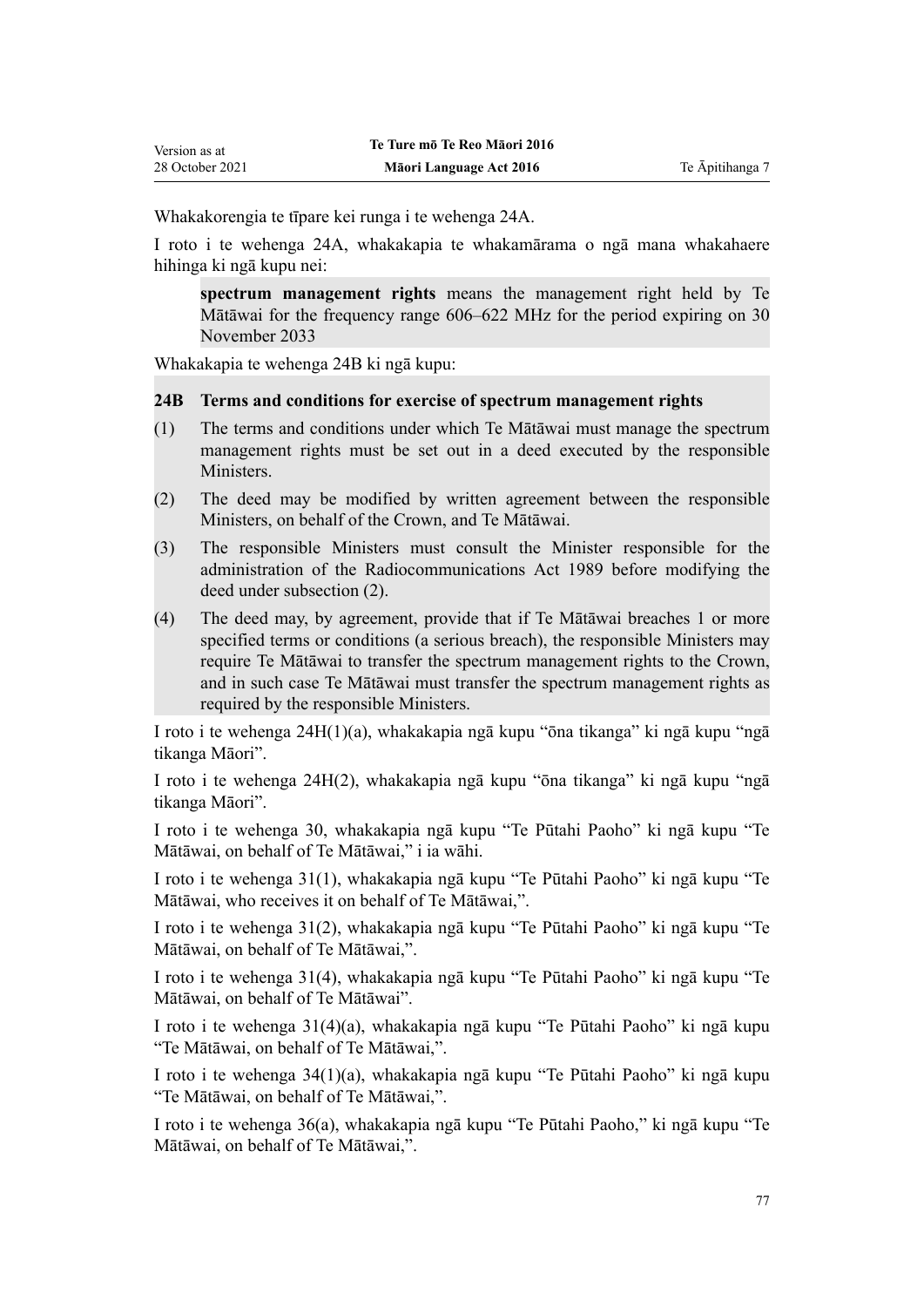I roto i te [wehenga 36\(b\)](http://legislation.govt.nz/pdflink.aspx?id=DLM194508), whakakapia ngā kupu "Te Pūtahi Paoho" ki ngā kupu "Te Mātāwai, on behalf of Te Mātāwai".

I roto i te [wehenga 39\(5\)\(a\),](http://legislation.govt.nz/pdflink.aspx?id=DLM194512) whakakapia ngā kupu "Te Pūtahi Paoho" ki ngā kupu "Te Mātāwai, on behalf of Te Mātāwai".

I roto i te [wehenga 41\(2\)\(k\)](http://legislation.govt.nz/pdflink.aspx?id=DLM194515), whakakapia ngā kupu "Te Pūtahi Paoho" ki ngā kupu "Te Mātāwai, on behalf of Te Mātāwai,".

I roto i te [wehenga 44\(1\)](http://legislation.govt.nz/pdflink.aspx?id=DLM194519), whakakapia ngā kupu "Te Pūtahi Paoho" ki ngā kupu "Te Mātāwai, who receives the report on behalf of Te Mātāwai".

I roto i te [wehenga 45\(1\)](http://legislation.govt.nz/pdflink.aspx?id=DLM194521), whakakapia ngā kupu "Te Pūtahi Paoho," ki ngā kupu "Te Mātāwai, on behalf of Te Mātāwai,".

I roto i te [wehenga 47\(1\)\(a\),](http://legislation.govt.nz/pdflink.aspx?id=DLM194523) whakakapia ngā kupu "Te Pūtahi Paoho" ki ngā kupu "Te Mātāwai, on behalf of Te Mātāwai,".

I roto i te [wehenga 50](http://legislation.govt.nz/pdflink.aspx?id=DLM194551), whakakapia ngā kupu "Te Pūtahi Paoho" ki ngā kupu "Te Mātāwai, who receives the report on behalf of Te Mātāwai".

I roto i te Āpitihanga 1, whakakorengia te [Wāhanga 1](http://legislation.govt.nz/pdflink.aspx?id=DLM194566).

I roto i te Āpitihanga 1, whakakorengia ngā [rārangi 2 ki te 12](http://legislation.govt.nz/pdflink.aspx?id=DLM194569) me ngā tīpare kei runga i ngā [rārangi 3,](http://legislation.govt.nz/pdflink.aspx?id=DLM194571) [4](http://legislation.govt.nz/pdflink.aspx?id=DLM194573), [11](http://legislation.govt.nz/pdflink.aspx?id=DLM194581), me te [12.](http://legislation.govt.nz/pdflink.aspx?id=DLM194583)

I roto i te Āpitihanga 1, i te [rārangi 13\(1\),](http://legislation.govt.nz/pdflink.aspx?id=DLM194585) whakakapia ngā kupu "Te Pūtahi Paoho" ki ngā kupu "Te Mātāwai, on behalf of Te Mātāwai".

I roto i te Āpitihanga 2, i te [rārangi 3\(1\)\(c\),](http://legislation.govt.nz/pdflink.aspx?id=DLM194900) whakakapia ngā kupu "Te Pūtahi Paoho" ki ngā kupu "Te Mātāwai, on behalf of Te Mātāwai".

I roto i te Āpitihanga 2, i te [rārangi 3\(2\)\(c\)](http://legislation.govt.nz/pdflink.aspx?id=DLM194900), whakakapia ngā kupu "Te Pūtahi Paoho," ki ngā kupu "Te Mātāwai, on behalf of Te Mātāwai,".

I roto i te Āpitihanga 2, i ngā [rārangi 4\(4\)\(a\), i te \(b\), me te \(c\)](http://legislation.govt.nz/pdflink.aspx?id=DLM194901), whakakapia ngā kupu "Te Pūtahi Paoho," ki ngā kupu "Te Mātāwai, on behalf of Te Mātāwai,".

I roto i te Āpitihanga 2, i ngā [rārangi 5\(1\), i te \(3\)\(b\), i te \(4\)](http://legislation.govt.nz/pdflink.aspx?id=DLM194903) hoki, whakakapia ngā kupu "Te Pūtahi Paoho" ki ngā kupu "Te Mātāwai, on behalf of Te Mātāwai,".

I roto i te Āpitihanga 2, i te [rārangi 8\(1\)\(a\)\(ii\),](http://legislation.govt.nz/pdflink.aspx?id=DLM194908) whakakapia ngā kupu "Te Pūtahi Paoho" ki ngā kupu "Te Mātāwai, on behalf of Te Mātāwai".

I roto i te Āpitihanga 2, i te [rārangi 10\(2\)\(a\)](http://legislation.govt.nz/pdflink.aspx?id=DLM194910), whakakapia ngā kupu "Te Pūtahi Paoho" ki ngā kupu "Te Mātāwai, on behalf of Te Mātāwai,".

I roto i te Āpitihanga 2, i te [rārangi 21\(2\)](http://legislation.govt.nz/pdflink.aspx?id=DLM194926), whakakapia ngā kupu "Te Pūtahi Paoho"" ki ngā kupu "Te Mātāwai, on behalf of Te Mātāwai,".

I roto i te Āpitihanga 2, i te [rārangi 26\(4\)\(e\)](http://legislation.govt.nz/pdflink.aspx?id=DLM194939), whakakapia ngā kupu "Te Pūtahi Paoho" ki ngā kupu "Te Mātāwai, on behalf of Te Mātāwai,".

I roto i te Āpitihanga 2, i te [rārangi 29](http://legislation.govt.nz/pdflink.aspx?id=DLM194943), whakakapia ngā kupu "Te Pūtahi Paoho" ki ngā kupu "Te Mātāwai, on behalf of Te Mātāwai,".

I roto i te Āpitihanga 2, i te [rārangi 33](http://legislation.govt.nz/pdflink.aspx?id=DLM194948), whakakapia ngā kupu "Te Pūtahi Paoho," ki ngā kupu "Te Mātāwai, on behalf of Te Mātāwai," i ia wāhi.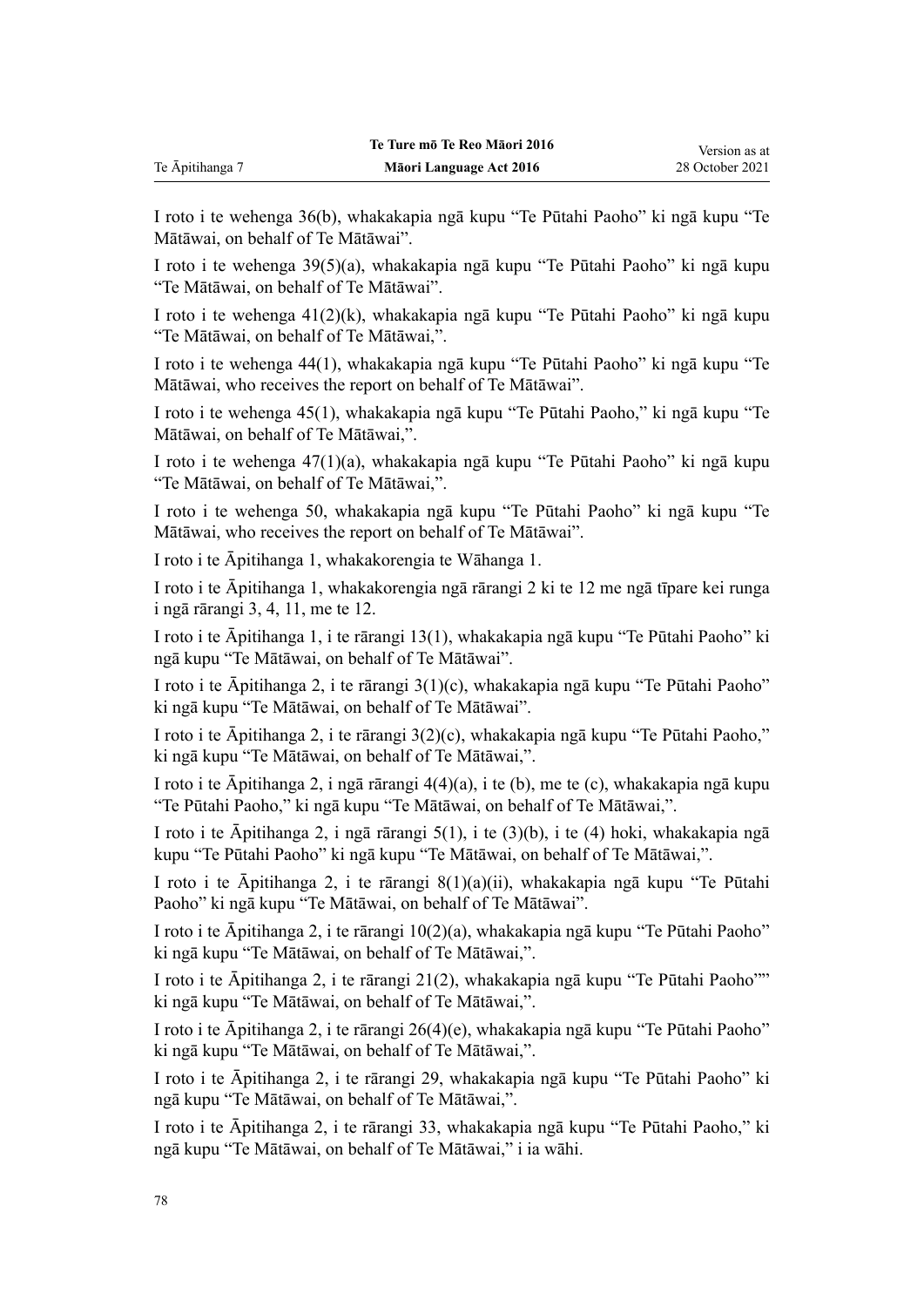| Version as at   | Te Ture mō Te Reo Māori 2016 |
|-----------------|------------------------------|
| 28 October 2021 | Māori Language Act 2016      |

I roto i te Āpitihanga 2, i te [rārangi 35\(4\)\(c\)](http://legislation.govt.nz/pdflink.aspx?id=DLM194953), whakakapia ngā kupu "Te Pūtahi Paoho" ki ngā kupu "Te Mātāwai, on behalf of Te Mātāwai".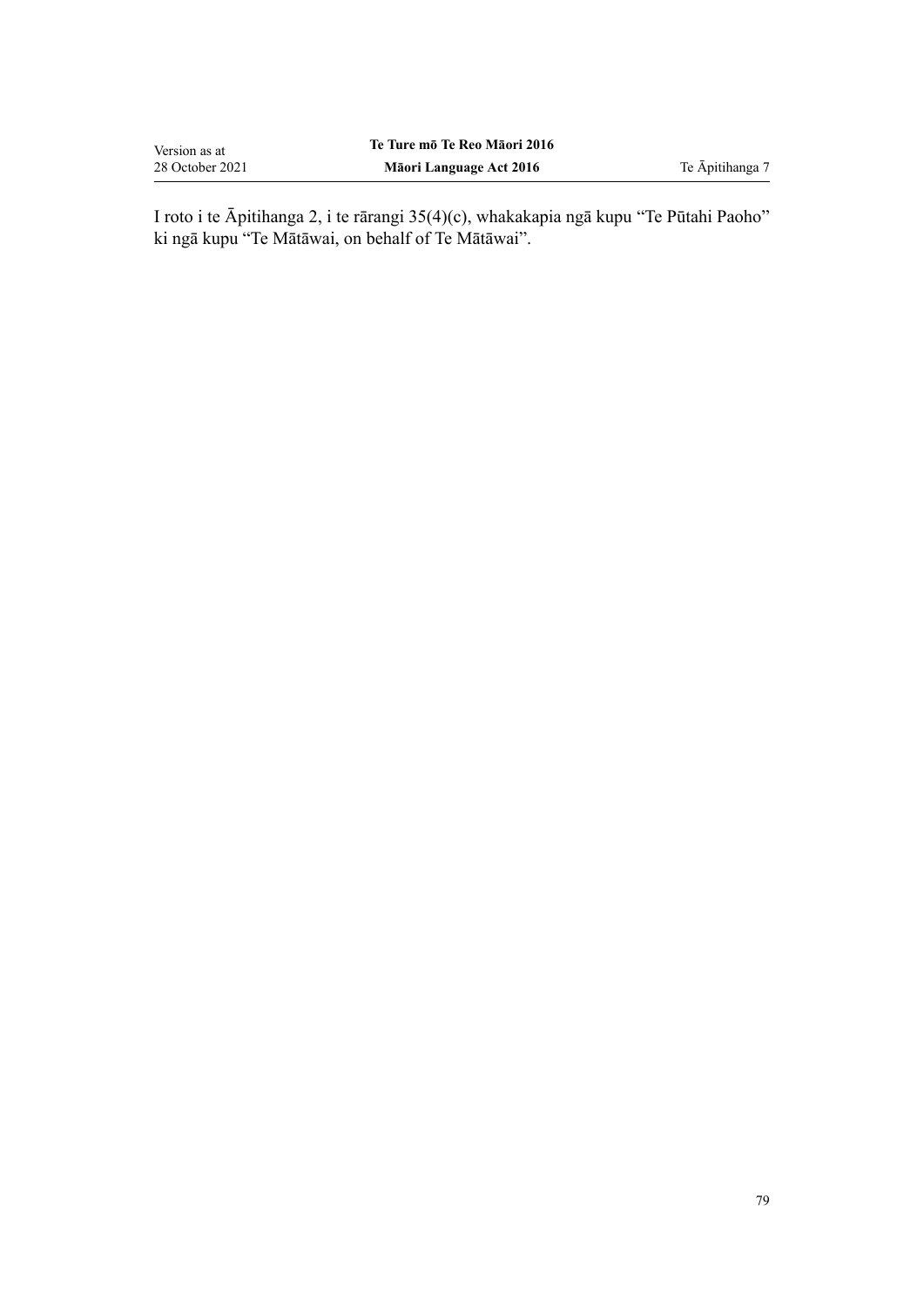## **Te Āpitihanga 8 Ngā whakahounga o ētahi whakaturetanga kē atu ka hua ake i muri**

**iho**

te [wehenga 50](#page-28-0)

# **Te Wāhanga 1 Ngā Whakahounga o ngā Ture**

#### **Broadcasting Act 1989 (1989 No 25)**

I roto i te [wehenga 53B\(2\)\(c\),](http://legislation.govt.nz/pdflink.aspx?id=DLM158060) i muri i te kupu "content" whakaurua te "; and".

I roto i te [wehenga 53B\(2\),](http://legislation.govt.nz/pdflink.aspx?id=DLM158060) i muri i te rerenga (c) whakaurua:

(d) other activities to promote the Māori language and Māori culture.

I roto i te [wehenga 53I,](http://legislation.govt.nz/pdflink.aspx?id=DLM158077) whakakapia ngā kupu "7 members" ki ngā kupu "5 members appointed by the Minister for Māori Development in accordance with section 42 of Te Ture mō Te Reo Māori 2016/the Māori Language Act 2016".

#### **Children, Young Persons, and Their Families Act 1989 (1989 No 24)**

I roto i te [wehenga 9\(3\)](http://legislation.govt.nz/pdflink.aspx?id=DLM149448), whakakapia ngā kupu "Māori Language Act 1987" ki ngā kupu "Te Ture mō Te Reo Māori 2016/Māori Language Act 2016".

### **Exclusive Economic Zone and Continental Shelf (Environmental Effects) Act 2012 (2012 No 72)**

I roto i te [wehenga 53\(3\)\(b\)](http://legislation.govt.nz/pdflink.aspx?id=DLM3956205), whakakapia ngā kupu "Māori Language Act 1987" ki ngā kupu "Te Ture mō Te Reo Māori 2016/Māori Language Act 2016".

I roto i te Āpitihanga, i te [rārangi 2\(3\)\(b\)](http://legislation.govt.nz/pdflink.aspx?id=DLM5968421), whakakapia ngā kupu "Māori Language Act 1987" ki ngā kupu "Te Ture mō Te Reo Māori 2016/Māori Language Act 2016".

#### **Judicature Act 1908 (1908 No 89)**

I roto i te Āpitihanga 2, i te [ritenga 1.11\(1\),](http://legislation.govt.nz/pdflink.aspx?id=DLM1818550) whakakapia ngā kupu "section 4(1) of the Māori Language Act 1987" ki ngā kupu "section 7(1) of Te Ture mō Te Reo Māori 2016/the Māori Language Act 2016".

I roto i te Āpitihanga 2, i te [ritenga 1.12\(3\)](http://legislation.govt.nz/pdflink.aspx?id=DLM1818551), whakakapia ngā kupu "section 18 of the Māori Language Act 1987" ki ngā kupu "clause 4 of Schedule 6 of Te Ture mō Te Reo Māori 2016/the Māori Language Act 2016".

I roto i te Āpitihanga 2, i te ritenga 1.13(a), whakakapia ngā kupu "section 15(2)(a) or (c) of the Māori Language Act 1987" ki ngā kupu "clause 1(2)(a) or (c) of Schedule 6 of Te Ture mō Te Reo Māori 2016/the Māori Language Act 2016".

I roto i te Āpitihanga 2, i te Āpitihanga 1 o taua āpitihanga, i te [puka G 12](http://legislation.govt.nz/pdflink.aspx?id=DLM1817622), i te tuhipoto 1, whakakapia ngā kupu "Māori Language Act 1987" ki ngā kupu "Te Ture mō Te Reo Māori 2016/Māori Language Act 2016".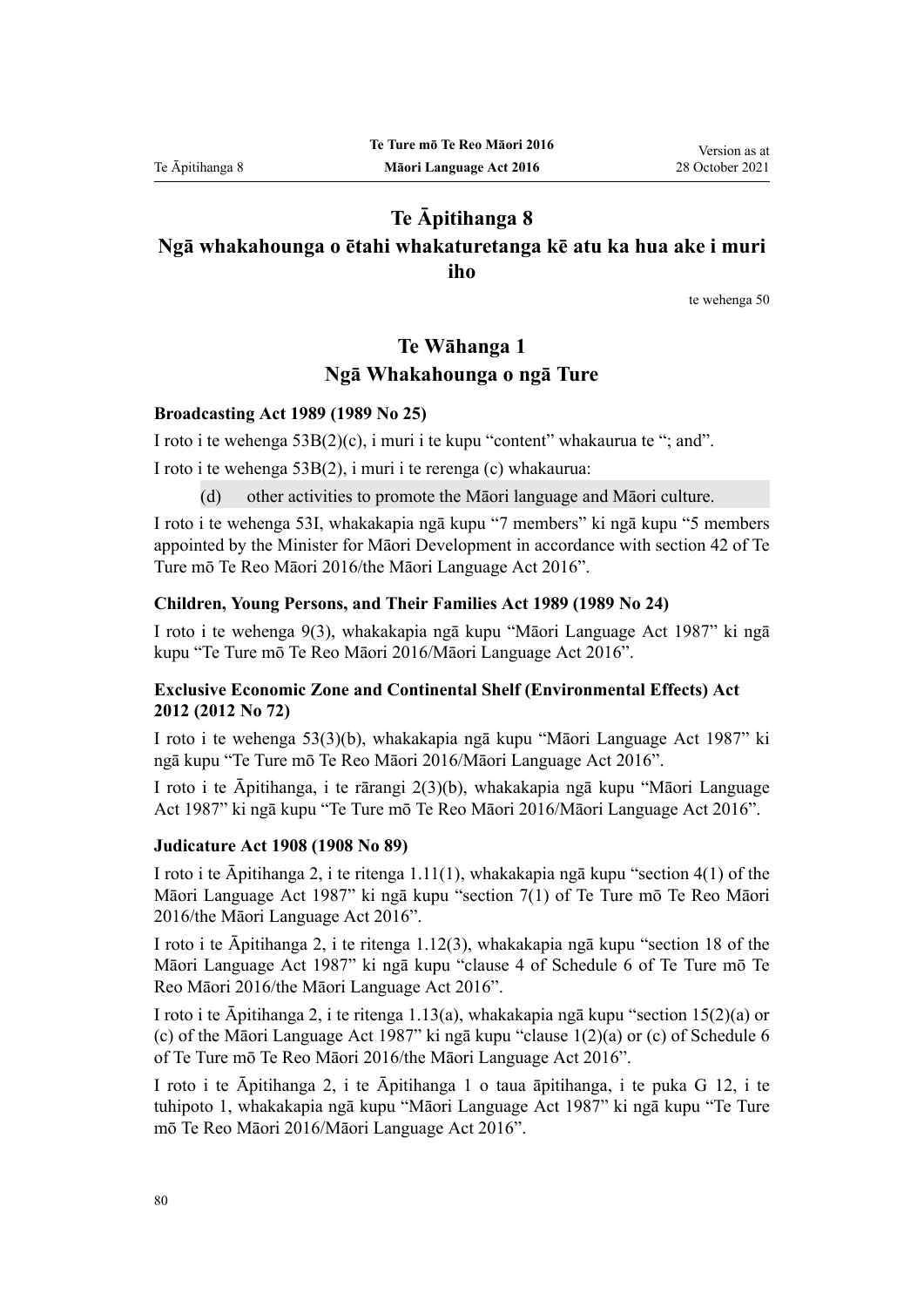### **Local Government (Auckland Transitional Provisions) Act 2010 (2010 No 37)**

I roto i te [wehenga 136\(3\)\(c\)](http://legislation.govt.nz/pdflink.aspx?id=DLM5600676), whakakapia ngā kupu "Māori Language Act 1987" ki ngā kupu "Te Ture mō Te Reo Māori 2016/Māori Language Act 2016".

I roto i te [wehenga 136\(3\)\(c\)](http://legislation.govt.nz/pdflink.aspx?id=DLM5600676), whakakapia ngā kupu "Schedule 1" ki ngā kupu "Schedule 2".

### **New Zealand Public Health and Disability Act 2000 (2000 No 91)**

I roto i te [wehenga 77\(f\),](http://legislation.govt.nz/pdflink.aspx?id=DLM81274) whakakapia ngā kupu "Māori Language Act 1987" ki ngā kupu "Te Ture mō Te Reo Māori 2016/Māori Language Act 2016".

### **Ombudsmen Act 1975 (1975 No 9)**

I roto i te Āpitihanga 1, i te [Wāhanga 2](http://legislation.govt.nz/pdflink.aspx?id=DLM431296), whakaurua ngā kupu e ai ki te raupapa arapū tika:

Te Mātāwai

### **Public Audit Act 2001 (2001 No 10)**

I roto i te [Āpitihanga 2](http://legislation.govt.nz/pdflink.aspx?id=DLM88987), whakaurua ngā kupu e ai ki te raupapa arapū tika:

Te Mātāwai

### **Resource Management Act 1991 (1991 No 69)**

I roto i te [wehenga 39\(2\)\(b\)](http://legislation.govt.nz/pdflink.aspx?id=DLM233065), whakakapia ngā kupu "Māori Language Act 1987" ki ngā kupu "Te Ture mō Te Reo Māori 2016/Māori Language Act 2016".

I roto i te [wehenga 276\(3\),](http://legislation.govt.nz/pdflink.aspx?id=DLM237764) whakakapia ngā kupu "Māori Language Act 1987" ki ngā kupu "Te Ture mō Te Reo Māori 2016/Māori Language Act 2016".

### **Te Ture Whenua Maori Act 1993 (1993 No 4)**

I roto i te [wehenga 68](http://legislation.govt.nz/pdflink.aspx?id=DLM290956), whakakapia ngā kupu "Māori Language Act 1987" ki ngā kupu "Te Ture mō Te Reo Māori 2016/Māori Language Act 2016".

### **Te Wāhanga 2**

### **Ngā whakahounga o ngā tuhinga ā-ture**

### **Criminal Procedure Rules 2012 (SR 2012/415)**

I roto i te [ritenga 1.9\(1\)](http://legislation.govt.nz/pdflink.aspx?id=DLM4914750), whakakapia ngā kupu "section 4(1) of the Māori Language Act 1987" ki ngā kupu "section 7(1) of Te Ture mō Te Reo Māori 2016/the Māori Language Act 2016".

I roto i te [ritenga 1.10\(6\)\(a\),](http://legislation.govt.nz/pdflink.aspx?id=DLM4914751) whakakapia ngā kupu "section 18 of the Māori Language Act 1987" ki ngā kupu "clause 4 of Schedule 6 of Te Ture mō Te Reo Māori 2016/the Māori Language Act 2016".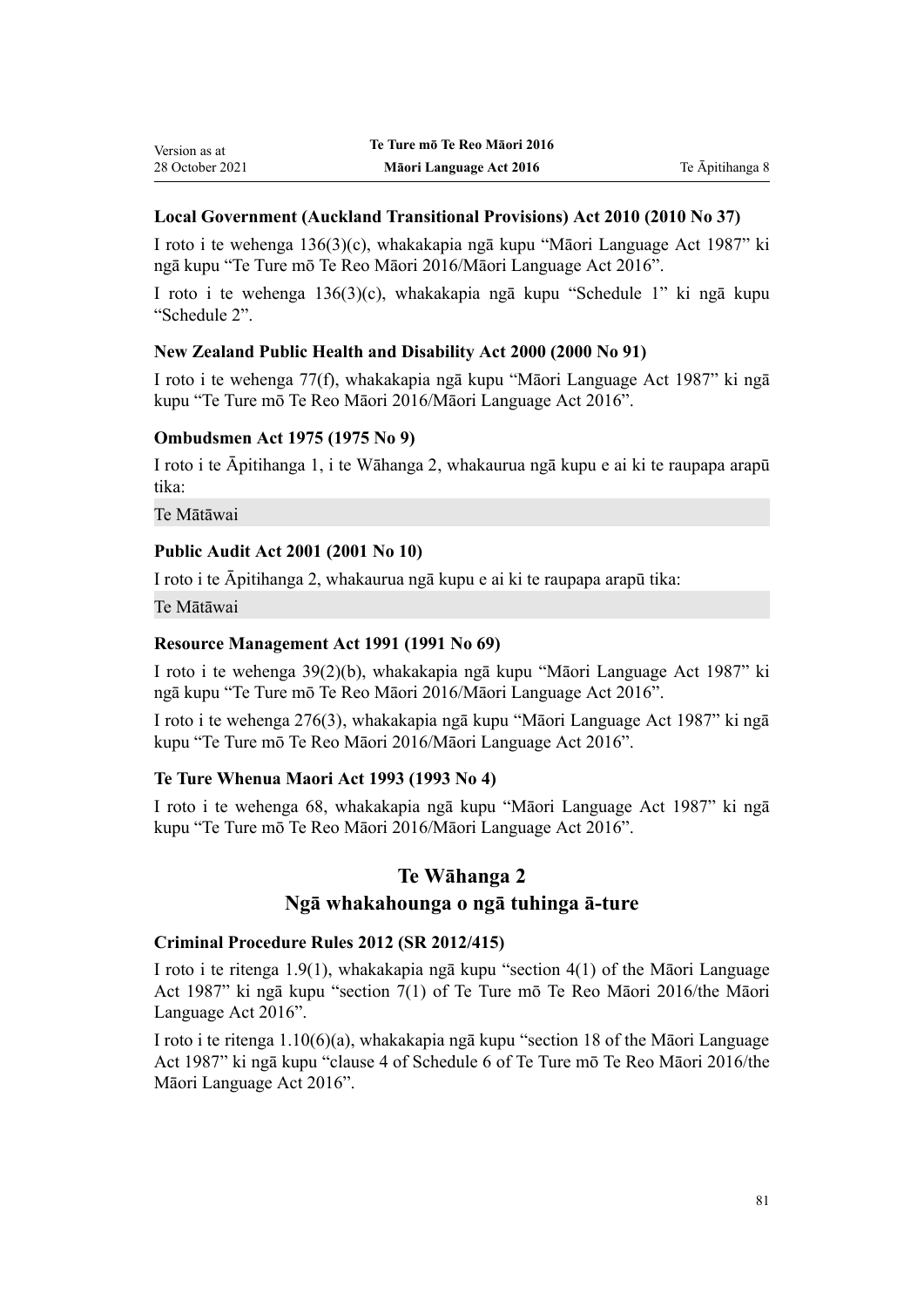|                 | Te Ture mō Te Reo Māori 2016 | Version as at   |
|-----------------|------------------------------|-----------------|
| Te Āpitihanga 8 | Māori Language Act 2016      | 28 October 2021 |

### **District Courts Rules 2014 (LI 2014/179)**

I roto i te [ritenga 1.15\(1\)](http://legislation.govt.nz/pdflink.aspx?id=DLM4891460), whakakapia ngā kupu "section 4(1) of the Māori Language Act 1987" ki ngā kupu "section 7(1) of Te Ture mō Te Reo Māori 2016/the Māori Language Act 2016".

I roto i te [ritenga 1.16\(3\),](http://legislation.govt.nz/pdflink.aspx?id=DLM4891461) whakakapia ngā kupu "section 18 of the Māori Language Act 1987" ki ngā kupu "clause 4 of Schedule 6 of Te Ture mō Te Reo Māori 2016/the Māori Language Act 2016".

I roto i te [ritenga 1.17\(a\)](http://legislation.govt.nz/pdflink.aspx?id=DLM4891462), whakakapia ngā kupu "section 15(2)(a) or (c) of the Māori Language Act 1987" ki ngā kupu "clause 1(2)(a) or (c) of Schedule 6 of Te Ture mō Te Reo Māori 2016/the Māori Language Act 2016".

I roto i te Āpitihanga 2, i te [puka 4,](http://legislation.govt.nz/pdflink.aspx?id=DLM6115760) i te tuhipoto 1, whakakapia ngā kupu "Māori Language Act 1987" ki ngā kupu "Te Ture mō Te Reo Māori 2016/Māori Language Act 2016".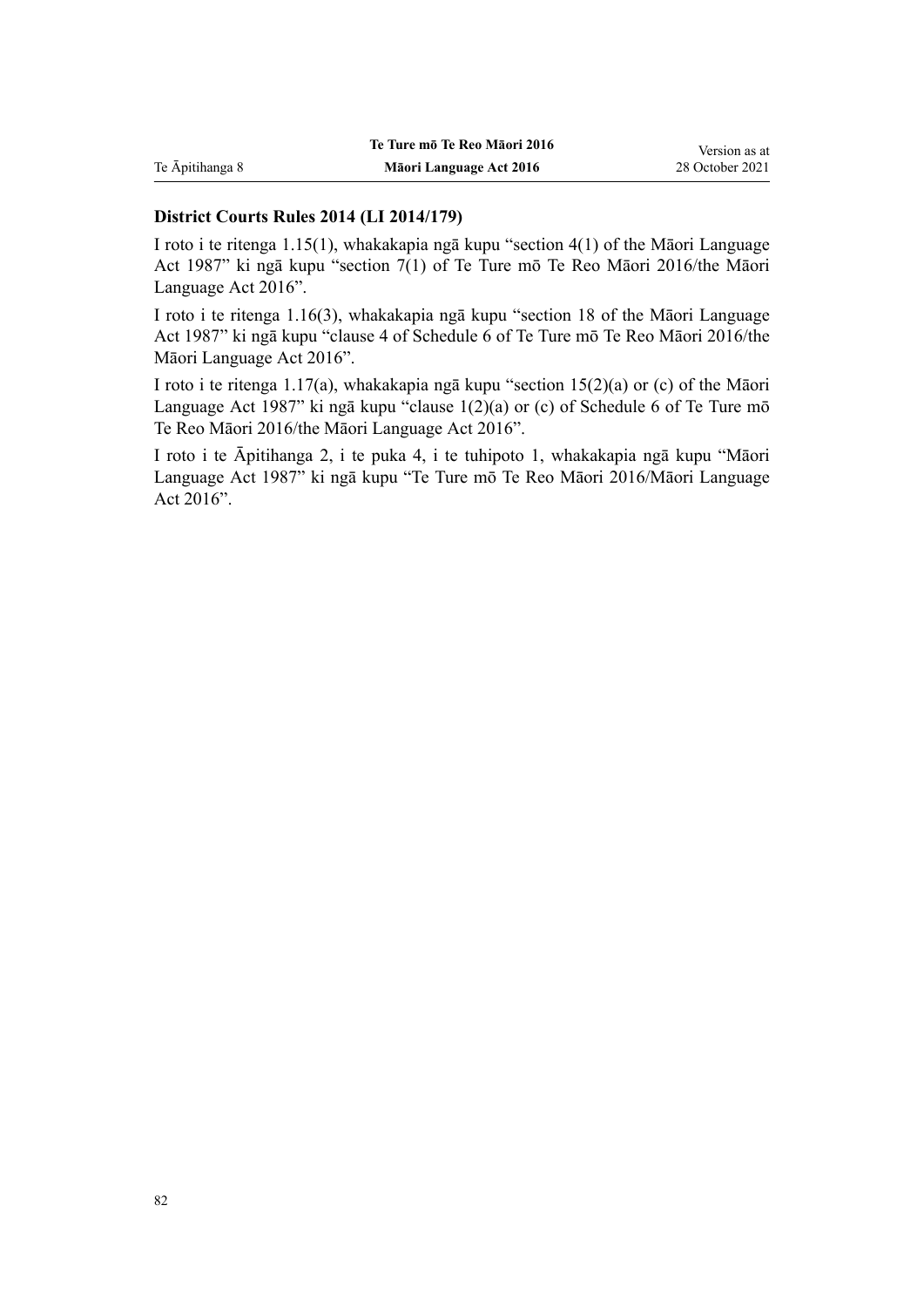# **Schedule 1 Transitional, savings, and related provisions**

[s 14](#page-35-0)

### *Transitional provisions relating to Te Taura Whiri*

#### **1 Term of office of existing members of Te Taura Whiri**

Every member of Te Taura Whiri in office at the commencement of this clause may continue in office for the remainder of his or her current term of office, and on the same terms and conditions, as if [section 41](#page-46-0) had not been enacted.

#### **2 Existing delegations**

A delegation that is in effect at the commencement of this clause in respect of Te Taura Whiri under the [Māori Language Act 1987](http://legislation.govt.nz/pdflink.aspx?id=DLM124115) continues in effect as if it were a delegation conferred by or under this Act.

*Transitional provision relating to Te Reo Whakapuaki Irirangi*

### **3 Term of office of existing members of board of Te Reo Whakapuaki Irirangi**

Every member of the board of Te Reo Whakapuaki Irirangi in office at the commencement of this clause may continue in office for the remainder of his or her current term of office, and on the same terms and conditions, as if [section](#page-47-0) [42](#page-47-0) had not been enacted.

*Transitional provision relating to Māori Television Service*

#### **4 Term of office of existing directors of board of Māori Television Service**

Every director of the board of the Māori Television Service in office at the commencement of this clause may continue in office for the remainder of his or her current term of office, and on the same terms and conditions, as if [section](#page-47-0) [43](#page-47-0) had not been enacted.

*Transitional provisions relating to disestablishment of Te Pūtahi Paoho*

#### **5 Status of contracts and other instruments**

- (1) In subclause (2), **contracts and other instruments** means contracts, agree‐ ments, conveyances, deeds, leases, licences, other instruments, undertakings, and notices entered into by, made with, given to or by, or addressed to Te Pūtahi Paoho (whether alone or with another person) before the commence‐ ment of this schedule, and having effect immediately before that date.
- (2) Contracts and other instruments are binding on, and enforceable by, against, or in favour of, Te Mātāwai as if the contracts or other instruments were entered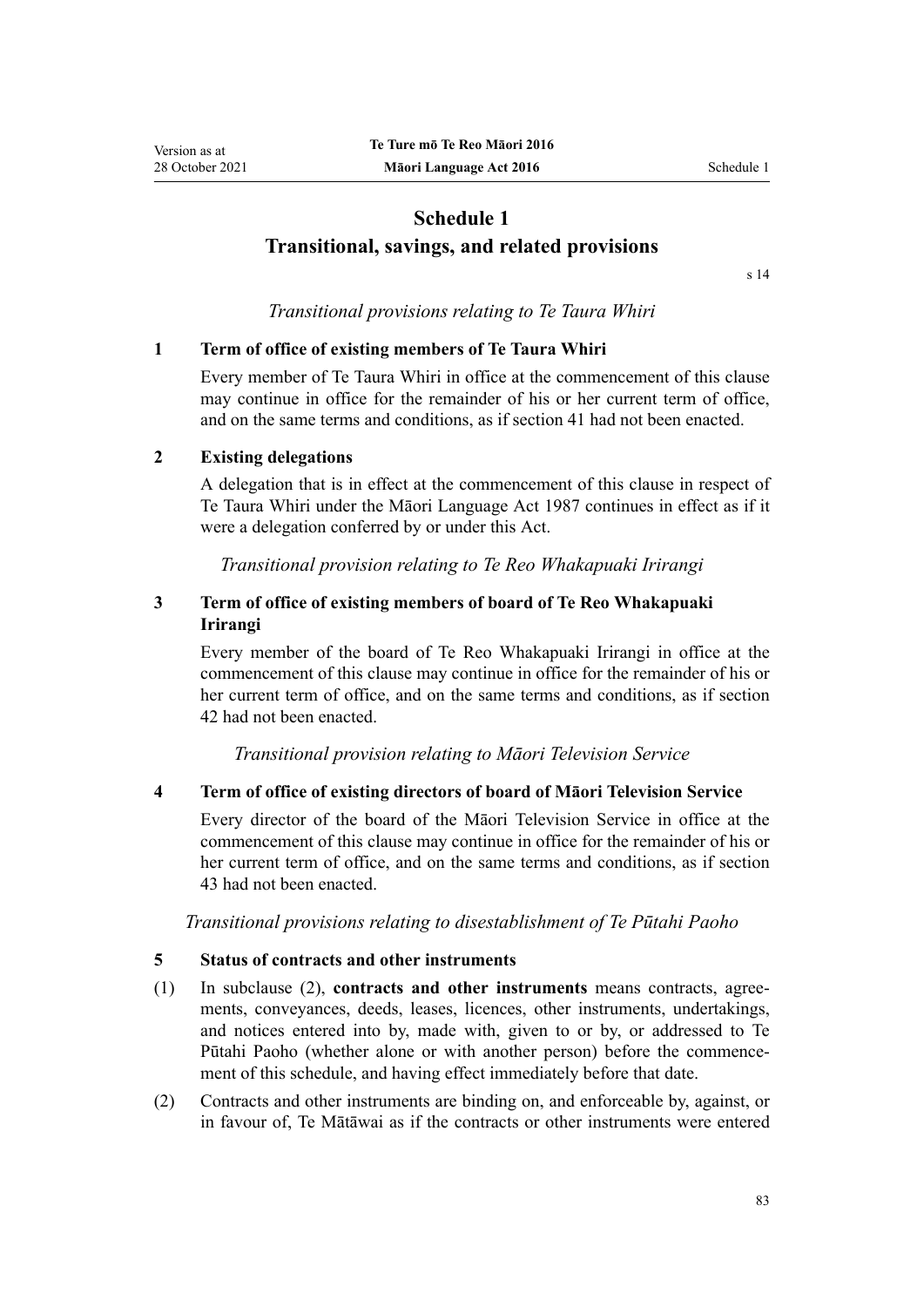into by, made with, given to or by, or addressed to or by Te Mātāwai and not Te Pūtahi Paoho.

### **6 Existing matters or things protected**

- (1) The disestablishment of Te Pūtahi Paoho by [section 39](#page-45-0) does not affect—
	- (a) the completion by Te Mātāwai of a matter or thing commenced by or against Te Pūtahi Paoho under the [Māori Television Service \(Te Aratuku](http://legislation.govt.nz/pdflink.aspx?id=DLM193695) [Whakaata Irirangi Māori\) Act 2003](http://legislation.govt.nz/pdflink.aspx?id=DLM193695) before the commencement of this clause; or
	- (b) the bringing or completion of proceedings by or against Te Mātāwai that relate to a right, interest, title, immunity, or duty that existed immedi‐ ately before the commencement of this clause; or
	- (c) documents, matters, or things that would have been admissible as evidence for or against Te Pūtahi Paoho.
- (2) It is not necessary to amend a pleading, writ, or other document to continue proceedings by or against Te Pūtahi Paoho.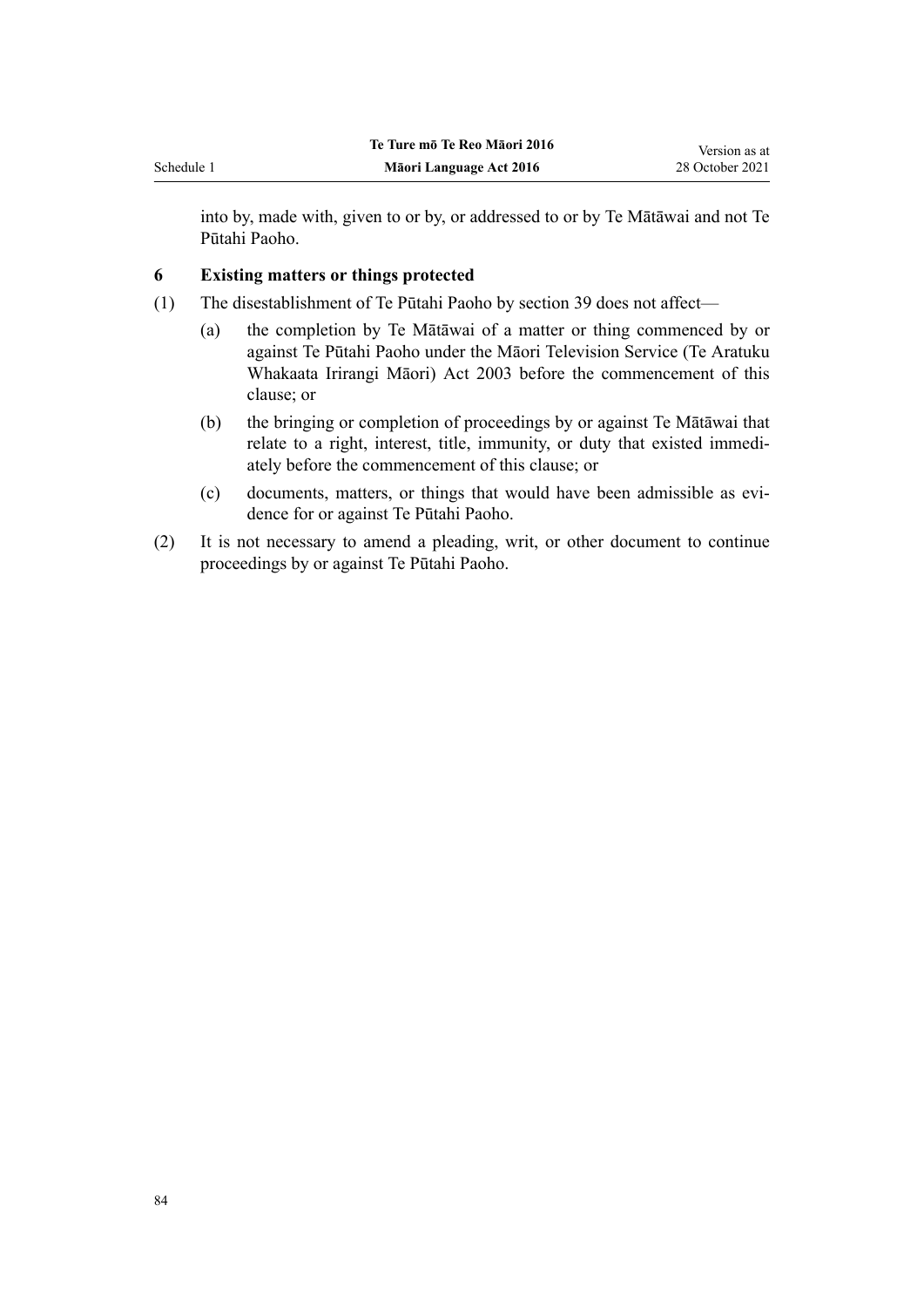# **Schedule 2 Courts and tribunals before which Māori may be spoken**

[ss 7\(7\)](#page-30-0), [45\(1\)](#page-48-0)

## **Part A**

## **Courts**

The Supreme Court

The Court of Appeal

The High Court

The District Court

The Environment Court

The Employment Court

The Family Court

Children and Young Persons Courts

The Youth Court

The Māori Land Court

The Māori Appellate Court

Schedule 2 Part A: amended, on 1 March 2017, by [section 261](http://legislation.govt.nz/pdflink.aspx?id=DLM6942680) of the District Court Act 2016 (2016 No 49).

# **Part B Tribunals**

The Waitangi Tribunal

The Employment Relations Authority

The Human Rights Review Tribunal

The Tenancy Tribunal

The Disputes Tribunal

Schedule 2 Part B: amended, on 1 March 2017, by [section 261](http://legislation.govt.nz/pdflink.aspx?id=DLM6942680) of the District Court Act 2016 (2016 No 49).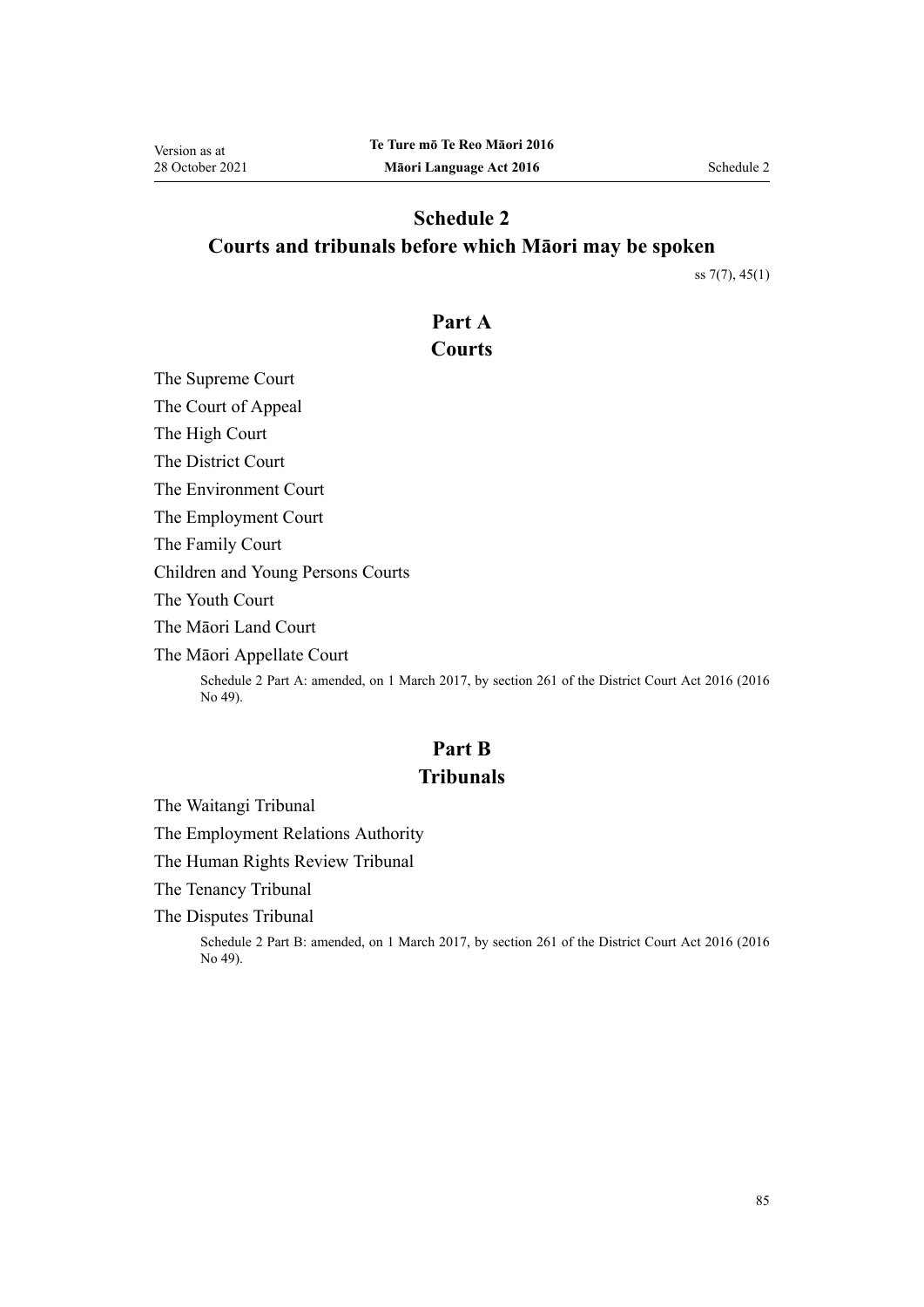# **Schedule 3 Regional clusters of iwi**

[ss 13,](#page-33-0) [20](#page-38-0)

**Te Tai Tokerau** (also includes Tāmaki iwi) Te Aupōuri Ngāti Kahu Ngāti Kuri Ngāpuhi Ngāpuhi ki Whaingaroa-Ngāti Kahu ki Whaingaroa Te Rarawa Ngāi Takoto Ngāti Wai Ngāti Whātua Te Kawerau ā Maki Te Uri-o-Hau Ngāti Rehua (Great Barrier Island) Ngāti Manuhiri Ngāti Whātua o Kaipara Ngāti Whātua o Ōrākei Te Roroa **Tainui** (also includes Hauraki iwi) Te Ākitai Waiohua Ngāti Tamaoho Ngāti Hako Ngāti Hei Ngāti Maru (Hauraki) Ngāti Paoa Patukirikiri Ngāti Porou ki Harataunga ki Mataora Ngāti Pūkenga ki Waiau Ngāti Rāhiri Tumutumu Ngāi Tai (Hauraki) Ngāti Tamaterā Ngāti Tara Tokanui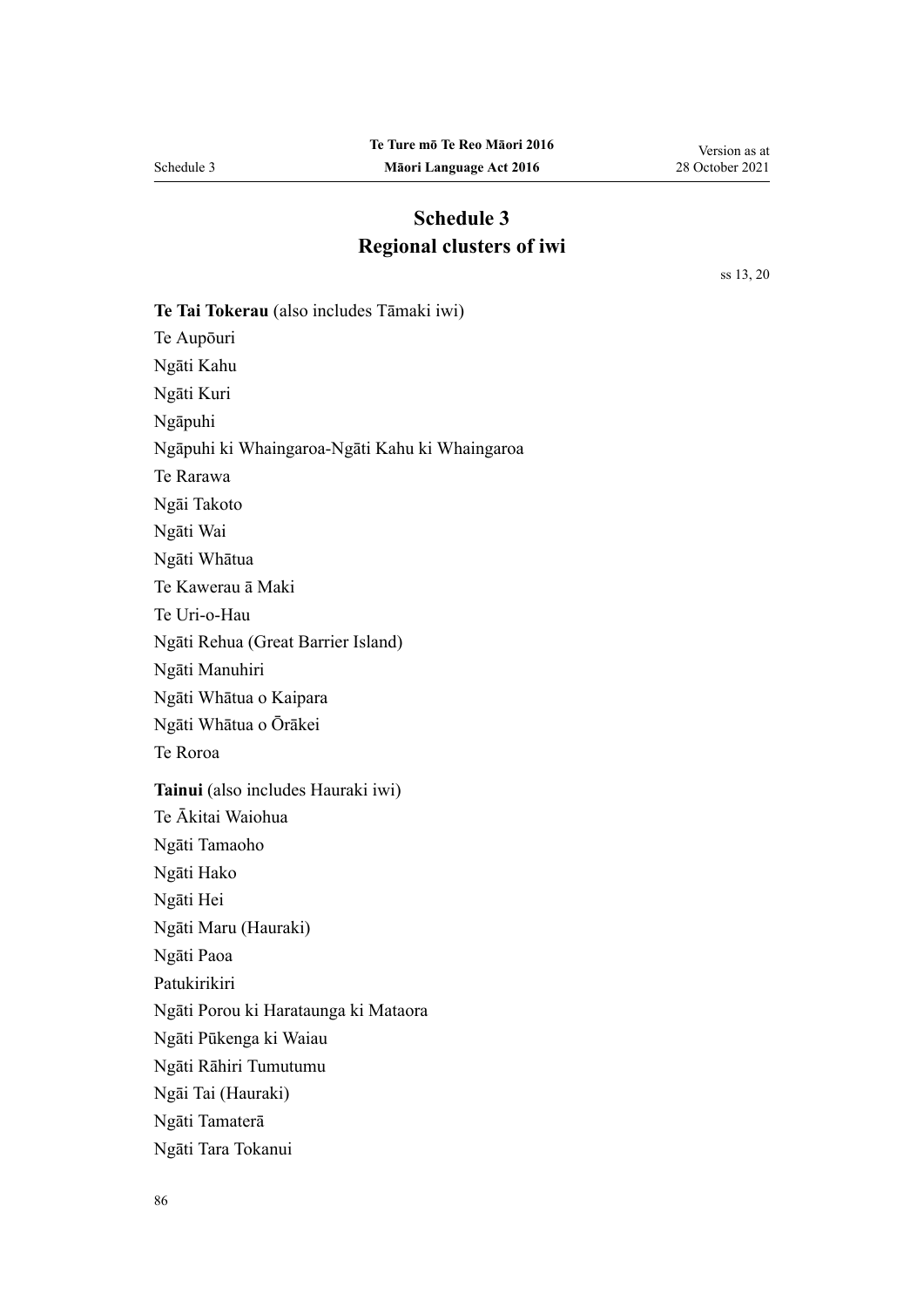Ngāti Hineuru

Ngāti Te Ata

Ngāti Whanaunga

Ngāti Haua (Waikato)

Ngāti Maniapoto

Ngāti Raukawa (Waikato)

Pouākani

Ngāti Koroki Kahukura

Waikato

### **Mātaatua**

Ngāti Pūkenga Ngaiterangi Ngāti Ranginui Ngāti Awa Ngāti Manawa Ngāi Tai (Bay of Plenty) Tūhoe Whakatōhea Te Whānau-a-Apanui Ngāti Ruapani ki Waikaremoana Ngāti Whare

### **Te Arawa**

Ngāti Pikiao (Te Arawa) Ngāti Rangiteaorere (Te Arawa) Ngāti Rangitihi (Te Arawa) Ngāti Rangiwewehi (Te Arawa) Tapuika (Te Arawa) Tarāwhai (Te Arawa) Tūhourangi (Te Arawa) Uenuku-Kōpako (Te Arawa) Waitaha (Te Arawa) Ngāti Whakaue (Te Arawa) Ngāti Tūwharetoa Ngāti Mākino (Te Arawa)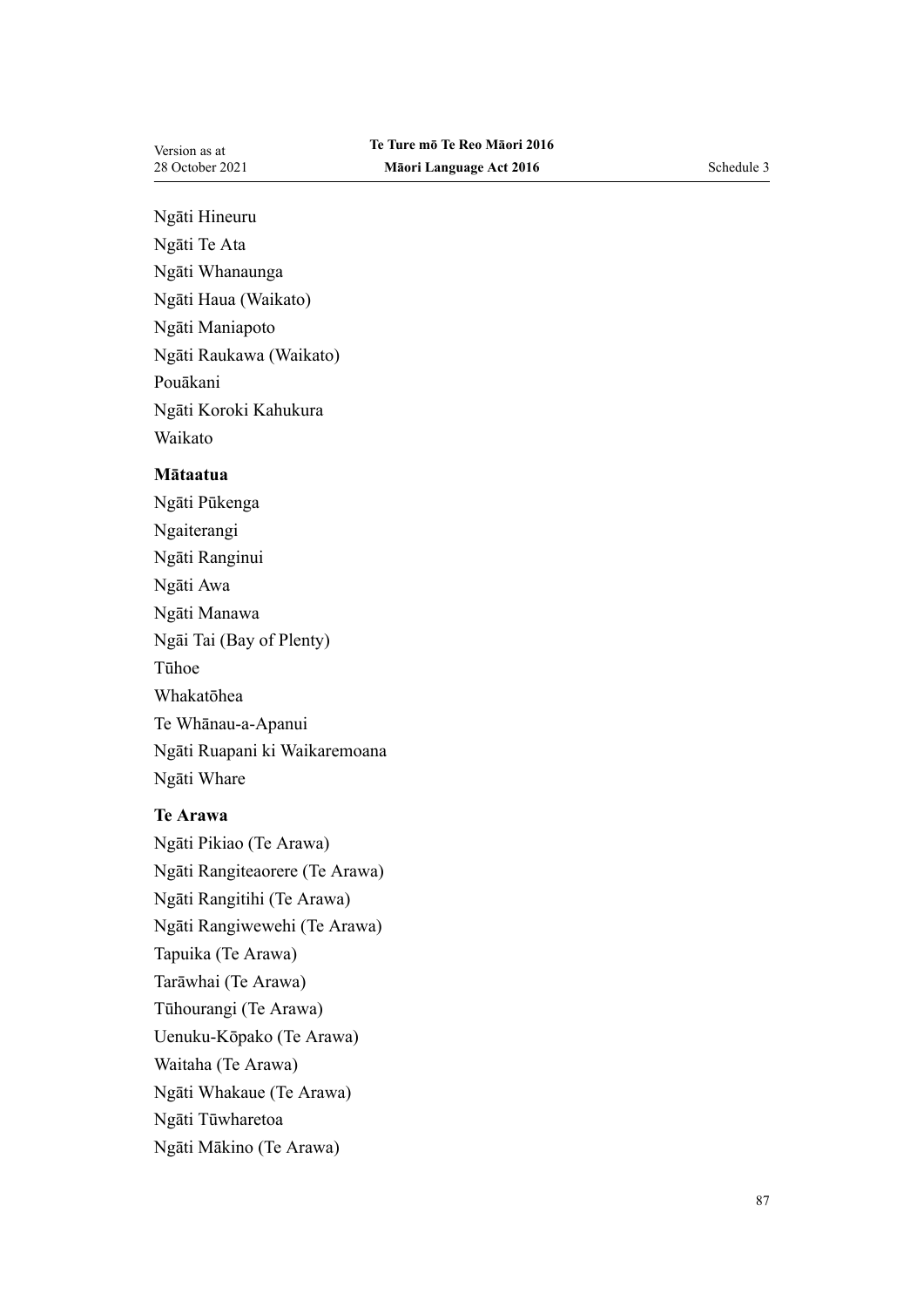Ngāti Tūwharetoa ki Kawerau (Bay of Plenty)

Ngāti Tūrangitukua

Ngāti Kearoa/Ngāti Tuara

Ngāti Rongomai

Ngāti Tahu-Ngāti Whaoa (Te Arawa)

### **Te Tai Rāwhiti**

Ngāti Porou

Te Aitanga-a-Māhaki

Rongowhakaata

Ngāi Tāmanuhiri

Ngāti Kahungunu

Rangitāne (Dannevirke, Hawke's Bay, and Wairarapa)

Ngāti Pāhauwera

Mana Ahuriri

Maungaharuru-Tangitū

Heretaunga Tamatea

Ngāti Rākaipaaka

### **Te Tai Hau-ā-uru**

Te Ātiawa (Taranaki) Ngāti Maru (Taranaki) Ngāti Mutunga (Taranaki) Ngā Rauru Ngā Ruahine Ngāti Ruanui Ngāti Tama (Taranaki) Taranaki Ngāti Apa (Rangitīkei) Te Āti Haunui-a-Pāpārangi Ngāti Haua (Taumarunui) Ngāti Rangi Ngāti Hauiti Te Ātiawa (Wellington) Muaūpoko Rangitāne (Manawatū)

Version as at 28 October 2021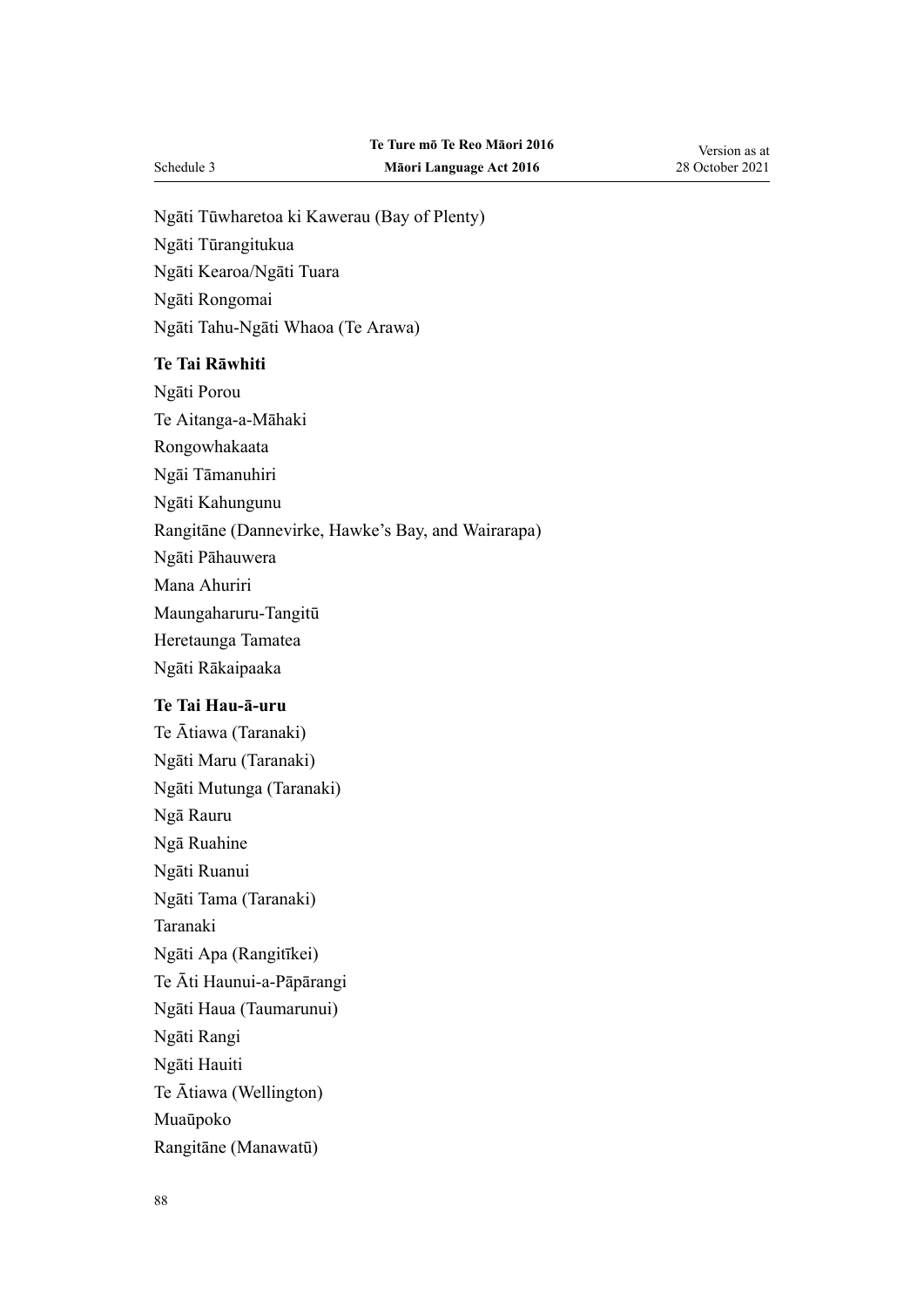Ngāti Raukawa (Horowhenua and Manawatū) Ngāti Toa Rangatira (Wellington) Te Ātiawa ki Whakarongotai Ngāti Tama ki Te Upoko o Te Ika (Wellington) Ngāti Kauwhata

#### **Te Waipounamu**

Te Ātiawa (South Island) Ngāti Kōata Ngāti Kuia Moriori Ngāti Mutunga (Chatham Islands) Rangitāne (South Island) Ngāti Rārua Ngāi Tahu/Kāi Tahu Ngāti Tama (South Island) Ngāti Toa Rangatira (South Island) Ngāti Apa ki Te Rā Tō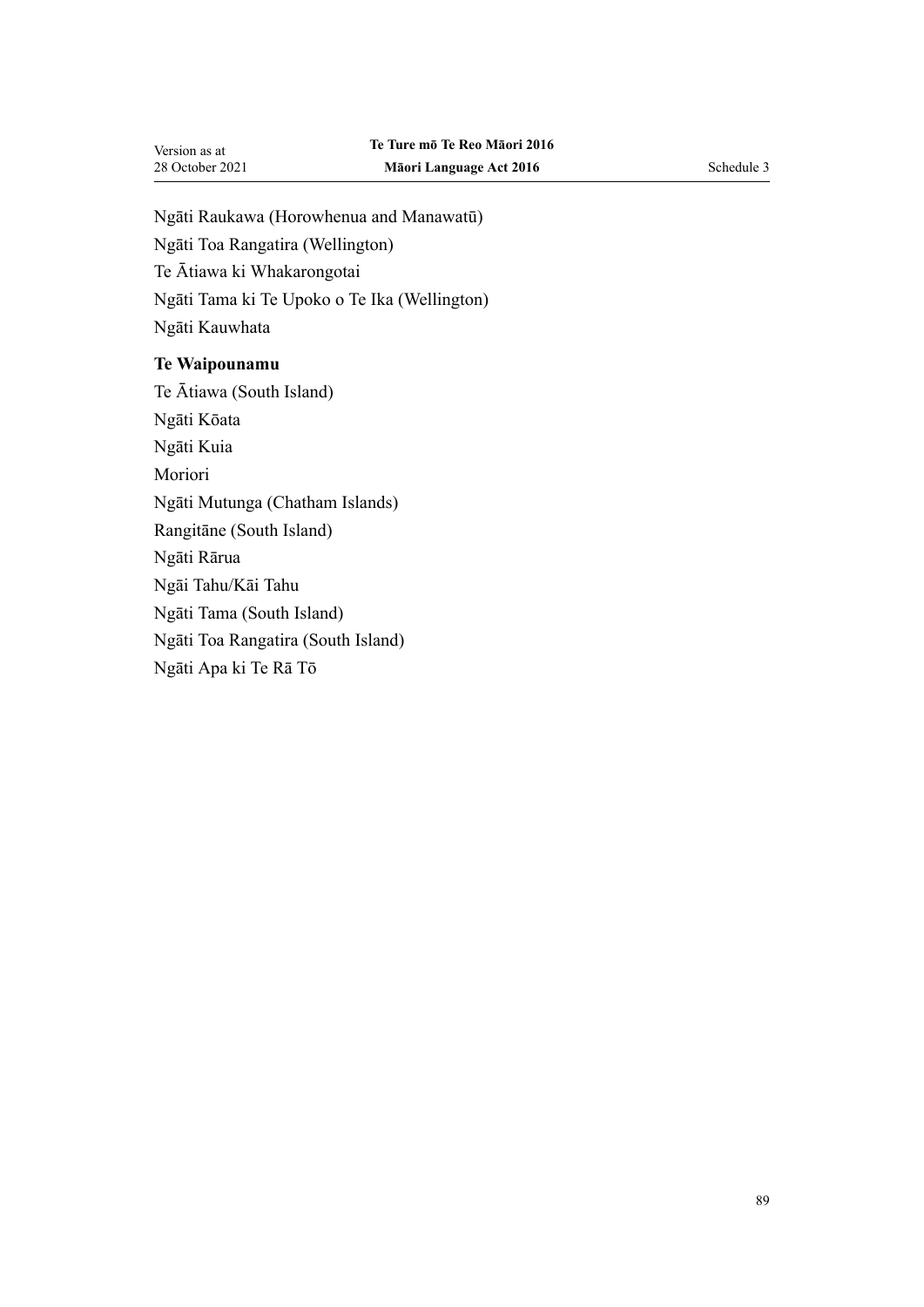# **Schedule 4 Organisations comprising Te Reo Tukutuku**

[ss 13,](#page-33-0) [20](#page-38-0), [45\(3\)](#page-48-0)

### **Te Reo Tukutuku clusters**

The following 4 clusters of organisations listed in this schedule comprise Te Reo Tukutuku:

*Education*

- (a) Te Kōhanga Reo National Trust:
- (b) Te Rūnanga Nui o Ngā Kura Kaupapa Māori o Aotearoa:
- (c) Te Ringa Raupā o ngā Kura-ā-Iwi:
- (d) Te Tauihu o Ngā Wānanga: *Media*
- (e) Te Whakaruruhau o ngā Reo Irirangi Māori o Aotearoa:
- (f) Ngā Aho Whakaari: *Community*
- (g) Te Rūnanga o Te Ātaarangi Trust:
- (h) Māori Women's Welfare League Incorporated:
- (i) New Zealand Māori Council: *Urban interests*
- (j) National Urban Māori Authority.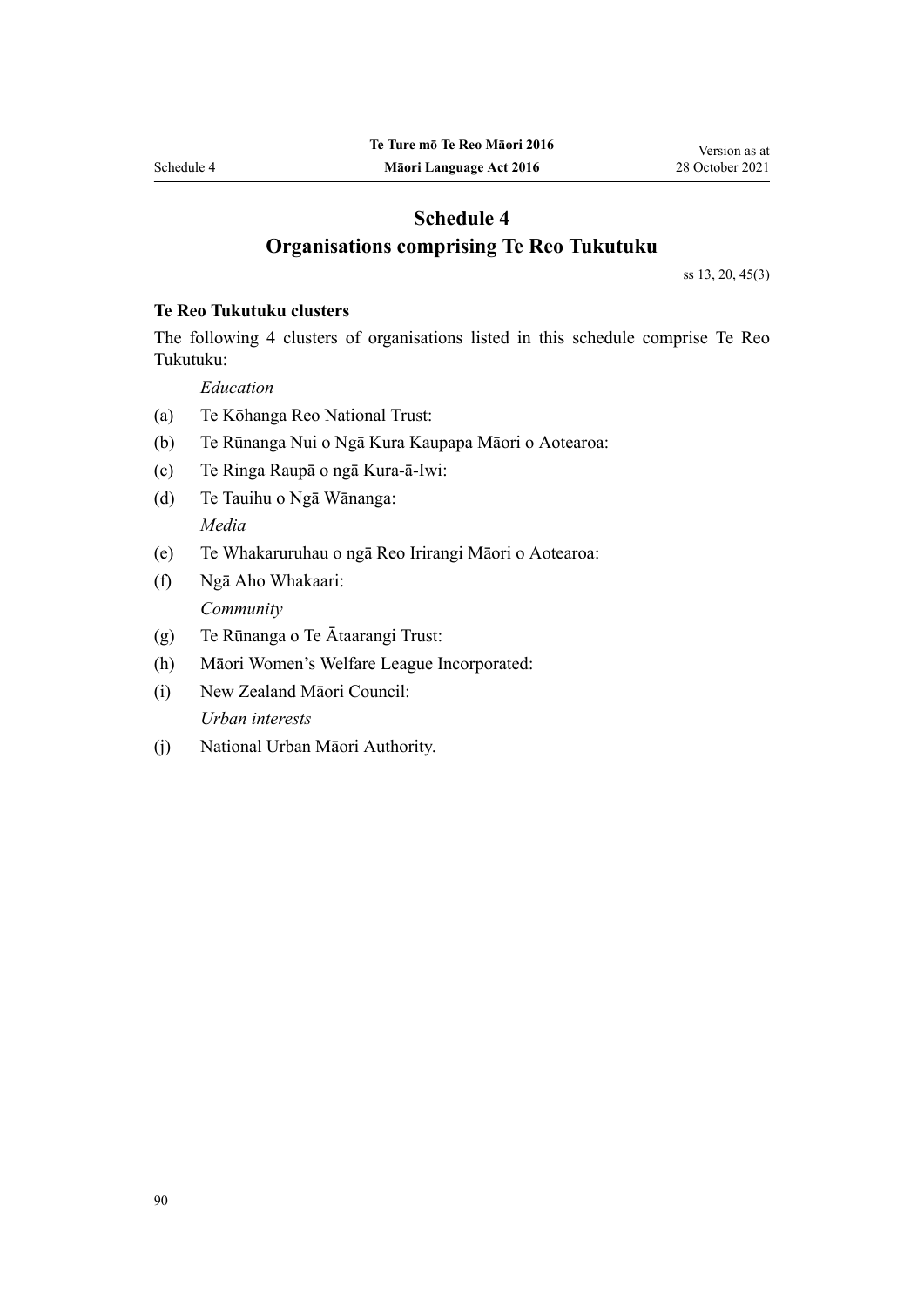# **Schedule 5 Provisions relating to Te Mātāwai and its members**

[ss 13](#page-33-0), [20,](#page-38-0) [22](#page-39-0)

### **Contents**

|                |                                                           | Page |  |  |
|----------------|-----------------------------------------------------------|------|--|--|
| $\mathbf{1}$   | Nominations and appointments                              | 92   |  |  |
| $\overline{2}$ | Validity of members' acts                                 |      |  |  |
| $\mathfrak{Z}$ | Validity of appointments                                  | 93   |  |  |
| $\overline{4}$ | Term of office                                            | 93   |  |  |
| 5              | Removal of members                                        | 93   |  |  |
| 6              | Resignation of member                                     | 94   |  |  |
|                | Chairperson and deputy chairperson                        |      |  |  |
| $\overline{7}$ | Term of appointment of chairperson and deputy chairperson | 94   |  |  |
| 8              | Resignation of chairperson or deputy chairperson          |      |  |  |
| 9              | Removal of chairperson or deputy chairperson              | 94   |  |  |
|                | No compensation for loss of office                        |      |  |  |
| 10             | No compensation for loss of office                        | 94   |  |  |
|                | Procedures of Te Mātāwai                                  |      |  |  |
| 11             | Procedures                                                | 95   |  |  |
| 12             | Meetings                                                  | 95   |  |  |
| 13             | Methods of holding meetings                               | 95   |  |  |
| 14             | Unanimous written resolutions                             | 96   |  |  |
| 15             | Subcommittees                                             | 96   |  |  |
|                | Power to delegate                                         |      |  |  |
| 16             | Te Mātāwai may delegate functions and powers              | 96   |  |  |
| 17             | Power of delegate                                         | 97   |  |  |
| 18             | Effect of delegation                                      | 97   |  |  |
| 19             | Revocation of delegation                                  | 97   |  |  |
|                | Collective duties of Te Mātāwai and members               |      |  |  |
| 20             | Collective duties                                         | 98   |  |  |
|                | Individual duties of members                              |      |  |  |
| 21             | Duty to comply with this schedule                         | 98   |  |  |
| 22             | Duty to act with honesty and integrity                    | 99   |  |  |
| 23             | Duty to act in good faith                                 | 99   |  |  |
| 24             | Duty to act with reasonable care, diligence, and skill    | 99   |  |  |
| 25             | Duty not to disclose information                          | 99   |  |  |
| 26             | Duty to disclose interest                                 | 99   |  |  |
| 27             | Accountability for individual duties                      | 100  |  |  |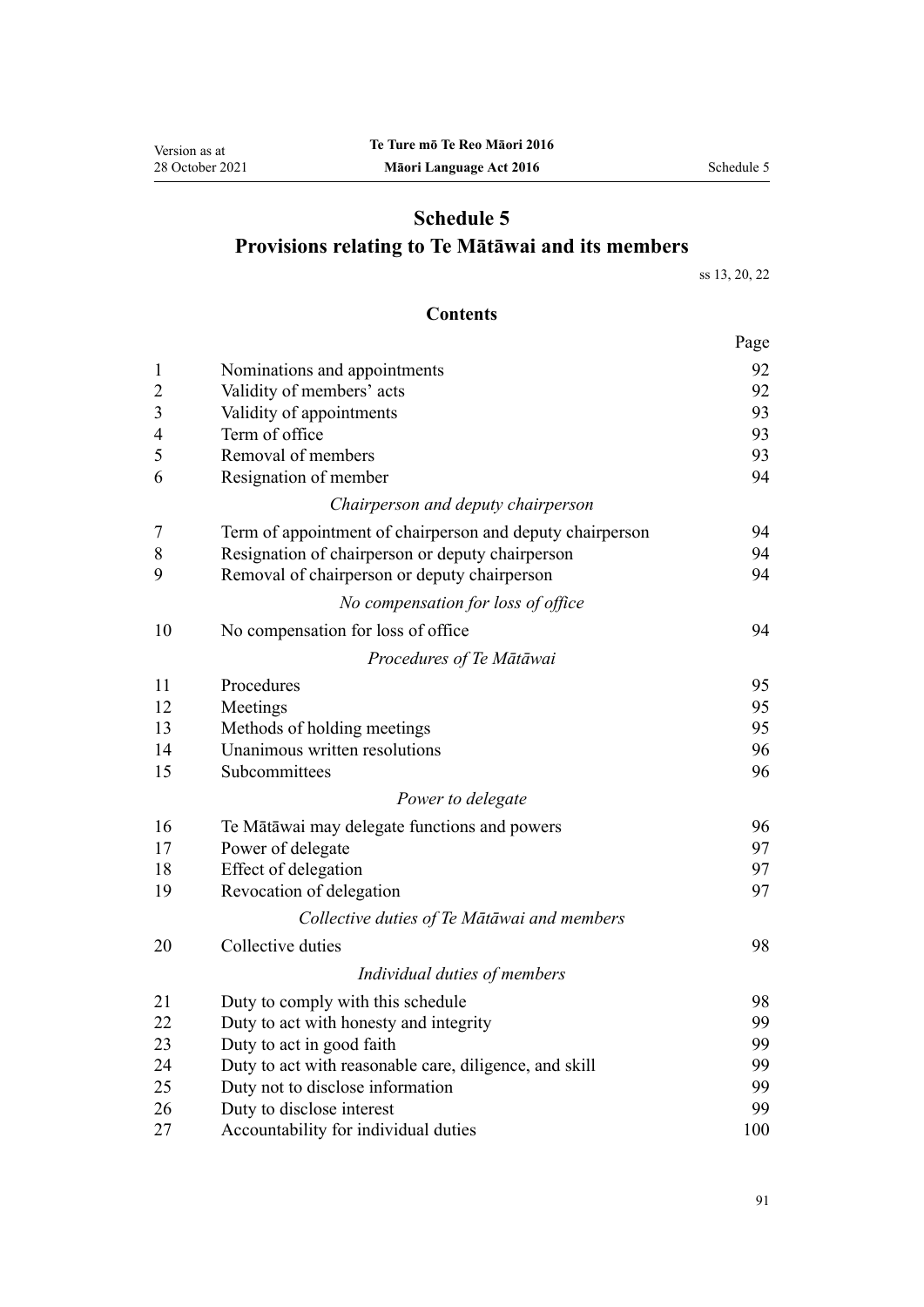<span id="page-91-0"></span>

|                                   |                                                                                                                                                                                                                                                                                                    | Te Ture mō Te Reo Māori 2016                                                                                                                          | Version as at   |
|-----------------------------------|----------------------------------------------------------------------------------------------------------------------------------------------------------------------------------------------------------------------------------------------------------------------------------------------------|-------------------------------------------------------------------------------------------------------------------------------------------------------|-----------------|
| Schedule 5                        |                                                                                                                                                                                                                                                                                                    | Māori Language Act 2016                                                                                                                               | 28 October 2021 |
|                                   |                                                                                                                                                                                                                                                                                                    | Immunities and insurance                                                                                                                              |                 |
| 28                                |                                                                                                                                                                                                                                                                                                    | Immunity from civil liability                                                                                                                         | 100             |
| 29                                |                                                                                                                                                                                                                                                                                                    | Insurance for liability of member, office holder, or employee                                                                                         | 101             |
| 30                                |                                                                                                                                                                                                                                                                                                    | Breach of insurance limits                                                                                                                            | 101             |
| 31                                |                                                                                                                                                                                                                                                                                                    | Definitions for protections from liability                                                                                                            | 101             |
|                                   |                                                                                                                                                                                                                                                                                                    | Fees                                                                                                                                                  |                 |
| 32                                | Fees                                                                                                                                                                                                                                                                                               |                                                                                                                                                       | 101             |
|                                   |                                                                                                                                                                                                                                                                                                    |                                                                                                                                                       |                 |
|                                   |                                                                                                                                                                                                                                                                                                    | <i>Employment policy</i>                                                                                                                              |                 |
| 33                                |                                                                                                                                                                                                                                                                                                    | <b>Employment policy</b>                                                                                                                              | 102             |
| $\mathbf{1}$                      |                                                                                                                                                                                                                                                                                                    | <b>Nominations and appointments</b>                                                                                                                   |                 |
| (1)                               | This clause applies to the process for appointing persons as members of Te<br>Mātāwai.                                                                                                                                                                                                             |                                                                                                                                                       |                 |
| (2)                               | For the purposes of section $20(1)(a)$ and (b), selection groups must be set up, as<br>required by section $20(2)$ .                                                                                                                                                                               |                                                                                                                                                       |                 |
| (3)                               | To form a selection group for the purpose of section $20(1)(a)$ (which relates to<br>the 7 members to be appointed by iwi clusters),—                                                                                                                                                              |                                                                                                                                                       |                 |
|                                   | (a)                                                                                                                                                                                                                                                                                                | each iwi included in an iwi cluster must be given an opportunity to nom-<br>inate a representative on behalf of that iwi for the selection group; and |                 |
|                                   | (b)                                                                                                                                                                                                                                                                                                | at least 60% of the iwi in an iwi cluster must nominate a representative.                                                                             |                 |
| (4)                               | To form a selection group for the purpose of section $20(1)(b)$ (which relates to<br>the 4 members to be appointed by the Te Reo Tukutuku clusters), each organ-<br>isation in a Te Reo Tukutuku cluster must nominate a representative on behalf<br>of that organisation for the selection group. |                                                                                                                                                       |                 |
| (5)<br>Each selection group must— |                                                                                                                                                                                                                                                                                                    |                                                                                                                                                       |                 |
|                                   | (a)                                                                                                                                                                                                                                                                                                | determine its own procedures for appointing members to Te Mātāwai;<br>and                                                                             |                 |
|                                   | (b)                                                                                                                                                                                                                                                                                                | not appoint persons to Te Mātāwai who would be disqualified under sec-<br>tion 30 of the Crown Entities Act 2004.                                     |                 |
| (6)                               | Te Puni Kōkiri must facilitate the process for appointing the first members of<br>Te Mātāwai, including by advising on the procedures of each selection group.                                                                                                                                     |                                                                                                                                                       |                 |
| (7)                               | Each selection group ceases to exist when it has completed the function of<br>appointing the members of Te Mātāwai, though a selection group may be<br>reconvened if required to fill a vacancy in the membership of Te Mātāwai.                                                                   |                                                                                                                                                       |                 |
| 2                                 |                                                                                                                                                                                                                                                                                                    | Validity of members' acts                                                                                                                             |                 |
|                                   |                                                                                                                                                                                                                                                                                                    | The acts of a person as a member, as the chairperson, or as the deputy chair-<br>person of Te Mātāwai are valid even though-                          |                 |

(a) a defect existed in the appointment of the person; or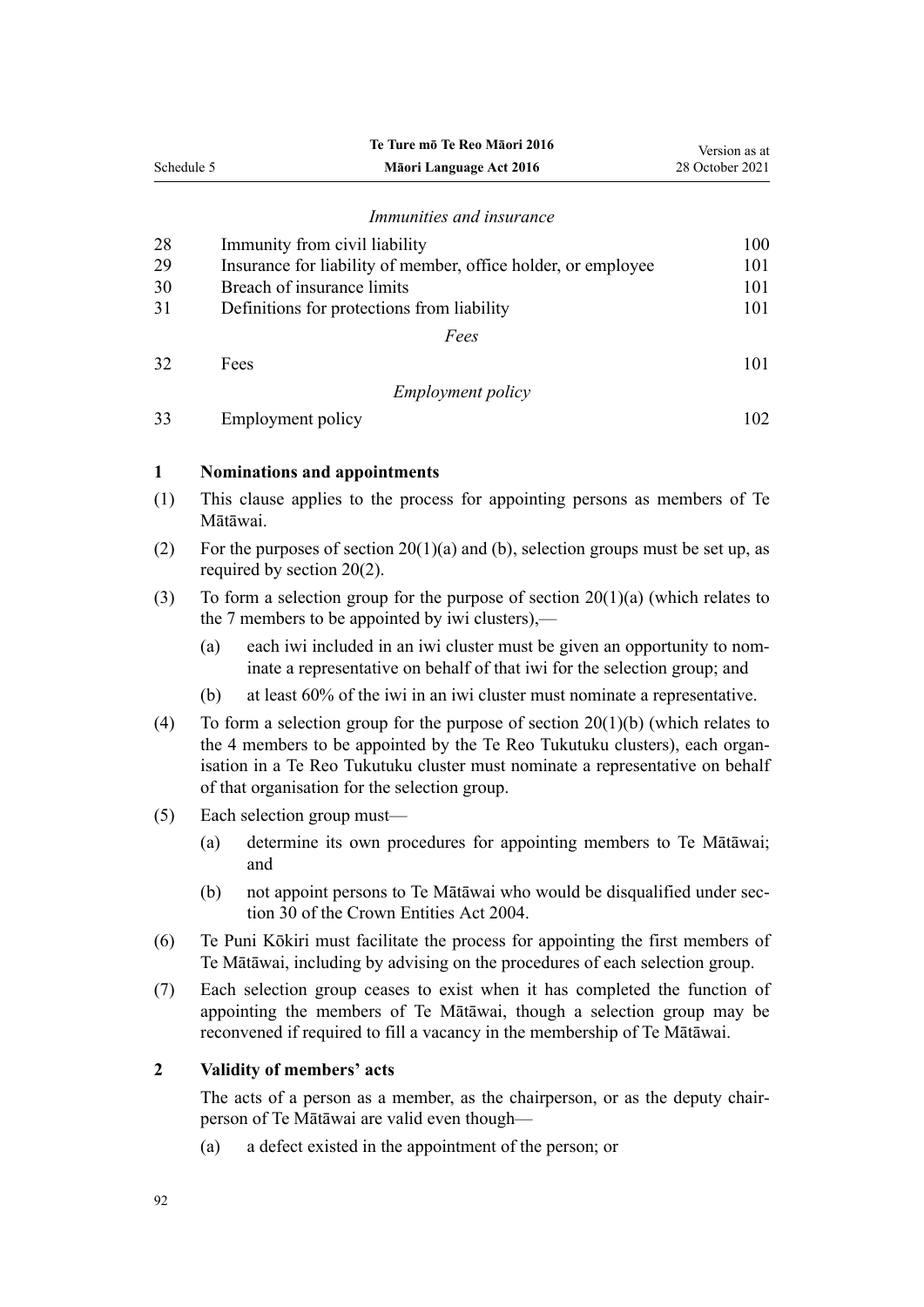<span id="page-92-0"></span>(b) the occasion for the person acting, or for his or her appointment, had not arisen or had ended.

### **3 Validity of appointments**

- (1) The appointment of a person as a member, as the chairperson, or as the deputy chairperson of Te Mātāwai is not invalid only because a defect existed in the appointment of the person.
- (2) This clause does not apply to a defect in the qualifications for appointment of a member.

### **4 Term of office**

- (1) A member of Te Mātāwai holds office for 3 years or any shorter period stated in the notice of appointment.
- (2) A member may be reappointed for a maximum of 2 further terms.
- (3) A member continues in office despite the expiry of his or her term of office until—
	- (a) the member is reappointed; or
	- (b) the member's successor is appointed; or
	- (c) the member resigns or dies; or
	- (d) the member is adjudicated bankrupt; or
	- (e) the chairperson of Te Mātāwai informs the member by written notice that the member is not to be reappointed and no successor is to be appointed at that time.
- (4) Despite subclause (1), the first members of Te Mātāwai appointed by a Te Reo Tukutuku cluster or by the Minister hold office for 2 years or any shorter period stated in the notice of appointment.

#### **5 Removal of members**

- (1) A member of Te Mātāwai may, at any time and for any reason, be removed  $by-$ 
	- (a) the iwi cluster that appointed that member; or
	- (b) the Te Reo Tukutuku cluster that appointed that member; or
	- (c) the Minister, if the member was appointed under section  $20(1)(c)$ .
- (2) A member may be removed under subclause  $(1)(a)$  or  $(b)$ 
	- (a) by a selection group formed in accordance with clause  $1(3)$  or (4); and
	- (b) in accordance with the procedure used to appoint that member.
- (3) A removal made under subclause (1) must be made by written notice to the member (with a copy to Te Mātāwai).
- (4) The notice must state the date on which the removal takes effect, which must not be earlier than the date on which the notice is received.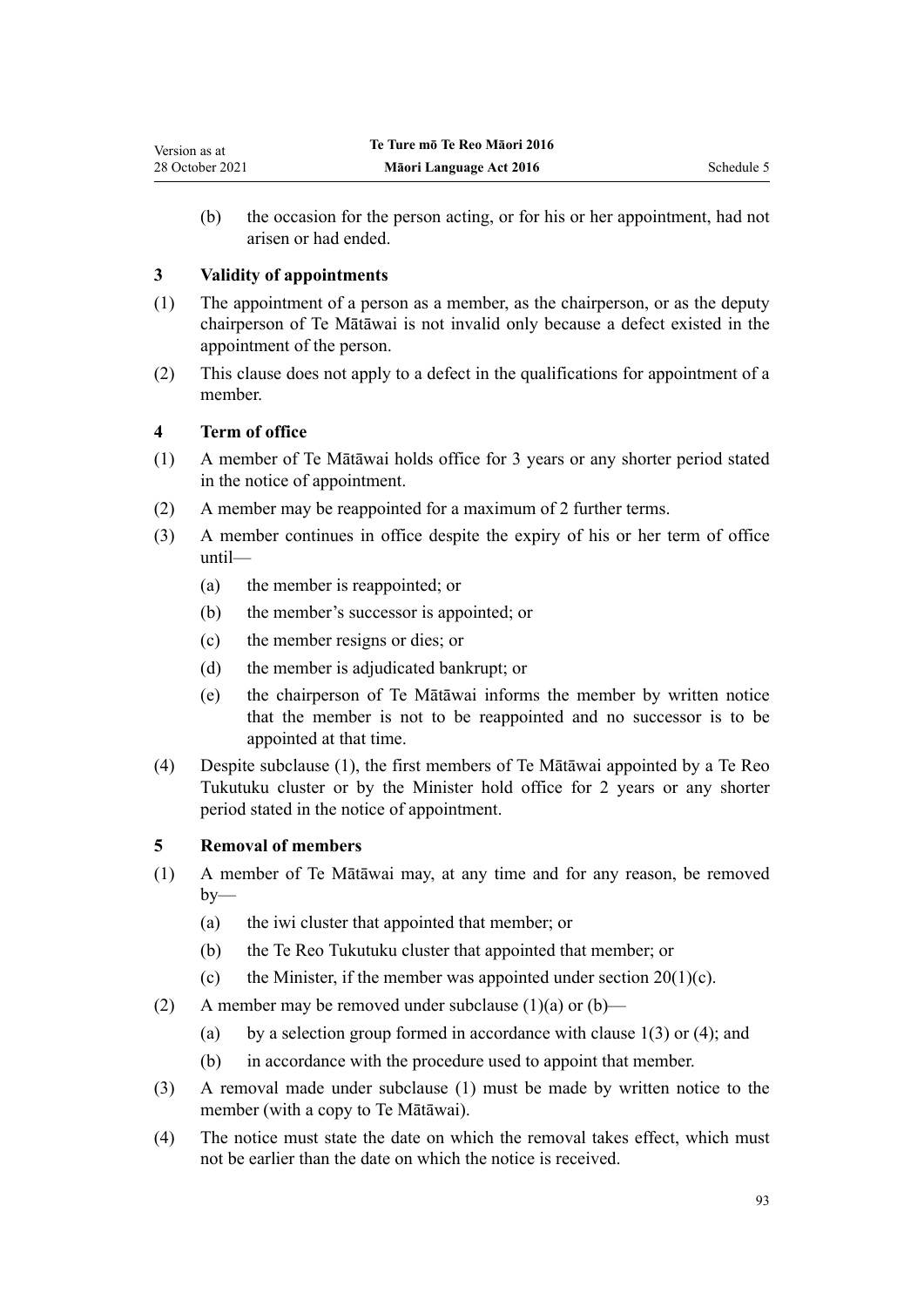(5) To avoid doubt, an iwi cluster, a Te Reo Tukutuku cluster, or the Minister must not remove a member without properly considering the matter and the procedure to remove a member must comply with the principles of natural justice.

### **6 Resignation of member**

<span id="page-93-0"></span>Schedule 5

- (1) A member of Te Mātāwai may resign from office by written notice to Te Mātā‐ wai signed by the member.
- (2) The resignation is effective on receipt by Te Mātāwai of the notice or at any later time specified in the notice.

### *Chairperson and deputy chairperson*

### **7 Term of appointment of chairperson and deputy chairperson**

The chairperson and deputy chairperson of Te Mātāwai hold office until—

- (a) he or she resigns from his or her office; or
- (b) he or she is removed from it by Te Mātāwai; or
- (c) he or she ceases to hold office as a member; or
- (d) any term of office that was specified on appointment expires, unless the member is reappointed for a further term.

### **8 Resignation of chairperson or deputy chairperson**

- (1) The chairperson or deputy chairperson of Te Mātāwai may, without resigning as a member, resign that office by written notice to Te Mātāwai.
- (2) The notice of resignation must state the date on which the resignation takes effect, which must not be earlier than the date of the notice.

### **9 Removal of chairperson or deputy chairperson**

- (1) Te Mātāwai may, after consultation with the person concerned, remove the chairperson or deputy chairperson of Te Mātāwai from that office with or with‐ out also removing that person as a member by written notice to the person.
- (2) The notice of removal must state the date on which the removal takes effect.
- (3) To avoid doubt, Te Mātāwai must not remove the chairperson or deputy chair‐ person unless Te Mātāwai has properly considered the matter and the procedure to remove the person must comply with the principles of natural justice.

### *No compensation for loss of office*

### **10 No compensation for loss of office**

A member, the chairperson, or the deputy chairperson of Te Mātāwai is not entitled to any compensation or other payment or benefit relating to his or her ceasing, for any reason, to hold office as a member, chairperson, or deputy chairperson, as the case may be.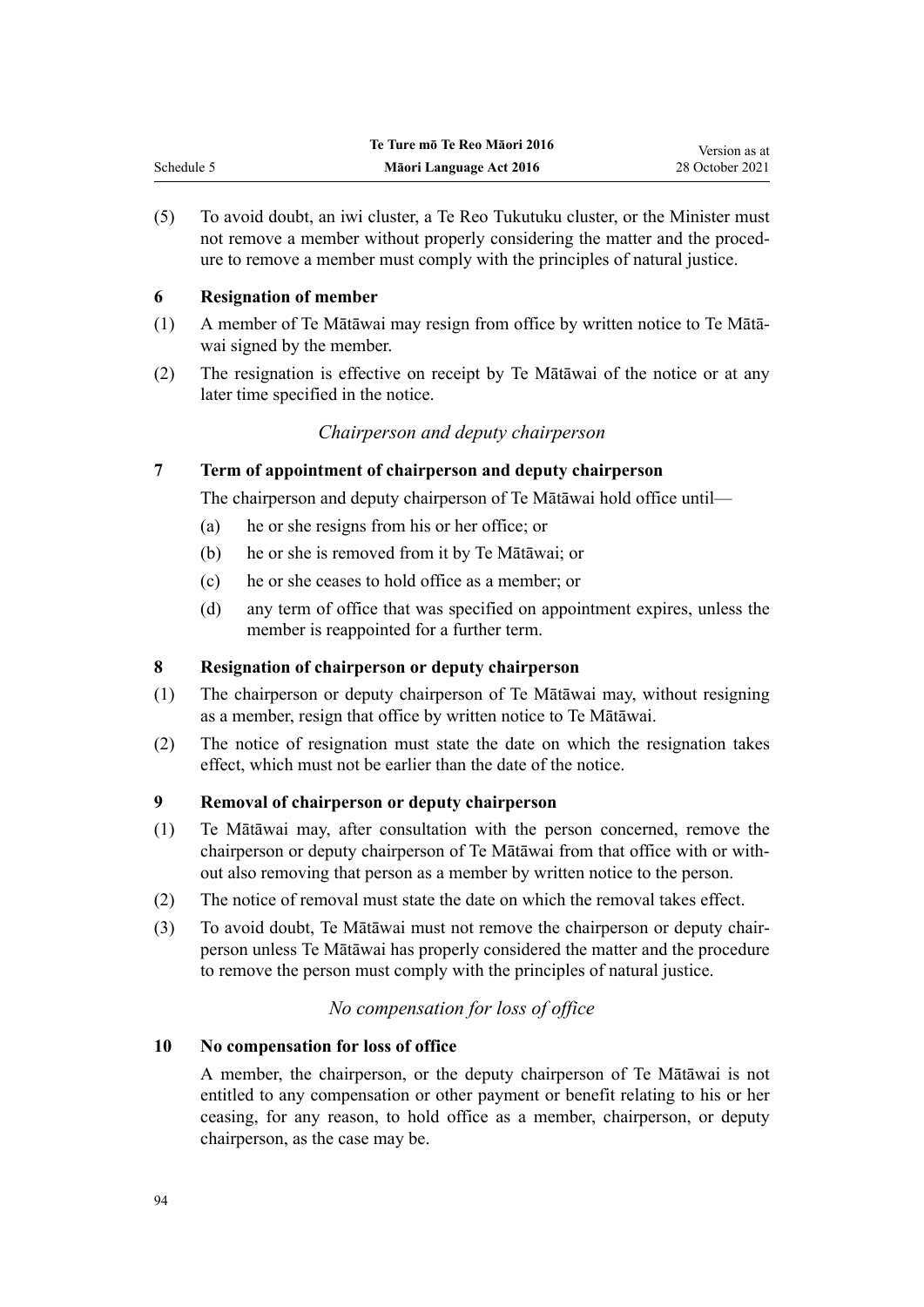### *Procedures of Te Mātāwai*

### <span id="page-94-0"></span>**11 Procedures**

Te Mātāwai must regulate its own procedure.

### **12 Meetings**

- (1) Te Mātāwai or its chairperson must appoint the times and places of meetings of Te Mātāwai and give notice of those meetings to each member not present when the appointment is made.
- (2) The chairperson must preside at a meeting if the chairperson is present and not interested (as defined in [clause 26\(5\)\)](#page-98-0) in the matter.
- (3) If the chairperson is not present, or is interested in the matter, the deputy chair‐ person must preside, and has and may exercise all the functions and powers of the chairperson in relation to a matter.
- (4) If neither the chairperson nor the deputy chairperson is available to preside, Te Mātāwai must appoint one of its members to exercise the functions and powers of the chairperson in relation to a matter.
- (5) No business may be transacted at a meeting of Te Mātāwai if a quorum is not present.
- (6) For the purposes of subclause (5) and clause 13, **quorum** means—
	- (a) half the number of members (if Te Mātāwai has an even number of members); or
	- (b) a majority of the members (if Te Mātāwai has an odd number of mem‐ bers); or
	- (c) both members (if Te Mātāwai has only 2 members).
- (7) Each member has 1 vote and, in addition to his or her general vote, the chair‐ person has a casting vote in the case of an equality of votes.
- (8) A resolution of Te Mātāwai is passed if it is agreed to by all members present without dissent or if a majority of the votes cast on it are in favour of it.

### **13 Methods of holding meetings**

A meeting of Te Mātāwai may be held—

- (a) by a quorum of the members, being assembled together at the time and place appointed for the meeting; or
- (b) by means of audio, audio and visual, or electronic communication, but only if—
	- (i) all of the members who wish to participate in the meeting have access to the technology needed to participate in the meeting; and
	- (ii) a quorum of members can simultaneously communicate with each other throughout the meeting.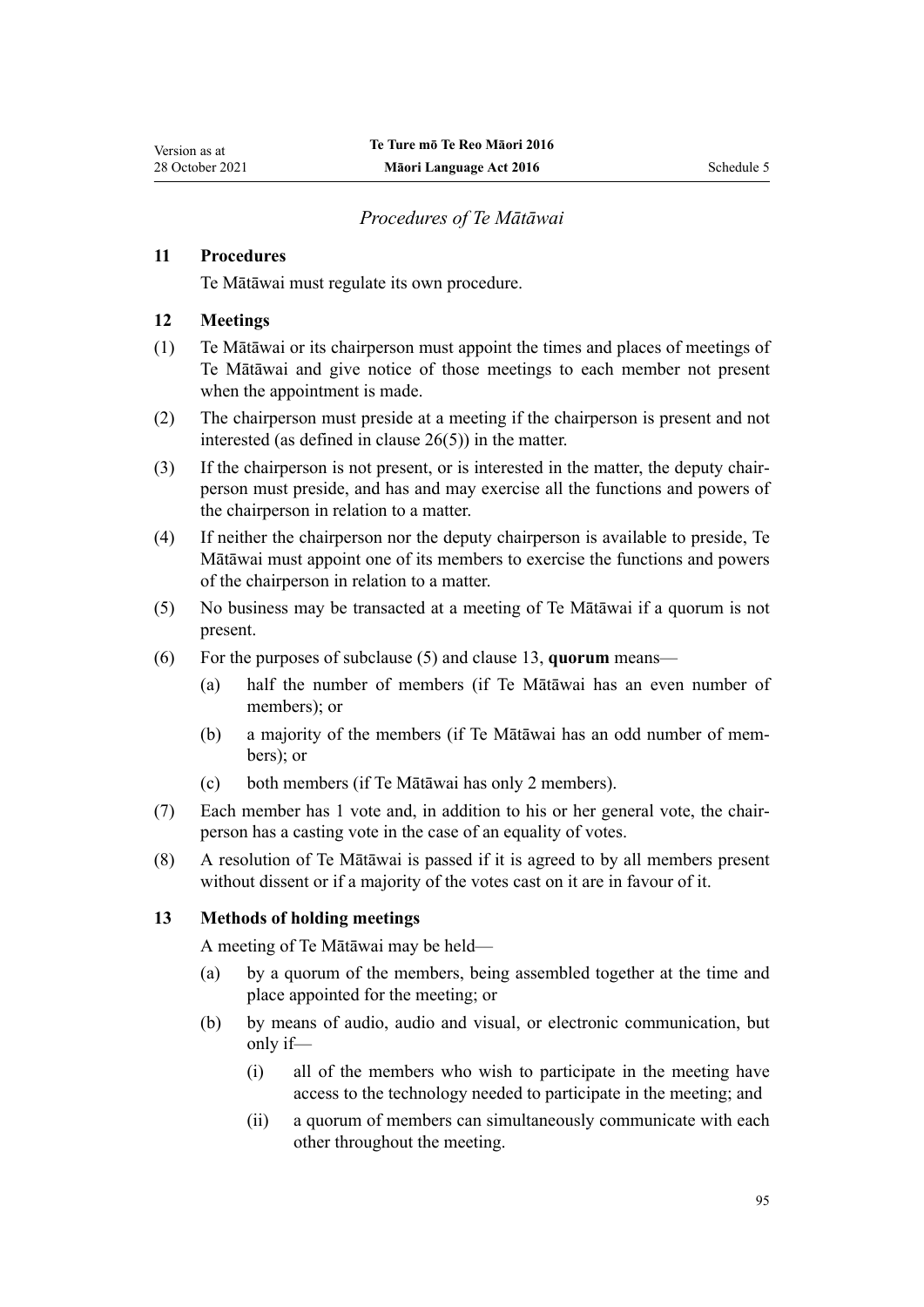### **14 Unanimous written resolutions**

- (1) A resolution signed or assented to in writing (whether sent by post, delivery, or electronic communication) by all members is as valid and effectual as if it had been passed at a meeting of Te Mātāwai duly called and constituted.
- (2) The resolution may consist of several documents containing the same resolution, each signed or assented to in writing by 1 or more members.

#### **15 Subcommittees**

<span id="page-95-0"></span>Schedule 5

- (1) Te Mātāwai may, by resolution, appoint subcommittees comprising 1 or more of its members—
	- (a) to advise Te Mātāwai on any matters relating to Te Mātāwai's functions that Te Mātāwai refers to the subcommittee; or
	- (b) to perform any of Te Mātāwai's functions that it delegates to the sub‐ committee.
- (2) A subcommittee is subject in all things to the control of Te Mātāwai and must carry out all general or special directions given to it by Te Mātāwai in relation to Te Mātāwai or the affairs of Te Mātāwai.
- (3) Te Mātāwai may, by resolution, disestablish or reconstitute any subcommittee appointed by it.
- (4) A subcommittee to which Te Mātāwai delegates its functions under subclause (1)(b) must perform those functions in the same manner and to the same effect as if Te Mātāwai had performed them.

#### *Power to delegate*

### **16 Te Mātāwai may delegate functions and powers**

- (1) Te Mātāwai may, at its discretion, delegate any of its functions and powers gen‐ erally or specifically, by resolution and with written notice to the delegate.
- (2) Functions may be delegated to—
	- (a) a member or members of Te Mātāwai; or
	- (b) the chief executive of Te Mātāwai; or
	- (c) any other employee or office holder of Te Mātāwai.
- (3) Te Mātāwai must not delegate the power to delegate.
- (4) Te Mātāwai must not make a delegation under this clause unless it is satisfied that,—
	- (a) given the nature of the decision to be made by the delegate and the level of funding involved, the delegation will result in a more efficient and effective decision-making process than if Te Mātāwai had made the deci‐ sion; and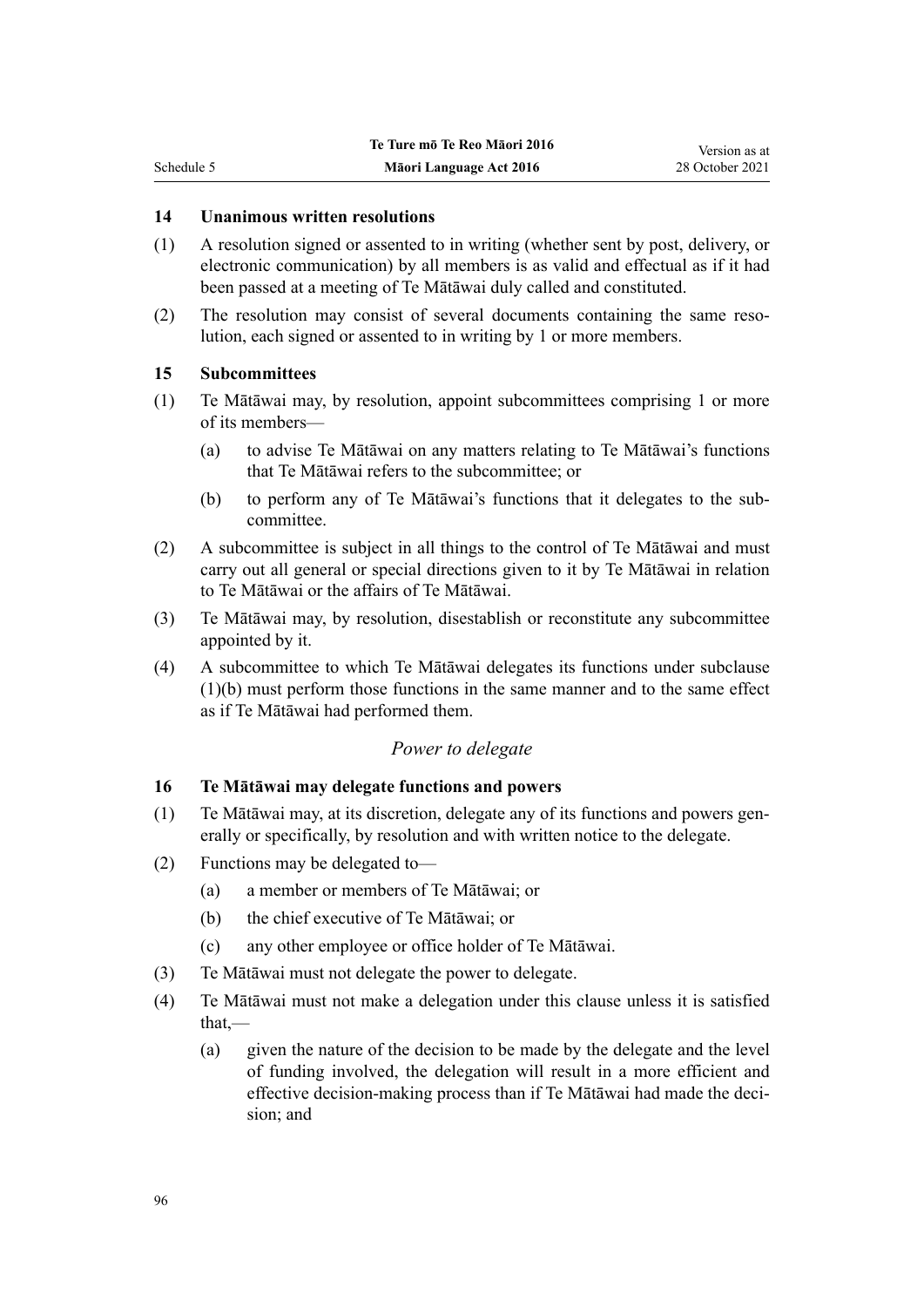<span id="page-96-0"></span>(b) conditions are imposed by the delegation that will enable Te Mātāwai to verify that the delegate has complied with the terms of the delegation.

### **17 Power of delegate**

- (1) A delegate to whom a function or power is delegated—
	- (a) may, unless directed otherwise, perform the function or exercise the power in the same manner, subject to the same restrictions, and with the same effect as if the delegate were Te Mātāwai; and
	- (b) may delegate the function or power, but only—
		- (i) with the prior written consent of Te Mātāwai; and
		- (ii) in writing to the subdelegate; and
		- (iii) subject to the same restrictions and with the same effect as if the subdelegate were the delegate; and
	- (c) must act independently and is not responsible to—
		- (i) the iwi cluster that appointed the member; or
		- (ii) the Te Reo Tukutuku cluster that appointed the member; or
		- (iii) the Minister, if the member was appointed under section  $20(1)(c)$ [or \(4\)](#page-38-0).
- (2) A delegate who purports to perform a function or exercise a power under a delegation—
	- (a) is, in the absence of proof to the contrary, presumed to do so in accordance with the terms of that delegation; and
	- (b) must produce evidence of his or her authority to do so, if reasonably requested to do so.

### **18 Effect of delegation**

No delegation made in accordance with this Act—

- (a) affects or prevents the performance of any function or the exercise of any power by Te Mātāwai; or
- (b) affects the responsibility of Te Mātāwai for the actions of any delegate acting under the delegation; or
- (c) is affected by any change in the membership of Te Mātāwai or any sub‐ committee of Te Mātāwai, or by any change in an office holder, chief executive, or employee.

### **19 Revocation of delegation**

- (1) A delegation under [clause 16\(1\)](#page-95-0) may be revoked at will by resolution of Te Mātāwai and written notice to the delegate.
- (2) A delegation under clause  $17(1)(b)$  may be revoked at will by written notice of the delegate to the subdelegate.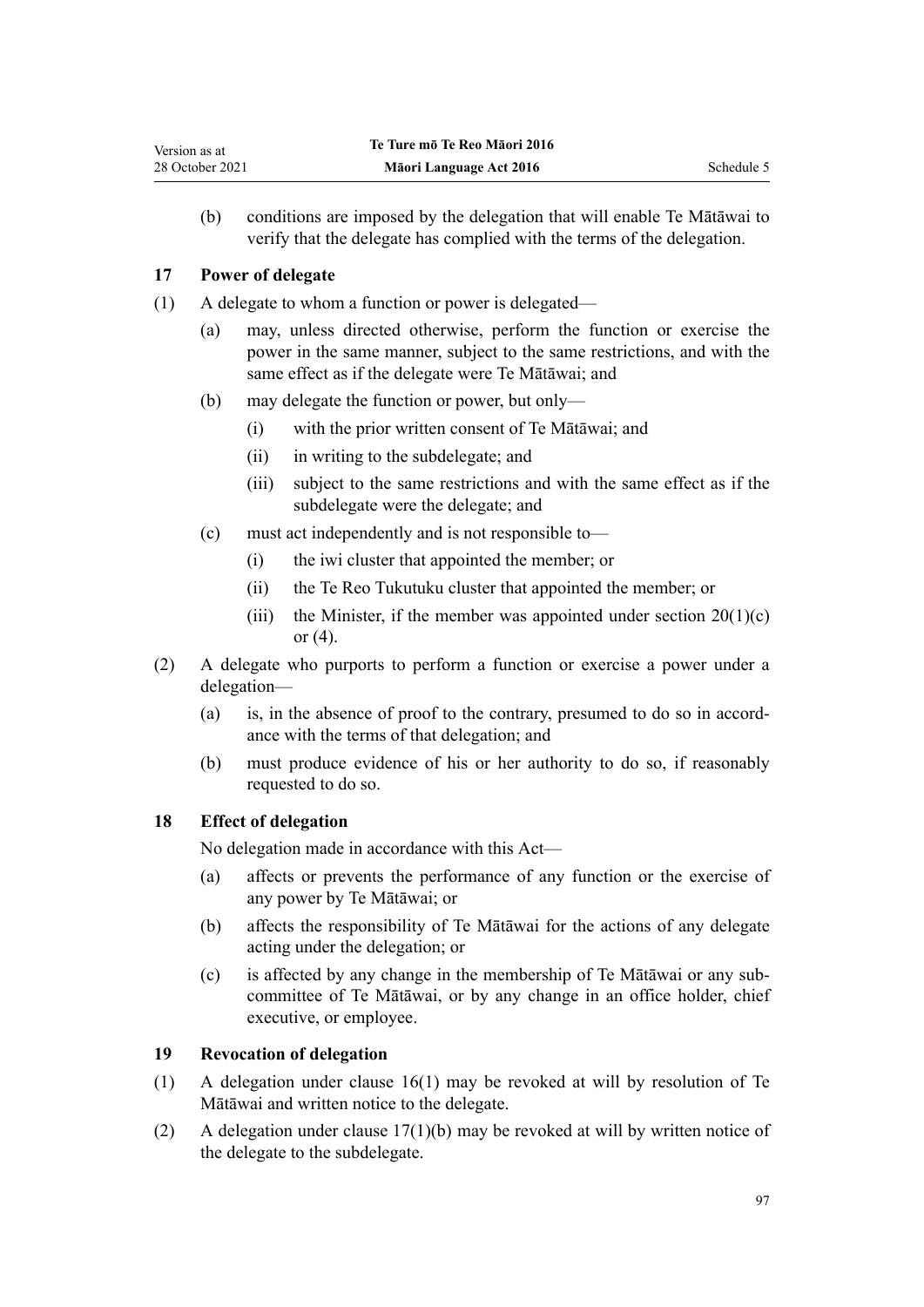### *Collective duties of Te Mātāwai and members*

### <span id="page-97-0"></span>**20 Collective duties**

- $(1)$  Te Mātāwai must act in a manner consistent with its objectives, functions, current statement of intent, and purchase agreement.
- (2) Te Mātāwai must perform its functions—
	- (a) efficiently and effectively; and
	- (b) in a manner consistent with the spirit of service to the public; and
	- (c) in collaboration with other public entities (within the meaning of that term under [section 5](http://legislation.govt.nz/pdflink.aspx?id=DLM88578) of the Public Audit Act 2001) where practicable.
- (3) Te Mātāwai must operate in a financially responsible manner and, for that pur‐ pose,—
	- (a) prudently manage its assets and liabilities; and
	- (b) endeavour to ensure—
		- (i) its long-term financial viability; and
		- (ii) that it acts as a successful going concern.
- (4) If the members of Te Mātāwai do not comply with any duty under subclauses (1) to (3), all or any of the members may be removed from office in accordance with [clause 5.](#page-92-0)
- (5) However, subclause (4) does not apply to a member if—
	- (a) he or she did not know and could not reasonably be expected to have known that the duty was to be or was being breached; or
	- (b) he or she took all reasonable steps in the circumstances to prevent the duty being breached.
- (6) A member is not liable for a breach of a duty under this clause, except by being removed from office as provided for in subclause (4).
- (7) This clause does not affect any other ground for removing a member from office.
- (8) Subclause (6) does not affect anything else for which the member may be liable under any other Act or rule of law arising from the act or omission that constitutes the breach.
- (9) The duties of Te Mātāwai and of its members under this clause are owed to iwi and Māori.

### *Individual duties of members*

#### **21 Duty to comply with this schedule**

A member must not contravene, or cause the contravention of, or agree to Te Mātāwai contravening this schedule.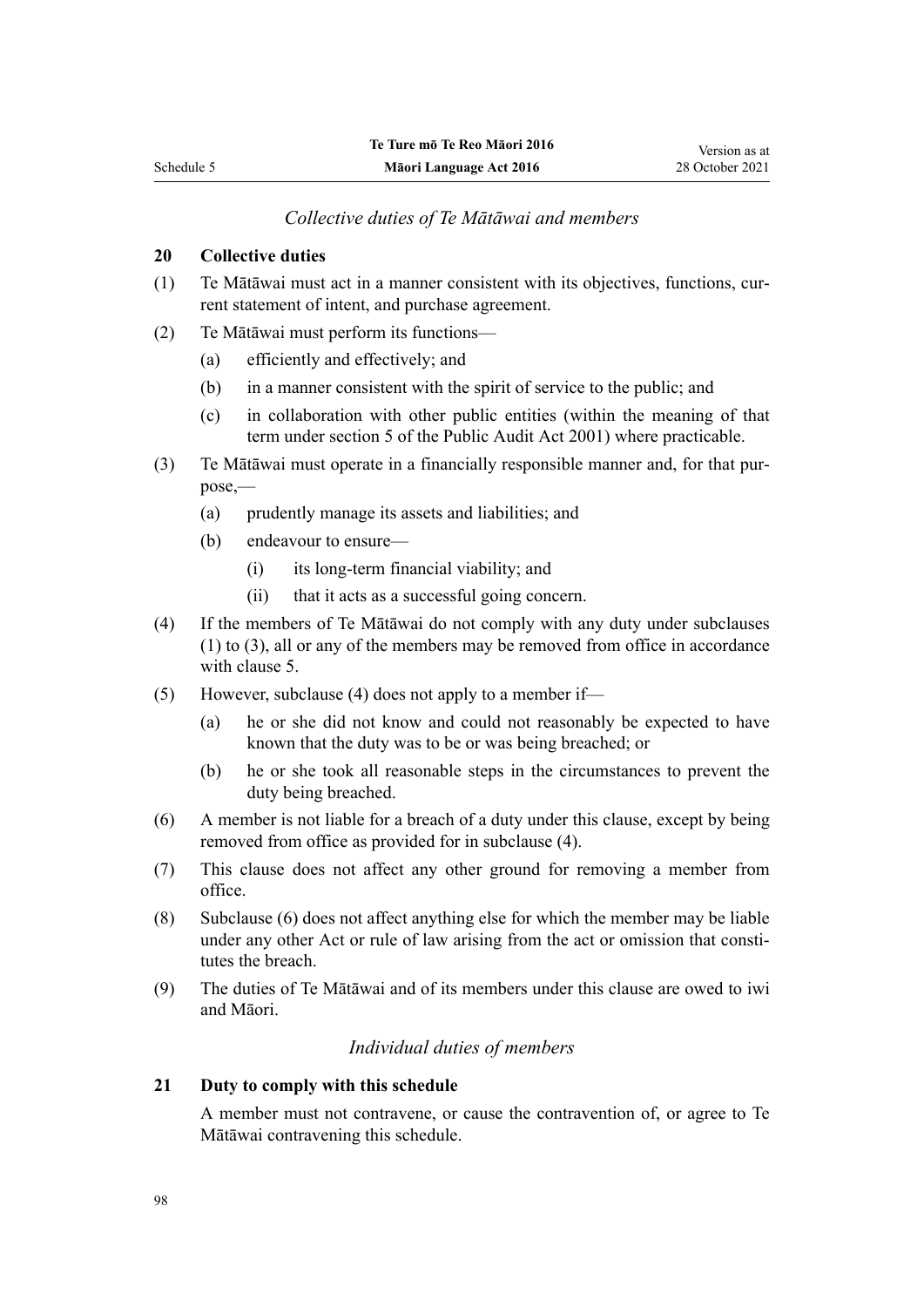### <span id="page-98-0"></span>**22 Duty to act with honesty and integrity**

A member must, when acting as a member, act with honesty and integrity.

#### **23 Duty to act in good faith**

A member must, when acting as a member, act in good faith and not pursue his or her own interests at the expense of Te Mātāwai's interests.

#### **24 Duty to act with reasonable care, diligence, and skill**

A member must, when acting as a member, exercise the care, diligence, and skill that a reasonable person would exercise in the same circumstances, taking into account (without limitation)—

- (a) the nature of Te Mātāwai; and
- (b) the nature of the action; and
- (c) the position of the member and the nature of the responsibilities under‐ taken by him or her.

#### **25 Duty not to disclose information**

- (1) A member who has information in his or her capacity as a member that would not otherwise be available to him or her must not disclose that information to any person, or make use of, or act on, that information, except—
	- (a) in the performance of Te Mātāwai's functions; or
	- (b) as required or permitted by law; or
	- (c) in accordance with subclause (2); or
	- (d) in complying with the requirement for members to disclose interests.
- (2) A member may disclose, make use of, or act on the information if—
	- (a) the member is first authorised to do so by Te Mātāwai; and
	- (b) the disclosure, use, or act in question will not, or is unlikely to, prejudice Te Mātāwai.

#### **26 Duty to disclose interest**

- (1) A member who is interested in a matter relating to Te Mātāwai must disclose details of the nature and extent of the interest (including any monetary value of the interest)—
	- (a) to the chairperson of Te Mātāwai; and
	- (b) in an interests register kept by Te Mātāwai.
- (2) Disclosure under subclause (1) must be made as soon as practicable after the member becomes aware that he or she is interested.
- (3) A member who is interested in a matter relating to Te Mātāwai must not vote or take part in any discussion or decision of Te Mātāwai relating to the matter.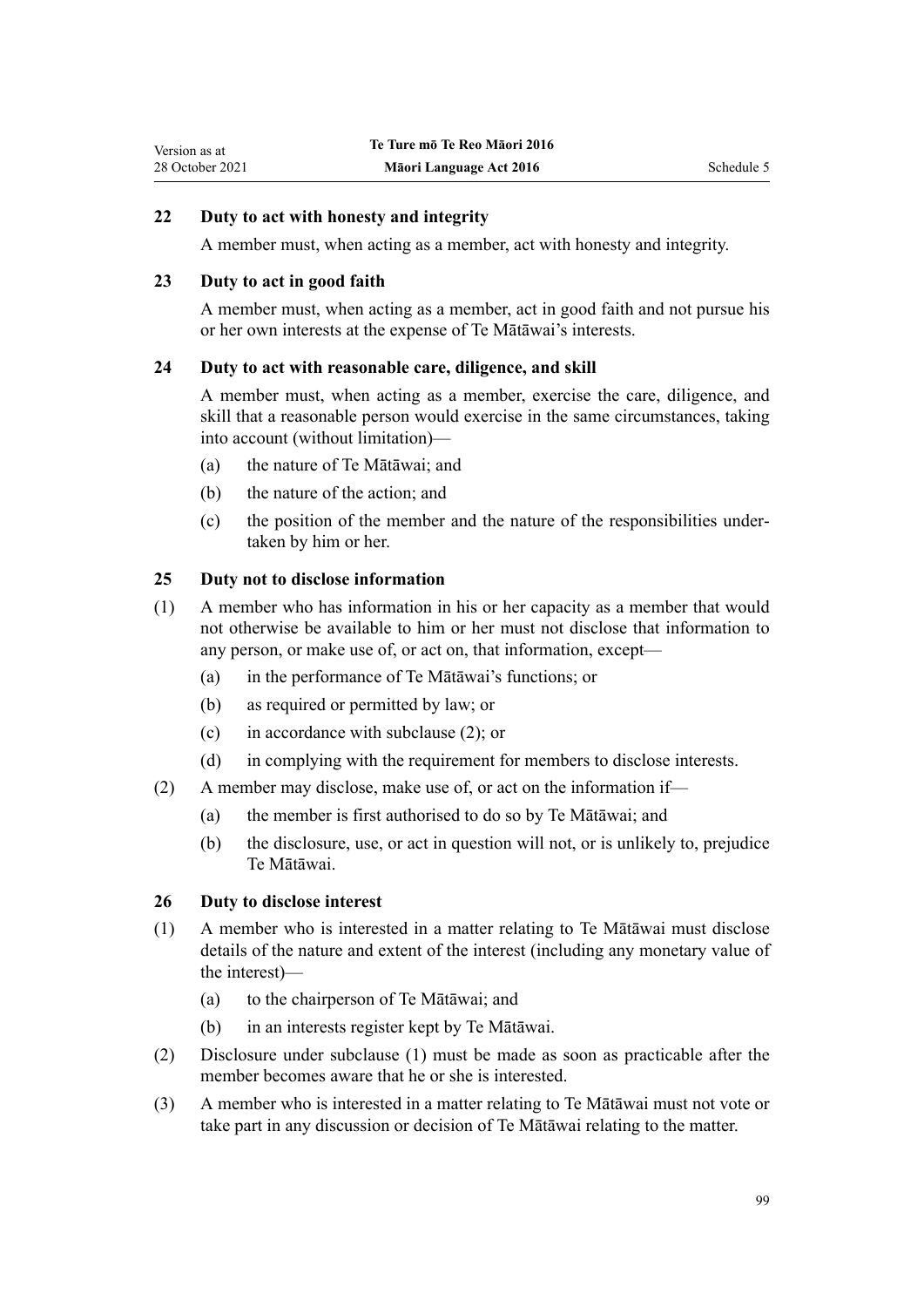- (4) In this clause, **matter** means Te Mātāwai's performance of its functions under this Act.
- (5) For the purposes of this clause, a person is **interested** in a matter if he or she—
	- (a) may derive a financial benefit from the matter; or
	- (b) is the spouse, civil union partner, de facto partner, child, or parent of a person who may derive a financial benefit from the matter; or
	- (c) may have a financial interest in a person or an entity to whom or to which the matter relates; or
	- (d) is a partner, director, officer, board member, or trustee of a person or an entity who may have a financial interest in a person or an entity to whom the matter relates; or
	- (e) is otherwise directly or indirectly interested in the matter.
- (6) However, a person is not interested in a matter—
	- (a) because he or she receives insurance cover, remuneration, or other bene‐ fits authorised under this Act; or
	- (b) if his or her interest is so remote or insignificant that it cannot reason‐ ably be regarded as likely to influence him or her in carrying out his or her responsibilities under this Act.

#### **27 Accountability for individual duties**

- (1) The duties of the members of Te Mātāwai under [clauses 21 to 26](#page-97-0) (individual duties of members) are duties owed to Te Mātāwai.
- (2) If a member does not comply with his or her individual duties, Te Mātāwai may remove that member from office.
- (3) Te Mātāwai may bring an action against a member for breach of any individual duty.
- (4) Except as provided in subclauses (2) and (3), a member is not liable for a breach of an individual duty under this Act.
- (5) This clause does not affect any other ground for removing a member from office.
- (6) Subclause (4) does not affect anything else for which the member may be liable under any other Act or rule of law arising from the act or omission that constitutes the breach.

### *Immunities and insurance*

#### **28 Immunity from civil liability**

- (1) A member is not liable, in respect of an excluded act or omission,—
	- (a) to Te Mātāwai, unless it is also a breach of an individual duty under any of [clauses 21 to 26](#page-97-0):

<span id="page-99-0"></span>Schedule 5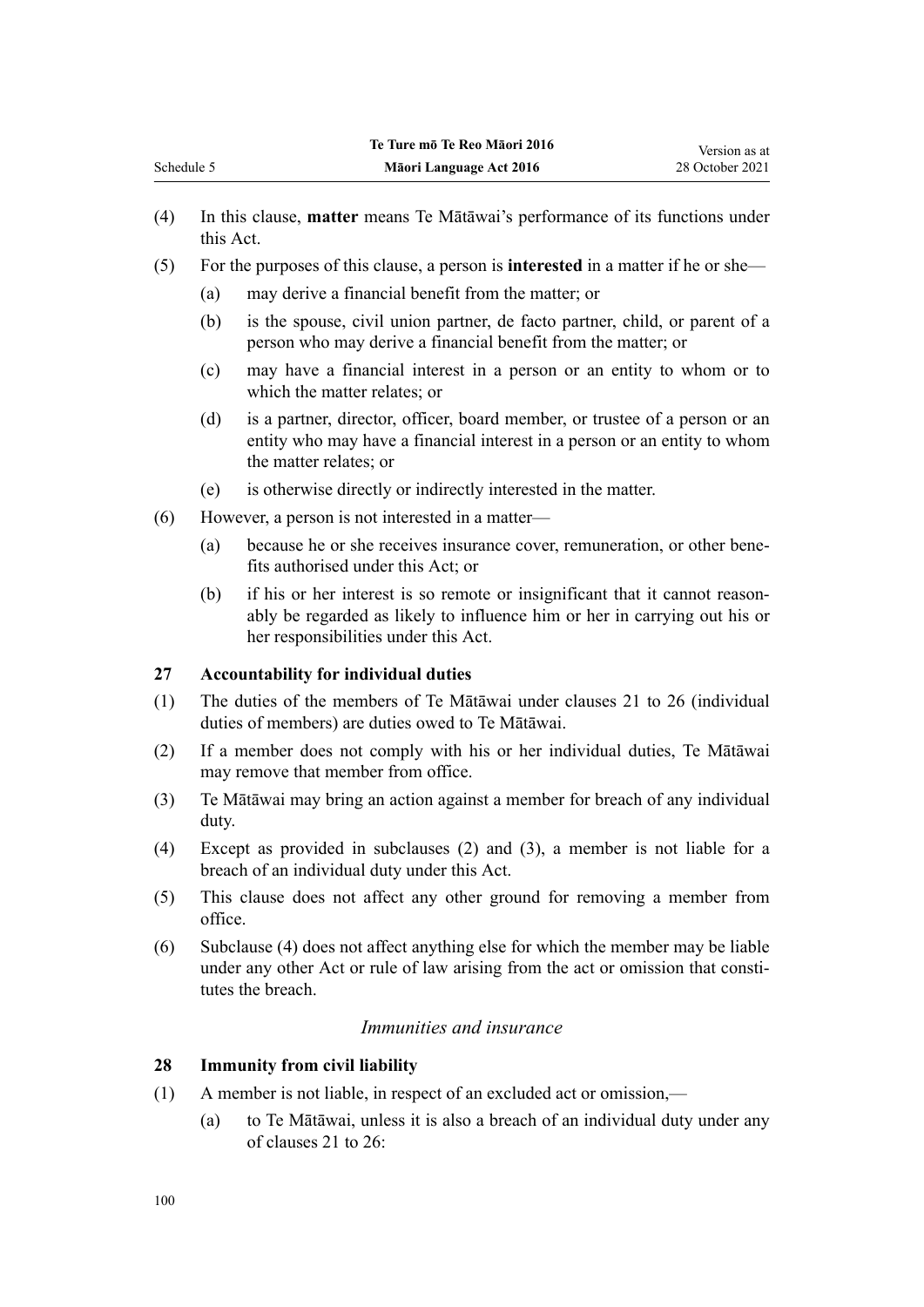- (b) to any other person.
- <span id="page-100-0"></span>(2) Nothing in this clause affects—
	- (a) the liability of any person that is not a civil liability:
	- (b) the right of any person to apply, in accordance with the law, for judicial review.

#### **29 Insurance for liability of member, office holder, or employee**

Te Mātāwai may effect insurance cover for a member or an employee in rela‐ tion to his or her acts or omissions, except an act or omission that is—

- (a) in bad faith:
- (b) not in the performance or intended performance of Te Mātāwai's func‐ tions.

### **30 Breach of insurance limits**

- (1) A member who is insured by Te Mātāwai in breach of this Act must repay to Te Mātāwai the cost of providing or effecting that insurance cover, to the extent that the insurance cover exceeds that which could have been provided or effected under this Act.
- (2) Te Mātāwai may recover the amount as a debt due in a court of competent jur‐ isdiction.

### **31 Definitions for protections from liability**

In [clauses 28 to 30](#page-99-0),—

**effect insurance** *(whakamana inihua*) includes to pay, whether directly or indi‐ rectly, the costs of the insurance

**excluded act or omission** means an act or omission by the member in good faith and in performance or intended performance of Te Mātāwai's functions

**member** *(mema*) includes a person who was a member at any time after the commencement of this Act but who is no longer a member.

*Fees*

#### **32 Fees**

- (1) The members of Te Mātāwai are entitled to be paid, in accordance with the fees framework,—
	- (a) fees as determined by Te Mātāwai and the Minister; and
	- (b) reimbursement for actual and reasonable expenses incurred in under‐ taking the functions and duties of Te Mātāwai.
- (2) In subclause (1), **fees framework** means the framework determined by the Government from time to time for the classification and remuneration of statutory and other bodies in which the Crown has an interest.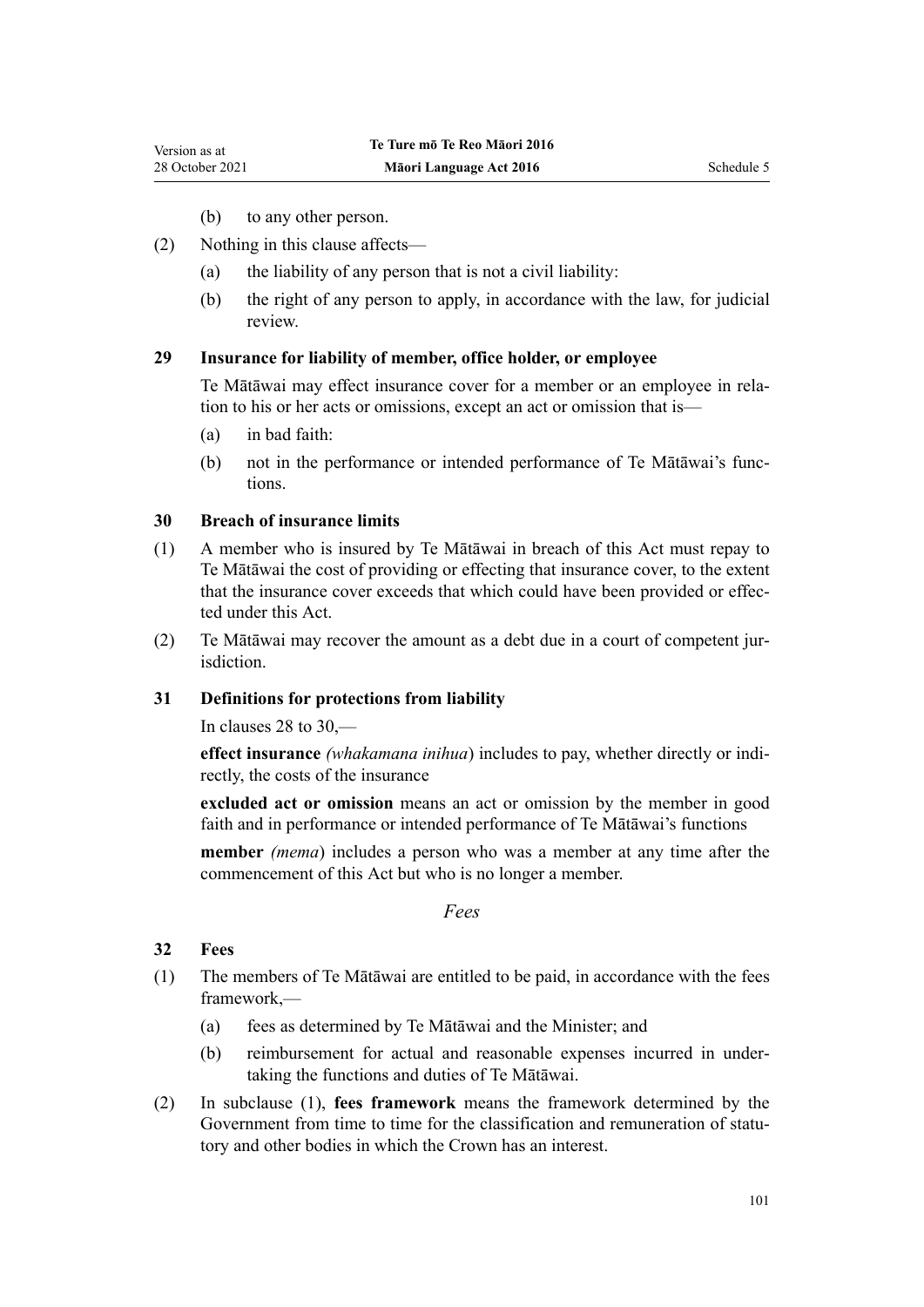### *Employment policy*

### <span id="page-101-0"></span>**33 Employment policy**

- (1) Te Mātāwai must, if it employs people,—
	- (a) operate a personnel policy that complies with the principle of being a good employer; and
	- (b) make that policy (including the equal employment opportunities programme) available to its employees; and
	- (c) comply with that policy (including its equal employment opportunities programme) and report in its annual report on the extent of its compli‐ ance.
- (2) Te Mātāwai must, after consulting with the Public Service Commissioner, set the terms and conditions of employment for its chief executive.
- (3) For the purposes of this clause, a **good employer** is an employer who operates a personnel policy containing provisions generally accepted as necessary for the fair and proper treatment of employees in all aspects of their employment, including provisions requiring—
	- (a) safe and good working conditions; and
	- (b) an equal employment opportunities programme; and
	- (c) the impartial selection of suitably qualified persons for appointment; and
	- (d) recognition of—
		- (i) the aims and aspirations of Māori; and
		- (ii) the need for involvement of Māori as employees of Te Mātāwai; and
	- (e) recognition of the aims and aspirations and employment requirements, and the cultural differences, of ethnic or minority groups; and
	- (f) opportunities for enhancing the abilities of individual employees; and
	- (g) recognition of the employment requirements of women; and
	- (h) recognition of the employment requirements of persons with disabilities.
- (4) For the purposes of this clause, an equal **employment opportunities pro‐ gramme** means a programme that is aimed at the identification and elimination of all aspects of policies, procedures, and other institutional barriers that cause or perpetuate, or tend to cause or perpetuate, inequality in respect of the employment of any persons or group of persons.

Schedule 5 clause 33(2): amended, on 7 August 2020, by [section 135](http://legislation.govt.nz/pdflink.aspx?id=LMS176959) of the Public Service Act 2020 (2020 No 40).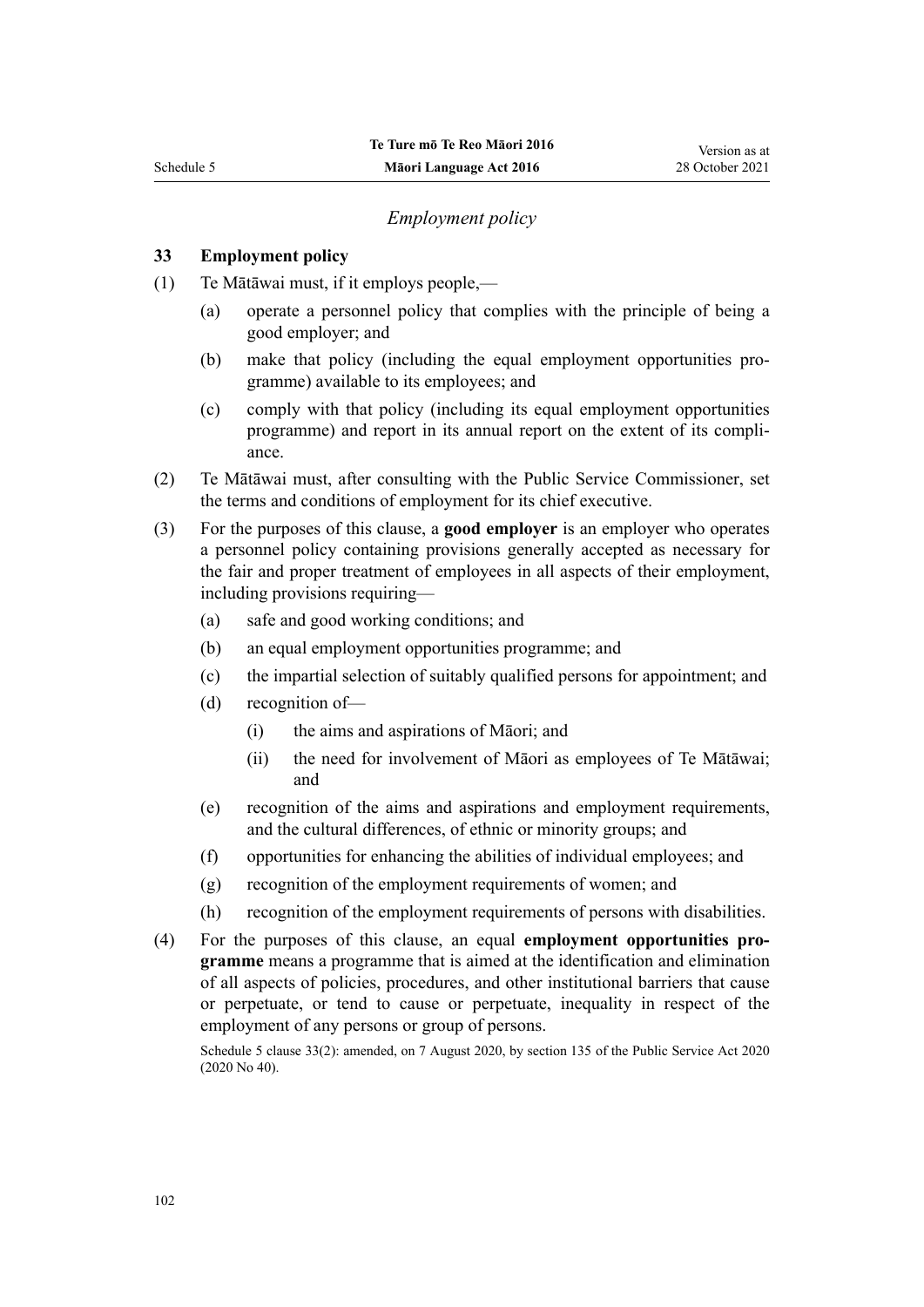## <span id="page-102-0"></span>**Schedule 6 Certificates of competency in Māori language**

[s 40](#page-46-0)

#### **1 Te Taura Whiri to grant certificates**

- (1) Te Taura Whiri must grant a certificate to any person who applies to it for a certificate and satisfies Te Taura Whiri that he or she is qualified to be the holder of such a certificate.
- (2) A certificate must be one of the following:
	- (a) a certificate of competency in interpreting the Māori language:
	- (b) a certificate of competency in translating the Māori language:
	- (c) a certificate of competency in interpreting and translating the Māori lan‐ guage.

### **2 Qualifications for certificates**

For the purposes of determining whether an applicant for a certificate is qualified to hold such a certificate, Te Taura Whiri must prepare and publish, as it thinks fit, criteria by which competence to interpret or translate the Māori lan‐ guage is to be assessed.

### **3 Te Taura Whiri may delegate power to issue certificates**

- (1) Despite clause 1(1), Te Taura Whiri may delegate to any person or body the power—
	- (a) to assess applicants for certificates; and
	- (b) to grant certificates to those applicants who are found to be qualified to be the holders of such certificates.
- (2) Te Taura Whiri may delegate a power under subclause (1) only if the delega‐ tion complies with [section 73](http://legislation.govt.nz/pdflink.aspx?id=DLM330308) of the Crown Entities Act 2004.

### **4 Endorsement for purposes of legal proceedings**

- (1) Te Taura Whiri may endorse any certificate to the effect that the holder is com‐ petent to interpret or translate the Māori language or both (as the case may require) for the purposes of any legal proceedings if Te Taura Whiri is satisfied that the holder of the certificate—
	- (a) has a sufficient degree of competency in interpreting or translating the Māori language or both (as the case may require); and
	- (b) has undergone an appropriate course of training or instruction in the duties of an interpreter or translator or both in legal proceedings.
- (2) Every holder of a certificate endorsed under this clause must, on production of the certificate, be recognised as competent to interpret or translate the Māori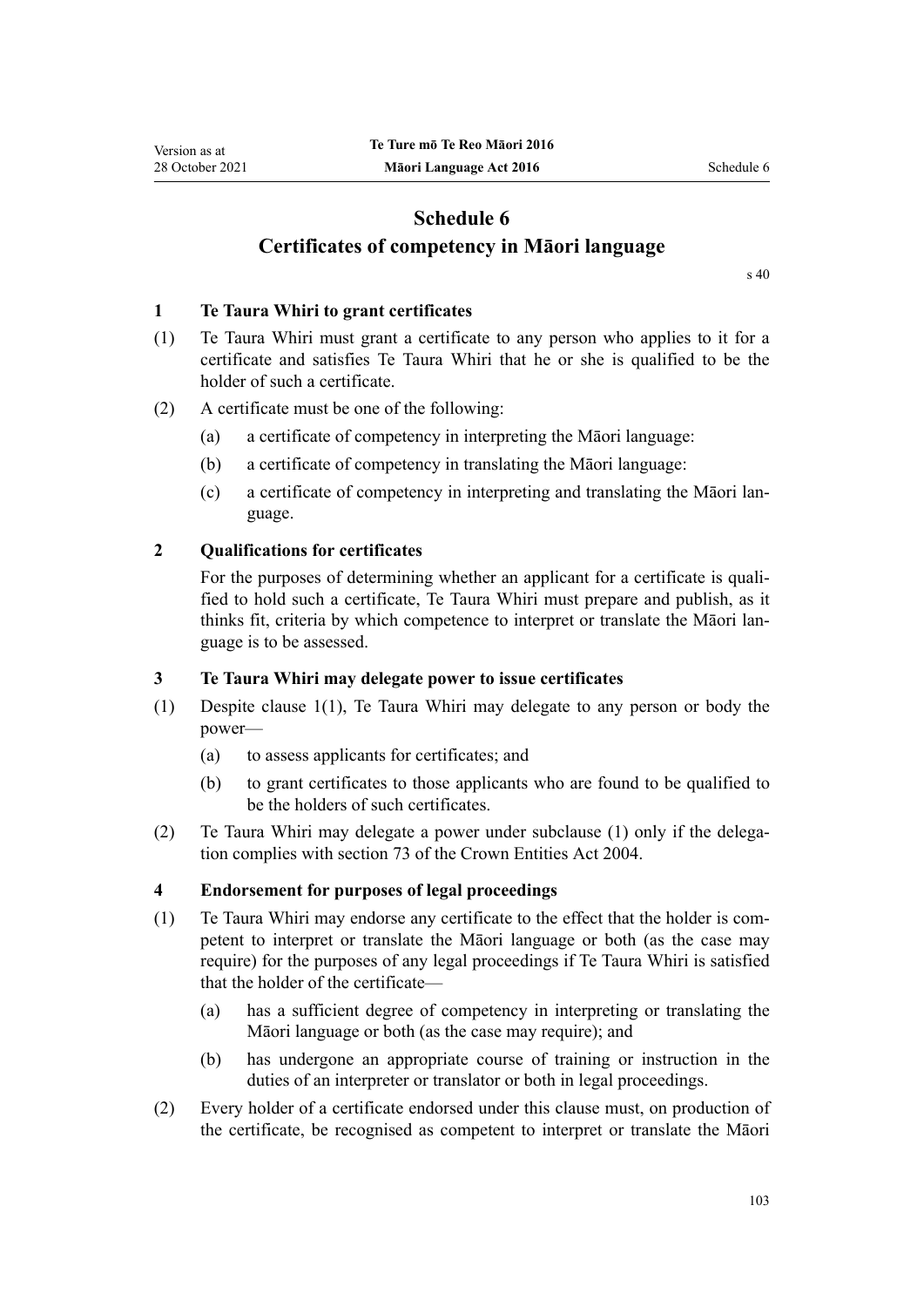language or both (as the case may require) for the purposes of any legal proceedings.

- (3) However, no holder may insist on acting as an interpreter, translator, or both in any particular proceedings, and no party, witness, or other person may insist on that holder acting as an interpreter, translator, or both.
- (4) In any legal proceedings, the presiding officer may report to Te Taura Whiri that he or she considers that the holder of a certificate (whether or not endorsed under this clause)—
	- (a) has failed to interpret or translate adequately for the purposes of the pro‐ ceedings; or
	- (b) has acted in a manner that is inconsistent with the duties of an interpreter or a translator in legal proceedings.
- (5) If Te Taura Whiri receives a report under subclause (4), it must deal with it under clause 5 as if the report were a complaint lodged under that clause.

### **5 Complaints against holders of certificates**

- (1) Any person may lodge with Te Taura Whiri a complaint against the holder of a certificate on the ground that—
	- (a) the holder has, in the course of interpreting or translating the Māori language, exhibited such incompetence as to call into question the holder's qualification to hold the certificate; or
	- (b) the holder has, while acting as an interpreter or a translator of the Māori language in any legal proceedings, acted in a manner that is inconsistent with the duties of an interpreter or a translator in legal proceedings.
- (2) Except where Te Taura Whiri is satisfied that the complaint is frivolous or vex‐ atious, Te Taura Whiri must provide a copy of the complaint to the person to whom it relates, giving that person a reasonable opportunity to appear before Te Taura Whiri, or (at that person's option) to make written submissions to Te Taura Whiri, in response to the complaint.
- (3) If Te Taura Whiri is satisfied, after investigating a complaint received under subclause (1)(a), that the person complained about is not qualified to hold the certificate that the person is then holding, it may—
	- (a) cancel the certificate; or
	- (b) suspend the certificate until such time as Te Taura Whiri is satisfied that the person is qualified to hold the certificate.
- (4) If Te Taura Whiri is satisfied, after investigating a complaint received under subclause (1)(b), that the person complained about has acted inconsistently with the duties of an interpreter or a translator in legal proceedings, it may—
	- (a) cancel any endorsement of the certificate made under [clause 4;](#page-102-0) or

<span id="page-103-0"></span>Schedule 6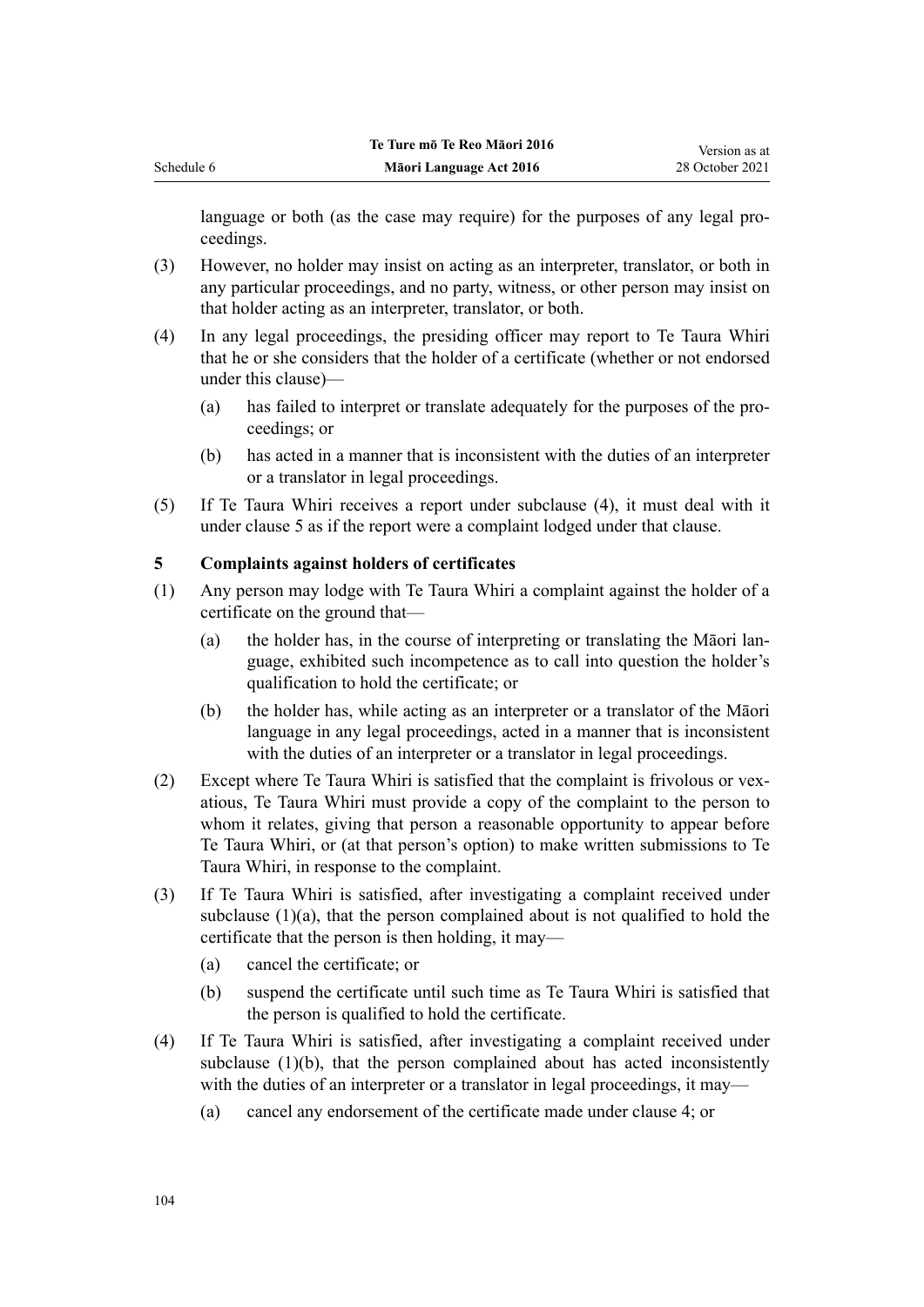| Version as at   | Te Ture mō Te Reo Māori 2016 |            |
|-----------------|------------------------------|------------|
| 28 October 2021 | Māori Language Act 2016      | Schedule 6 |

- (b) if no endorsement has been made, endorse the certificate to the effect that the holder cannot be recognised as competent to interpret or trans‐ late the Māori language or both (as the case may require) for the pur‐ poses of any legal proceedings.
- (5) Te Taura Whiri must, as soon as practicable after deciding to take action under subclause  $(3)$  or  $(4)$ , give to the person concerned notice in writing of its decision and of the reasons for it.
- (6) If Te Taura Whiri cancels, suspends, or endorses a certificate, it must include in that notice a requirement that the holder surrenders the certificate to Te Taura Whiri.

### **6 Offence**

Every person who fails without reasonable excuse to surrender a certificate when notified under [clause 5\(6\)](#page-103-0) commits an offence and is liable on conviction to a fine not exceeding \$500.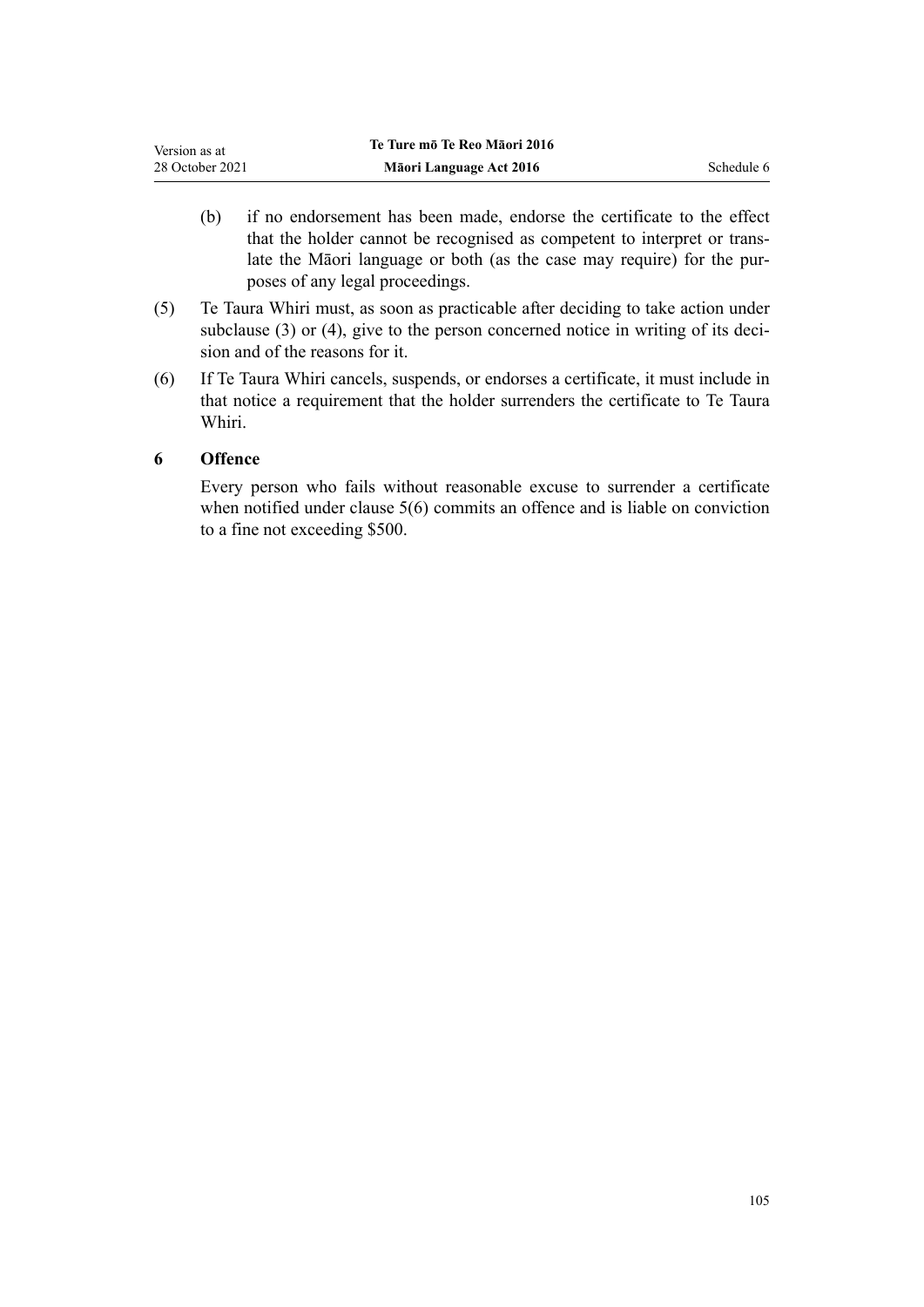### **Schedule 7**

## **Amendments to Māori Television Service (Te Aratuku Whakaata Irirangi Māori) Act 2003**

[s 49](#page-49-0)

### **Part 1**

### **Replaced references**

In the following provisions of the [Māori Television Service \(Te Aratuku Whakaata](http://legislation.govt.nz/pdflink.aspx?id=DLM193695) [Irirangi Māori\) Act 2003,](http://legislation.govt.nz/pdflink.aspx?id=DLM193695) replace "Te Pūtahi Paoho" with "Te Mātāwai" in each place:

[Section 3\(c\)](http://legislation.govt.nz/pdflink.aspx?id=DLM194305) [Section 5\(3\)](http://legislation.govt.nz/pdflink.aspx?id=DLM194307) [Section 10](http://legislation.govt.nz/pdflink.aspx?id=DLM194347) [Subpart 3](http://legislation.govt.nz/pdflink.aspx?id=DLM194349) of Part 1 heading [Section 15](http://legislation.govt.nz/pdflink.aspx?id=DLM194353) Heading to [section 16](http://legislation.govt.nz/pdflink.aspx?id=DLM194354) [Section 16\(2\)](http://legislation.govt.nz/pdflink.aspx?id=DLM194354) Heading to [section 17](http://legislation.govt.nz/pdflink.aspx?id=DLM194356) [Section 19](http://legislation.govt.nz/pdflink.aspx?id=DLM194362) [Section 24A](http://legislation.govt.nz/pdflink.aspx?id=DLM5770062), definition of **manager** [Section 24E](http://legislation.govt.nz/pdflink.aspx?id=DLM5770069) Section  $31(3)(b)$  and  $(7)$ [Section 34\(3\)](http://legislation.govt.nz/pdflink.aspx?id=DLM194506) Section  $39(2)(d)$ [Section 45\(2\)](http://legislation.govt.nz/pdflink.aspx?id=DLM194521) [Section 56](http://legislation.govt.nz/pdflink.aspx?id=DLM194559) Schedule 1, [clause 13\(2\)](http://legislation.govt.nz/pdflink.aspx?id=DLM194585) Schedule 2, [clause 4\(1\) and \(2\)](http://legislation.govt.nz/pdflink.aspx?id=DLM194901) Schedule 2, [clause 5\(2\)](http://legislation.govt.nz/pdflink.aspx?id=DLM194903) Schedule 2, [clause 11](http://legislation.govt.nz/pdflink.aspx?id=DLM194912) Schedule 2, [clause 12](http://legislation.govt.nz/pdflink.aspx?id=DLM194913) Schedule 2, [clause 15](http://legislation.govt.nz/pdflink.aspx?id=DLM194917) Schedule 2, [clause 26\(2\)\(a\)\(ii\)](http://legislation.govt.nz/pdflink.aspx?id=DLM194939)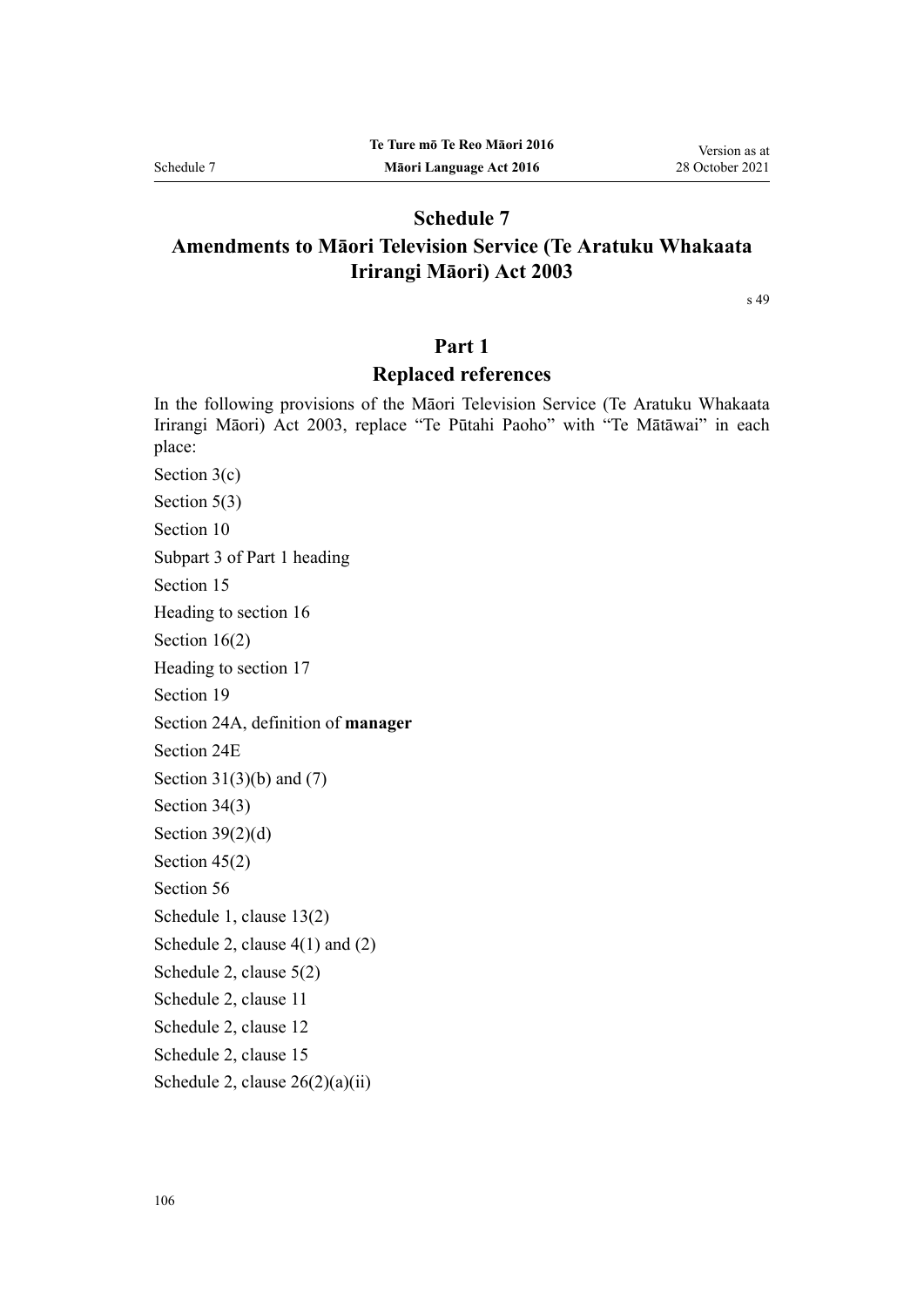## **Part 2**

### **Other amendments**

Replace the [Part 1](http://legislation.govt.nz/pdflink.aspx?id=DLM194302) heading with:

### **Part 1**

## **Preliminary provisions and provisions relating to establishment of Māori Television Service and functions, etc, of Service and Te Mātāwai**

Replace [section 3\(a\)](http://legislation.govt.nz/pdflink.aspx?id=DLM194305) with:

(a) the establishment of the Service and the functions, duties, and powers of the Service and Te Mātāwai:

In [section 3\(b\)](http://legislation.govt.nz/pdflink.aspx?id=DLM194305), replace "ōna tikanga" with "ngā tikanga Māori".

Replace [section 5\(2\)\(c\)](http://legislation.govt.nz/pdflink.aspx?id=DLM194307) with:

(c) subpart 3 provides for the joint responsibilities of the chairperson of Te Mātāwai and the responsible Ministers, and for the resolution of disputes between Te Mātāwai and the responsible Ministers.

In [section 5\(3\)\(b\),](http://legislation.govt.nz/pdflink.aspx?id=DLM194307) replace "ōna tikanga" with "ngā tikanga Māori".

In [section 5\(3\)\(ba\)\(iii\)](http://legislation.govt.nz/pdflink.aspx?id=DLM194307), replace "ōna tikanga" with "ngā tikanga Māori".

Replace section  $5(5)(a)$  with:

(a) Schedule 1 provides procedures for the resolution of disputes between the responsible Ministers and Te Mātāwai:

In [section 6,](http://legislation.govt.nz/pdflink.aspx?id=DLM194308) repeal the definitions of **ōna tikanga** and **Te Pūtahi Paoho**.

In [section 6,](http://legislation.govt.nz/pdflink.aspx?id=DLM194308) insert in its appropriate alphabetical order:

**Te Mātāwai** means the entity established by section 17 of Te Ture mō Te Reo Māori 2016/the Māori Language Act 2016

In [section 8\(1\)](http://legislation.govt.nz/pdflink.aspx?id=DLM194345), replace "ōna tikanga" with "ngā tikanga Māori".

Repeal [sections 12 to 14.](http://legislation.govt.nz/pdflink.aspx?id=DLM194350)

Repeal [section 15\(c\).](http://legislation.govt.nz/pdflink.aspx?id=DLM194353)

In [section 16\(1\)](http://legislation.govt.nz/pdflink.aspx?id=DLM194354), replace "Te Pūtahi Paoho, acting jointly,—" with "Te Mātāwai, on behalf of Te Mātāwai, acting jointly,—".

In [section 17\(1\),](http://legislation.govt.nz/pdflink.aspx?id=DLM194356) replace "Te Pūtahi Paoho" with "Te Mātāwai, on behalf of Te Mātā‐ wai,".

In the heading to [Part 2,](http://legislation.govt.nz/pdflink.aspx?id=DLM194357) replace "**UHF right**" with "**spectrum management rights**".

Repeal the cross-heading above [section 24A](http://legislation.govt.nz/pdflink.aspx?id=DLM5770062).

In [section 24A,](http://legislation.govt.nz/pdflink.aspx?id=DLM5770062) replace the definition of **spectrum management rights** with: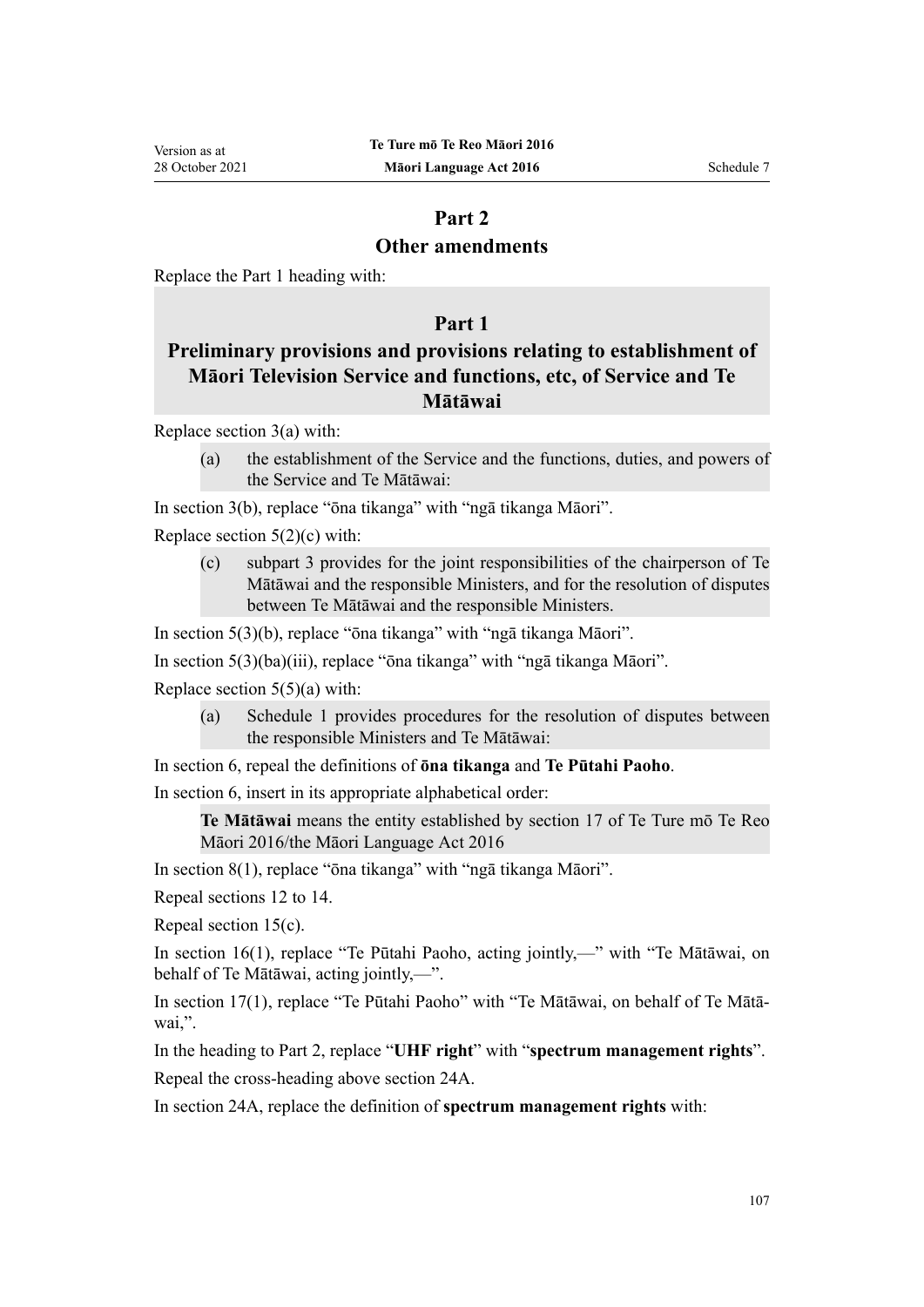**spectrum management rights** means the management right held by Te Mātā‐ wai for the frequency range 606–622 MHz for the period expiring on 30 November 2033

Replace [section 24B](http://legislation.govt.nz/pdflink.aspx?id=DLM5766940) with:

### **24B Terms and conditions for exercise of spectrum management rights**

- (1) The terms and conditions under which Te Mātāwai must manage the spectrum management rights must be set out in a deed executed by the responsible Ministers.
- (2) The deed may be modified by written agreement between the responsible Min‐ isters, on behalf of the Crown, and Te Mātāwai.
- (3) The responsible Ministers must consult the Minister responsible for the admin‐ istration of the Radiocommunications Act 1989 before modifying the deed under subsection (2).
- (4) The deed may, by agreement, provide that if Te Mātāwai breaches 1 or more specified terms or conditions (a serious breach), the responsible Ministers may require Te Mātāwai to transfer the spectrum management rights to the Crown, and in such case Te Mātāwai must transfer the spectrum management rights as required by the responsible Ministers.

In [section 24H\(1\)\(a\)](http://legislation.govt.nz/pdflink.aspx?id=DLM5770075), replace "ōna tikanga" with "ngā tikanga Māori".

In [section 24H\(2\)](http://legislation.govt.nz/pdflink.aspx?id=DLM5770075), replace "ōna tikanga" with "ngā tikanga Māori".

In [section 30](http://legislation.govt.nz/pdflink.aspx?id=DLM194500), replace "Te Pūtahi Paoho" with "Te Mātāwai, on behalf of Te Mātā‐ wai," in each place.

In [section 31\(1\)](http://legislation.govt.nz/pdflink.aspx?id=DLM194502), replace "Te Pūtahi Paoho" with "Te Mātāwai, who receives it on behalf of Te Mātāwai,".

In [section 31\(2\),](http://legislation.govt.nz/pdflink.aspx?id=DLM194502) replace "Te Pūtahi Paoho" with "Te Mātāwai, on behalf of Te Mātā‐ wai,".

In [section 31\(4\),](http://legislation.govt.nz/pdflink.aspx?id=DLM194502) replace "Te Pūtahi Paoho" with "Te Mātāwai, on behalf of Te Mātā‐ wai".

In [section 31\(4\)\(a\)](http://legislation.govt.nz/pdflink.aspx?id=DLM194502), replace "Te Pūtahi Paoho" with "Te Mātāwai, on behalf of Te Mātāwai,".

In [section 34\(1\)\(a\)](http://legislation.govt.nz/pdflink.aspx?id=DLM194506), replace "Te Pūtahi Paoho" with "Te Mātāwai, on behalf of Te Mātāwai,".

In [section 36\(a\),](http://legislation.govt.nz/pdflink.aspx?id=DLM194508) replace "Te Pūtahi Paoho," with "Te Mātāwai, on behalf of Te Mātā‐ wai,".

In [section 36\(b\),](http://legislation.govt.nz/pdflink.aspx?id=DLM194508) replace "Te Pūtahi Paoho" with "Te Mātāwai, on behalf of Te Mātā‐ wai".

In [section 39\(5\)\(a\)](http://legislation.govt.nz/pdflink.aspx?id=DLM194512), replace "Te Pūtahi Paoho" with "Te Mātāwai, on behalf of Te Mātāwai".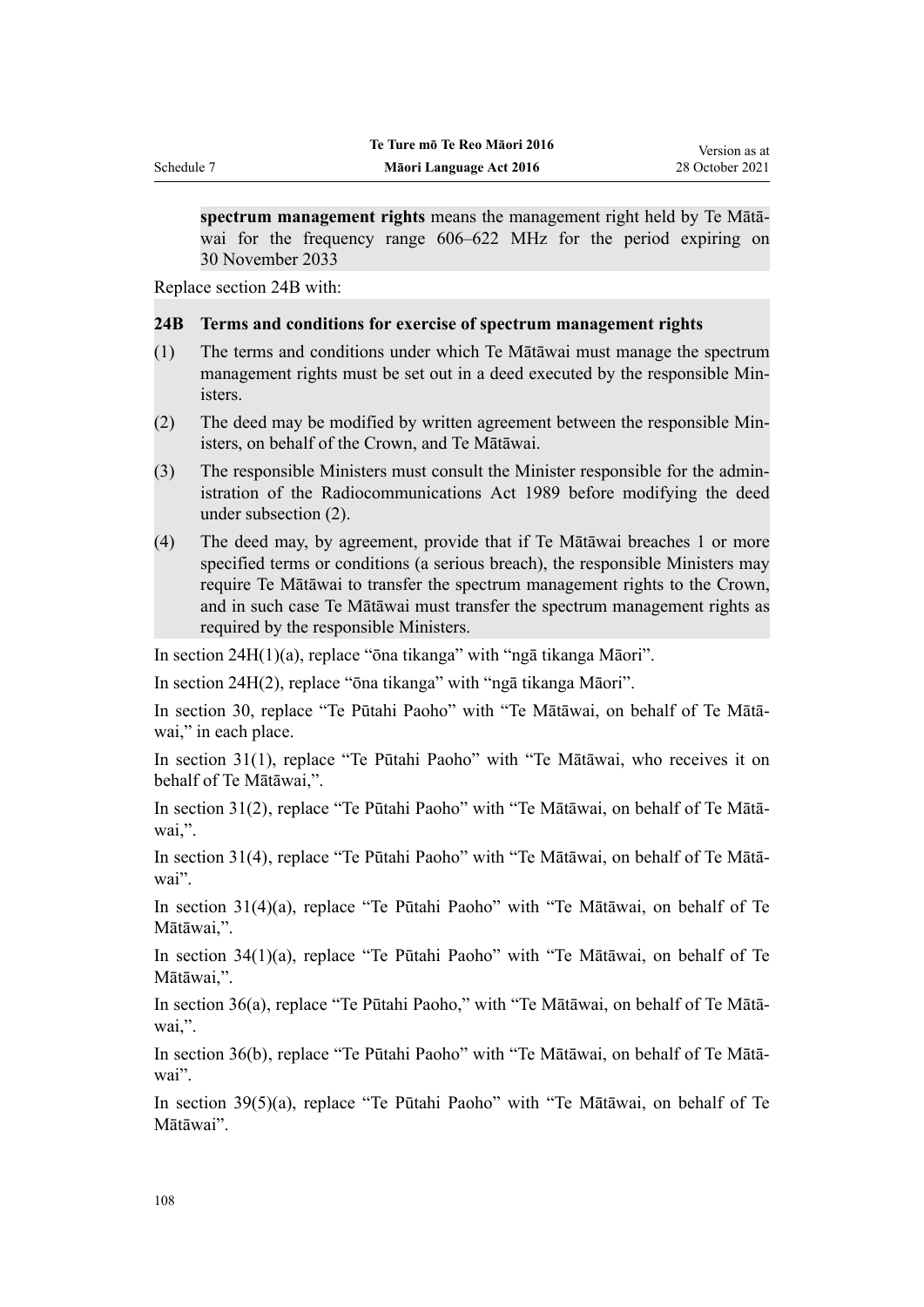In [section 41\(2\)\(k\),](http://legislation.govt.nz/pdflink.aspx?id=DLM194515) replace "Te Pūtahi Paoho" with "Te Mātāwai, on behalf of Te Mātāwai,".

In [section 44\(1\),](http://legislation.govt.nz/pdflink.aspx?id=DLM194519) replace "Te Pūtahi Paoho" with "Te Mātāwai, who receives the report on behalf of Te Mātāwai".

In [section 45\(1\)](http://legislation.govt.nz/pdflink.aspx?id=DLM194521), replace "Te Pūtahi Paoho," with "Te Mātāwai, on behalf of Te Mātā‐ wai,".

In [section 47\(1\)\(a\)](http://legislation.govt.nz/pdflink.aspx?id=DLM194523), replace "Te Pūtahi Paoho" with "Te Mātāwai, on behalf of Te Mātāwai,".

In [section 50](http://legislation.govt.nz/pdflink.aspx?id=DLM194551), replace "Te Pūtahi Paoho" with "Te Mātāwai, who receives the report on behalf of Te Mātāwai".

In Schedule 1, repeal [Part 1](http://legislation.govt.nz/pdflink.aspx?id=DLM194566).

Version as at 28 October 2021

In Schedule 1, repeal [clauses 2 to 12](http://legislation.govt.nz/pdflink.aspx?id=DLM194569) and the cross-headings above [clauses 3,](http://legislation.govt.nz/pdflink.aspx?id=DLM194571) [4](http://legislation.govt.nz/pdflink.aspx?id=DLM194573), [11](http://legislation.govt.nz/pdflink.aspx?id=DLM194581), and [12](http://legislation.govt.nz/pdflink.aspx?id=DLM194583).

In Schedule 1, [clause 13\(1\),](http://legislation.govt.nz/pdflink.aspx?id=DLM194585) replace "Te Pūtahi Paoho" with "Te Mātāwai, on behalf of Te Mātāwai".

In Schedule 2, [clause 3\(1\)\(c\)](http://legislation.govt.nz/pdflink.aspx?id=DLM194900), replace "Te Pūtahi Paoho" with "Te Mātāwai, on behalf of Te Mātāwai".

In Schedule 2, [clause 3\(2\)\(c\)](http://legislation.govt.nz/pdflink.aspx?id=DLM194900), replace "Te Pūtahi Paoho," with "Te Mātāwai, on behalf of Te Mātāwai,".

In Schedule 2, [clause 4\(4\)\(a\), \(b\), and \(c\),](http://legislation.govt.nz/pdflink.aspx?id=DLM194901) replace "Te Pūtahi Paoho," with "Te Mātā‐ wai, on behalf of Te Mātāwai,".

In Schedule 2, [clause 5\(1\), \(3\)\(b\), and \(4\),](http://legislation.govt.nz/pdflink.aspx?id=DLM194903) replace "Te Pūtahi Paoho" with "Te Mātā‐ wai, on behalf of Te Mātāwai,".

In Schedule 2, [clause 8\(1\)\(a\)\(ii\)](http://legislation.govt.nz/pdflink.aspx?id=DLM194908), replace "Te Pūtahi Paoho" with "Te Mātāwai, on behalf of Te Mātāwai".

In Schedule 2, [clause 10\(2\)\(a\),](http://legislation.govt.nz/pdflink.aspx?id=DLM194910) replace "Te Pūtahi Paoho" with "Te Mātāwai, on behalf of Te Mātāwai,".

In Schedule 2, [clause 21\(2\),](http://legislation.govt.nz/pdflink.aspx?id=DLM194926) replace "Te Pūtahi Paoho" with "Te Mātāwai, on behalf of Te Mātāwai,".

In Schedule 2, [clause 26\(4\)\(e\),](http://legislation.govt.nz/pdflink.aspx?id=DLM194939) replace "Te Pūtahi Paoho" with "Te Mātāwai, on behalf of Te Mātāwai,".

In Schedule 2, [clause 29](http://legislation.govt.nz/pdflink.aspx?id=DLM194943), replace "Te Pūtahi Paoho" with "Te Mātāwai, on behalf of Te Mātāwai,".

In Schedule 2, [clause 33](http://legislation.govt.nz/pdflink.aspx?id=DLM194948), replace "Te Pūtahi Paoho," with "Te Mātāwai, on behalf of Te Mātāwai," in each place.

In Schedule 2, [clause 35\(4\)\(c\),](http://legislation.govt.nz/pdflink.aspx?id=DLM194953) replace "Te Pūtahi Paoho" with "Te Mātāwai, on behalf of Te Mātāwai".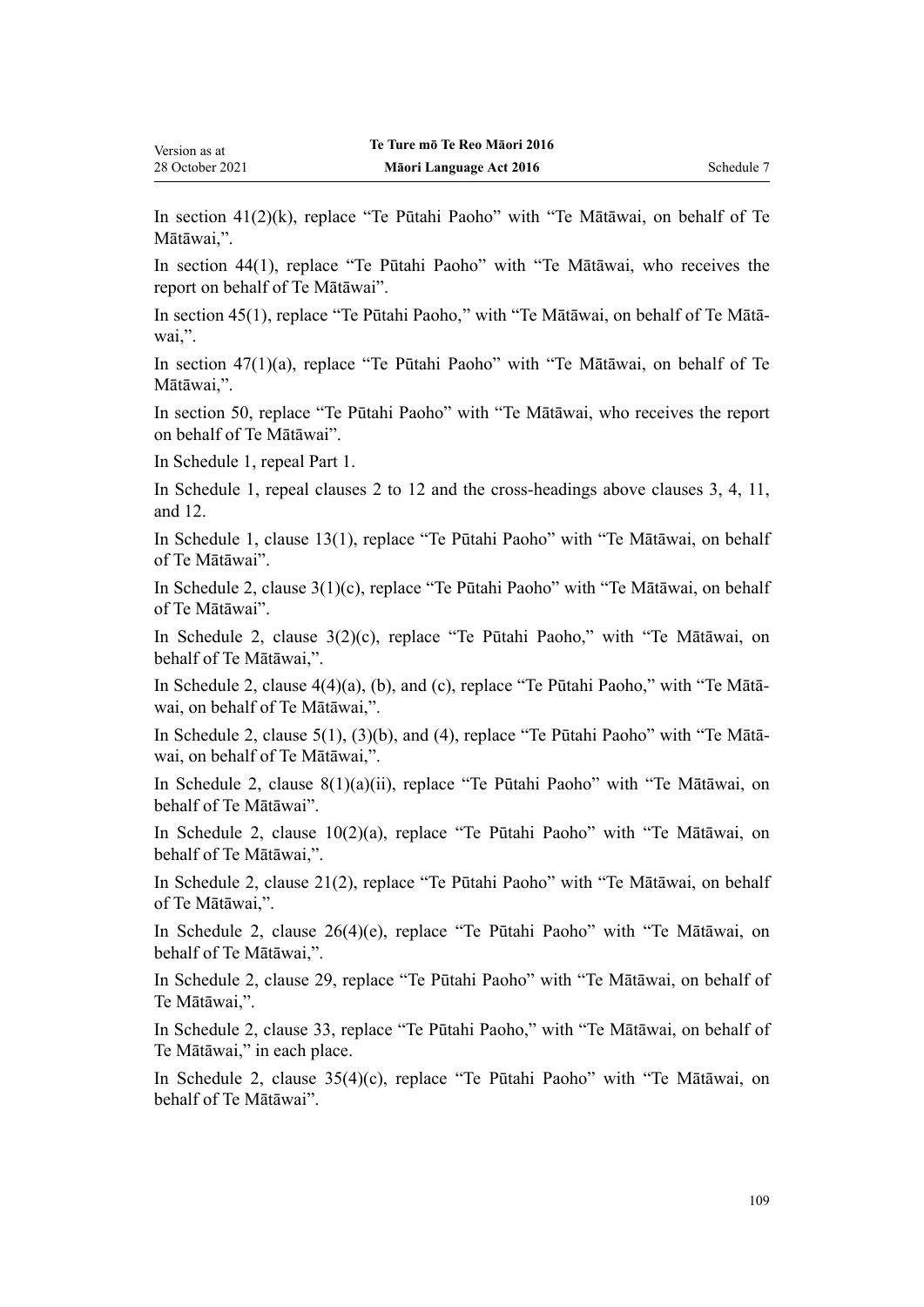# **Schedule 8**

# **Consequential amendments to other enactments**

[s 50](#page-49-0)

# **Part 1**

# **Amendments to Acts**

#### **Broadcasting Act 1989 (1989 No 25)**

In section  $53B(2)(c)$ , after "content", insert "; and".

In section  $53B(2)$ , after paragraph (c), insert:

(d) other activities to promote the Māori language and Māori culture.

In [section 53I](http://legislation.govt.nz/pdflink.aspx?id=DLM158077), replace "7 members" with "5 members appointed by the Minister for Māori Development in accordance with section 42 of Te Ture mō Te Reo Māori 2016/the Māori Language Act 2016".

## **Children, Young Persons, and Their Families Act 1989 (1989 No 24)**

In [section 9\(3\)](http://legislation.govt.nz/pdflink.aspx?id=DLM149448), replace "Māori Language Act 1987" with "Te Ture mō Te Reo Māori 2016/Māori Language Act 2016".

# **Exclusive Economic Zone and Continental Shelf (Environmental Effects) Act 2012 (2012 No 72)**

In [section 53\(3\)\(b\)](http://legislation.govt.nz/pdflink.aspx?id=DLM3956205), replace "Māori Language Act 1987" with "Te Ture mō Te Reo Māori 2016/Māori Language Act 2016".

In the Schedule, [clause 2\(3\)\(b\),](http://legislation.govt.nz/pdflink.aspx?id=DLM5968421) replace "Māori Language Act 1987" with "Te Ture mō Te Reo Māori 2016/Māori Language Act 2016".

#### **Judicature Act 1908 (1908 No 89)**

In Schedule 2, [rule 1.11\(1\)](http://legislation.govt.nz/pdflink.aspx?id=DLM1818550), replace "section 4(1) of the Māori Language Act 1987" with "section 7(1) of Te Ture mō Te Reo Māori 2016/the Māori Language Act 2016".

In Schedule 2, [rule 1.12\(3\),](http://legislation.govt.nz/pdflink.aspx?id=DLM1818551) replace "section 18 of the Māori Language Act 1987" with "clause 4 of Schedule 6 of Te Ture mō Te Reo Māori 2016/the Māori Language Act 2016".

In Schedule 2, rule 1.13(a), replace "section 15(2)(a) or (c) of the Maori Language Act 1987" with "clause 1(2)(a) or (c) of Schedule 6 of Te Ture mō Te Reo Māori 2016/the Māori Language Act 2016".

In Schedule 2, Schedule 1 of that schedule, [form G 12,](http://legislation.govt.nz/pdflink.aspx?id=DLM1817622) note 1, replace "Māori Lan‐ guage Act 1987" with "Te Ture mō Te Reo Māori 2016/Māori Language Act 2016".

# **Local Government (Auckland Transitional Provisions) Act 2010 (2010 No 37)**

In [section 136\(3\)\(c\)](http://legislation.govt.nz/pdflink.aspx?id=DLM5600676), replace "Māori Language Act 1987" with "Te Ture mō Te Reo Māori 2016/Māori Language Act 2016".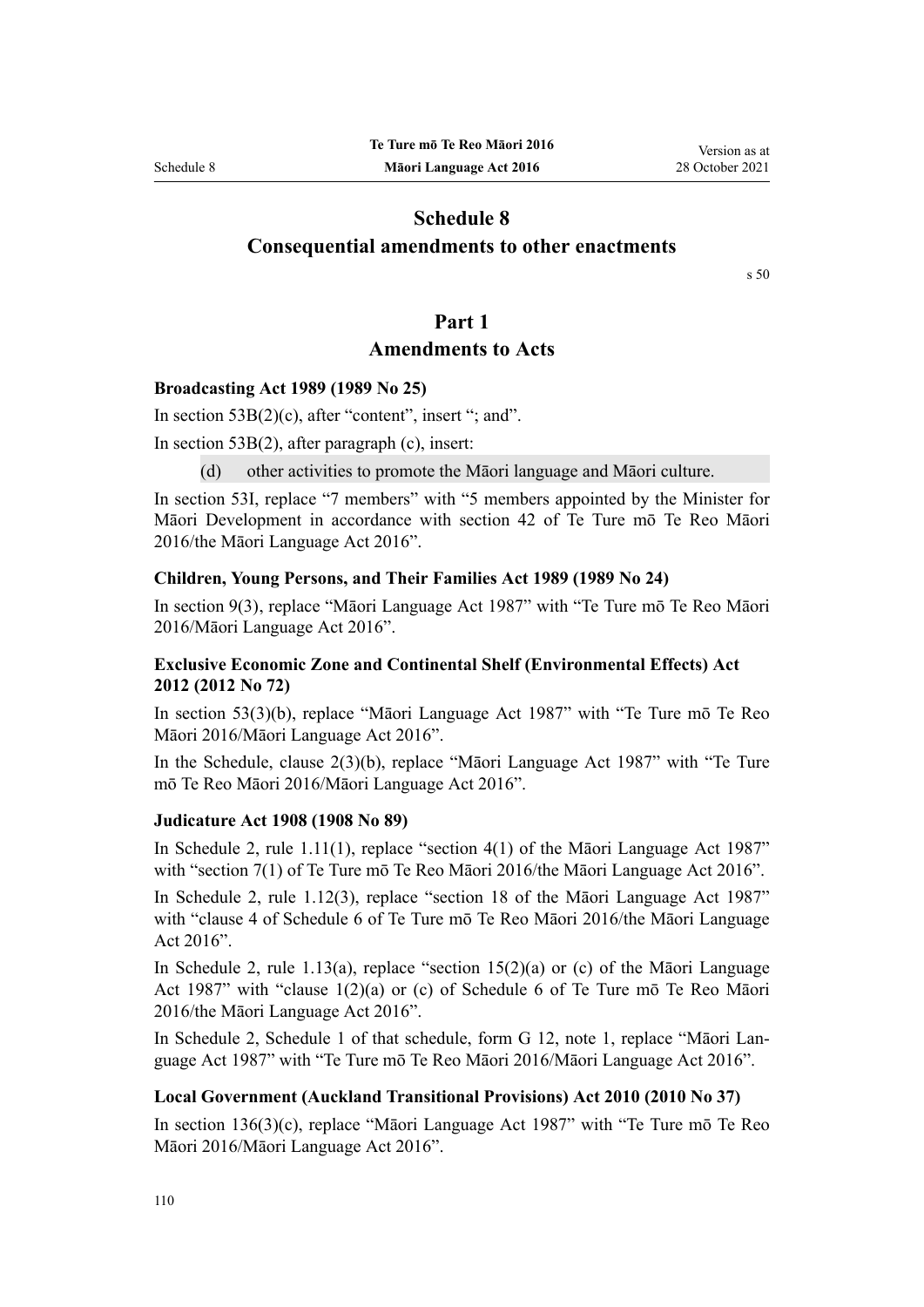## **Local Government (Auckland Transitional Provisions) Act 2010 (2010 No 37)** *continued*

In [section 136\(3\)\(c\),](http://legislation.govt.nz/pdflink.aspx?id=DLM5600676) replace "Schedule 1" with "Schedule 2".

# **New Zealand Public Health and Disability Act 2000 (2000 No 91)**

In [section 77\(f\)](http://legislation.govt.nz/pdflink.aspx?id=DLM81274), replace "Māori Language Act 1987" with "Te Ture mō Te Reo Māori 2016/Māori Language Act 2016".

## **Ombudsmen Act 1975 (1975 No 9)**

In [Schedule 1](http://legislation.govt.nz/pdflink.aspx?id=DLM431204), Part 2, insert in its appropriate alphabetical order:

Te Mātāwai

## **Public Audit Act 2001 (2001 No 10)**

In [Schedule 2](http://legislation.govt.nz/pdflink.aspx?id=DLM88987), insert in its appropriate alphabetical order:

Te Mātāwai

## **Resource Management Act 1991 (1991 No 69)**

In [section 39\(2\)\(b\)](http://legislation.govt.nz/pdflink.aspx?id=DLM233065), replace "Māori Language Act 1987" with "Te Ture mō Te Reo Māori 2016/Māori Language Act 2016".

In [section 276\(3\),](http://legislation.govt.nz/pdflink.aspx?id=DLM237764) replace "Māori Language Act 1987" with "Te Ture mō Te Reo Māori 2016/Māori Language Act 2016".

#### **Te Ture Whenua Maori Act 1993 (1993 No 4)**

In [section 68](http://legislation.govt.nz/pdflink.aspx?id=DLM290956), replace "Māori Language Act 1987" with "Te Ture mō Te Reo Māori 2016/Māori Language Act 2016".

# **Part 2**

# **Amendments to legislative instruments**

#### **Criminal Procedure Rules 2012 (SR 2012/415)**

In [rule 1.9\(1\),](http://legislation.govt.nz/pdflink.aspx?id=DLM4914750) replace "section 4(1) of the Māori Language Act 1987" with "section 7(1) of Te Ture mō Te Reo Māori 2016/the Māori Language Act 2016".

In [rule 1.10\(6\)\(a\)](http://legislation.govt.nz/pdflink.aspx?id=DLM4914751), replace "section 18 of the Māori Language Act 1987" with "clause 4 of Schedule 6 of Te Ture mō Te Reo Māori 2016/the Māori Language Act 2016".

#### **District Courts Rules 2014 (LI 2014/179)**

In [rule 1.15\(1\),](http://legislation.govt.nz/pdflink.aspx?id=DLM4891460) replace "section 4(1) of the Māori Language Act 1987" with "section 7(1) of Te Ture mō Te Reo Māori 2016/the Māori Language Act 2016".

In [rule 1.16\(3\)](http://legislation.govt.nz/pdflink.aspx?id=DLM4891461), replace "section 18 of the Māori Language Act 1987" with "clause 4 of Schedule 6 of Te Ture mō Te Reo Māori 2016/the Māori Language Act 2016".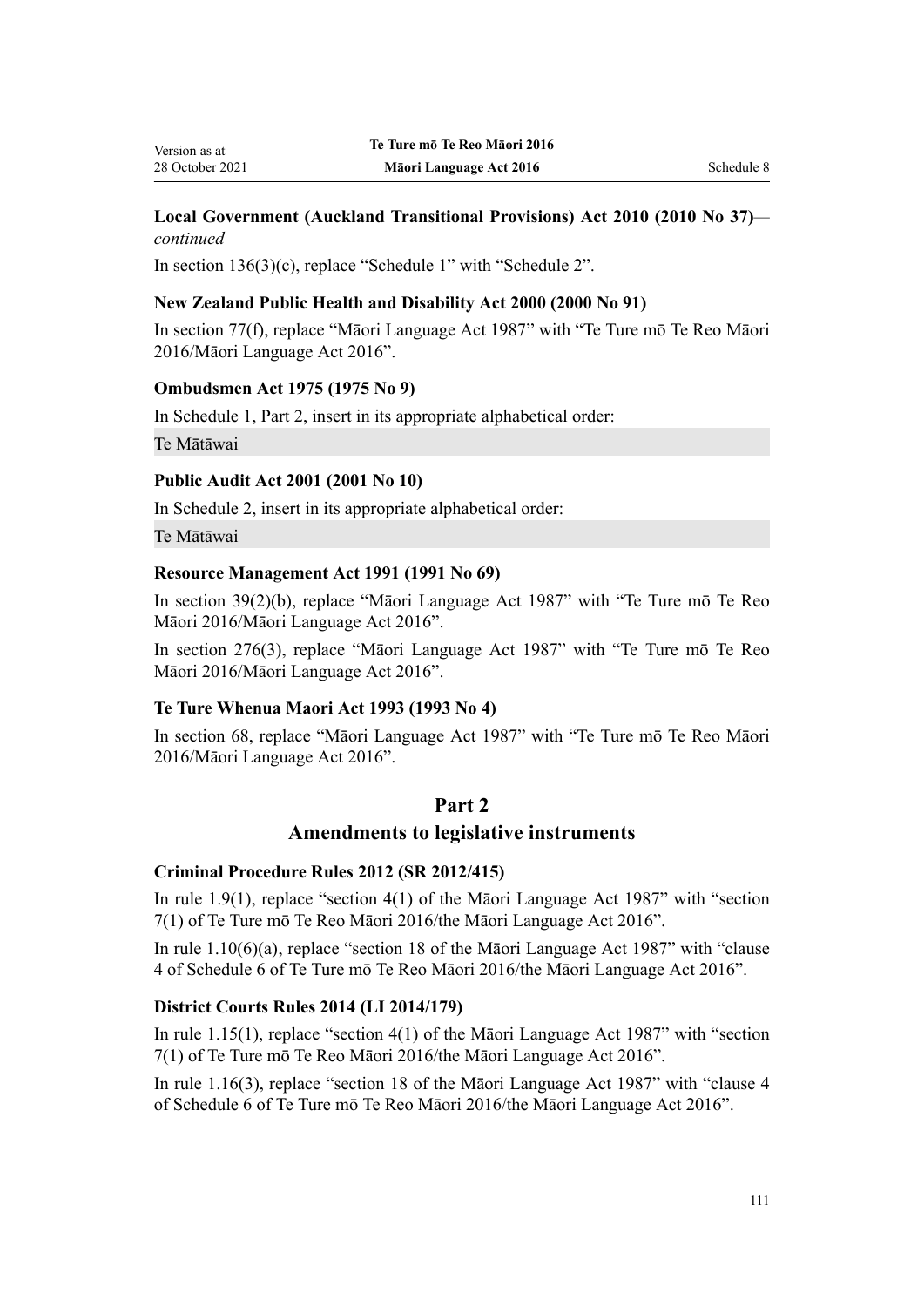|            | Te Ture mō Te Reo Māori 2016 | Version as at   |
|------------|------------------------------|-----------------|
| Schedule 8 | Māori Language Act 2016      | 28 October 2021 |

# **District Courts Rules 2014 (LI 2014/179)***—continued*

In [rule 1.17\(a\)](http://legislation.govt.nz/pdflink.aspx?id=DLM4891462), replace "section 15(2)(a) or (c) of the Māori Language Act 1987" with "clause 1(2)(a) or (c) of Schedule 6 of Te Ture mō Te Reo Māori 2016/the Māori Lan‐ guage Act 2016".

In Schedule 2, [form 4](http://legislation.govt.nz/pdflink.aspx?id=DLM6115760), note 1, replace "Māori Language Act 1987" with "Te Ture mō Te Reo Māori 2016/Māori Language Act 2016".